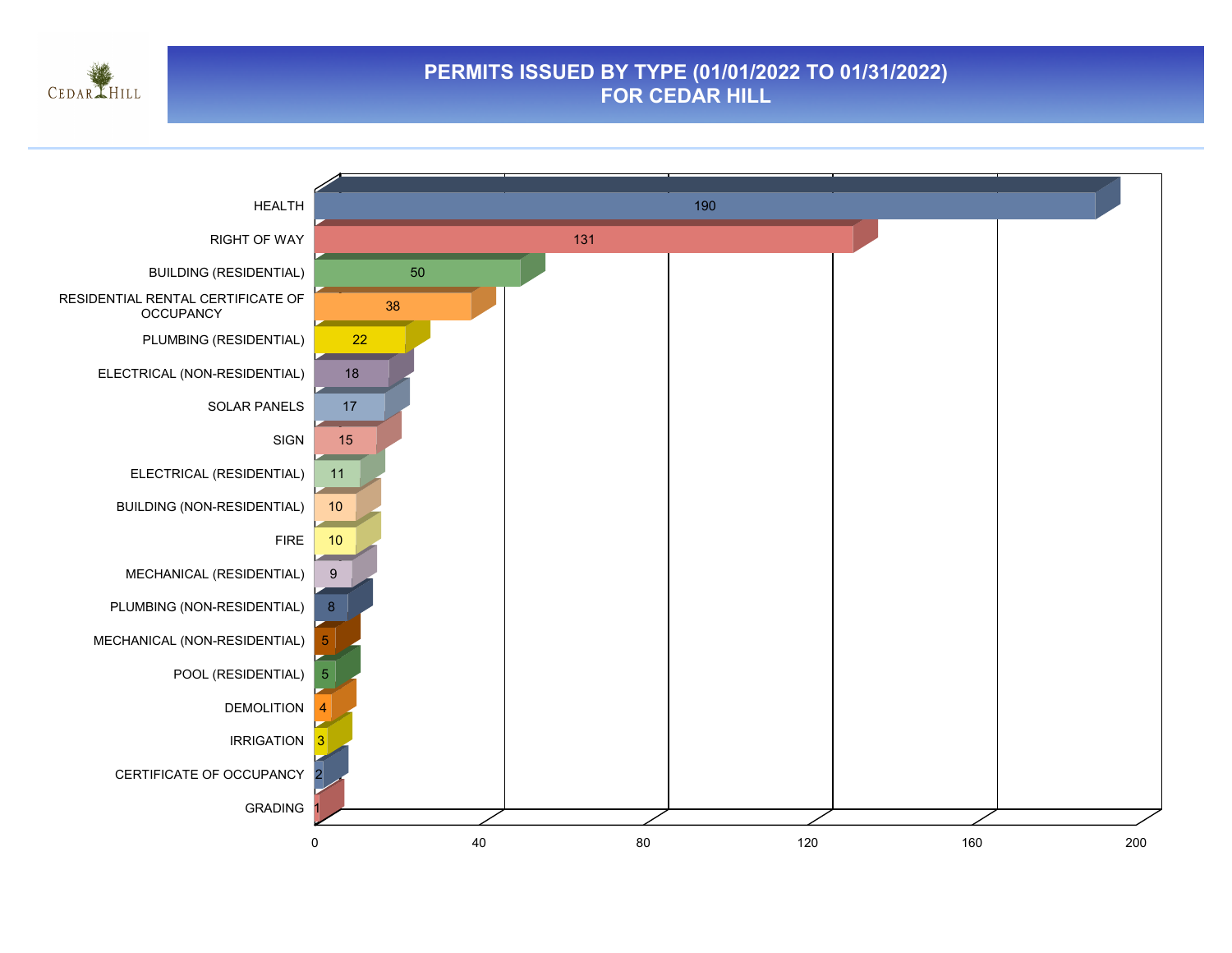|                                   |                                                                                                                     |                                                                                                                                                                                                                                                   |                                             |                                                                                  | PERMITS ISSUED BY TYPE (01/01/2022 TO 01/31/2022)                                                                                                                              |                                         |                 |                       |
|-----------------------------------|---------------------------------------------------------------------------------------------------------------------|---------------------------------------------------------------------------------------------------------------------------------------------------------------------------------------------------------------------------------------------------|---------------------------------------------|----------------------------------------------------------------------------------|--------------------------------------------------------------------------------------------------------------------------------------------------------------------------------|-----------------------------------------|-----------------|-----------------------|
| Permit#                           | <b>Type</b><br><b>Application Date</b><br>Zone                                                                      | <b>Workclass</b><br><b>Issue Date</b><br>Sq Ft                                                                                                                                                                                                    | <b>Status</b><br>Expiration<br>Valuation    | <b>Main Address</b><br><b>Last Inspection</b><br><b>Fee Total</b>                | <b>Finaled Date</b><br><b>Assigned To</b>                                                                                                                                      | <b>Project</b><br><b>Applied Online</b> | <b>District</b> | <b>Parcel</b>         |
| <b>BUILDING (NON-RESIDENTIAL)</b> |                                                                                                                     |                                                                                                                                                                                                                                                   |                                             |                                                                                  |                                                                                                                                                                                |                                         |                 |                       |
| BLDC-015793-2021                  | <b>Building</b><br>(Non-Residential)<br>11/09/2021<br>LR LR                                                         | Alteration<br>01/07/2022<br>1,174<br>Description: Finish out for beauty salon, including plumbing, electrical, hvac, and framing.                                                                                                                 | Issued<br>08/27/2022<br>\$45,337.35         | 329 N J Elmer Weaver Fwy, 250, Cedar<br>Hill, TX 75104<br>02/28/2022<br>\$647.00 | Gail Lux                                                                                                                                                                       | Yes                                     | Zone 2          | 160128300B1R2A<br>300 |
| BLDC-016754-2022                  | <b>Building</b><br>(Non-Residential)<br>01/12/2022<br>LR LR                                                         | <b>Commercial Fence</b><br>/ Screening Wall<br>01/12/2022<br>701<br>Description: 701' - 6' Cedar Wood Fence on metal posts                                                                                                                        | Issued<br>07/11/2022<br>\$12,295.54         | 202 S Clark Rd, Cedar Hill, TX 75104<br>\$163.66                                 | Gail Lux                                                                                                                                                                       | No                                      | Zone 2          | 650304365100600<br>00 |
| BLDC-016667-2022                  | <b>Building</b><br>(Non-Residential)<br>01/06/2022<br>LR LR                                                         | Roof<br>01/13/2022<br>40,650<br>Description: Commercial Reroof: Carlisle 60mil TPO mechanically fastened over existing roof.<br>10' rolls, 12" on center with #15 5" fasteners and 2-3/8' plate, two half sheets, existing ISO to remain in place | Issued<br><i>07/12/2022</i><br>\$143,746.00 | \$1,584.00                                                                       | 320 Clancy Nolan Dr, Cedar Hill, TX 75104<br>Gail Lux                                                                                                                          | Yes                                     | Zone 2          | 160128300C01R00<br>00 |
| BLDC-016872-2022                  | <b>Building</b><br>(Non-Residential)<br>01/19/2022<br>LR LR                                                         | Alteration<br>01/19/2022<br>1,585<br>Description: Mold remediation and sheetrock repalcement                                                                                                                                                      | Issued<br>08/08/2022<br>\$2,500.00          | 420 N J Elmer Weaver Fwy, D4, Cedar<br>Hill, TX 75104<br>02/08/2022<br>\$116.00  | Gail Lux                                                                                                                                                                       | No                                      | Zone 2          | 160104900C8RA1<br>000 |
| BLDC-016978-2022                  | <b>Building</b><br>(Non-Residential)<br>01/25/2022<br><b>NS NS</b><br>Description: 5' vinyl coated chain link fence | <b>Commercial Fence</b><br>/ Screening Wall<br>01/25/2022<br>100                                                                                                                                                                                  | Issued<br>08/29/2022<br>\$7,000.00          | 03/01/2022<br>\$267.00                                                           | 1599 Kingswood Dr, Cedar Hill, TX 75104<br>Gail Lux                                                                                                                            | No                                      | Zone 4          | 160331700A00100<br>00 |
| BLDC-016536-2021                  | <b>Building</b><br>(Non-Residential)<br>12/29/2021<br><b>LRLR</b><br>Description: Lifeology expantion               | Alteration<br>01/30/2022<br>549                                                                                                                                                                                                                   | Issued<br>08/16/2022<br>\$30,000.00         | 610 Uptown Blvd, 4200, Cedar Hill, TX<br>75104<br>02/17/2022<br>\$462.00         | Gail Lux                                                                                                                                                                       | Yes                                     | Zone 2          | 160128000A00500<br>00 |
| BLDC-016617-2022                  | <b>Building</b><br>(Non-Residential)<br>01/03/2022<br><b>LR LR</b>                                                  | Alteration<br>01/30/2022<br>0                                                                                                                                                                                                                     | Issued<br>08/22/2022<br>\$20,000.00         | 110 N Clark Rd, Cedar Hill, TX 75104<br>02/23/2022<br>\$338.00                   | Gail Lux<br>Description: paint (interior & exterior) remove drop ceiling and replace drywall, flooring in main area and bathrooms. Exterior: add 5 ft parapet to existing roof | No                                      | Zone 2          | 650711755100804<br>00 |
| BLDC-016227-2021                  | <b>Building</b><br>(Non-Residential)                                                                                | Alteration                                                                                                                                                                                                                                        | Issued                                      | 610 Uptown Blvd, 3100, Cedar Hill, TX<br>75104                                   |                                                                                                                                                                                |                                         | Zone 2          | 160128000A00500<br>00 |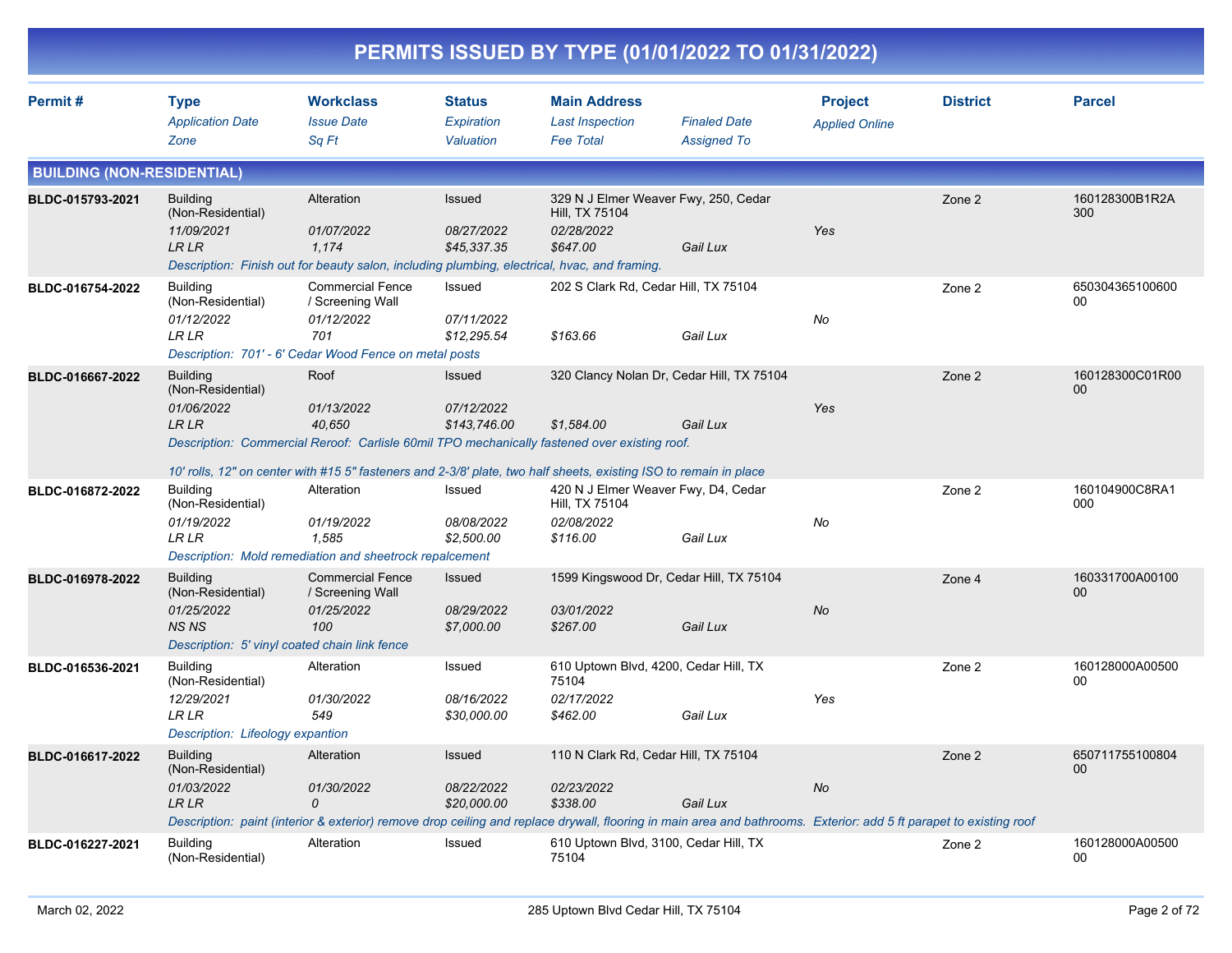| Permit#          | Type<br><b>Application Date</b><br>Zone                                    | <b>Workclass</b><br><b>Issue Date</b><br>Sq Ft                                            | <b>Status</b><br>Expiration<br>Valuation   | <b>Main Address</b><br><b>Last Inspection</b><br><b>Fee Total</b> | <b>Finaled Date</b><br><b>Assigned To</b>            | <b>Project</b><br><b>Applied Online</b> | <b>District</b> | <b>Parcel</b>         |
|------------------|----------------------------------------------------------------------------|-------------------------------------------------------------------------------------------|--------------------------------------------|-------------------------------------------------------------------|------------------------------------------------------|-----------------------------------------|-----------------|-----------------------|
|                  | 12/07/2021<br><b>LR LR</b><br><b>Description: Dental Office Finish out</b> | 01/30/2022<br>2,248                                                                       | 08/15/2022<br>\$329,000.00                 | 02/16/2022<br>\$3,193.00                                          | Gail Lux                                             | Yes                                     |                 |                       |
| BLDC-017048-2022 | <b>Building</b><br>(Non-Residential)<br>01/30/2022<br><b>LR LR</b>         | Alteration<br>01/30/2022<br>1,000<br>Description: Installation of 625kW generation system | Issued<br>07/29/2022<br>\$103,000.00       | 75104<br>\$1,227.00                                               | 739 N J Elmer Weaver Fwy, Cedar Hill, TX<br>Gail Lux | No                                      | Zone 2          | 160365500A01R00<br>00 |
| BLDC-016608-2022 | Building<br>(Non-Residential)<br>01/03/2022<br>NS NS                       | Alteration<br>01/31/2022<br>754<br>Description: Repair Carport from wind damage           | Issued<br><i>08/01/2022</i><br>\$14,100.00 | 02/02/2022<br>\$273.00                                            | 500 W 1382 Hwy, Cedar Hill, TX 75104<br>Gail Lux     | Yes                                     | Zone 1          | 160168000A00100<br>00 |

**PERMITS ISSUED FOR BUILDING (NON-RESIDENTIAL): 10**

| <b>BUILDING (RESIDENTIAL)</b> |                                        |                                                                                                                                                                                   |                           |                                               |                      |           |        |                       |
|-------------------------------|----------------------------------------|-----------------------------------------------------------------------------------------------------------------------------------------------------------------------------------|---------------------------|-----------------------------------------------|----------------------|-----------|--------|-----------------------|
| BLDR-016607-2022              | <b>Building</b><br>(Residential)       | Fence                                                                                                                                                                             | Issued                    | 1201 Meadow Crest Ln, Cedar Hill, TX<br>75104 |                      |           | Zone 2 | 160395000014R00<br>00 |
|                               | 01/03/2022                             | 01/03/2022                                                                                                                                                                        | 07/02/2022                |                                               |                      | <b>No</b> |        |                       |
|                               |                                        | 0                                                                                                                                                                                 | \$21.531.35               | \$25.00                                       | <b>Alexis Sartin</b> |           |        |                       |
|                               |                                        | Description: 6 ft wood fence-portion in front of the home must be 50% see through-Nicolasa is aware of that-Portion in yellow must be 50% see though-Andrew reviewed application. |                           |                                               |                      |           |        |                       |
| BLDR-016612-2022              | <b>Building</b><br>(Residential)       | <b>Retaining Wall</b>                                                                                                                                                             | Issued                    | 2502 Hardwick Ln, Cedar Hill, TX 76065        |                      |           | Zone 4 | 215818001597001<br>08 |
|                               | 01/03/2022                             | 01/03/2022<br>0                                                                                                                                                                   | 07/19/2022<br>\$18,000.00 | 01/20/2022<br>\$215.00                        | Andrew Lipscomb      | No        |        |                       |
|                               | Description: stone retaining wall      |                                                                                                                                                                                   |                           |                                               |                      |           |        |                       |
| BLDR-016618-2022              | <b>Building</b><br>(Residential)       | Fence                                                                                                                                                                             | <b>Issued</b>             | 616 Arbor Dr, Cedar Hill, TX 75104            |                      |           | Zone 2 | 160155400200500<br>00 |
|                               | 01/03/2022                             | 01/03/2022<br>0                                                                                                                                                                   | 07/05/2022<br>\$2,000.00  | 01/05/2022<br>\$25.00                         | <b>Alexis Sartin</b> | <b>No</b> |        |                       |
|                               | Description: replace 6 ft wood fence   |                                                                                                                                                                                   |                           |                                               |                      |           |        |                       |
| BLDR-016282-2021              | <b>Building</b><br>(Residential)       | Roof                                                                                                                                                                              | Issued                    | 22 Summit PI, Cedar Hill, TX 75104            |                      |           | Zone 4 | 160427100022A00<br>00 |
|                               | 12/10/2021                             | 01/04/2022<br>3,128                                                                                                                                                               | 07/05/2022<br>\$16,819.99 | \$206.00                                      | <b>Alexis Sartin</b> | Yes       |        |                       |
|                               | Description: Re-roofing the residence. |                                                                                                                                                                                   |                           |                                               |                      |           |        |                       |
| BLDR-016629-2022              | <b>Building</b><br>(Residential)       | Roof                                                                                                                                                                              | Issued                    | 1920 Wood Dale Cir, Cedar Hill, TX 75104      |                      |           | Zone 4 | 160280000900600<br>00 |
|                               | 01/04/2022<br><b>PD PD</b>             | 01/04/2022<br>0                                                                                                                                                                   | 07/05/2022<br>\$30,000.00 | \$318.00                                      | <b>Alexis Sartin</b> | No        |        |                       |
|                               |                                        |                                                                                                                                                                                   |                           |                                               |                      |           |        |                       |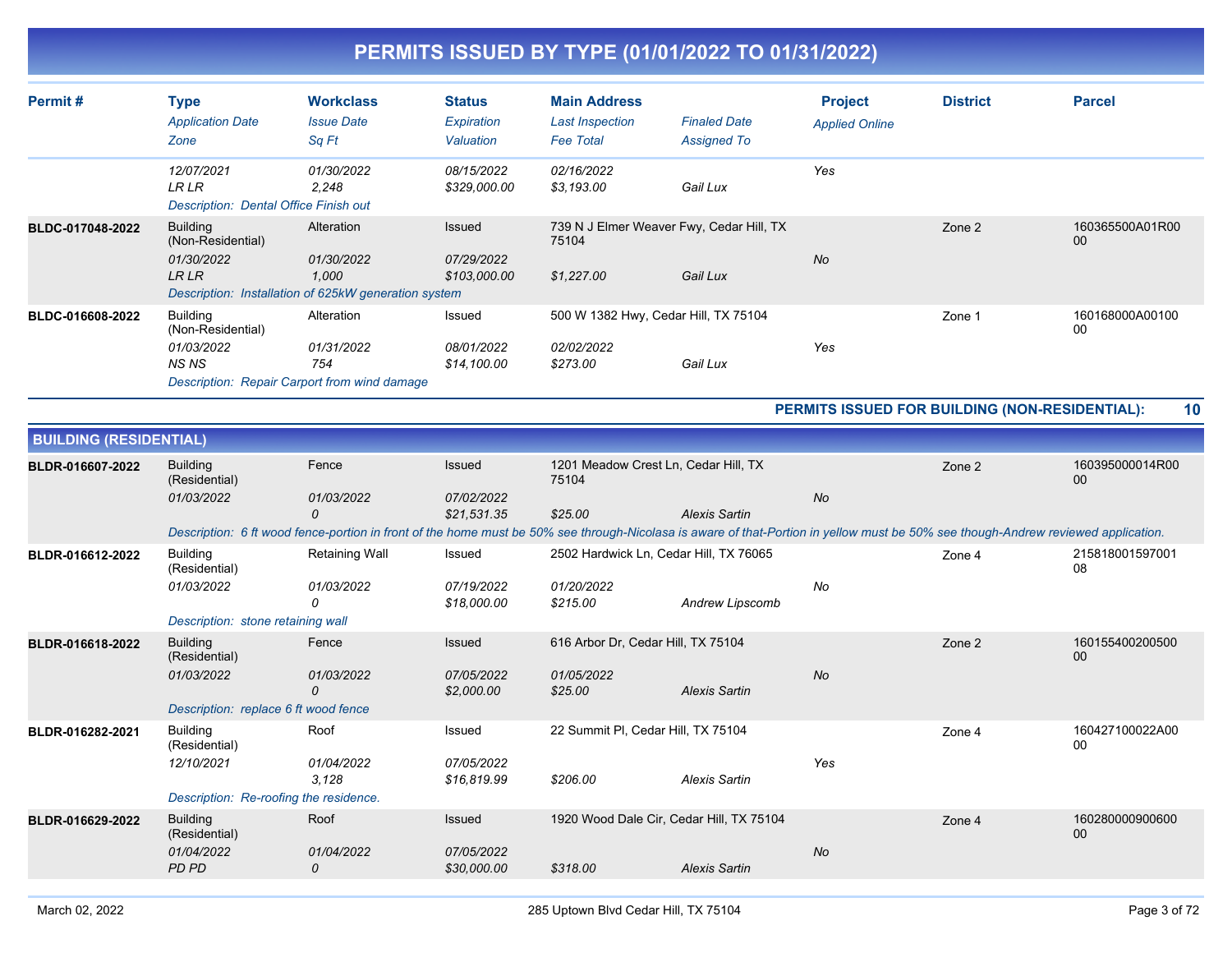| Permit#          | <b>Type</b><br><b>Application Date</b><br>Zone                                             | <b>Workclass</b><br><b>Issue Date</b><br>Sq Ft                                                                                              | <b>Status</b><br><b>Expiration</b><br>Valuation | <b>Main Address</b><br><b>Last Inspection</b><br><b>Fee Total</b>        | <b>Finaled Date</b><br><b>Assigned To</b>                   | <b>Project</b><br><b>Applied Online</b> | <b>District</b> | <b>Parcel</b>         |
|------------------|--------------------------------------------------------------------------------------------|---------------------------------------------------------------------------------------------------------------------------------------------|-------------------------------------------------|--------------------------------------------------------------------------|-------------------------------------------------------------|-----------------------------------------|-----------------|-----------------------|
|                  | Description: reroof                                                                        |                                                                                                                                             |                                                 |                                                                          |                                                             |                                         |                 |                       |
| BLDR-016099-2021 | <b>Building</b><br>(Residential)<br>11/30/2021<br>PD PD                                    | Fence<br>01/05/2022<br>89<br>Description: 89' of 4' flat top iron w/ one swing walk gate swinging out-fenced aread within the existing yard | Issued<br>07/05/2022<br>\$2,550.00              | \$25.00                                                                  | 919 Glade Forest Ct, Cedar Hill, TX 75104<br>Jeanette Cosme | Yes                                     | Zone 4          | 160280001901500<br>00 |
| BLDR-016638-2022 | <b>Building</b>                                                                            | Roof                                                                                                                                        | Issued                                          | 317 Teakwood Ln, Cedar Hill, TX 75104                                    |                                                             |                                         | Zone 2          | 160483200G03300       |
|                  | (Residential)<br>01/04/2022<br><b>PD PD</b><br>Description: reroof shingles only           | 01/05/2022<br>$\mathcal{O}$                                                                                                                 | 08/01/2022<br>\$11,120.00                       | 02/02/2022<br>\$161.00                                                   | <b>Alexis Sartin</b>                                        | <b>No</b>                               |                 | 00                    |
| BLDR-016637-2022 | <b>Building</b><br>(Residential)<br>01/05/2022<br>PD PD                                    | Deck<br>01/06/2022<br>0<br>Description: remove and reaplce deck, replacing current concrete 8x10                                            | Issued<br>07/05/2022<br>\$3,000.00              | 616 Fuller Dr, Cedar Hill, TX 75104<br>\$80.00                           | Josh Barnes                                                 | No                                      | Zone 1          | 160159600300800<br>00 |
| BLDR-016450-2021 | <b>Building</b><br>(Residential)<br>12/22/2021<br><b>PD PD</b>                             | Roof<br>01/06/2022<br>1,974<br>Description: Re-shingle 30 year architectural Asphalt Shingle. Includes ice & water underlayment             | <b>Issued</b><br>07/06/2022<br>\$6,120.00       | 214 Waterford Oaks Dr, Cedar Hill, TX<br>75104<br>01/07/2022<br>\$116.00 | <b>Alexis Sartin</b>                                        | Yes                                     | Zone 2          | 161100000901200<br>00 |
| BLDR-016615-2022 | <b>Building</b><br>(Residential)<br>01/03/2022<br><b>Description: Re-Roof</b>              | Roof<br>01/07/2022<br>1,246                                                                                                                 | Issued<br>07/25/2022<br>\$7,200.00              | 132 Halifax Dr, Cedar Hill, TX 75104<br>01/26/2022<br>\$125.00           | Jeanette Cosme                                              | Yes                                     | Zone 2          | 160105000401400<br>00 |
| BLDR-016673-2022 | <b>Building</b><br>(Residential)<br>01/07/2022<br>PD PD<br>Description: 12x16 storage shed | Accessory<br>Structure<br>01/07/2022<br>192                                                                                                 | <b>Issued</b><br>07/18/2022<br>\$5,309.66       | 1261 Highview Dr, Cedar Hill, TX 75104<br>01/18/2022<br>\$75.00          | Jeanette Cosme                                              | No                                      | Zone 1          | 160200200602600<br>00 |
| BLDR-016686-2022 | <b>Building</b><br>(Residential)<br>01/07/2022<br><b>PD PD</b>                             | Roof<br>01/10/2022<br>3,000<br>Description: Removal of current roofing system and install new 30 year shingles                              | Issued<br>07/12/2022<br>\$9,300.00              | 312 Cherrytree Ln, Cedar Hill, TX 75104<br>01/13/2022<br>\$143.00        | <b>Alexis Sartin</b>                                        | Yes                                     | Zone 2          | 160483200T00400<br>00 |
| BLDR-016738-2022 | <b>Building</b><br>(Residential)<br>01/12/2022                                             | Alteration<br>01/12/2022<br>0<br>Description: install new front door and new back door                                                      | <b>Issued</b><br>07/11/2022<br>\$1,219.50       | 740 Bee Creek Dr, Cedar Hill, TX 75104<br>\$62.00                        | <b>Alexis Sartin</b>                                        | No                                      | Zone 2          | 161100300D00200<br>00 |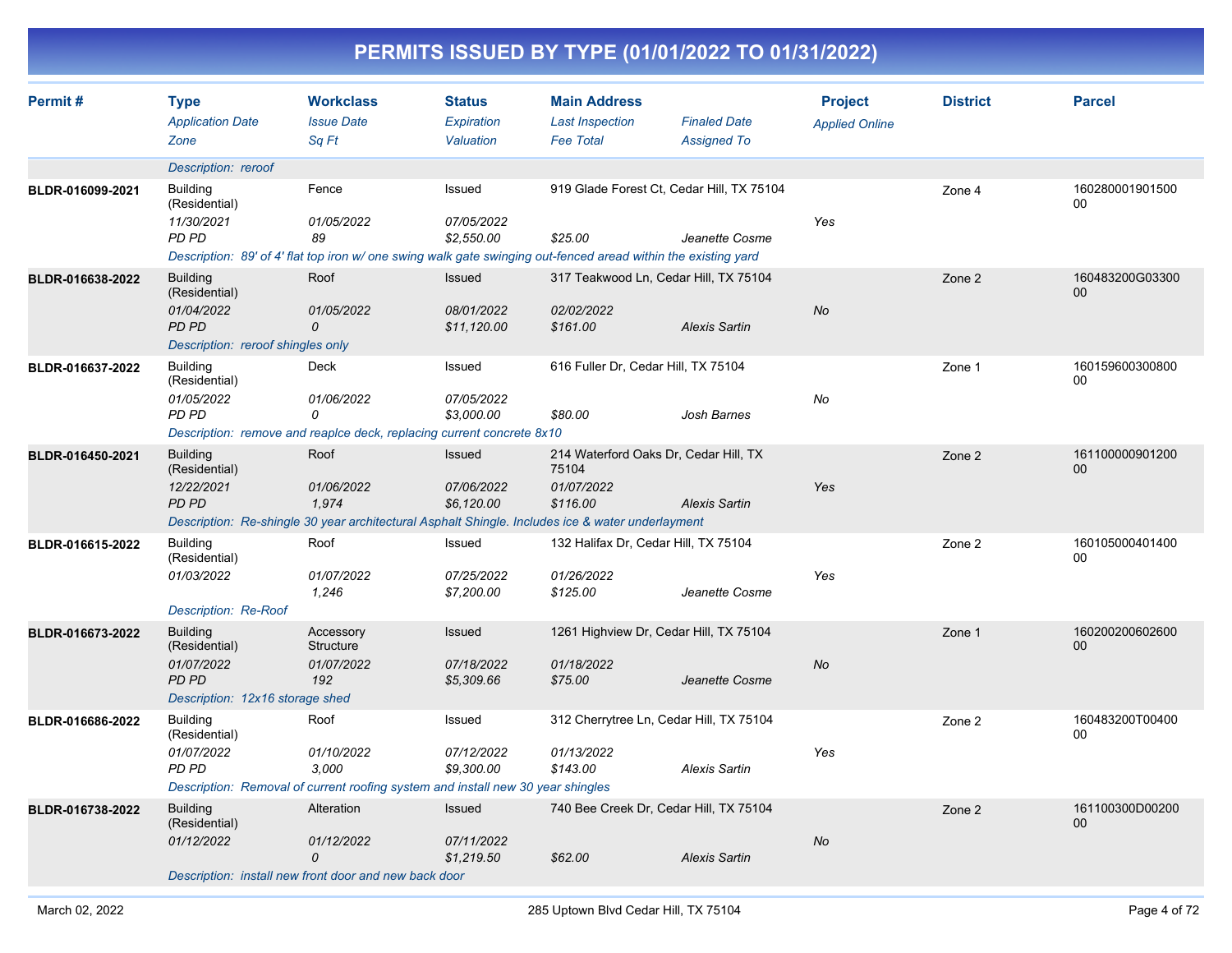| Permit#          | <b>Type</b><br><b>Application Date</b><br>Zone                                                                                                       | <b>Workclass</b><br><b>Issue Date</b><br>Sq Ft                                                   | <b>Status</b><br>Expiration<br>Valuation | <b>Main Address</b><br><b>Last Inspection</b><br><b>Fee Total</b> | <b>Finaled Date</b><br><b>Assigned To</b> | <b>Project</b><br><b>Applied Online</b> | <b>District</b> | <b>Parcel</b>             |
|------------------|------------------------------------------------------------------------------------------------------------------------------------------------------|--------------------------------------------------------------------------------------------------|------------------------------------------|-------------------------------------------------------------------|-------------------------------------------|-----------------------------------------|-----------------|---------------------------|
| BLDR-016737-2022 | <b>Building</b><br>(Residential)<br>01/12/2022<br>PD PD<br>Description: install new front door                                                       | Alteration<br>01/12/2022<br>0                                                                    | Issued<br>07/18/2022<br>\$312.75         | 921 Applewood Dr, Cedar Hill, TX 75104<br>01/18/2022<br>\$50.00   | <b>Alexis Sartin</b>                      | No                                      | Zone 2          | 160483000B01700<br>00     |
| BLDR-016734-2022 | <b>Building</b><br>(Residential)<br>01/12/2022<br>PD PD<br>Description: reroof                                                                       | Roof<br>01/12/2022<br>$\mathcal{O}$                                                              | Issued<br>07/11/2022<br>\$9,635.00       | 1417 Hamilton Cir, Cedar Hill, TX 75104<br>\$143.00               | <b>Alexis Sartin</b>                      | <b>No</b>                               | Zone 1          | 160325500100300<br>00     |
| BLDR-016728-2022 | <b>Building</b><br>(Residential)<br>01/11/2022<br>Description: 8x10 shed                                                                             | Accessory<br>Structure<br>01/13/2022<br>80                                                       | Issued<br>07/26/2022<br>\$5,223.00       | 440 Dollins St, Cedar Hill, TX 75104<br>01/27/2022<br>\$50.00     | <b>Alexis Sartin</b>                      | Yes                                     | Zone 2          | 160206700S01900<br>00     |
| BLDR-016661-2022 | <b>Building</b><br>(Residential)<br>01/06/2022                                                                                                       | Alteration<br>01/13/2022<br>2,777<br>Description: Pocket Replacement Windows- Replace 12 Windows | Issued<br>07/12/2022<br>\$9,800.00       | 1010 Molly Ct, Cedar Hill, TX 75104<br>\$143.00                   | <b>Alexis Sartin</b>                      | Yes                                     | Zone 2          | 160488000B00800<br>00     |
| BLDR-016822-2022 | <b>Building</b><br>(Residential)<br>01/14/2022<br>Description: reroof                                                                                | Roof<br>01/14/2022<br>0                                                                          | Issued<br>07/13/2022<br>\$29,473.00      | 1318 Cartwright Dr, Cedar Hill, TX 75104<br>\$318.00              | Jeanette Cosme                            | No                                      | Zone 1          | 650539407101702<br>00     |
| BLDR-016804-2022 | <b>Building</b><br>(Residential)<br>01/14/2022<br>PD PD<br>Description: 6 ft cedar fence, metal post                                                 | Fence<br>01/14/2022<br>0                                                                         | Issued<br>07/13/2022<br>\$5,200.00       | 1319 Rabbit Ridge, Cedar Hill, TX 75104<br>\$25.00                | Jeanette Cosme                            | No                                      | Zone 1          | 160386000F00900<br>$00\,$ |
| BLDR-016700-2022 | <b>Building</b><br>(Residential)<br>01/10/2022<br>PD PD<br>Description: LA 2976 GAR 467 VAL \$163,680<br>Construction of new single family residence | New Single Family<br>01/14/2022<br>3.722                                                         | Issued<br>07/13/2022<br>\$163,680.00     | 1834 Chadwick Dr, Cedar Hill, TX 75104<br>\$7,979.98              | Gail Lux                                  | Yes                                     | Zone 3          | 160045300L02200<br>00     |
| BLDR-016803-2022 | <b>Building</b><br>(Residential)<br>01/14/2022<br>PD PD<br>Description: 8 ft cedar fence, metal post                                                 | Fence<br>01/14/2022<br>0                                                                         | Issued<br>07/13/2022<br>\$8,000.00       | 827 Collins Blvd, Cedar Hill, TX 75104<br>\$25.00                 | Jeanette Cosme                            | <b>No</b>                               | Zone 3          | 160425500A03200<br>00     |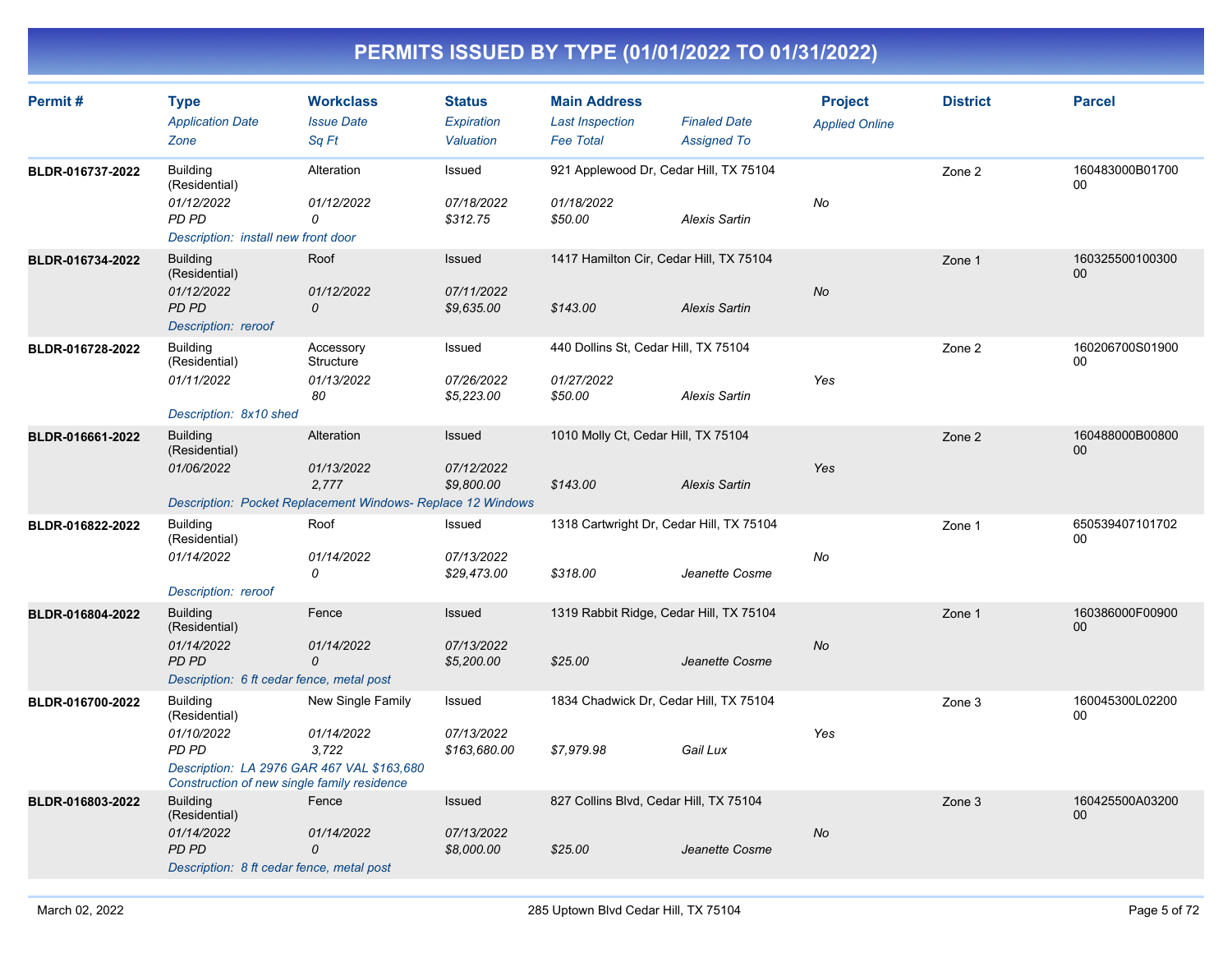#### **PERMITS ISSUED BY TYPE (01/01/2022 TO 01/31/2022) Permit # Type Workclass Status Main Address Project District Parcel** *Application Date Issue Date Expiration Last Inspection Finaled Date Applied Online Zone Sq Ft Valuation Fee Total Assigned To* Building (Residential) Roof 1325 Sunset Ridge Cir, Cedar Hill, TX Issued Zone 4 160209000097100 75104 00 **BLDR-016485-2021** *12/27/2021 01/14/2022 07/13/2022 PD PD 0 \$91,963.33 \$772.00 Gail Lux Yes Description: - Preparation of home for re-roof process: Protect driveway, landscape, and pools - Remove existing roofing system down to the decking structure - Inspect decking structure for rotten or damaged surface - Install QUICK ROOFING Custom Logo Underlayment - Install 9 rolls of ice & watershield around penetrations and in valleys - Install Manufacturer Specified Starter Strip - Install Certainteed Presidential Shake (5 BDL/SQ) (Autumn Brown) shingles per manufacturer specifications - Paint all penetrations to match roofing system installed - Thorough clean up & removal of roofing debris* Building (Residential) Fence Issued 1508 Fuller Dr, Cedar Hill, TX 75104 Zone 1 2008 160159600600400 00 **BLDR-016799-2022** *01/13/2022 01/14/2022 08/01/2022 02/01/2022 PD PD 0 \$2,000.00 \$25.00 Jeanette Cosme No Description: 6 ft fence/adding manual gate* Building (Residential) Addition **Interpret Concerned 1066 Streamside Dr, Cedar Hill, TX 75104 Network 2** 2 160482000H00200 Addition 00 **BLDR-015320-2021** *10/06/2021 01/15/2022 07/14/2022 PD PD 821 \$11,400.00 \$161.00 Alexis Sartin Yes Description: Addition of patio cover and of 581 sf of concrete walkway to the left side of the house. Rebar #3, 3500 Psi. Gable, 30 years shingles, 12x20, 6x6 posts, cedar wood, 2x6 rafters, 6x6 beams, t-11 panel, 7/16 OSB sheathing,* **Building** (Residential) Fence Issued 765 Mobley Rd, Cedar Hill, TX 75104 Zone 1 Zone 1 650539406100109  $0<sub>0</sub>$ **BLDR-016732-2022** *01/11/2022 01/18/2022 07/18/2022 0 \$0.00 \$25.00 Alexis Sartin Yes* Building (Residential) Fence Issued 2832 Plume Ct, Cedar Hill, TX 75104 Zone 4 160279000027200 00 **BLDR-016293-2021** *12/12/2021 01/19/2022 07/25/2022 01/25/2022 PD PD 0 \$0.00 \$25.00 Gail Lux Yes Description: Wrought Iron 6' fence*

|                  | approx 320-350l/f                |                                                    |            |                                          |               |    |        |                       |
|------------------|----------------------------------|----------------------------------------------------|------------|------------------------------------------|---------------|----|--------|-----------------------|
| BLDR-016919-2022 | <b>Building</b><br>(Residential) | Fence                                              | Issued     | 469 Rainier St. Cedar Hill, TX 75104     |               |    | Zone 2 | 160206106000300<br>00 |
|                  | 01/21/2022                       | 01/21/2022                                         | 07/20/2022 |                                          |               | No |        |                       |
|                  |                                  | 0                                                  | \$5,000.00 | \$25.00                                  | Alexis Sartin |    |        |                       |
|                  |                                  | Description: replace backyard fence 6ft wood fence |            |                                          |               |    |        |                       |
| BLDR-016924-2022 | Building<br>(Residential)        | Fence                                              | Issued     | 804 Shady Ridge Dr, Cedar Hill, TX 75104 |               |    | Zone 1 | 160496000000200<br>00 |

*drive gate with operator*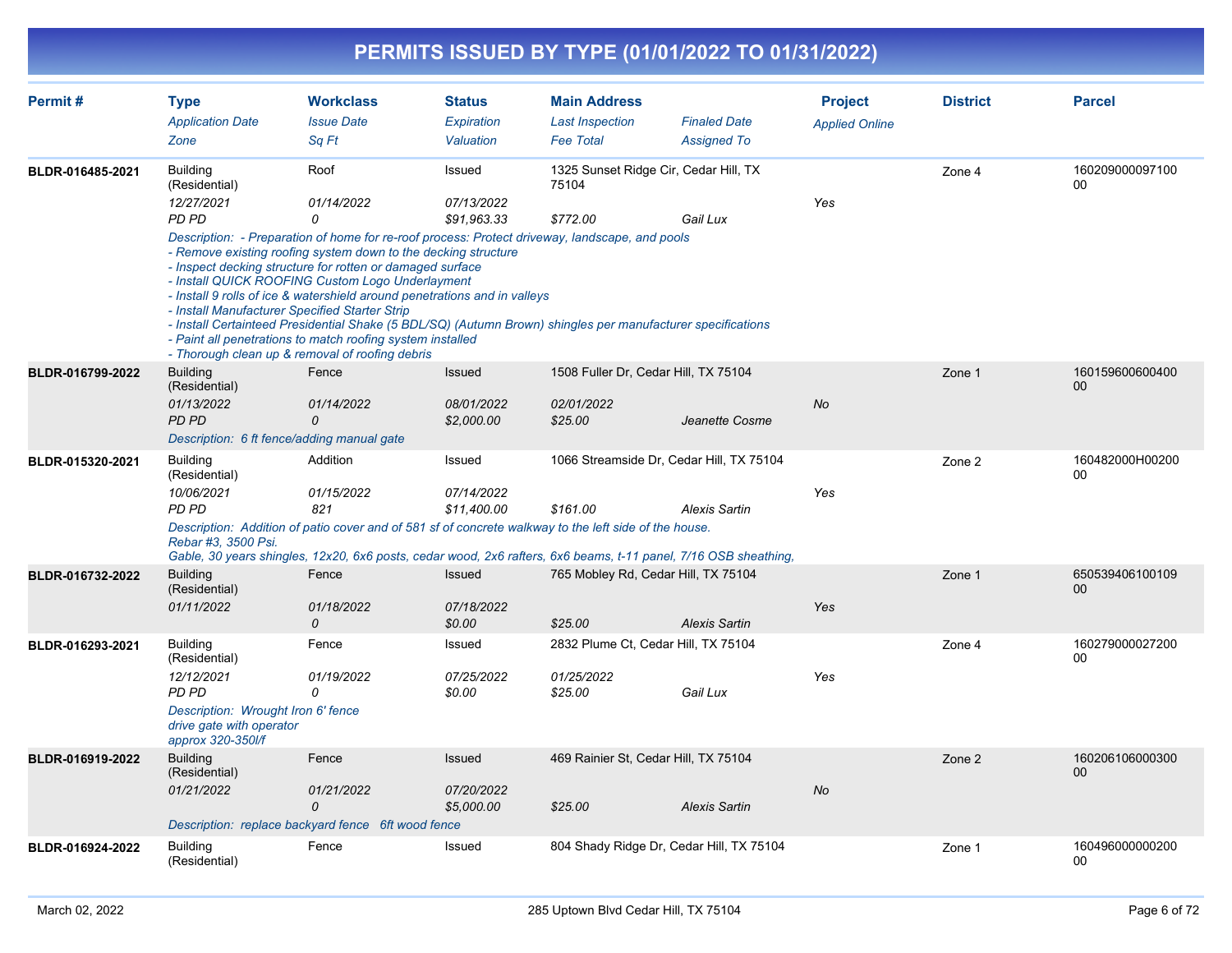| Permit #         | <b>Type</b><br><b>Application Date</b><br>Zone                                               | <b>Workclass</b><br><b>Issue Date</b><br>Sq Ft                                                                                             | <b>Status</b><br>Expiration<br>Valuation | <b>Main Address</b><br><b>Last Inspection</b><br><b>Fee Total</b> | <b>Finaled Date</b><br><b>Assigned To</b> | <b>Project</b><br><b>Applied Online</b> | <b>District</b> | <b>Parcel</b>             |
|------------------|----------------------------------------------------------------------------------------------|--------------------------------------------------------------------------------------------------------------------------------------------|------------------------------------------|-------------------------------------------------------------------|-------------------------------------------|-----------------------------------------|-----------------|---------------------------|
|                  | 01/21/2022                                                                                   | 01/21/2022<br>0<br>Description: fence-rear and right side (wire/wood) front will be chain link 5 ft                                        | 07/20/2022<br>\$2,000.00                 | \$25.00                                                           | <b>Alexis Sartin</b>                      | No                                      |                 |                           |
| BLDR-016920-2022 | <b>Building</b><br>(Residential)<br>01/21/2022                                               | Accessory<br>Structure<br>01/21/2022<br>60<br>Description: 6x10 storage shed- MUST BE 10 FT FROM THE HOUSE AND 3 FT FROM THE PROPERTY LINE | Issued<br>07/20/2022<br>\$5,200.00       | 912 Dawson St, Cedar Hill, TX 75104<br>\$50.00                    | <b>Alexis Sartin</b>                      | No                                      | Zone 2          | 160207700F01400<br>00     |
| BLDR-016790-2022 | <b>Building</b><br>(Residential)<br>01/13/2022<br>Description: replace wood deck with cement | Deck<br>01/24/2022<br>0                                                                                                                    | Issued<br>07/23/2022<br>\$3,000.00       | 431 Golden Pond Dr, Cedar Hill, TX 75104<br>\$80.00               | Josh Barnes                               | No                                      | Zone 4          | 160279700017070<br>00     |
| BLDR-016645-2022 | <b>Building</b><br>(Residential)<br>01/05/2022<br>PD PD                                      | <b>Retaining Wall</b><br>01/24/2022<br>0                                                                                                   | Issued<br>08/10/2022<br>\$45,000.00      | 2719 Lake View Dr, Cedar Hill, TX 75104<br>02/11/2022<br>\$438.00 | Gail Lux                                  | Yes                                     | Zone 4          | 160279000006900<br>00     |
| BLDR-016870-2022 | <b>Building</b><br>(Residential)<br>01/19/2022<br>Description: Repair Fascia And Soffit      | Repair<br>01/25/2022<br>1,434                                                                                                              | Issued<br>07/25/2022<br>\$12,100.00      | 611 Dandelion Dr, Cedar Hill, TX 75104<br>\$170.00                | <b>Alexis Sartin</b>                      | Yes                                     | Zone 2          | 160395600700100<br>00     |
| BLDR-013919-2021 | <b>Building</b><br>(Residential)<br>06/29/2021<br>Description: LA 4158 GAR 822 VAL \$750,000 | New Single Family<br>01/25/2022<br>5,652                                                                                                   | Issued<br>07/25/2022<br>\$750,000.00     | 2502 Hardwick Ln, Cedar Hill, TX 76065<br>\$8,632.00              | <b>Andrew Lipscomb</b>                    | Yes                                     | Zone 4          | 215818001597001<br>08     |
| BLDR-016795-2022 | <b>Building</b><br>(Residential)<br>01/13/2022                                               | Fence<br>01/25/2022<br>148<br>Description: Proposed 148 linear feet of 6' tall cedar fence to replace existing fence                       | Issued<br>08/06/2022<br>\$6,837.00       | 822 Nafus St, Cedar Hill, TX 75104<br>02/07/2022<br>\$25.00       | Gail Lux                                  | Yes                                     | Zone 2          | 160207700H01200<br>00     |
| BLDR-016768-2022 | <b>Building</b><br>(Residential)<br>01/13/2022                                               | Roof<br>01/25/2022<br>0<br>Description: Reroof of Owens Corning Oakridge shingles                                                          | Issued<br>07/25/2022<br>\$34,690.00      | 700 Wand Dr. Cedar Hill, TX 75104<br>\$358.00                     | <b>Alexis Sartin</b>                      | Yes                                     | Zone 3          | 651552280104800<br>$00\,$ |
| BLDR-016960-2022 | <b>Building</b><br>(Residential)<br>01/25/2022                                               | Alteration<br>01/25/2022<br>0                                                                                                              | Issued<br>08/20/2022<br>\$30,000.00      | 830 Larue Dr, Cedar Hill, TX 75104<br>02/21/2022<br>\$318.00      | <b>Alexis Sartin</b>                      | No                                      | Zone 3          | 160426901701000<br>00     |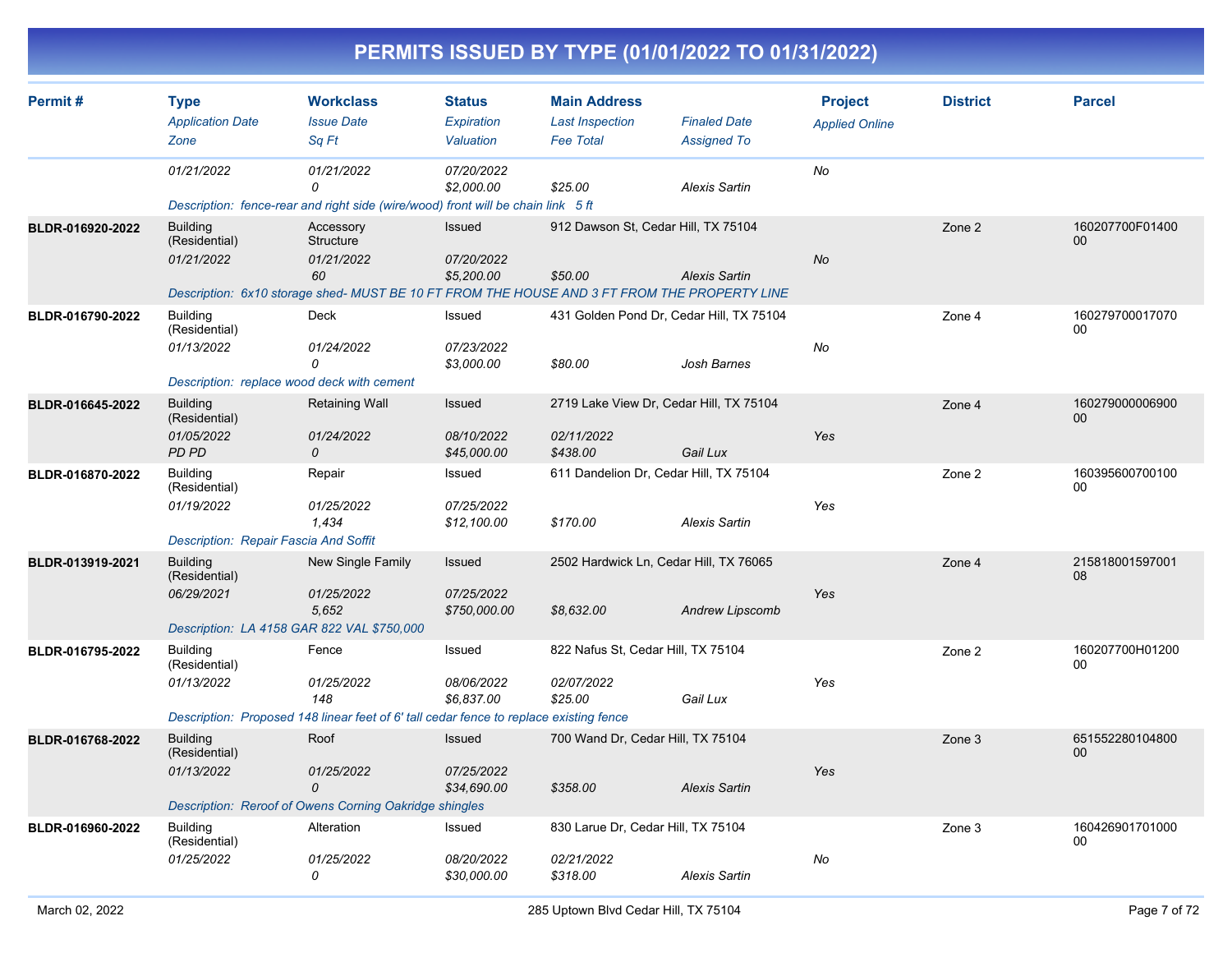| Permit#          | <b>Type</b><br><b>Application Date</b><br>Zone                      | <b>Workclass</b><br><b>Issue Date</b><br>Sq Ft      | <b>Status</b><br><b>Expiration</b><br>Valuation | <b>Main Address</b><br><b>Last Inspection</b><br><b>Fee Total</b> | <b>Finaled Date</b><br><b>Assigned To</b> | <b>Project</b><br><b>Applied Online</b> | <b>District</b> | <b>Parcel</b>             |
|------------------|---------------------------------------------------------------------|-----------------------------------------------------|-------------------------------------------------|-------------------------------------------------------------------|-------------------------------------------|-----------------------------------------|-----------------|---------------------------|
|                  | Description: fire repair                                            |                                                     |                                                 |                                                                   |                                           |                                         |                 |                           |
| BLDR-016997-2022 | <b>Building</b><br>(Residential)<br>01/26/2022                      | Roof<br>01/26/2022                                  | Issued<br>07/25/2022                            | 427 Euless Dr, Cedar Hill, TX 75104                               |                                           | No                                      | Zone 3          | 160343200B03000<br>$00\,$ |
|                  |                                                                     | $\mathcal{O}$                                       | \$10,448.00                                     | \$152.00                                                          | <b>Alexis Sartin</b>                      |                                         |                 |                           |
|                  | <b>Description: Shingles Only</b>                                   |                                                     |                                                 |                                                                   |                                           |                                         |                 |                           |
| BLDR-016801-2022 | <b>Building</b><br>(Residential)                                    | Accessory<br>Structure                              | Issued                                          | 1420 Meadow Vista Dr, Cedar Hill, TX<br>75104                     |                                           |                                         | Zone 2          | 160324000F05800<br>00     |
|                  | 01/13/2022<br>PD PD                                                 | 01/26/2022<br>80                                    | 07/25/2022<br>\$2,677.00                        | 01/26/2022<br>\$50.00                                             | Jeanette Cosme                            | No                                      |                 |                           |
|                  | Description: storage 8x10                                           |                                                     |                                                 |                                                                   |                                           |                                         |                 |                           |
| BLDR-017007-2022 | <b>Building</b><br>(Residential)                                    | Fence                                               | Issued                                          | 1815 Taylor St, Cedar Hill, TX 75104                              |                                           |                                         | Zone 1          | 160060000200800<br>00     |
|                  | 01/26/2022<br><b>PD PD</b>                                          | 01/26/2022<br>$\mathcal{O}$                         | 08/15/2022<br>\$2,814.50                        | 02/15/2022<br>\$25.00                                             | Jeanette Cosme                            | No                                      |                 |                           |
|                  |                                                                     | Description: 6 ft wood fence-replace existing fence |                                                 |                                                                   |                                           |                                         |                 |                           |
| BLDR-016952-2022 | <b>Building</b><br>(Residential)                                    | Fence                                               | Issued                                          |                                                                   | 451 Orchard Hill Dr, Cedar Hill, TX 75104 |                                         | Zone 1          | 160200000202900<br>00     |
|                  | 01/24/2022<br>PD PD<br>Description: 451 Orchard Hill                | 01/26/2022<br>0                                     | 07/25/2022<br>\$4,500.00                        | \$25.00                                                           | Jeanette Cosme                            | No                                      |                 |                           |
| BLDR-017027-2022 | <b>Building</b><br>(Residential)                                    | Fence                                               | Issued                                          | 203 Wilson St, Cedar Hill, TX 75104                               |                                           |                                         | Zone 2          | 160005004900300<br>00     |
|                  | 01/27/2022<br>OT-Res OT-Res<br>Description: 6ft wood fence          | 01/27/2022<br>0                                     | 08/13/2022<br>\$3,500.00                        | 02/14/2022<br>\$25.00                                             | <b>Alexis Sartin</b>                      | No                                      |                 |                           |
| BLDR-016975-2022 | <b>Building</b><br>(Residential)                                    | Driveway                                            | Issued                                          |                                                                   | 2511 Mustang Ct, Cedar Hill, TX 75104     |                                         | Zone 4          | 160279000134000<br>00     |
|                  | 01/25/2022<br>PD PD<br><b>Description: Extend Driveway</b>          | 01/27/2022<br>0                                     | 07/27/2022<br>\$6,300.00                        | 01/28/2022<br>\$116.00                                            | Gail Lux                                  | No                                      |                 |                           |
| BLDR-016947-2022 | <b>Building</b><br>(Residential)                                    | Fence                                               | Issued                                          | 300 Capricorn Dr, Cedar Hill, TX 75104                            |                                           |                                         | Zone 3          | 160067100100100<br>00     |
|                  | 01/24/2022<br><b>PD PD</b><br>Description: 3' Iron Fence-decorative | 01/27/2022<br>0                                     | 07/26/2022<br>\$10,000.00                       | \$25.00                                                           | Cindy Guzman                              | No                                      |                 |                           |
| BLDR-016976-2022 | <b>Building</b><br>(Residential)                                    | Fence                                               | Issued                                          |                                                                   | 2511 Mustang Ct, Cedar Hill, TX 75104     |                                         | Zone 4          | 160279000134000<br>00     |
|                  | 01/25/2022<br><b>PD PD</b><br>Description: Install 5' iron fence    | 01/30/2022<br>$\Omega$                              | 07/29/2022<br>\$35,000.00                       | \$25.00                                                           | Gail Lux                                  | No                                      |                 |                           |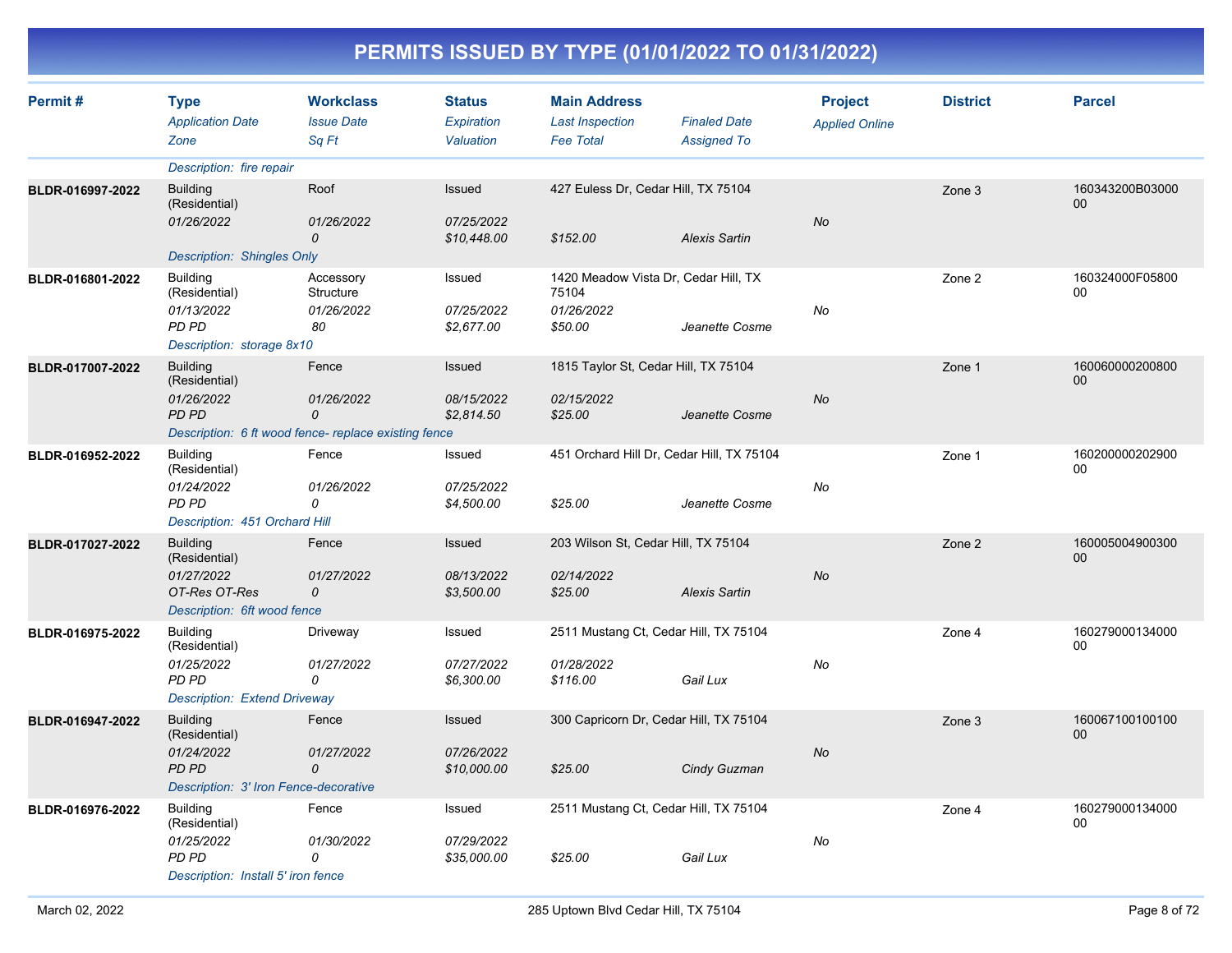| Permit#          | <b>Type</b><br><b>Application Date</b><br>Zone                                                      | <b>Workclass</b><br><b>Issue Date</b><br>Sq Ft                                                    | <b>Status</b><br>Expiration<br>Valuation | <b>Main Address</b><br><b>Last Inspection</b><br><b>Fee Total</b> | <b>Finaled Date</b><br><b>Assigned To</b>           | <b>Project</b><br><b>Applied Online</b> | <b>District</b> | <b>Parcel</b>         |
|------------------|-----------------------------------------------------------------------------------------------------|---------------------------------------------------------------------------------------------------|------------------------------------------|-------------------------------------------------------------------|-----------------------------------------------------|-----------------------------------------|-----------------|-----------------------|
| BLDR-015912-2021 | <b>Building</b><br>(Residential)<br>11/16/2021                                                      | Fence<br>01/31/2022<br>118<br>Description: 118' of kiddie fence 48" tall with 2 gates             | Issued<br>07/30/2022<br>\$2,000.00       | \$25.00                                                           | 2607 Ballpark Way, Cedar Hill, TX 75104<br>Gail Lux | Yes                                     | Zone 4          | 160279000222100<br>00 |
| BLDR-012104-2021 | <b>Building</b><br>(Residential)<br>02/23/2021<br>Description: masonry retaining wall               | <b>Retaining Wall</b><br>01/31/2022<br>0                                                          | Issued<br>07/12/2022<br>\$4,000.00       | 2159 Rohne Dr, Cedar Hill, TX 76065<br>01/13/2022<br>\$89.00      | Andrew Lipscomb                                     | <b>No</b>                               | Zone 4          | 215818001612001<br>08 |
| BLDR-016546-2021 | <b>Building</b><br>(Residential)<br>12/29/2021<br>PD PD<br>Description: Repair the cast stone entry | Alteration<br>01/31/2022<br>225                                                                   | Issued<br>07/30/2022<br>\$48,000.00      | \$462.00                                                          | 1312 Overlook Cir, Cedar Hill, TX 75104<br>Gail Lux | Yes                                     | Zone 4          | 1602090000956R0<br>00 |
| BLDR-013910-2021 | <b>Building</b><br>(Residential)<br>06/28/2021<br>PD PD                                             | Accessory<br>Structure<br>01/31/2022<br>306<br>Description: New Storage Building 306 square feet. | On Hold<br>07/31/2022<br>\$6,000.00      | 1823 Sunset Crossing, Cedar Hill, TX<br>75104<br>\$107.00         | Lance Baker                                         | Yes                                     | Zone 4          | 215816001410001<br>08 |
| BLDR-017054-2022 | <b>Building</b><br>(Residential)<br>01/31/2022<br>PD PD                                             | Roof<br>01/31/2022<br>$\mathcal{O}$<br>Description: tear off and install 30 year shingles         | Issued<br>08/06/2022<br>\$7,900.00       | 1214 Redding Dr, Cedar Hill, TX 75104<br>02/07/2022<br>\$125.00   | <b>Alexis Sartin</b>                                | <b>No</b>                               | Zone 2          | 160457402302400<br>00 |
| BLDR-016949-2022 | <b>Building</b><br>(Residential)<br>01/24/2022<br>PD PD<br><b>Description: Roof Replacement</b>     | Roof<br>01/31/2022<br>31                                                                          | Issued<br>07/30/2022<br>\$9,307.24       | 304 Wolfe St, Cedar Hill, TX 75104<br>\$143.00                    | Jeanette Cosme                                      | Yes                                     | Zone 1          | 160364000102000<br>00 |

#### **PERMITS ISSUED FOR BUILDING (RESIDENTIAL): 50**

| <b>CERTIFICATE OF OCCUPANCY</b> |                                                                                                                  |                             |          |                                                        |                      |    |        |                       |
|---------------------------------|------------------------------------------------------------------------------------------------------------------|-----------------------------|----------|--------------------------------------------------------|----------------------|----|--------|-----------------------|
| CO-015112-2021                  | Certificate of<br>Occupancy                                                                                      | Certificate of<br>Occupancy | Complete | 315 Cedar St, Cedar Hill, TX 75104                     |                      |    | Zone 2 | 160005005000201<br>00 |
|                                 | 09/17/2021                                                                                                       | 01/19/2022                  |          | 10/05/2021                                             | 09/17/2021           | No |        |                       |
|                                 | OT-Res OT-Res                                                                                                    | Ω                           | \$0.00   | \$75.00                                                | <b>Alexis Sartin</b> |    |        |                       |
|                                 | Description: The Cedars-Ownership change - Multifamily use is nonconforming in the Old-Town Residential District |                             |          |                                                        |                      |    |        |                       |
| CO-016981-2022                  | Certificate of<br>Occupancy                                                                                      | Certificate of<br>Occupancy | Complete | 458 N J Elmer Weaver Fwy, 100, Cedar<br>Hill, TX 75104 |                      |    | Zone 2 | 160068500A00100<br>00 |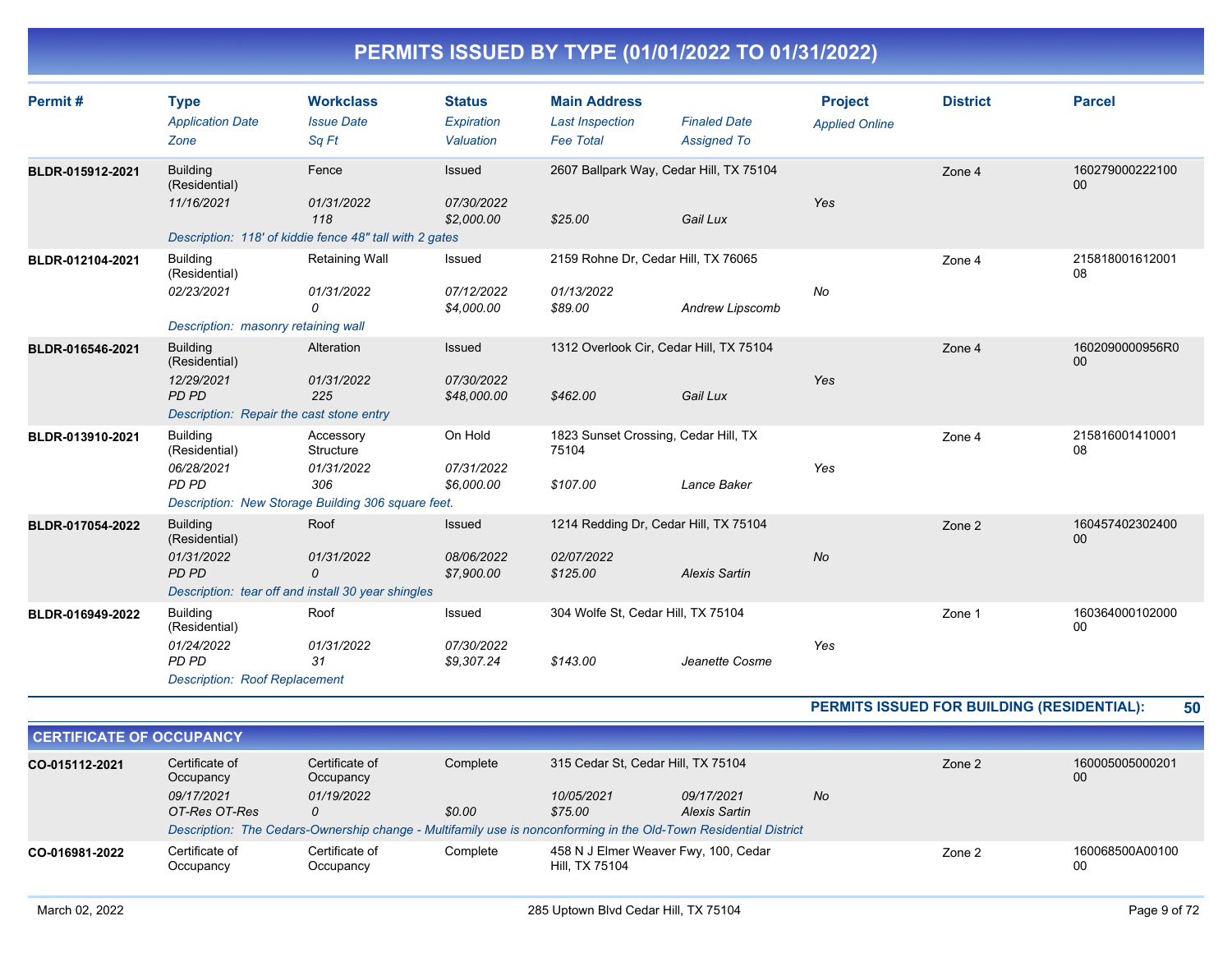|                   |                                                |                                                                   |                                          |                                                                   | PERMITS ISSUED BY TYPE (01/01/2022 TO 01/31/2022) |                                                     |                 |                           |
|-------------------|------------------------------------------------|-------------------------------------------------------------------|------------------------------------------|-------------------------------------------------------------------|---------------------------------------------------|-----------------------------------------------------|-----------------|---------------------------|
| Permit#           | <b>Type</b><br><b>Application Date</b><br>Zone | <b>Workclass</b><br><b>Issue Date</b><br>Sq Ft                    | <b>Status</b><br>Expiration<br>Valuation | <b>Main Address</b><br><b>Last Inspection</b><br><b>Fee Total</b> | <b>Finaled Date</b><br><b>Assigned To</b>         | <b>Project</b><br><b>Applied Online</b>             | <b>District</b> | <b>Parcel</b>             |
|                   | 01/25/2022<br><b>LR LR</b>                     | 01/25/2022<br>1,000<br>Description: Expand existing tenant space  | \$0.00                                   | \$0.00                                                            | 01/25/2022<br>Gail Lux                            | No                                                  |                 |                           |
|                   |                                                |                                                                   |                                          |                                                                   |                                                   | <b>PERMITS ISSUED FOR CERTIFICATE OF OCCUPANCY:</b> |                 | $\mathbf{2}$              |
| <b>DEMOLITION</b> |                                                |                                                                   |                                          |                                                                   |                                                   |                                                     |                 |                           |
| DEMO-016393-2021  | Demolition                                     | Residential                                                       | Complete                                 | 325 Short St, Cedar Hill, TX 75104                                |                                                   |                                                     | Zone 2          | 160035000200800<br>00     |
|                   | 12/17/2021                                     | 01/05/2022<br>1,500                                               | 04/28/2022<br>\$8,700.00                 | 01/28/2022<br>\$50.00                                             | 01/31/2022<br><b>Andrew Lipscomb</b>              | Yes                                                 |                 |                           |
|                   |                                                | Description: Demolish House and foundation. Remove of all debris. |                                          |                                                                   |                                                   |                                                     |                 |                           |
| DEMO-016731-2022  | Demolition                                     | Non-Residential                                                   | Issued                                   |                                                                   | 1101 Mt Lebanon Rd, Cedar Hill, TX 75104          |                                                     | Zone 3          | 650863150103301<br>$00\,$ |
|                   | 01/11/2022                                     | 01/23/2022<br>$\Omega$                                            | 04/23/2022<br>\$100,000.00               | \$50.00                                                           | Gail Lux                                          | Yes                                                 |                 |                           |
|                   |                                                | <b>Description: Demolition of Existing Concrete Batch Plant</b>   |                                          |                                                                   |                                                   |                                                     |                 |                           |
| DEMO-016939-2022  | <b>Demolition</b>                              | Non-Residential                                                   | Issued                                   | TX 75104                                                          | 1100 S J Elmer Weaver Fwy, Cedar Hill,            |                                                     | Zone 3          | 650863150100500<br>00     |
|                   | 01/23/2022<br>$\prime$                         | 01/23/2022<br>$\mathcal{O}$                                       | 04/23/2022<br>\$284,000.00               | \$50.00                                                           | Gail Lux                                          | No                                                  |                 |                           |
|                   |                                                | <b>Description: Demolish Existiong Amusement Park</b>             |                                          |                                                                   |                                                   |                                                     |                 |                           |
| DEMO-016943-2022  | Demolition                                     | Non-Residential                                                   | Issued                                   | TX 75104                                                          | 1350 S J Elmer Weaver Fwy, Cedar Hill,            |                                                     | Zone 3          | 160165900A00100<br>00     |
|                   | 01/23/2022                                     | 01/23/2022                                                        | 04/23/2022                               |                                                                   |                                                   | No                                                  |                 |                           |
|                   | $\prime$                                       | 0<br><b>Description: Demolish Existing Amusement Park</b>         | \$284,000.00                             | \$50.00                                                           | Gail Lux                                          |                                                     |                 |                           |

#### **PERMITS ISSUED FOR DEMOLITION: 4**

| <b>ELECTRICAL (NON-RESIDENTIAL)</b>                |                                 |                                                                        |                   |                                       |                      |           |        |                       |
|----------------------------------------------------|---------------------------------|------------------------------------------------------------------------|-------------------|---------------------------------------|----------------------|-----------|--------|-----------------------|
| ELEC-016665-2022                                   | Electrical<br>(Non-Residential) | Sign                                                                   | <b>Issued</b>     | 125 N Clark Rd, Cedar Hill, TX 75104  |                      |           | Zone 2 | 160330000102R00<br>00 |
|                                                    | 01/06/2022                      | 01/06/2022                                                             | <i>08/06/2022</i> | 02/07/2022                            |                      | <b>No</b> |        |                       |
|                                                    | <b>LRLR</b>                     | 34                                                                     | \$2,000.00        | \$0.00                                | <b>Stacey Graves</b> |           |        |                       |
|                                                    |                                 | Description: LED Illuminated Channel Letters on Wireway with Backplate |                   |                                       |                      |           |        |                       |
| ELEC-016671-2022                                   | Electrical<br>(Non-Residential) | Electrical                                                             | Issued            | 723 Sherwood Ct, Cedar Hill, TX 75104 |                      | Zone 1    |        | 160397500101900<br>00 |
|                                                    | 01/07/2022                      | 01/07/2022                                                             | <i>07/09/2022</i> | 01/10/2022                            |                      | No        |        |                       |
|                                                    |                                 | 0                                                                      | \$10,000.00       | \$0.00                                | Gail Lux             |           |        |                       |
| Description: disconnect/reconnect for lift station |                                 |                                                                        |                   |                                       |                      |           |        |                       |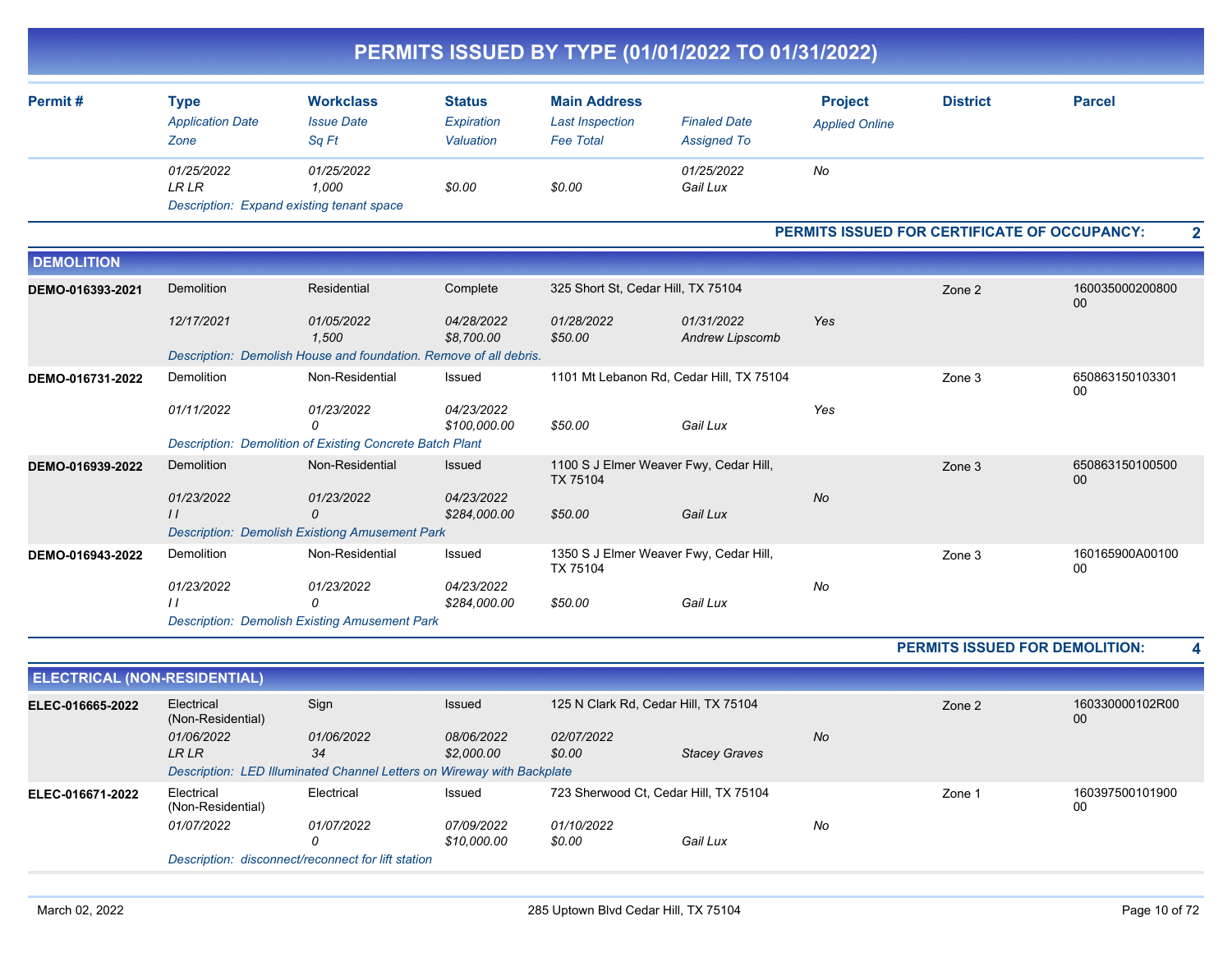| Permit#          | <b>Type</b><br><b>Application Date</b> | <b>Workclass</b><br><b>Issue Date</b>                                                                                                             | <b>Status</b><br>Expiration | <b>Main Address</b><br><b>Last Inspection</b>          | <b>Finaled Date</b> | <b>Project</b><br><b>Applied Online</b> | <b>District</b> | <b>Parcel</b>         |
|------------------|----------------------------------------|---------------------------------------------------------------------------------------------------------------------------------------------------|-----------------------------|--------------------------------------------------------|---------------------|-----------------------------------------|-----------------|-----------------------|
|                  | Zone                                   | Sq Ft                                                                                                                                             | Valuation                   | <b>Fee Total</b>                                       | <b>Assigned To</b>  |                                         |                 |                       |
| ELEC-016687-2022 | Electrical<br>(Non-Residential)        | Alteration                                                                                                                                        | Issued                      | 329 N J Elmer Weaver Fwy, 250, Cedar<br>Hill, TX 75104 |                     |                                         | Zone 2          | 160128300B1R2A<br>300 |
|                  | 01/07/2022                             | 01/07/2022                                                                                                                                        | <i>08/27/2022</i>           | 02/28/2022                                             |                     | No                                      |                 |                       |
|                  | <b>LR LR</b>                           | 1,174                                                                                                                                             | \$0.00                      | \$0.00                                                 | Gail Lux            |                                         |                 |                       |
|                  |                                        | Description: Finish out for beauty salon, including plumbing, electrical, hvac, and framing.                                                      |                             |                                                        |                     |                                         |                 |                       |
| ELEC-016913-2022 | Electrical<br>(Non-Residential)        | Sign                                                                                                                                              | Issued                      | 428 E Fm 1382 Hwy, C, Cedar Hill, TX<br>75104          |                     |                                         | Zone 2          | 160364500001R00<br>00 |
|                  | 01/21/2022                             | 01/21/2022                                                                                                                                        | 08/13/2022                  | 02/14/2022                                             |                     | No                                      |                 |                       |
|                  | LR LR                                  | 42                                                                                                                                                | \$0.00                      | \$0.00                                                 | Gail Lux            |                                         |                 |                       |
|                  |                                        | Description: 48" x 144" Aluminum black backer w/ white illuminated channel letters,                                                               |                             |                                                        |                     |                                         |                 |                       |
| ELEC-016934-2022 | Electrical<br>(Non-Residential)        | <b>New Construction</b>                                                                                                                           | Issued                      | 2507 Texas Plume Rd, Cedar Hill, TX<br>75104           |                     |                                         | Zone 4          | 160325600000100<br>00 |
|                  | 01/23/2022                             | 01/23/2022<br>35                                                                                                                                  | 08/24/2022<br>\$0.00        | 02/25/2022<br>\$50.00                                  | Gail Lux            | No                                      |                 |                       |
|                  |                                        |                                                                                                                                                   |                             |                                                        |                     |                                         |                 |                       |
|                  |                                        | Description: Dish proposes to add (3) antennas, (6) RRH, (1) OVP and (1) hybrid to the tower. Dish will have a 5'x7' lease area with (1) cabinet. |                             |                                                        |                     |                                         |                 |                       |
| ELEC-016935-2022 | Electrical<br>(Non-Residential)        | New Construction                                                                                                                                  | Issued                      | 1360 W Belt Line Rd, Cedar Hill, TX 75104              |                     |                                         | Zone 4          | 160325700A00100<br>00 |
|                  | 01/23/2022                             | 01/23/2022                                                                                                                                        | 08/16/2022                  | 02/17/2022                                             |                     | No                                      |                 |                       |
|                  |                                        | 35                                                                                                                                                | \$0.00                      | \$0.00                                                 | Gail Lux            |                                         |                 |                       |
|                  |                                        | Description: ATC 75253 - Dish Collocation Equipment Upgrade to existing cell tower. See plans for details.                                        |                             |                                                        |                     |                                         |                 |                       |
| ELEC-016940-2022 | Electrical<br>(Non-Residential)        | Alteration                                                                                                                                        | <b>Issued</b>               | 1100 S J Elmer Weaver Fwy, Cedar Hill,<br>TX 75104     |                     |                                         | Zone 3          | 650863150100500<br>00 |
|                  | 01/23/2022                             | 01/23/2022                                                                                                                                        | 07/22/2022                  |                                                        |                     | No                                      |                 |                       |
|                  | $\frac{1}{2}$                          | 0                                                                                                                                                 | \$0.00                      | \$0.00                                                 | Gail Lux            |                                         |                 |                       |
|                  |                                        | <b>Description: Demolish Existiong Amusement Park</b>                                                                                             |                             |                                                        |                     |                                         |                 |                       |
| ELEC-016936-2022 | Electrical<br>(Non-Residential)        | Alteration                                                                                                                                        | Issued                      | 1101 Mt Lebanon Rd, Cedar Hill, TX 75104               |                     |                                         | Zone 3          | 650863150103301<br>00 |
|                  | 01/23/2022                             | 01/23/2022                                                                                                                                        | 07/22/2022                  |                                                        |                     | No                                      |                 |                       |
|                  | $\prime$                               | 0                                                                                                                                                 | \$0.00                      | \$0.00                                                 | Gail Lux            |                                         |                 |                       |
|                  |                                        | <b>Description: Demolition of Existing Concrete Batch Plant</b>                                                                                   |                             |                                                        |                     |                                         |                 |                       |
| ELEC-016944-2022 | Electrical<br>(Non-Residential)        | Alteration                                                                                                                                        | <b>Issued</b>               | 1350 S J Elmer Weaver Fwy, Cedar Hill,<br>TX 75104     |                     |                                         | Zone 3          | 160165900A00100<br>00 |
|                  | 01/23/2022                             | 01/23/2022                                                                                                                                        | 07/22/2022                  |                                                        |                     | No                                      |                 |                       |
|                  | $\prime$                               | 0                                                                                                                                                 | \$0.00                      | \$0.00                                                 | Gail Lux            |                                         |                 |                       |
|                  |                                        | <b>Description: Demolish Existing Amusement Park</b>                                                                                              |                             |                                                        |                     |                                         |                 |                       |
| ELEC-016933-2022 | Electrical<br>(Non-Residential)        | Sign                                                                                                                                              | Issued                      | 739 N J Elmer Weaver Fwy, Cedar Hill, TX<br>75104      |                     |                                         | Zone 2          | 160365500A9R202<br>00 |
|                  | 01/23/2022                             | 01/23/2022                                                                                                                                        | 07/22/2022                  |                                                        |                     | No                                      |                 |                       |
|                  | PD PD                                  | 368                                                                                                                                               | \$0.00                      | \$0.00                                                 | Gail Lux            |                                         |                 |                       |
|                  |                                        | Description: Sign A- Target illuminated logo and letters                                                                                          |                             |                                                        |                     |                                         |                 |                       |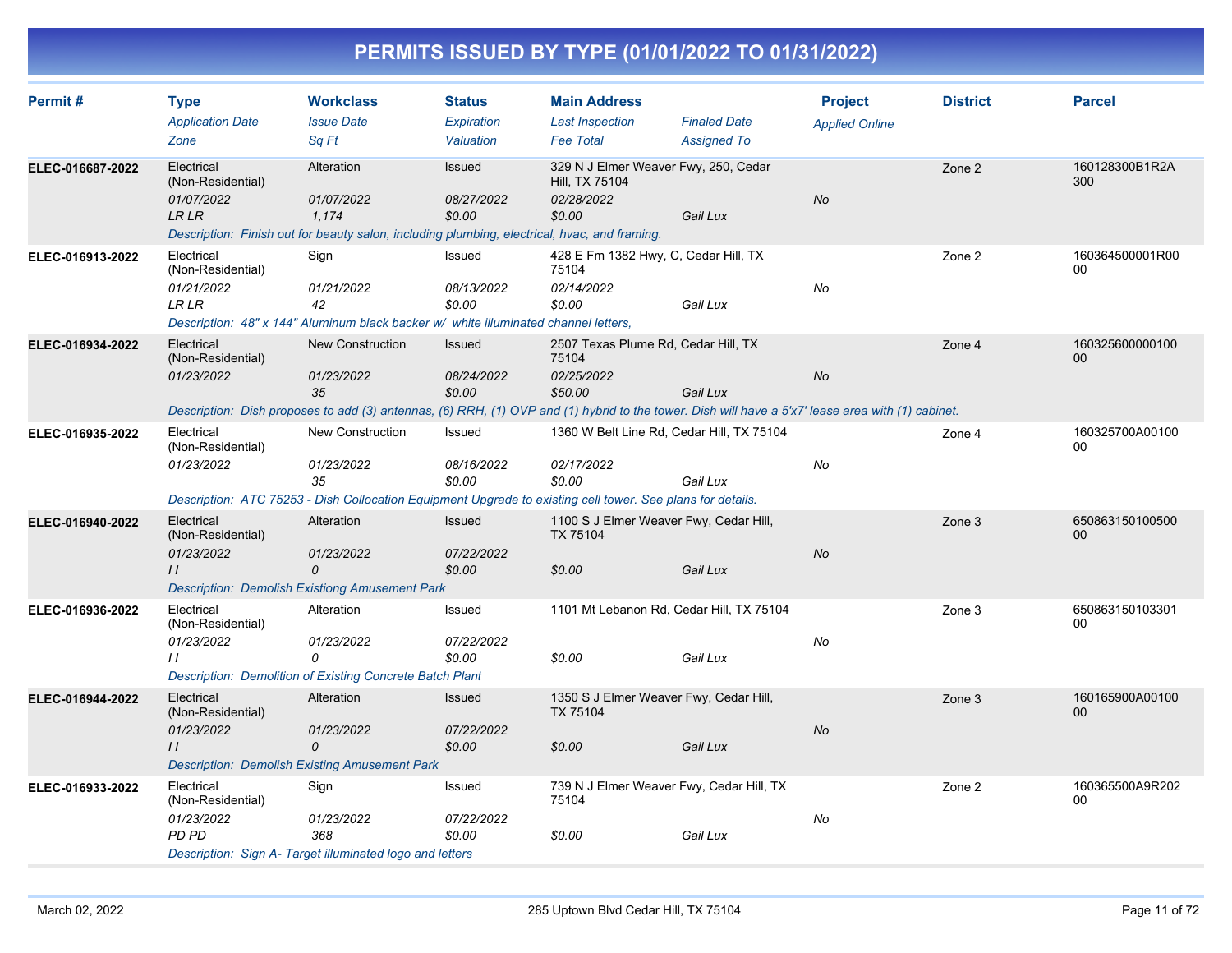| Permit#          | <b>Type</b><br><b>Application Date</b><br>Zone                                                                                                                                                                               | <b>Workclass</b><br><b>Issue Date</b><br>Sq Ft                                                                                                                                              | <b>Status</b><br>Expiration<br>Valuation  | <b>Main Address</b><br><b>Last Inspection</b><br><b>Fee Total</b>      | <b>Finaled Date</b><br><b>Assigned To</b> | <b>Project</b><br><b>Applied Online</b> | <b>District</b> | <b>Parcel</b>             |
|------------------|------------------------------------------------------------------------------------------------------------------------------------------------------------------------------------------------------------------------------|---------------------------------------------------------------------------------------------------------------------------------------------------------------------------------------------|-------------------------------------------|------------------------------------------------------------------------|-------------------------------------------|-----------------------------------------|-----------------|---------------------------|
| ELEC-016931-2022 | Electrical<br>(Non-Residential)<br>01/23/2022<br><b>LR LR</b><br>Description: Sign C- Grocery                                                                                                                                | Sign<br>01/23/2022<br>40                                                                                                                                                                    | <b>Issued</b><br>07/22/2022<br>\$0.00     | 739 N J Elmer Weaver Fwy, Cedar Hill, TX<br>75104<br>\$0.00            | Gail Lux                                  | No                                      | Zone 2          | 160365500A01R00<br>$00\,$ |
| ELEC-016932-2022 | Electrical<br>(Non-Residential)<br>01/23/2022<br><b>LR LR</b><br>Description: Sign B- Target LOGO                                                                                                                            | Sign<br>01/23/2022<br>49                                                                                                                                                                    | Issued<br>07/22/2022<br>\$0.00            | 739 N J Elmer Weaver Fwy, Cedar Hill, TX<br>75104<br>\$0.00            | Gail Lux                                  | No                                      | Zone 2          | 160365500A01R00<br>00     |
| ELEC-016957-2022 | Electrical<br>(Non-Residential)<br>01/24/2022                                                                                                                                                                                | Electrical<br>01/24/2022<br>0<br>Description: Install Electrical Meter for Water Valve - Grand Prairie                                                                                      | Issued<br>08/17/2022<br>\$2,000.00        | 1110 Lake Ridge Pkwy, Cedar Hill, TX<br>75104<br>02/18/2022<br>\$0.00  | Gail Lux                                  | <b>No</b>                               | Zone 4          |                           |
| ELEC-016598-2021 | Electrical<br>(Non-Residential)<br>12/30/2021<br>PD PD                                                                                                                                                                       | Electrical<br>01/30/2022<br>1,000<br>Description: Installation of 625kW generation system                                                                                                   | Issued<br>07/29/2022<br>\$0.00            | 739 N J Elmer Weaver Fwy, Cedar Hill, TX<br>75104<br>\$0.00            | Gail Lux                                  | Yes                                     | Zone 2          | 160365500A01R00<br>00     |
| ELEC-017047-2022 | Electrical<br>(Non-Residential)<br>01/30/2022<br>LR LR                                                                                                                                                                       | Alteration<br>01/30/2022<br>0<br>Description: paint (interior & exterior) remove drop ceiling and replace drywall, flooring in main area and bathrooms. Exterior: add 5 ft wall to existing | Issued<br>08/22/2022<br>\$0.00            | 110 N Clark Rd, Cedar Hill, TX 75104<br>02/23/2022<br>\$0.00           | Gail Lux                                  | No                                      | Zone 2          | 650711755100804<br>$00\,$ |
| ELEC-017049-2022 | Electrical<br>(Non-Residential)<br>01/30/2022<br>LR LR<br>Description: Lifeology expantion                                                                                                                                   | Alteration<br>01/30/2022<br>549                                                                                                                                                             | Issued<br>08/16/2022<br>\$0.00            | 610 Uptown Blvd, 4200, Cedar Hill, TX<br>75104<br>02/17/2022<br>\$0.00 | Gail Lux                                  | No                                      | Zone 2          | 160128000A00500<br>00     |
| ELEC-017050-2022 | Electrical<br>(Non-Residential)<br>01/30/2022<br>LR LR<br><b>Description: Dental Office Finish out</b>                                                                                                                       | Alteration<br>01/30/2022<br>2,248                                                                                                                                                           | Issued<br>08/27/2022<br>\$0.00            | 610 Uptown Blvd, 3100, Cedar Hill, TX<br>75104<br>02/28/2022<br>\$0.00 | Gail Lux                                  | <b>No</b>                               | Zone 2          | 160128000A00500<br>00     |
| ELEC-017034-2022 | Electrical<br>(Non-Residential)<br>01/28/2022<br><b>NS NS</b><br>Description: Re-wiring of drive-thru in conduit, supply & install 6 LED Strip lights, 2 motion lights, add 2 junction boxes w/20 amp circuit for future use | Repair<br>01/31/2022<br>0                                                                                                                                                                   | Issued<br><i>08/01/2022</i><br>\$3,375.00 | 500 W 1382 Hwy, Cedar Hill, TX 75104<br>02/01/2022<br>\$0.00           | Gail Lux                                  | Yes                                     | Zone 1          | 160168000A00100<br>00     |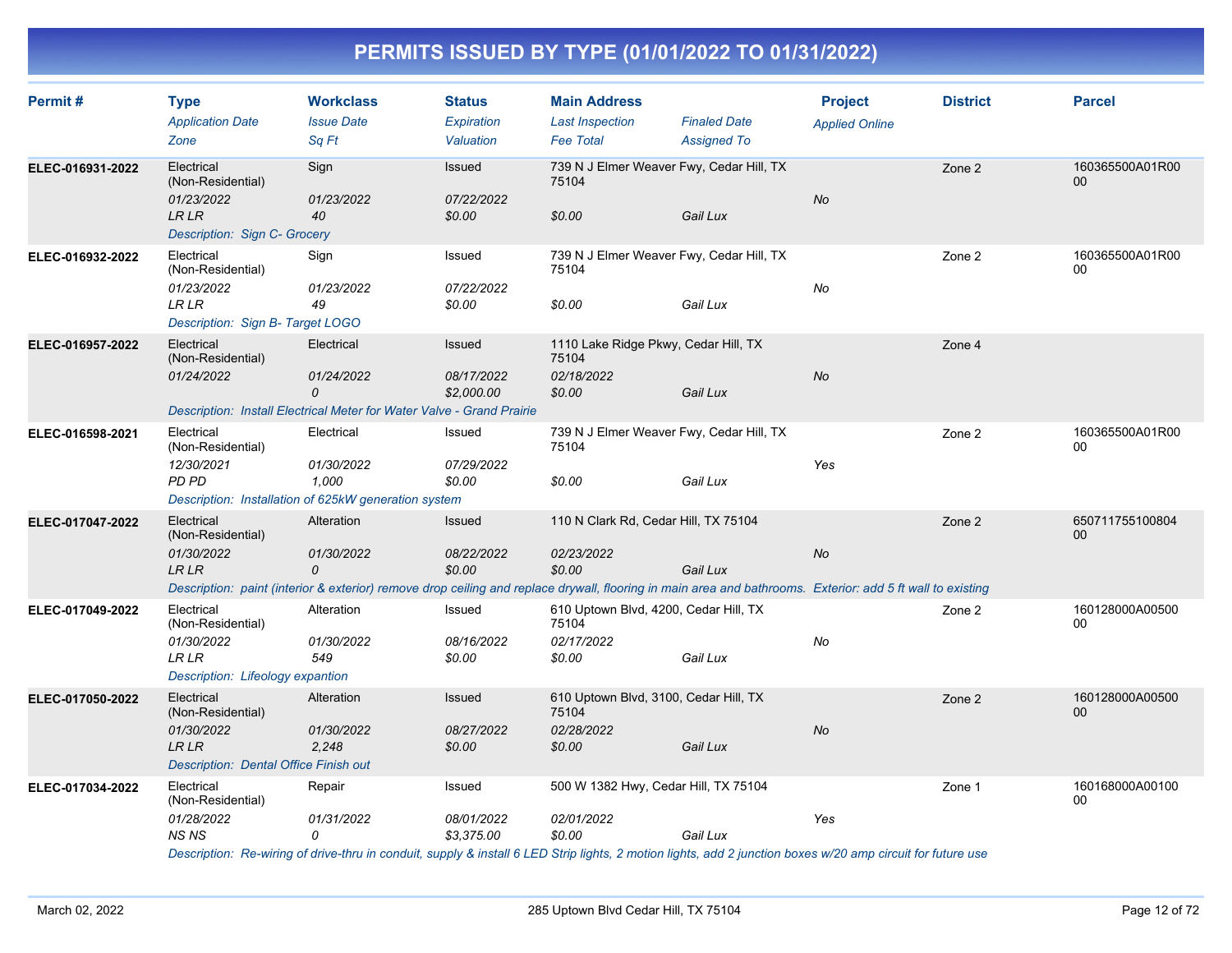| PERMITS ISSUED BY TYPE (01/01/2022 TO 01/31/2022) |                                                                                                |                                                                                                   |                                          |                                                                         |                                           |                                         |                                                  |                           |  |  |
|---------------------------------------------------|------------------------------------------------------------------------------------------------|---------------------------------------------------------------------------------------------------|------------------------------------------|-------------------------------------------------------------------------|-------------------------------------------|-----------------------------------------|--------------------------------------------------|---------------------------|--|--|
| Permit#                                           | <b>Type</b><br><b>Application Date</b><br>Zone                                                 | <b>Workclass</b><br><b>Issue Date</b><br>Sq Ft                                                    | <b>Status</b><br>Expiration<br>Valuation | <b>Main Address</b><br><b>Last Inspection</b><br><b>Fee Total</b>       | <b>Finaled Date</b><br><b>Assigned To</b> | <b>Project</b><br><b>Applied Online</b> | <b>District</b>                                  | <b>Parcel</b>             |  |  |
|                                                   |                                                                                                |                                                                                                   |                                          |                                                                         |                                           |                                         | PERMITS ISSUED FOR ELECTRICAL (NON-RESIDENTIAL): | 18                        |  |  |
| <b>ELECTRICAL (RESIDENTIAL)</b>                   |                                                                                                |                                                                                                   |                                          |                                                                         |                                           |                                         |                                                  |                           |  |  |
| ELER-014458-2021                                  | Electrical<br>(Residential)<br>08/04/2021                                                      | <b>New Construction</b><br>01/03/2022<br>5,652<br>Description: LA 4158 GAR 822 VAL \$750,000      | Issued<br>07/02/2022<br>\$0.00           | 2502 Hardwick Ln, Cedar Hill, TX 76065<br>\$0.00                        | Andrew Lipscomb                           | No                                      | Zone 4                                           | 215818001597001<br>08     |  |  |
| ELER-016703-2022                                  | Electrical<br>(Residential)<br>01/10/2022<br>PD PD<br>Description: replace meter base          | Repair<br>01/10/2022<br>1,600                                                                     | Issued<br>07/11/2022<br>\$500.00         | 2836 Singletree Cove, Cedar Hill, TX<br>75104<br>01/12/2022<br>\$50.00  | Jeanette Cosme                            | Yes                                     | Zone 4                                           | 160279000008300<br>00     |  |  |
| ELER-016709-2022                                  | Electrical<br>(Residential)<br>01/10/2022<br><b>PD PD</b><br>Description: replace CT can       | Electrical<br>01/10/2022<br>0                                                                     | Issued<br>07/11/2022<br>\$3,000.00       | 2306 Sunset Ridge Cir, Cedar Hill, TX<br>75104<br>01/12/2022<br>\$50.00 | Jeanette Cosme                            | No                                      | Zone 4                                           | 160209000096500<br>00     |  |  |
| ELER-016720-2022                                  | Electrical<br>(Residential)<br>01/11/2022<br>PD PD                                             | Repair<br>01/11/2022<br>1,206<br>Description: Replace 1 - 150 amp electrical panel and meter base | Issued<br>07/23/2022<br>\$5,300.00       | 436 Justice Dr, Cedar Hill, TX 75104<br>01/24/2022<br>\$50.00           | Jeanette Cosme                            | Yes                                     | Zone 2                                           | 160206900M03700<br>00     |  |  |
| ELER-016766-2022                                  | Electrical<br>(Residential)<br>01/13/2022<br>PD PD<br>Description: Installation of a generator | Repair<br>01/13/2022<br>0                                                                         | Issued<br>07/26/2022<br>\$4,500.00       | 1130 S Joe Wilson Rd, Cedar Hill, TX<br>75104<br>01/27/2022<br>\$50.00  | Jeanette Cosme                            | Yes                                     | Zone 3                                           | 650133045100906<br>00     |  |  |
| ELER-016825-2022                                  | Electrical<br>(Residential)<br>01/15/2022<br>Description: In ground pool                       | Pool<br>01/15/2022<br>440                                                                         | Issued<br>08/22/2022<br>\$0.00           | 905 Dawson St, Cedar Hill, TX 75104<br>02/22/2022<br>\$0.00             | Gail Lux                                  | No                                      | Zone 2                                           | 160207700E02500<br>00     |  |  |
| ELER-016895-2022                                  | Electrical<br>(Residential)<br>01/20/2022                                                      | Repair<br>01/20/2022<br>0<br>Description: RE DOING METER CAN AND RISER REBUILD                    | Issued<br>07/27/2022<br>\$2,000.00       | 704 Marigold Dr, Cedar Hill, TX 75104<br>01/28/2022<br>\$50.00          | 01/20/2022<br>Jeanette Cosme              | Yes                                     | Zone 2                                           | 160475000201600<br>$00\,$ |  |  |
| ELER-014326-2021                                  | Electrical<br>(Residential)                                                                    | Pool                                                                                              | Issued                                   | 1311 Ridgeview Dr, Cedar Hill, TX 75104                                 |                                           |                                         | Zone 2                                           | 161100400A01800<br>$00\,$ |  |  |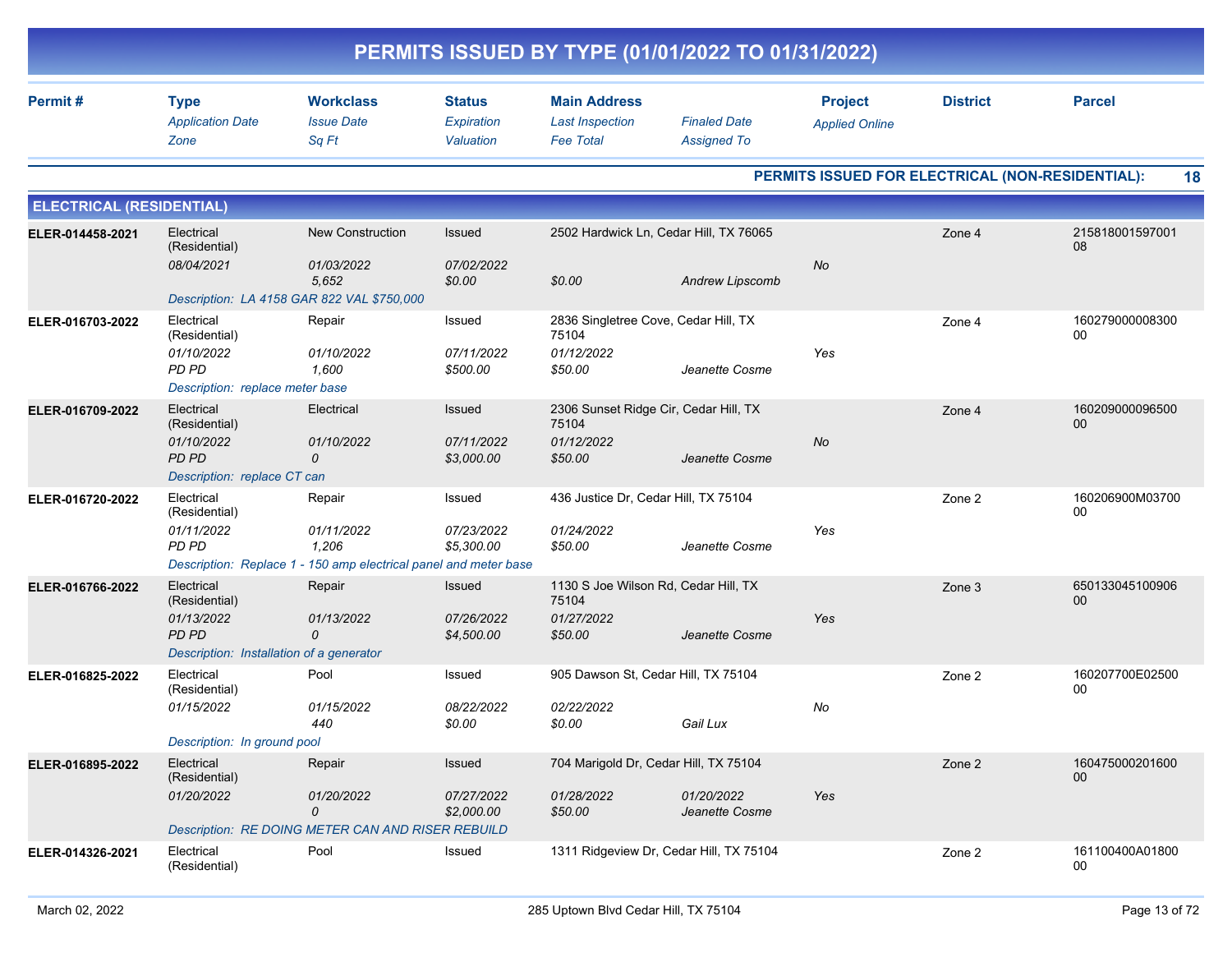| Permit#          | <b>Type</b><br><b>Application Date</b><br>Zone                                                  | <b>Workclass</b><br><b>Issue Date</b><br>Sq Ft                                           | <b>Status</b><br>Expiration<br>Valuation | <b>Main Address</b><br><b>Last Inspection</b><br><b>Fee Total</b>               | <b>Finaled Date</b><br><b>Assigned To</b> | <b>Project</b><br><b>Applied Online</b>      | <b>District</b> | <b>Parcel</b>             |
|------------------|-------------------------------------------------------------------------------------------------|------------------------------------------------------------------------------------------|------------------------------------------|---------------------------------------------------------------------------------|-------------------------------------------|----------------------------------------------|-----------------|---------------------------|
|                  | 07/27/2021<br>PD PD                                                                             | 01/20/2022<br>357<br>Description: Residential inground gunite pool no spa                | 07/20/2022<br>\$0.00                     | \$0.00                                                                          | Lance Baker                               | No                                           |                 |                           |
| ELER-016906-2022 | Electrical<br>(Residential)<br>01/21/2022<br><b>RR RR</b><br>Description: in ground heated pool | Pool<br>01/21/2022<br>353                                                                | Issued<br>07/20/2022<br>\$0.00           | 1121 S Joe Wilson Rd, Cedar Hill, TX<br>75104<br>\$0.00                         | Jeanette Cosme                            | <b>No</b>                                    | Zone 3          | 651085035100906<br>00     |
| ELER-016985-2022 | Electrical<br>(Residential)<br>01/25/2022<br>Description: fire repair                           | Alteration<br>01/25/2022<br>0                                                            | Issued<br>08/08/2022<br>\$0.00           | 830 Larue Dr, Cedar Hill, TX 75104<br>02/08/2022<br>\$0.00                      | Jeanette Cosme                            | No                                           | Zone 3          | 160426901701000<br>$00\,$ |
| ELER-017025-2022 | Electrical<br>(Residential)<br>01/27/2022<br>PD PD<br>Description: In ground swimming pool      | Pool<br>01/27/2022<br>$\Omega$                                                           | <b>Issued</b><br>07/26/2022<br>\$0.00    | 139 Hannah Cir, Cedar Hill, TX 75104<br>\$0.00                                  | <b>Josh Barnes</b>                        | <b>No</b>                                    | Zone 1          | 160325500903400<br>00     |
|                  |                                                                                                 |                                                                                          |                                          |                                                                                 |                                           | PERMITS ISSUED FOR ELECTRICAL (RESIDENTIAL): |                 | 11                        |
| <b>FIRE</b>      |                                                                                                 |                                                                                          |                                          |                                                                                 |                                           |                                              |                 |                           |
| FIRE-016525-2021 | Fire<br>12/29/2021<br><b>NSNS</b>                                                               | Fire Alarm<br>01/04/2022<br>0<br>Description: add 2 pullstation, 1 strobe, 1 horn strobe | Complete<br>07/05/2022<br>\$2,950.00     | 458 N J Elmer Weaver Fwy, 100, Cedar<br>Hill, TX 75104<br>01/06/2022<br>\$45.00 | 01/12/2022<br><b>Reginald Alexander</b>   | No                                           | Zone 2          | 160068500A00100<br>$00\,$ |
| FIRE-016340-2021 | Fire<br>$1011 - 10001$                                                                          | LP Gas<br>0.110010000                                                                    | <b>Issued</b><br>0.710710000             | 2000 W Belt Line Rd, Cedar Hill, TX 75104                                       |                                           |                                              | Zone 1          | 160172000004R00<br>00     |

|                                      |                     | 0<br>Description: 250 Gallon Above Ground Propane Tank                                                               | \$1,500.00                          | \$0.00                                                    | Tammie Cooper             | Yes |        |                       |
|--------------------------------------|---------------------|----------------------------------------------------------------------------------------------------------------------|-------------------------------------|-----------------------------------------------------------|---------------------------|-----|--------|-----------------------|
| Fire<br>FIRE-016213-2021<br>$\prime$ | 12/06/2021          | Special Locking<br>Systems<br>01/06/2022<br>12.992<br>Description: Installation of a two door access control system. | Issued<br>07/05/2022<br>\$14.018.39 | 627 Grigsby Way, Cedar Hill, TX 75104<br>\$75.00          | <b>Reginald Alexander</b> | Yes | Zone 4 | 160046005100100<br>00 |
| Fire<br>FIRE-016625-2022             | 01/03/2022<br>PD PD | Fire Alarm<br>01/06/2022<br>65,000                                                                                   | Issued<br>07/05/2022<br>\$7,400.00  | 265 W Pleasant Run Rd, Cedar Hill, TX<br>75104<br>\$50.00 | <b>Reginald Alexander</b> | Yes | Zone 1 | 16020840011R1R0<br>00 |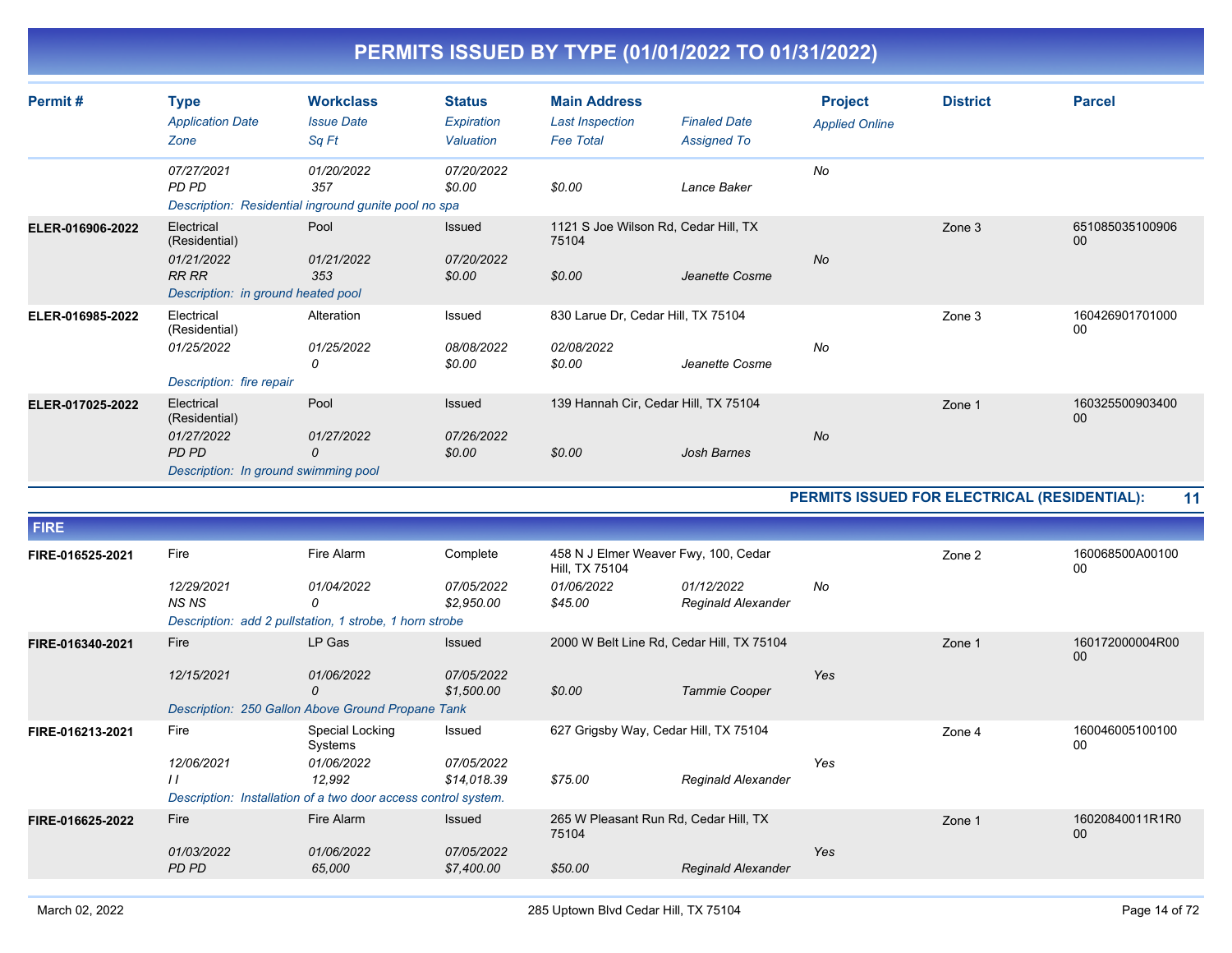| Permit#          | <b>Type</b>                             | <b>Workclass</b>                                                                                                  | <b>Status</b>  | <b>Main Address</b>                   |                                         | <b>Project</b>        | <b>District</b> | <b>Parcel</b>             |
|------------------|-----------------------------------------|-------------------------------------------------------------------------------------------------------------------|----------------|---------------------------------------|-----------------------------------------|-----------------------|-----------------|---------------------------|
|                  | <b>Application Date</b>                 | <b>Issue Date</b>                                                                                                 | Expiration     | <b>Last Inspection</b>                | <b>Finaled Date</b>                     | <b>Applied Online</b> |                 |                           |
|                  | Zone                                    | Sq Ft                                                                                                             | Valuation      | <b>Fee Total</b>                      | <b>Assigned To</b>                      |                       |                 |                           |
|                  |                                         | Description: Providing additional power supply and notification to the existing building.                         |                |                                       |                                         |                       |                 |                           |
| FIRE-016518-2021 | Fire                                    | Fire Operational                                                                                                  | Issued         | 428 E 1382 Hwy, Cedar Hill, TX 75104  |                                         |                       | Zone 2          | 160364500000101<br>$00\,$ |
|                  | 12/29/2021                              | 01/06/2022                                                                                                        | 07/05/2022     |                                       |                                         | Yes                   |                 |                           |
|                  | <b>LR LR</b>                            | 1,650<br>Description: to add and relocate 24 fire sprinkler exisxting system.                                     | \$4,500.00     | \$0.00                                | <b>Reginald Alexander</b>               |                       |                 |                           |
| FIRE-015318-2021 | <b>Fire</b>                             | Fire Alarm                                                                                                        | Issued         | 642 Uptown Blvd, 120, Cedar Hill, TX  |                                         |                       | Zone 2          | 160128000A04R00           |
|                  |                                         |                                                                                                                   |                | 75104                                 |                                         |                       |                 | $00\,$                    |
|                  | 10/05/2021                              | 01/10/2022                                                                                                        | 07/09/2022     |                                       |                                         | Yes                   |                 |                           |
|                  | <b>LR LR</b>                            | 1.100<br>Description: Adding Fire Alarm Point to connect Fire Suppression System at Suite 120 (Handerson chicken) | \$500.00       | \$50.00                               | <b>Reginald Alexander</b>               |                       |                 |                           |
| FIRE-015751-2021 | Fire                                    | LP Gas                                                                                                            | Issued         |                                       | 2450 Creekwood Dr, Cedar Hill, TX 75104 |                       | Zone 4          | 215816001418001           |
|                  |                                         |                                                                                                                   |                |                                       |                                         |                       |                 | 08                        |
|                  | 11/05/2021                              | 01/23/2022                                                                                                        | 07/22/2022     |                                       |                                         | Yes                   |                 |                           |
|                  |                                         | 10<br>Description: 500 gallon in ground propane tank                                                              | \$3,500.00     | \$75.00                               | <b>Reginald Alexander</b>               |                       |                 |                           |
| FIRE-016892-2022 | Fire                                    | <b>Fire Operational</b>                                                                                           | Issued         | 610 Uptown Blvd, 3100, Cedar Hill, TX |                                         |                       | Zone 2          | 160128000A00500           |
|                  |                                         |                                                                                                                   |                | 75104                                 |                                         |                       |                 | 00                        |
|                  | 01/20/2022                              | 01/25/2022                                                                                                        | 07/25/2022     |                                       |                                         | Yes                   |                 |                           |
|                  | <b>LR LR</b>                            | 2,232                                                                                                             | \$5,940.00     | \$90.00                               | <b>Reginald Alexander</b>               |                       |                 |                           |
|                  | Description: Modifying sprinkler system |                                                                                                                   |                |                                       |                                         |                       |                 |                           |
| FIRE-016333-2021 | Fire                                    | Fire Operational                                                                                                  | Issued         |                                       | 1700 American Way, Cedar Hill, TX 75104 |                       | Zone 3          | 651218290101901<br>00     |
|                  | 12/15/2021                              | 01/31/2022                                                                                                        | 07/30/2022     |                                       |                                         | Yes                   |                 |                           |
|                  |                                         | 0                                                                                                                 | \$1,741,000.00 | \$26,115.00                           | <b>Reginald Alexander</b>               |                       |                 |                           |
|                  |                                         | <b>Description: AS AUTOMATIC SPRINKLER PERMIT</b>                                                                 |                |                                       |                                         |                       |                 |                           |
| FIRE-016318-2021 | Fire                                    | <b>Fire Operational</b>                                                                                           | Issued         | TX 75104                              | 1700 S J Elmer Weaver Fwy, Cedar Hill,  |                       | Zone 3          | 160197100A02R00<br>$00\,$ |
|                  | 12/13/2021                              | 01/31/2022                                                                                                        | 07/30/2022     |                                       |                                         | Yes                   |                 |                           |
|                  | $\frac{1}{2}$                           | $\Omega$<br>Description: AS Automatic Sprinkler System Permit                                                     | \$297,300.00   | \$4,460.00                            | <b>Reginald Alexander</b>               |                       |                 |                           |

| <b>GRADING</b>    |            |             |                          |                                     |          |    |                   |                       |
|-------------------|------------|-------------|--------------------------|-------------------------------------|----------|----|-------------------|-----------------------|
| GRADE-016793-2022 | Grading    | Residential | Issued                   | 639 Mobley Rd, Cedar Hill, TX 75104 |          |    | Zone <sup>-</sup> | 650539406100105<br>00 |
|                   | 01/13/2022 | 01/18/2022  | 07/18/2022<br>\$5,819.50 | \$258.00                            | Gail Lux | No |                   |                       |

*Description: BRUSH CLEARNING*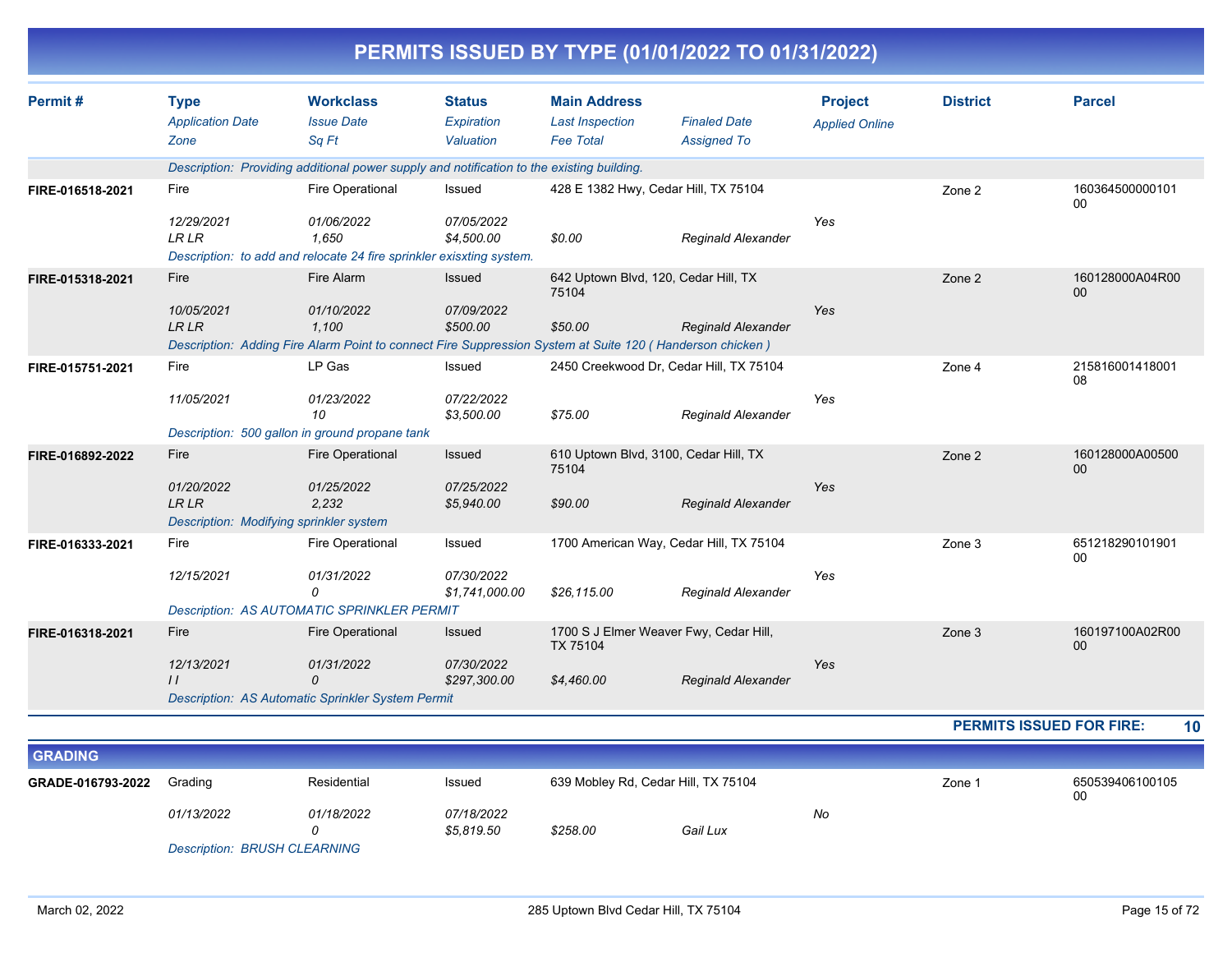|                  | PERMITS ISSUED BY TYPE (01/01/2022 TO 01/31/2022) |                                                            |                                          |                                                                   |                                           |                                         |                                    |                       |  |  |  |
|------------------|---------------------------------------------------|------------------------------------------------------------|------------------------------------------|-------------------------------------------------------------------|-------------------------------------------|-----------------------------------------|------------------------------------|-----------------------|--|--|--|
| Permit#          | <b>Type</b><br><b>Application Date</b><br>Zone    | <b>Workclass</b><br><b>Issue Date</b><br>Sq Ft             | <b>Status</b><br>Expiration<br>Valuation | <b>Main Address</b><br><b>Last Inspection</b><br><b>Fee Total</b> | <b>Finaled Date</b><br><b>Assigned To</b> | <b>Project</b><br><b>Applied Online</b> | <b>District</b>                    | <b>Parcel</b>         |  |  |  |
|                  |                                                   |                                                            |                                          |                                                                   |                                           |                                         | <b>PERMITS ISSUED FOR GRADING:</b> |                       |  |  |  |
| <b>HEALTH</b>    |                                                   |                                                            |                                          |                                                                   |                                           |                                         |                                    |                       |  |  |  |
| HLTH-016967-2022 | Health                                            | School                                                     | Issued                                   | 75104                                                             | 1231 E Pleasant Run Rd, Cedar Hill, TX    |                                         | Zone 2                             | 650876250100500<br>00 |  |  |  |
|                  | 01/25/2022                                        | 01/01/2022<br>0                                            | 12/31/2022<br>\$0.00                     | \$300.00                                                          |                                           | No                                      |                                    |                       |  |  |  |
|                  | <b>Description: Trinity Leadership</b>            |                                                            |                                          |                                                                   |                                           |                                         |                                    |                       |  |  |  |
| HLTH-016482-2021 | Health                                            | <b>Retail Store</b>                                        | Issued                                   | 440 E 1382 Hwy, Cedar Hill, TX 75104                              |                                           |                                         | Zone 2                             | 650711755100600<br>00 |  |  |  |
|                  | 12/23/2021                                        | 01/01/2022<br>0                                            | 12/31/2022<br>\$0.00                     | \$250.00                                                          |                                           | No                                      |                                    |                       |  |  |  |
|                  |                                                   | Description: Marshalls #777 - 2022 Health Permit           |                                          |                                                                   |                                           |                                         |                                    |                       |  |  |  |
| HLTH-016752-2022 | Health                                            | Restaurant/Food<br>Establishment                           | Issued                                   | 75104                                                             | 381 N J Elmer Weaver Fwy, Cedar Hill, TX  |                                         | Zone 2                             | 160006000000200<br>00 |  |  |  |
|                  | 01/12/2022                                        | 01/01/2022<br>0                                            | 12/31/2022<br>\$0.00                     | \$300.00                                                          |                                           | No                                      |                                    |                       |  |  |  |
|                  |                                                   | Description: Sonic Drive In- 2022 Health Permit            |                                          |                                                                   |                                           |                                         |                                    |                       |  |  |  |
| HLTH-016506-2021 | Health                                            | <b>Retail Store</b>                                        | Issued                                   | 386 E 1382 Hwy, Cedar Hill, TX 75104                              |                                           |                                         | Zone 2                             | 650711755100600<br>00 |  |  |  |
|                  | 12/28/2021                                        | 01/01/2022<br>0                                            | 12/31/2022<br>\$0.00                     | \$250.00                                                          |                                           | No                                      |                                    |                       |  |  |  |
|                  |                                                   | Description: Home Goods #571- 2022 Health Permit           |                                          |                                                                   |                                           |                                         |                                    |                       |  |  |  |
| HLTH-016107-2021 | Health                                            | <b>Retail Store</b>                                        | <b>Issued</b>                            | 103 E Belt Line Rd, A, Cedar Hill, TX<br>75104                    |                                           |                                         | Zone 2                             | 160456100000100<br>00 |  |  |  |
|                  | 11/30/2021                                        | 01/01/2022<br>0                                            | 12/31/2022<br>\$0.00                     | \$250.00                                                          |                                           | No                                      |                                    |                       |  |  |  |
|                  |                                                   | Description: Dollar General Store #3351-2022 Health permit |                                          |                                                                   |                                           |                                         |                                    |                       |  |  |  |
| HLTH-016714-2022 | Health                                            | <b>Retail Store</b>                                        | Issued                                   | 305 W 1382 Hwy, 538, Cedar Hill, TX<br>75104                      |                                           |                                         | None                               | 160456500A00200<br>00 |  |  |  |
|                  | 01/10/2022                                        | 01/01/2022<br>0                                            | 12/31/2022                               |                                                                   |                                           | No                                      |                                    |                       |  |  |  |
|                  |                                                   | Description: Honey Baked Ham #4326-2022 Health Permit      | \$0.00                                   | \$250.00                                                          |                                           |                                         |                                    |                       |  |  |  |
| HLTH-016505-2021 | Health                                            | Restaurant/Food<br>Establishment                           | Issued                                   |                                                                   | 213 W Belt Line Rd, Cedar Hill, TX 75104  |                                         | Zone 2                             | 651472420100900       |  |  |  |
|                  | 12/28/2021                                        | 01/01/2022                                                 | 12/31/2022                               |                                                                   |                                           | $N\sigma$                               |                                    | 00                    |  |  |  |
|                  |                                                   | 0                                                          | \$0.00                                   | \$300.00                                                          |                                           |                                         |                                    |                       |  |  |  |
|                  |                                                   | Description: Campuzanos- 2022 Health Permit                |                                          |                                                                   |                                           |                                         |                                    |                       |  |  |  |
| HLTH-015674-2021 | Health                                            | Convenience Store                                          | Issued                                   |                                                                   | 710 E Belt Line Rd, Cedar Hill, TX 75104  |                                         | Zone 2                             | 160425100000000<br>00 |  |  |  |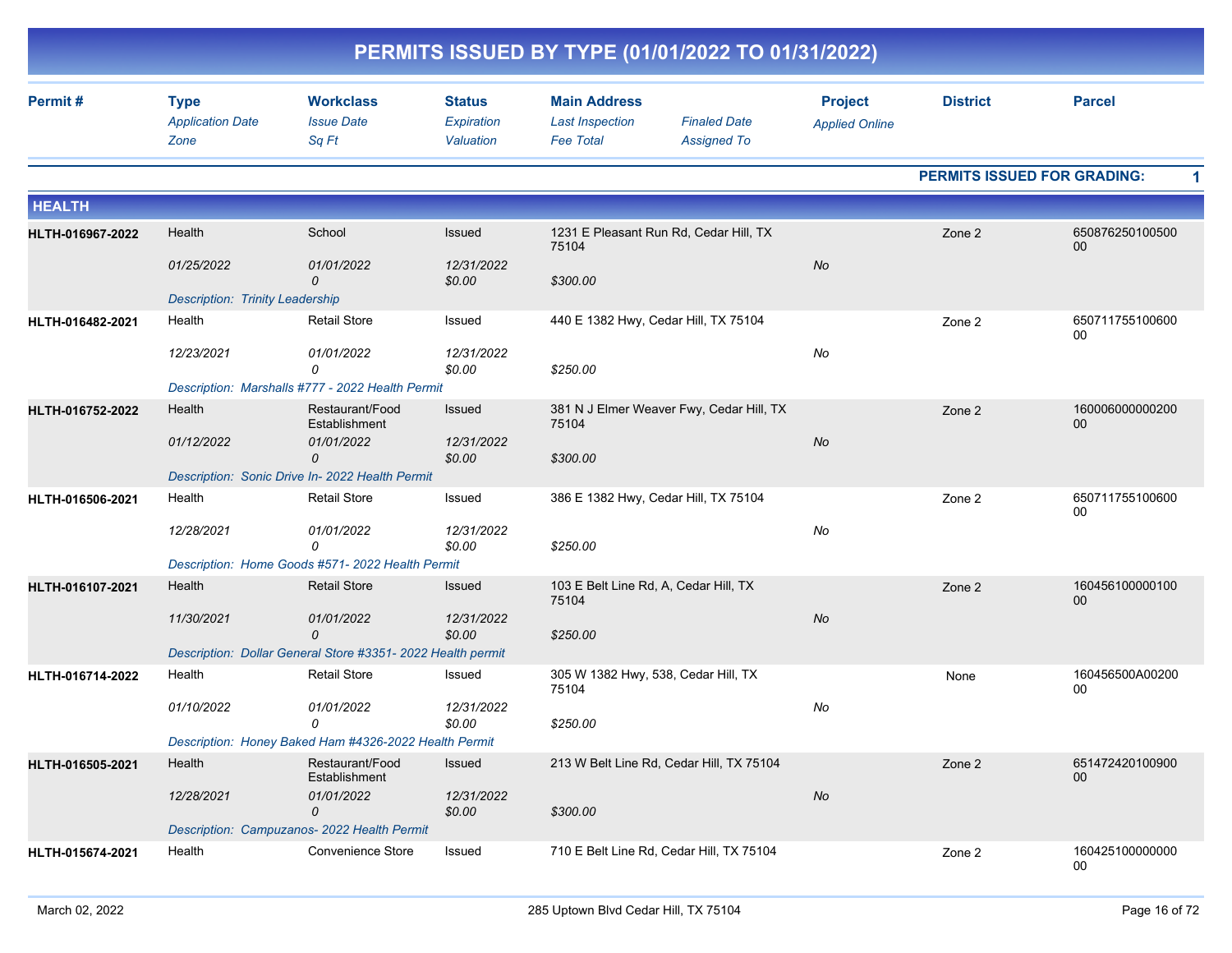| Permit#           | <b>Type</b><br><b>Application Date</b><br>Zone                     | <b>Workclass</b><br><b>Issue Date</b><br>Sq Ft                                                                         | <b>Status</b><br><b>Expiration</b><br>Valuation | <b>Main Address</b><br><b>Last Inspection</b><br><b>Fee Total</b> | <b>Finaled Date</b><br><b>Assigned To</b> | <b>Project</b><br><b>Applied Online</b> | <b>District</b> | <b>Parcel</b>         |
|-------------------|--------------------------------------------------------------------|------------------------------------------------------------------------------------------------------------------------|-------------------------------------------------|-------------------------------------------------------------------|-------------------------------------------|-----------------------------------------|-----------------|-----------------------|
|                   | 11/02/2021                                                         | 01/01/2022<br>$\Omega$<br>Description: Tiger Mart #17 -2022 Health Permit                                              | 12/31/2022<br>\$0.00                            | \$250.00                                                          |                                           | No                                      |                 |                       |
| HLTH-015712-2021  | Health<br>11/04/2021                                               | School<br>01/01/2022<br>$\mathcal{O}$                                                                                  | Issued<br>12/31/2022<br>\$0.00                  | 1114 W 1382 Hwy, Cedar Hill, TX 75104<br>\$300.00                 |                                           | No                                      | Zone 1          | 160332500A1R100<br>00 |
| HLTH-017467-2022  | Health<br>02/18/2022<br>Description: Kona Ice- North Grand Prairie | Description: Newman International Academy-Lambert<br>Mobile Vending<br>Unit<br>01/01/2022<br>0                         | Issued<br>12/31/2022<br>\$0.00                  | 3205 Bishop Dr, Arlington, TX 76011<br>\$200.00                   |                                           | No                                      | None            |                       |
| HLTH-016408-2021  | Health<br>01/28/2020                                               | Restaurant/Food<br>Establishment<br>01/01/2022<br>$\Omega$<br>Description: 2022 Mr. Jims Pizza Health Permit           | Issued<br>12/31/2022<br>\$0.00                  | 241 E 1382 Hwy, 316, Cedar Hill, TX<br>75104<br>\$300.00          | Cindy Guzman                              | No                                      | Zone 2          |                       |
| HLTH-017080-2022  | Health<br>02/01/2022                                               | Restaurant/Food<br>Establishment<br>01/01/2022<br>$\Omega$<br>Description: Menchie's Frozen Yogurt -2022 health permit | Issued<br>12/31/2022<br>\$0.00                  | 305 W 1382 Hwy, 612, Cedar Hill, TX<br>75104<br>\$300.00          |                                           | No                                      | Zone 1          | 160456500A00200<br>00 |
| HLTH-016635-2022  | Health<br>01/04/2022                                               | <b>Retail Store</b><br>01/01/2022<br>$\Omega$<br>Description: Purely CBD of Cedar Hill 2022 Health Permit              | Issued<br>12/31/2022<br>\$0.00                  | 241 E 1382, 321, Cedar Hill, TX 75104<br>\$250.00                 |                                           | No                                      | Zone 1          |                       |
| HLTH-016493-2021  | Health<br>12/28/2021                                               | Restaurant/Food<br>Establishment<br>01/01/2022<br>0<br>Description: Tacos Azteca Cedar Hill -2022 Health Permit        | Void<br>12/31/2022<br>\$0.00                    | 101 E Belt Line Rd, Cedar Hill, TX 75104<br>\$300.00              |                                           | No                                      | Zone 2          | 160062500000000<br>00 |
| HLTH-016866-2022* | Health<br>01/18/2022<br>Description: Moon Wok 2022 Health Permit   | Restaurant/Food<br>Establishment<br>01/01/2022<br>0                                                                    | Issued<br>12/31/2022<br>\$0.00                  | 140 W 1382 Hwy, 175, Cedar Hill, TX<br>75104<br>\$300.00          |                                           | No                                      | Zone 2          | 160128000A01R00<br>00 |
| HLTH-016626-2022  | Health<br>01/03/2022                                               | <b>Convenience Store</b><br>01/01/2022<br>0                                                                            | Issued<br>12/31/2022<br>\$0.00                  | 605 Uptown Blvd, Cedar Hill, TX 75104<br>\$250.00                 |                                           | No                                      | Zone 2          |                       |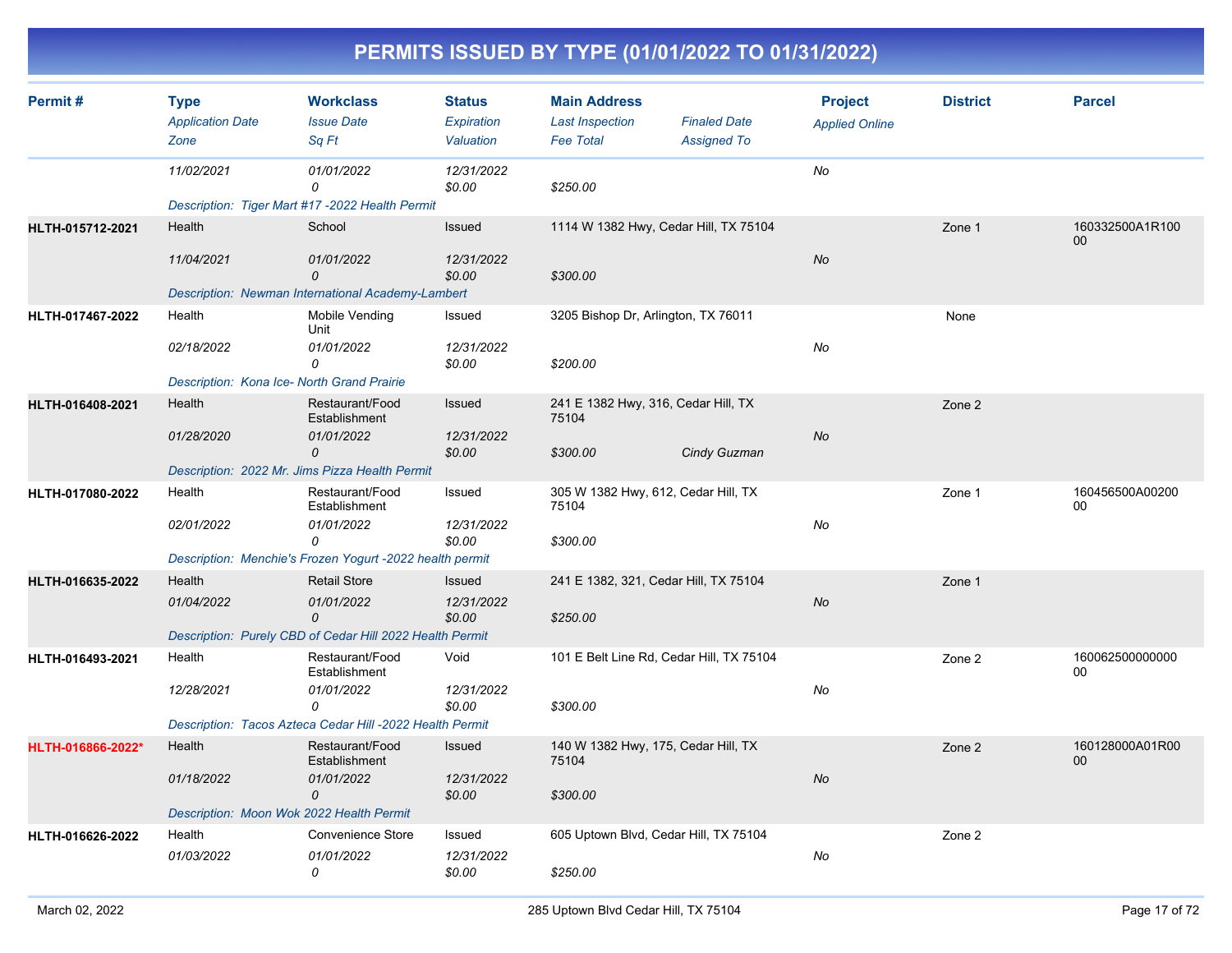|                         |                                                |                                                              |                                          | PERMITS ISSUED BY TYPE (01/01/2022 TO 01/31/2022)                 |                                           |                                         |                 |                       |
|-------------------------|------------------------------------------------|--------------------------------------------------------------|------------------------------------------|-------------------------------------------------------------------|-------------------------------------------|-----------------------------------------|-----------------|-----------------------|
| Permit#                 | <b>Type</b><br><b>Application Date</b><br>Zone | <b>Workclass</b><br><b>Issue Date</b><br>Sq Ft               | <b>Status</b><br>Expiration<br>Valuation | <b>Main Address</b><br><b>Last Inspection</b><br><b>Fee Total</b> | <b>Finaled Date</b><br><b>Assigned To</b> | <b>Project</b><br><b>Applied Online</b> | <b>District</b> | <b>Parcel</b>         |
|                         |                                                | Description: Murphy USA #7674 -2022 Health Permit            |                                          |                                                                   |                                           |                                         |                 |                       |
| HLTH-016116-2021        | Health<br>11/30/2021                           | <b>Retail Store</b><br>01/01/2022                            | Issued<br>12/31/2022                     | 435 E 1382 Hwy, Cedar Hill, TX 75104                              |                                           | No                                      | Zone 2          | 160104900C06R00<br>00 |
|                         |                                                | 0<br>Description: 2022 health permit Dollar Tree #2095       | \$0.00                                   | \$250.00                                                          |                                           |                                         |                 |                       |
| HLTH-015824-2021        | Health                                         | Restaurant/Food                                              | Issued                                   | 635 E Pleasant Run Rd, A, Cedar Hill, TX                          |                                           |                                         | Zone 2          | 160365000302100       |
|                         |                                                | Establishment                                                |                                          | 75104                                                             |                                           |                                         |                 | 00                    |
|                         | 11/10/2021                                     | 01/01/2022<br>1,200                                          | 12/31/2022<br>\$0.00                     | \$300.00                                                          |                                           | No                                      |                 |                       |
|                         |                                                | Description: Fluffy's Chicken and More -2022 Health Permit   |                                          |                                                                   |                                           |                                         |                 |                       |
| HLTH-016811-2022        | Health                                         | Restaurant/Food<br>Establishment                             | Issued                                   | 905 N J Elmer Weaver Fwy, 400, Cedar<br>Hill, TX 75104            |                                           |                                         | Zone 2          | 160365000B02R00<br>00 |
|                         | 01/14/2022                                     | 01/01/2022<br>0                                              | 12/31/2022<br>\$0.00                     | \$300.00                                                          |                                           | No                                      |                 |                       |
|                         |                                                | Description: Jason's Deli - 2022 Health Permit               |                                          |                                                                   |                                           |                                         |                 |                       |
| HLTH-016809-2022        | Health                                         | Restaurant/Food<br>Establishment                             | Issued                                   | 804 E Belt Line Rd, 103, Cedar Hill, TX<br>75104                  |                                           |                                         | None            | 160445600A00100<br>00 |
|                         | 01/14/2022                                     | 01/01/2022<br>0                                              | 12/31/2022<br>\$0.00                     | \$300.00                                                          |                                           | No                                      |                 |                       |
|                         | Description: Donutlicious 2022 health permit   |                                                              |                                          |                                                                   |                                           |                                         |                 |                       |
| HLTH-015714-2021        | Health                                         | School                                                       | Issued                                   | 1114 W 1382 Hwy, Cedar Hill, TX 75104                             |                                           |                                         | Zone 1          | 160332500A00200<br>00 |
|                         | 11/04/2021                                     | 01/01/2022<br>$\mathcal{O}$                                  | 12/31/2022<br>\$0.00                     | \$300.00                                                          |                                           | No                                      |                 |                       |
|                         |                                                | Description: 2022 Health Permit- Newman Academy- The Cove    |                                          |                                                                   |                                           |                                         |                 |                       |
| HLTH-016767-2022        | Health                                         | Assisted Living                                              | Issued                                   | 230 S Clark Rd, Cedar Hill, TX 75104                              |                                           |                                         | Zone 2          | 650304365103500<br>00 |
|                         | 01/13/2022                                     | 01/01/2022<br>0                                              | 12/31/2022<br>\$0.00                     | \$250.00                                                          |                                           | No                                      |                 |                       |
|                         |                                                | Description: 2022 Health Permit-Cedar Hill Healthcare Center |                                          |                                                                   |                                           |                                         |                 |                       |
| <b>HLTH-016642-2022</b> | Health                                         | Restaurant/Food<br>Establishment                             | Issued                                   | 124 N J Elmer Weaver Fwy, Cedar Hill, TX<br>75104                 |                                           |                                         | Zone 1          | 160330000100400<br>00 |
|                         | 01/05/2022                                     | 01/01/2022<br>0                                              | 12/31/2022<br>\$0.00                     | \$300.00                                                          |                                           | No                                      |                 |                       |
|                         |                                                | Description: Soulman's Bar-B-Que- 2022 Health Permit         |                                          |                                                                   |                                           |                                         |                 |                       |
| HLTH-016636-2022        | Health                                         | Restaurant/Food<br>Establishment                             | Issued                                   | 430 E Pleasant Run Rd, Cedar Hill, TX<br>75104                    |                                           |                                         | Zone 2          | 160365500A05A00<br>00 |
|                         | 01/05/2022                                     | 01/01/2022<br>0                                              | 12/31/2022<br>\$0.00                     | \$300.00                                                          |                                           | No                                      |                 |                       |

*Description: Buffalo Wild Wings #102 - 2022 health permit*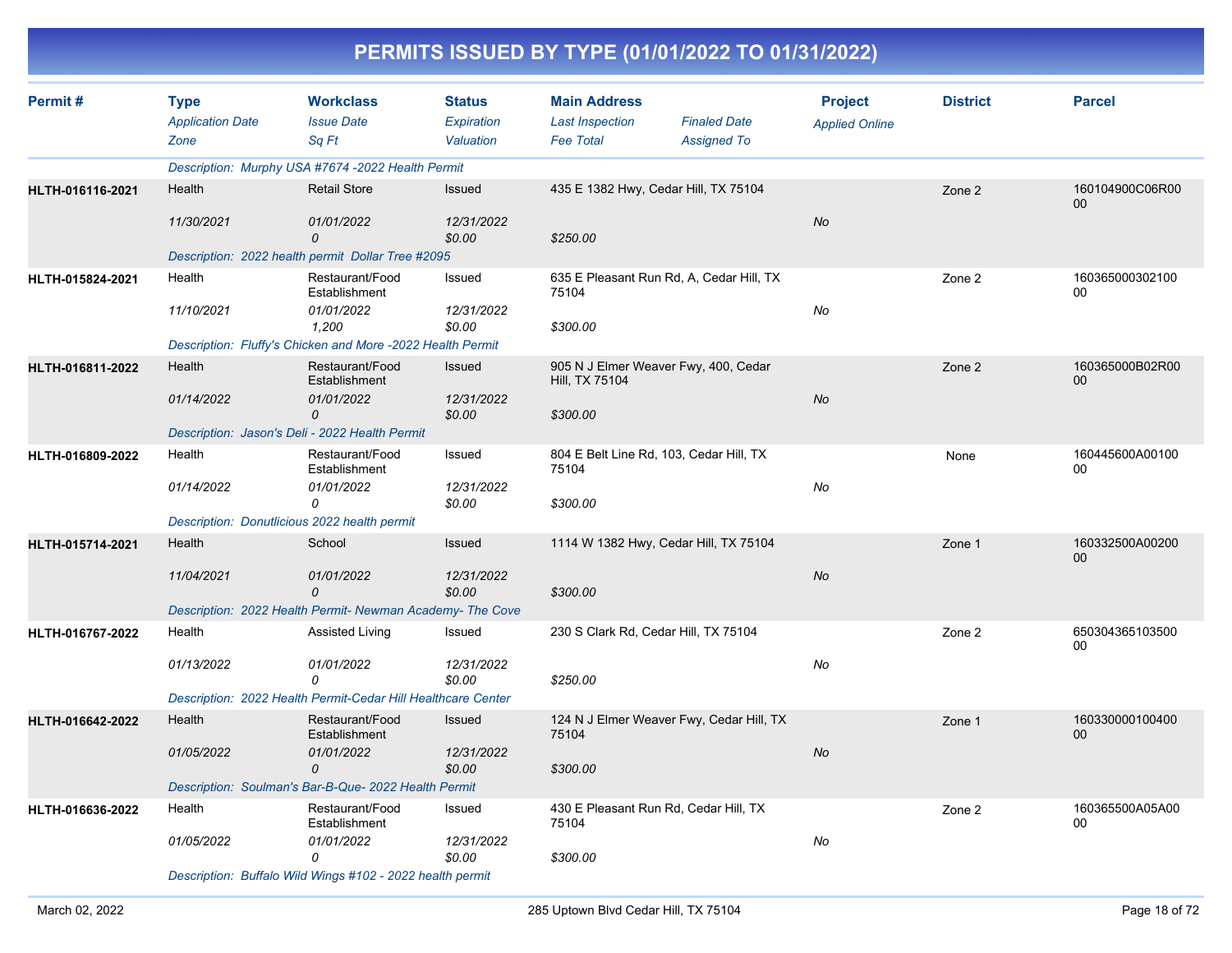| Permit#          | <b>Type</b><br><b>Application Date</b><br>Zone                      | <b>Workclass</b><br><b>Issue Date</b><br>Sq Ft                                                           | <b>Status</b><br>Expiration<br>Valuation | <b>Main Address</b><br><b>Last Inspection</b><br><b>Fee Total</b>  | <b>Finaled Date</b><br><b>Assigned To</b> | <b>Project</b><br><b>Applied Online</b> | <b>District</b> | <b>Parcel</b>             |
|------------------|---------------------------------------------------------------------|----------------------------------------------------------------------------------------------------------|------------------------------------------|--------------------------------------------------------------------|-------------------------------------------|-----------------------------------------|-----------------|---------------------------|
| HLTH-016268-2021 | Health<br>12/09/2021                                                | <b>Assisted Living</b><br>01/01/2022<br>0<br>Description: Cedar Hills Senior Living-2022 Health Permit   | Issued<br>12/31/2022<br>\$0.00           | 602 E Belt Line Rd, Cedar Hill, TX 75104<br>\$250.00               |                                           | No                                      | Zone 2          | 160425800100100<br>$00\,$ |
| HLTH-016588-2021 | Health<br>12/30/2021<br>Description: Starbucks - 2022 Health Permit | Restaurant/Food<br>Establishment<br>01/01/2022<br>0                                                      | Issued<br>12/31/2022<br>\$0.00           | 739 N J Elmer Weaver Fwy, Cedar Hill, TX<br>75104<br>\$300.00      |                                           | No                                      | Zone 2          | 160365500A9R202<br>00     |
| HLTH-017093-2022 | Health<br>02/01/2022                                                | Restaurant/Food<br>Establishment<br>01/01/2022<br>0<br>Description: GiGi's Cupcakes 2022 Health Permit   | Issued<br>12/31/2022<br>\$0.00           | 905 N J Elmer Weaver Fwy, 200, Cedar<br>Hill, TX 75104<br>\$300.00 |                                           | No                                      | None            | 160365000B02R00<br>00     |
| HLTH-015623-2021 | Health<br>10/28/2021                                                | Church<br>01/01/2022<br>0<br>Description: Mt Lebanon Baptist Encampment- 2022 Health permit              | Issued<br>12/31/2022<br>\$0.00           | 1701 Texas Plume Rd, Cedar Hill, TX<br>75104<br>\$300.00           |                                           | No                                      | Zone 2          | 164327100100100<br>00     |
| HLTH-016730-2022 | Health<br>01/11/2022                                                | Restaurant/Food<br>Establishment<br>01/01/2022<br>0<br>Description: Dicks Uptown Cafe 2022 Health Permit | Issued<br>12/31/2022<br>\$0.00           | 610 Uptown Blvd, 100, Cedar Hill, TX<br>75104<br>\$300.00          |                                           | No                                      | Zone 2          | 160128000A00500<br>00     |
| HLTH-016079-2021 | Health<br>11/29/2021                                                | Restaurant/Food<br>Establishment<br>01/01/2022<br>0<br>Description: Joe's Crab Shack -2022 Health Permit | Issued<br>12/31/2022<br>\$0.00           | 735 N J Elmer Weaver Fwy, Cedar Hill, TX<br>75104<br>\$300.00      |                                           | No                                      | Zone 2          | 160365500A08R00<br>00     |
| HLTH-016507-2021 | Health<br>12/28/2021<br>Description: Circle On- 2022 Health Permit  | <b>Convenience Store</b><br>01/01/2022<br>0                                                              | Issued<br>12/31/2022<br>\$0.00           | 207 S Clark Rd, Cedar Hill, TX 75104<br>\$250.00                   |                                           | No                                      | Zone 2          | 650881350102100<br>$00\,$ |
| HLTH-016592-2021 | Health<br>12/30/2021                                                | <b>Retail Store</b><br>01/01/2022<br>$\Omega$<br>Description: Old Navy #3121 -2022 Health Permit         | Issued<br>12/31/2022<br>\$0.00           | 305 W 1382 Hwy, 528, Cedar Hill, TX<br>75104<br>\$250.00           |                                           | No                                      | Zone 2          | 160456500A00200<br>00     |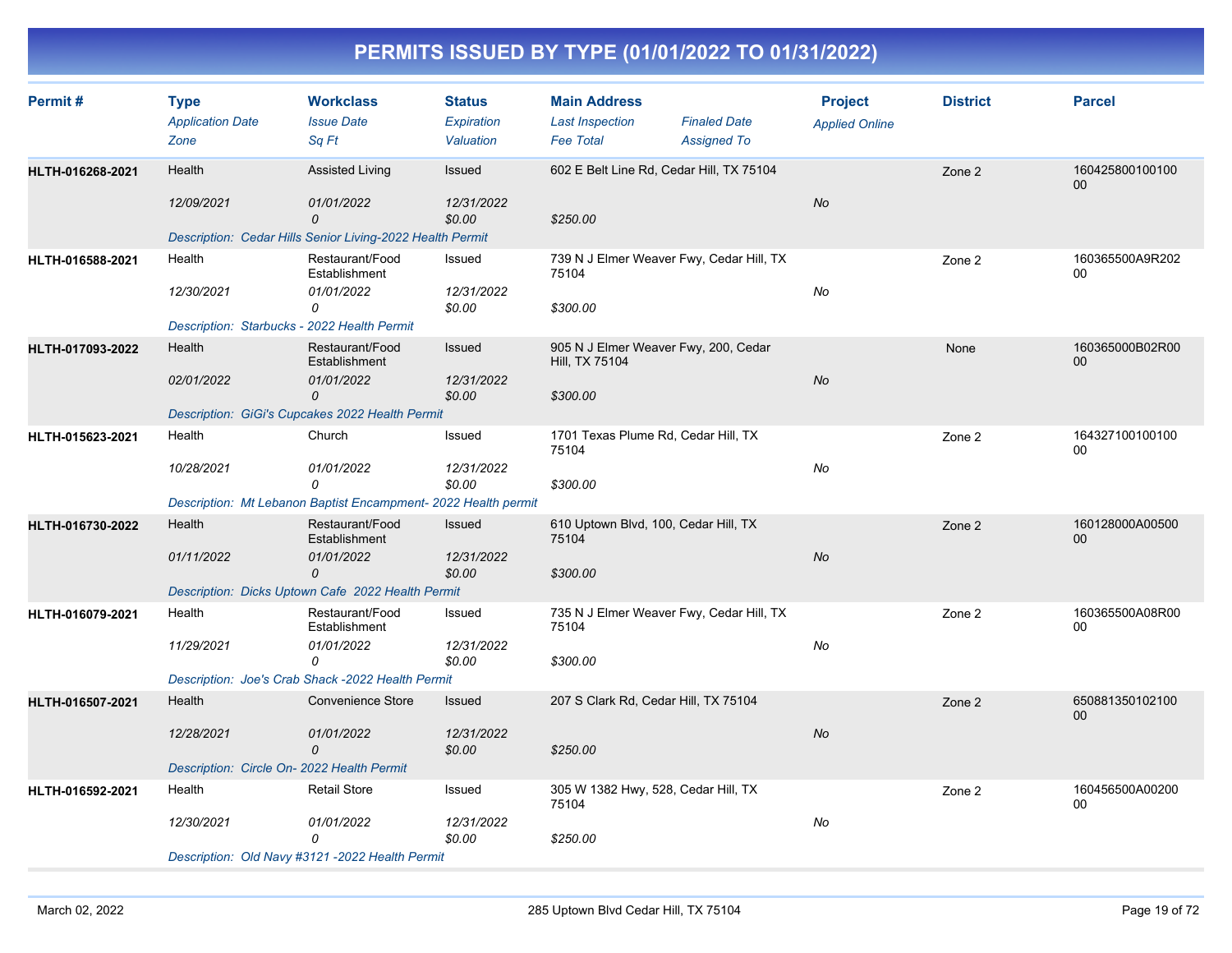| Permit#          | <b>Type</b><br><b>Application Date</b>            | <b>Workclass</b><br><b>Issue Date</b>                                | <b>Status</b><br>Expiration | <b>Main Address</b><br><b>Last Inspection</b>      | <b>Finaled Date</b> | <b>Project</b><br><b>Applied Online</b> | <b>District</b> | <b>Parcel</b>             |
|------------------|---------------------------------------------------|----------------------------------------------------------------------|-----------------------------|----------------------------------------------------|---------------------|-----------------------------------------|-----------------|---------------------------|
|                  | Zone                                              | Sq Ft                                                                | Valuation                   | <b>Fee Total</b>                                   | <b>Assigned To</b>  |                                         |                 |                           |
| HLTH-016587-2021 | Health                                            | <b>Retail Store</b>                                                  | Issued                      | 739 N J Elmer Weaver Fwy, Cedar Hill, TX<br>75104  |                     |                                         | Zone 2          | 160365500A9R202<br>00     |
|                  | 12/30/2021                                        | 01/01/2022<br>0                                                      | 12/31/2022<br>\$0.00        | \$250.00                                           |                     | No                                      |                 |                           |
|                  |                                                   | Description: Target Store T1836 - Grocery - 2022 Health Permit       |                             |                                                    |                     |                                         |                 |                           |
| HLTH-015624-2021 | Health                                            | Assisted Living                                                      | Issued                      | 235 W Pleasant Run Rd, Cedar Hill, TX<br>75104     |                     |                                         | Zone 2          | 16020840012RA00<br>00     |
|                  | 10/28/2021                                        | 01/01/2022<br>0                                                      | 12/31/2022<br>\$0.00        | \$250.00                                           |                     | $No$                                    |                 |                           |
|                  |                                                   | Description: Morada Cedar Hill Independent Living 2022 health permit |                             |                                                    |                     |                                         |                 |                           |
| HLTH-017179-2022 | Health                                            | Restaurant/Food<br>Establishment                                     | Issued                      | 455 E 1382, 5, Cedar Hill, TX 75104                |                     |                                         | Zone 2          | 650881350101500<br>$00\,$ |
|                  | 02/07/2022                                        | 01/01/2022<br>0                                                      | 12/31/2022<br>\$0.00        | \$300.00                                           |                     | <b>No</b>                               |                 |                           |
|                  |                                                   | Description: Wings World Cedar Hill Health Permit 2022               |                             |                                                    |                     |                                         |                 |                           |
| HLTH-016805-2022 | Health                                            | Restaurant/Food<br>Establishment                                     | Issued                      | 107 S Main St, Cedar Hill, TX 75104                |                     |                                         | Zone 1          |                           |
|                  | 01/14/2022                                        | 01/01/2022<br>0                                                      | 12/31/2022<br>\$0.00        | \$300.00                                           |                     | No                                      |                 |                           |
|                  |                                                   | Description: Phat Girlz BBQ - 2022 Health Permit                     |                             |                                                    |                     |                                         |                 |                           |
| HLTH-015713-2021 | Health                                            | School                                                               | Issued                      | 1114 W 1382 Hwy, Cedar Hill, TX 75104              |                     |                                         | Zone 1          | 160332500A1R100<br>00     |
|                  | 11/04/2021                                        | 01/01/2022<br>$\mathcal{O}$                                          | 12/31/2022<br>\$0.00        | \$300.00                                           |                     | No                                      |                 |                           |
|                  |                                                   | Description: Newman International Academy-Hopkins-2022 Health Permit |                             |                                                    |                     |                                         |                 |                           |
| HLTH-016494-2021 | Health                                            | <b>Retail Store</b>                                                  | Issued                      | 385 E Belt Line Rd, Cedar Hill, TX 75104           |                     |                                         | Zone 2          | 160165500A00100<br>00     |
|                  | 12/28/2021                                        | 01/01/2022<br>$\Omega$                                               | 12/31/2022<br>\$0.00        | \$250.00                                           |                     | No                                      |                 |                           |
|                  |                                                   | Description: CVS Pharmacy #7491 - 2022 Health Permit                 |                             |                                                    |                     |                                         |                 |                           |
| HLTH-017480-2022 | Health                                            | Hotel                                                                | Issued                      | 1419 N J Elmer Weaver Fwy, Cedar Hill,<br>TX 75104 |                     |                                         | Zone 3          | 160284000A00100<br>$00\,$ |
|                  | 02/18/2022                                        | 01/01/2022<br>$\mathcal{O}$                                          | 12/31/2022<br>\$0.00        | \$250.00                                           |                     | No                                      |                 |                           |
|                  |                                                   | Description: Comfort Inn & Suites -2022 Health Permit                |                             |                                                    |                     |                                         |                 |                           |
| HLTH-016499-2021 | Health                                            | Restaurant/Food<br>Establishment                                     | Issued                      | 305 W 1382 Hwy, 600, Cedar Hill, TX<br>75104       |                     |                                         | Zone 1          | 160456500A00200<br>00     |
|                  | 12/28/2021                                        | 01/01/2022<br>$\Omega$                                               | 12/31/2022<br>\$0.00        | \$300.00                                           |                     | No                                      |                 |                           |
|                  | <b>Description: YummiBerry Health Permit 2022</b> |                                                                      |                             |                                                    |                     |                                         |                 |                           |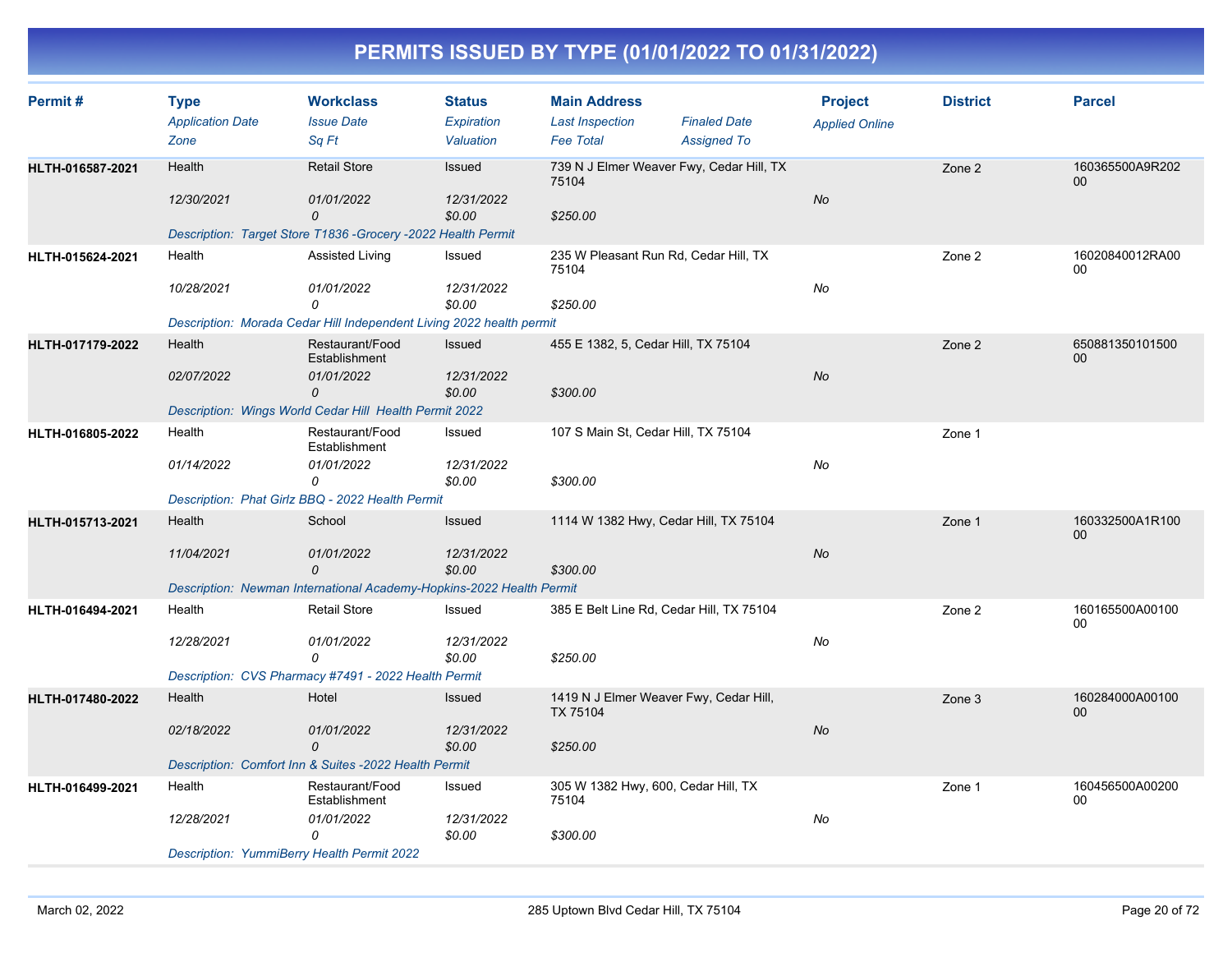| Permit#          | <b>Type</b><br><b>Application Date</b><br>Zone                      | <b>Workclass</b><br><b>Issue Date</b><br>Sq Ft                                                                    | <b>Status</b><br>Expiration<br>Valuation | <b>Main Address</b><br><b>Last Inspection</b><br><b>Fee Total</b> | <b>Finaled Date</b><br><b>Assigned To</b> | <b>Project</b><br><b>Applied Online</b> | <b>District</b> | <b>Parcel</b>         |
|------------------|---------------------------------------------------------------------|-------------------------------------------------------------------------------------------------------------------|------------------------------------------|-------------------------------------------------------------------|-------------------------------------------|-----------------------------------------|-----------------|-----------------------|
| HLTH-016630-2022 | Health<br>01/04/2022                                                | School<br>01/01/2022<br>$\overline{O}$<br>Description: Life School Cedar Hill- 2022 health permit                 | Issued<br>12/31/2022<br>\$0.00           | 129 W Wintergreen Rd, Cedar Hill, TX<br>75104<br>\$300.00         |                                           | No                                      | Zone 2          | 160208001203R00<br>00 |
| HLTH-016616-2022 | Health<br>01/03/2022<br>Description: 2022 Health Permit- Total Wine | <b>Retail Store</b><br>01/01/2022<br>0                                                                            | Issued<br>12/31/2022<br>\$0.00           | 428 E 1382 Hwy, A, Cedar Hill, TX 75104<br>\$250.00               |                                           | No                                      | Zone 2          | 160364500000101<br>00 |
| HLTH-016627-2022 | Health<br>01/04/2022                                                | Restaurant/Food<br>Establishment<br>01/01/2022<br>$\Omega$<br>Description: Taqueria Torres #2- 2021 Health Permit | Issued<br>12/31/2022<br>\$0.00           | 244 S J Elmer Weaver Fwy, Cedar Hill, TX<br>75104<br>\$300.00     |                                           | No                                      | Zone 2          | 160224500000200<br>00 |
| HLTH-016495-2021 | Health<br>12/28/2021                                                | <b>Retail Store</b><br>01/01/2022<br>0<br>Description: Target Store T1836 - Grocery - 2022 Health Permit          | Void<br>12/31/2022<br>\$0.00             | 739 N J Elmer Weaver Fwy, Cedar Hill, TX<br>75104<br>\$250.00     |                                           | No                                      | Zone 2          | 160365500A9R202<br>00 |
| HLTH-015711-2021 | Health<br>11/04/2021                                                | School<br>01/01/2022<br>$\overline{O}$<br>Description: Newman International Academy- Swalwell-2021 Health Permit  | <b>Issued</b><br>12/31/2022<br>\$0.00    | 1114 W 1382 Hwy, Cedar Hill, TX 75104<br>\$300.00                 |                                           | No                                      | Zone 1          | 160332500A00200<br>00 |
| HLTH-016740-2022 | Health<br>01/11/2022                                                | <b>Retail Store</b><br>01/01/2022<br>0<br>Description: Dogwood Canyon Audubon Center-Health Permit 2021           | Issued<br>12/31/2022<br>\$0.00           | 1206 W 1382 Hwy, Cedar Hill, TX 75104<br>\$250.00                 |                                           | No                                      | Zone 1          | 160021400A00100<br>00 |
| HLTH-016465-2021 | Health<br>12/23/2021                                                | Restaurant/Food<br>Establishment<br>01/01/2022<br>0<br>Description: Panera Bread #858 -2022 Health Permit         | Issued<br>12/31/2022<br>\$0.00           | 416 E Pleasant Run Rd, A, Cedar Hill, TX<br>75104<br>\$300.00     |                                           | No                                      | Zone 2          | 160365500A03R00<br>00 |
| HLTH-015898-2021 | Health<br>11/15/2021                                                | School<br>01/01/2022<br>$\Omega$<br>Description: Nova Academy- 2022 Health Permit                                 | Issued<br>12/31/2022<br>\$0.00           | 820 E Wintergreen Rd, Cedar Hill, TX<br>75104<br>\$300.00         |                                           | No                                      | Zone 2          | 160157000000000<br>00 |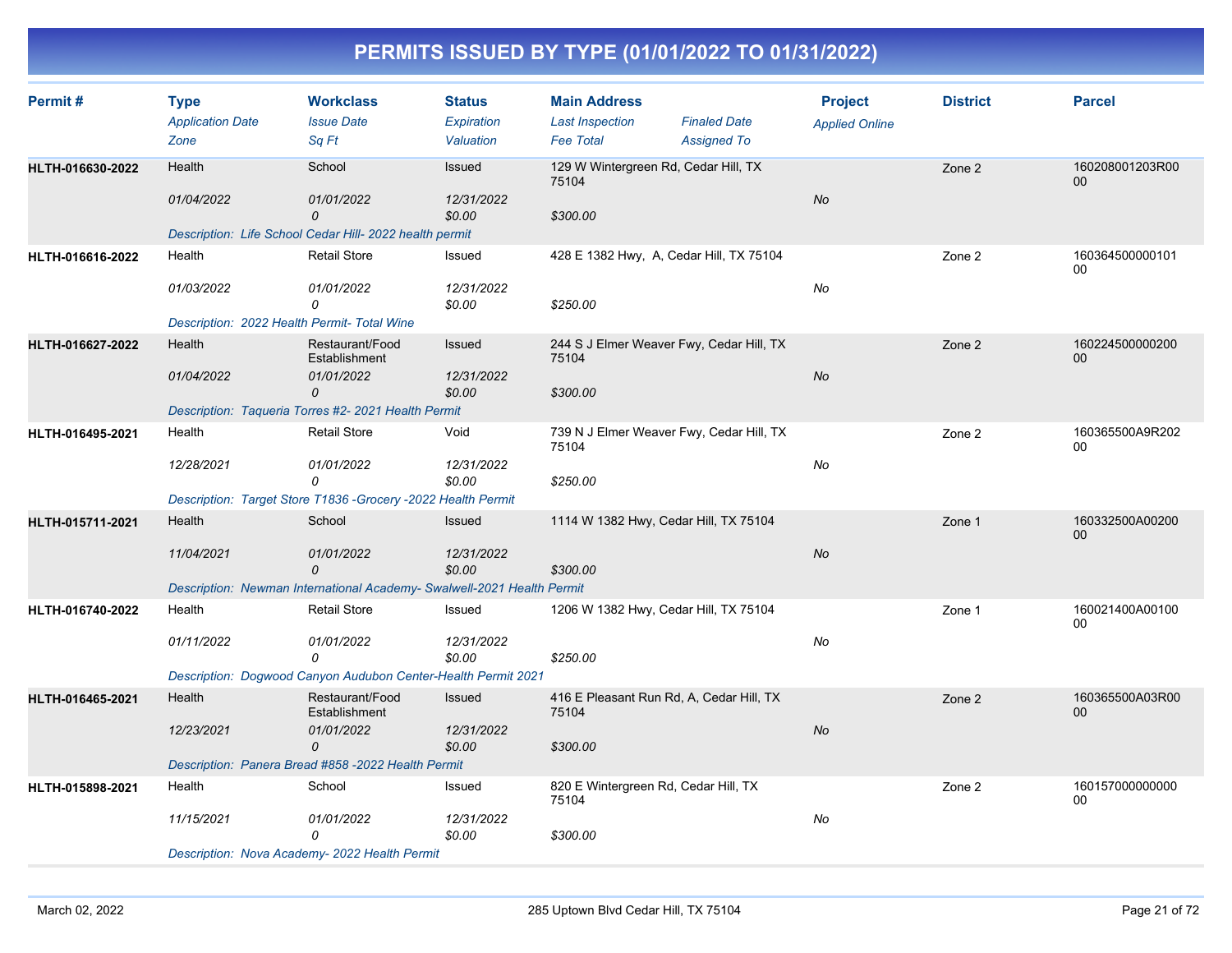| Permit#          | <b>Type</b><br><b>Application Date</b>    | <b>Workclass</b><br><b>Issue Date</b>                         | <b>Status</b><br>Expiration | <b>Main Address</b><br><b>Last Inspection</b>      | <b>Finaled Date</b>                       | <b>Project</b><br><b>Applied Online</b> | <b>District</b> | <b>Parcel</b>                      |
|------------------|-------------------------------------------|---------------------------------------------------------------|-----------------------------|----------------------------------------------------|-------------------------------------------|-----------------------------------------|-----------------|------------------------------------|
|                  | Zone                                      | Sq Ft                                                         | Valuation                   | <b>Fee Total</b>                                   | <b>Assigned To</b>                        |                                         |                 |                                    |
| HLTH-016454-2021 | Health                                    | <b>Retail Store</b>                                           | <b>Issued</b>               | 1650 S J Elmer Weaver Fwy, Cedar Hill,<br>TX 75104 |                                           |                                         | Zone 2          | 160197100A1AR0<br>000              |
|                  | 12/22/2021                                | 01/01/2022<br>0                                               | 12/31/2022<br>\$0.00        | \$250.00                                           |                                           | No                                      |                 |                                    |
|                  |                                           | Description: JC Penny/Accent Food Services 2022 health permit |                             |                                                    |                                           |                                         |                 |                                    |
| HLTH-015967-2021 | Health                                    | Restaurant/Food<br>Establishment                              | Issued                      | 455 E Fm 1382, 1, Cedar Hill, TX 75104             |                                           |                                         | Zone 1          |                                    |
|                  | 11/18/2021                                | 01/01/2022<br>0                                               | 12/31/2022<br>\$0.00        | \$300.00                                           |                                           | No                                      |                 |                                    |
|                  |                                           | Description: Starbucks Coffee #6375-2022 Health Permit        |                             |                                                    |                                           |                                         |                 |                                    |
| HLTH-017765-2022 | Health                                    | <b>Retail Store</b>                                           | <b>Issued</b>               | 223 E 1382 Hwy, 127, Cedar Hill, TX<br>75104       |                                           |                                         | Zone 2          | 160304000000500<br>00              |
|                  | 02/25/2022                                | 01/01/2022<br>$\Omega$                                        | 12/31/2022<br>\$0.00        | \$250.00                                           |                                           | No                                      |                 |                                    |
|                  |                                           | Description: B & B Bicycles - 2021 health permit              |                             |                                                    |                                           |                                         |                 |                                    |
| HLTH-016586-2021 | Health                                    | Restaurant/Food<br>Establishment                              | Issued                      | 305 W 1382 Hwy, 536, Cedar Hill, TX<br>75104       |                                           |                                         | Zone 2          | 160456500A00200<br>00              |
|                  | 12/30/2021                                | 01/01/2022<br>$\Omega$                                        | 12/31/2022<br>\$0.00        | \$300.00                                           |                                           | No                                      |                 |                                    |
|                  |                                           | Description: Mo's Italia Express- 2022 health permit          |                             |                                                    |                                           |                                         |                 |                                    |
| HLTH-016729-2022 | Health                                    | Restaurant/Food<br>Establishment                              | Issued                      | 140 S Clark Rd, Cedar Hill, TX 75104               |                                           |                                         | None            | 160020000A00200<br>00              |
|                  | 01/11/2022                                | 01/01/2022<br>0                                               | 12/31/2022<br>\$0.00        | \$300.00                                           |                                           | No                                      |                 |                                    |
|                  |                                           | Description: Royals Fried Chicken 2022 Health Permit          |                             |                                                    |                                           |                                         |                 |                                    |
| HLTH-016461-2021 | Health                                    | <b>Retail Store</b>                                           | Issued                      | 373 E 1382, Cedar Hill, TX 75104                   |                                           |                                         | Zone 1          |                                    |
|                  | 12/23/2021                                | 01/01/2022                                                    | 12/31/2022                  |                                                    |                                           | No                                      |                 |                                    |
|                  |                                           | 0                                                             | \$0.00                      | \$250.00                                           |                                           |                                         |                 |                                    |
|                  |                                           | Description: Home Depot - 2022 Health Permit                  |                             |                                                    |                                           |                                         |                 |                                    |
| HLTH-017226-2022 | Health                                    | Restaurant/Food<br>Establishment                              | Issued                      | 104 W Belt Line Rd, 4, Cedar Hill, TX<br>75104     |                                           |                                         | Zone 2          | 650881350101500<br>00              |
|                  | 02/08/2022                                | 01/01/2022<br>0                                               | 12/31/2022<br>\$0.00        | \$300.00                                           |                                           | No                                      |                 |                                    |
|                  | Description: Wing Stop Health Permit 2021 |                                                               |                             |                                                    |                                           |                                         |                 |                                    |
| HLTH-016841-2022 | Health                                    | Restaurant/Food<br>Establishment                              | Issued                      |                                                    | 101 E Belt Line Rd, Cedar Hill, TX 75104  |                                         | Zone 2          | 160062500000000<br>${\bf 00}$      |
|                  | 01/18/2022                                | 01/01/2022<br>0                                               | 12/31/2022<br>\$0.00        | \$300.00                                           |                                           | No                                      |                 |                                    |
|                  |                                           | Description: Tacos Azteca Cedar Hill -2022 Health Permit      |                             |                                                    |                                           |                                         |                 |                                    |
| HLTH-016080-2021 | Health                                    | Restaurant/Food<br>Establishment                              | Issued                      |                                                    | 125 N Clark Rd, 100, Cedar Hill, TX 75104 |                                         | Zone 1          | 160330000102R00<br>00 <sup>°</sup> |
|                  |                                           |                                                               |                             |                                                    |                                           |                                         |                 |                                    |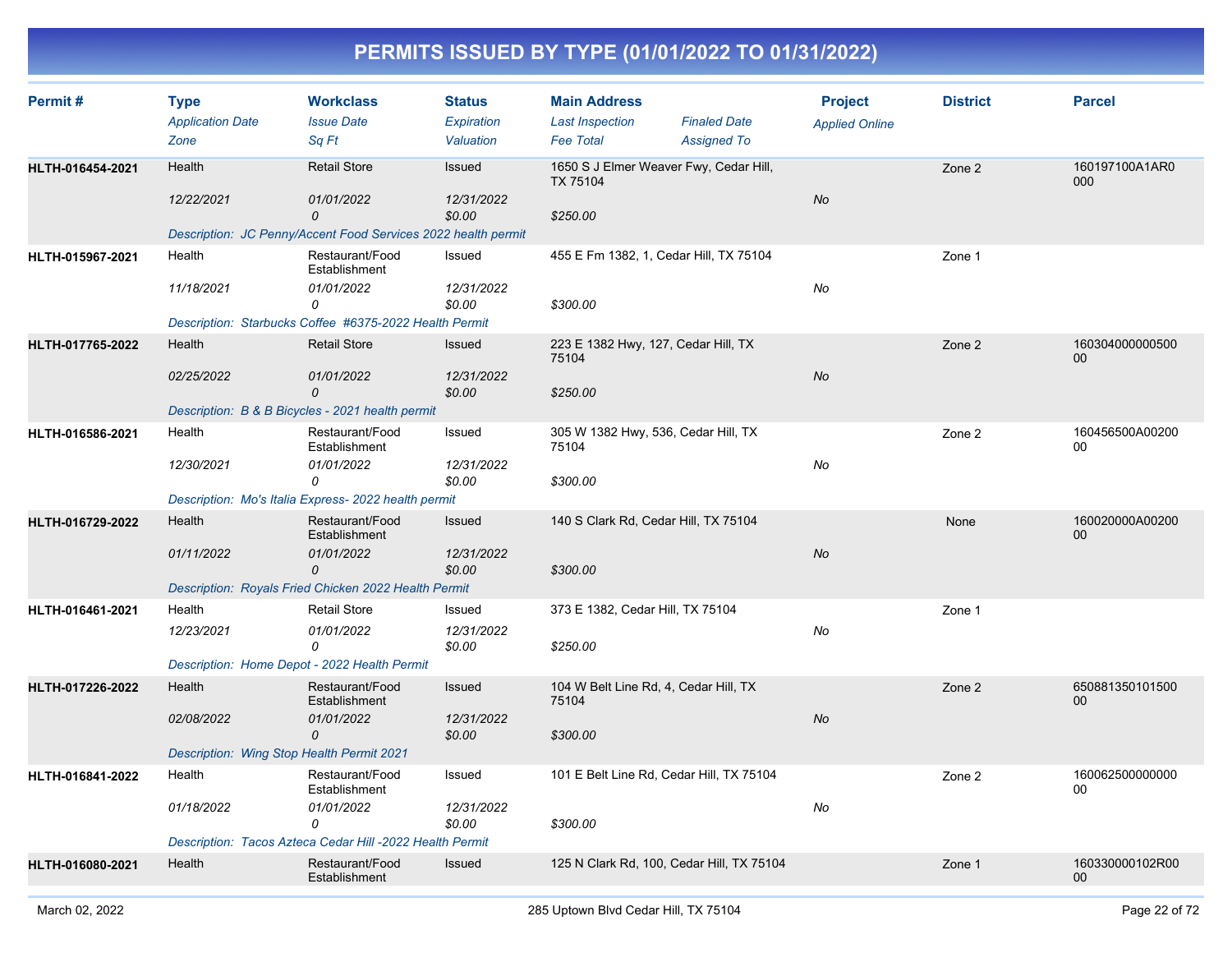| Permit#          | <b>Type</b><br><b>Application Date</b><br>Zone | <b>Workclass</b><br><b>Issue Date</b><br>Sq Ft                                    | <b>Status</b><br>Expiration<br>Valuation | <b>Main Address</b><br><b>Last Inspection</b><br><b>Fee Total</b> | <b>Finaled Date</b><br><b>Assigned To</b> | <b>Project</b><br><b>Applied Online</b> | <b>District</b> | <b>Parcel</b>         |
|------------------|------------------------------------------------|-----------------------------------------------------------------------------------|------------------------------------------|-------------------------------------------------------------------|-------------------------------------------|-----------------------------------------|-----------------|-----------------------|
|                  | 11/29/2021                                     | 01/01/2022<br>$\Omega$<br>Description: King China Express -2022 Health Permit     | 12/31/2022<br>\$0.00                     | \$300.00                                                          |                                           | <b>No</b>                               |                 |                       |
|                  |                                                |                                                                                   |                                          |                                                                   |                                           |                                         |                 |                       |
| HLTH-016462-2021 | Health                                         | <b>Retail Store</b>                                                               | Issued                                   | 316 N J Elmer Weaver Fwy, Cedar Hill, TX<br>75104                 |                                           |                                         | Zone 2          | 650711755100600<br>00 |
|                  | 12/23/2021                                     | 01/01/2022<br>0                                                                   | 12/31/2022<br>\$0.00                     | \$250.00                                                          |                                           | No                                      |                 |                       |
|                  |                                                | Description: 2022 Health Permit Hobby Lobby Stores Inc. #247                      |                                          |                                                                   |                                           |                                         |                 |                       |
| HLTH-015943-2021 | Health                                         | <b>Retail Store</b>                                                               | Issued                                   | 128 W Belt Line Rd, 2, Cedar Hill, TX<br>75104                    |                                           |                                         | Zone 2          | 650881350101500<br>00 |
|                  | 11/17/2021                                     | 01/01/2022<br>0                                                                   | 12/31/2022<br>\$0.00                     | \$250.00                                                          |                                           | No                                      |                 |                       |
|                  |                                                | Description: Family Dollar #23194 - 2022 health permit                            |                                          |                                                                   |                                           |                                         |                 |                       |
| HLTH-016722-2022 | Health                                         | <b>Retail Store</b>                                                               | Issued                                   | 608 Cedar St, Cedar Hill, TX 75104                                |                                           |                                         | Zone 2          | 160005000300101<br>00 |
|                  | 01/11/2022<br>OT-Sq OT-Sq                      | 01/01/2022<br>0<br>Description: Decor on the Hill -2022 Health Permit             | 12/31/2022<br>\$0.00                     | \$250.00                                                          |                                           | No                                      |                 |                       |
| HLTH-016723-2022 | Health                                         | <b>Retail Store</b>                                                               | <b>Issued</b>                            | 208 Houston St, Cedar Hill, TX 75104                              |                                           |                                         | Zone 2          | 160005000300401       |
|                  | 01/11/2022<br>OT-Sq OT-Sq                      | 01/01/2022<br>$\overline{O}$<br>Description: Cedar Hill Market 2022 Health Permit | 12/31/2022<br>\$0.00                     | \$250.00                                                          |                                           | <b>No</b>                               |                 | 00                    |
| HLTH-016712-2022 | Health                                         | Restaurant/Food<br>Establishment                                                  | Issued                                   | 610 Cedar St, Cedar Hill, TX 75104                                |                                           |                                         | Zone 2          | 160005000300201<br>00 |
|                  | 01/10/2022<br>OT-Sq OT-Sq                      | 01/01/2022<br>0<br>Description: 1846 Coffee 2022 health permit                    | 12/31/2022<br>\$0.00                     | \$300.00                                                          |                                           | No                                      |                 |                       |
| HLTH-017412-2022 | Health                                         | Restaurant/Food<br>Establishment                                                  | Issued                                   | 109 S Main St, B, Cedar Hill, TX 75104                            |                                           |                                         | Zone 2          | 160005000802R00<br>00 |
|                  | 02/17/2022<br>OT-Sq OT-Sq                      | 01/01/2022<br>0<br>Description: Sweeter Hill Snow Cone 2022 Health Permit         | 12/31/2022<br>\$0.00                     | \$300.00                                                          | 07/14/2020                                | <b>No</b>                               |                 |                       |
| HLTH-016459-2021 | Health                                         | Restaurant/Food<br>Establishment                                                  | Issued                                   | 612 Cedar St, Cedar Hill, TX 75104                                |                                           |                                         | Zone 2          | 160005000300202<br>00 |
|                  | 12/23/2021<br>OT-Sq OT-Sq                      | 01/01/2022<br>0<br>Description: Jessica's Garden Tea Room - 2022 Health Permit    | 12/31/2022<br>\$0.00                     | \$300.00                                                          |                                           | No                                      |                 |                       |
| HLTH-015857-2021 | Health                                         | Restaurant/Food<br>Establishment                                                  | Issued                                   | 200 S Main St, Cedar Hill, TX 75104                               |                                           |                                         | Zone 2          | 160005000700200<br>00 |
|                  |                                                |                                                                                   |                                          |                                                                   |                                           |                                         |                 |                       |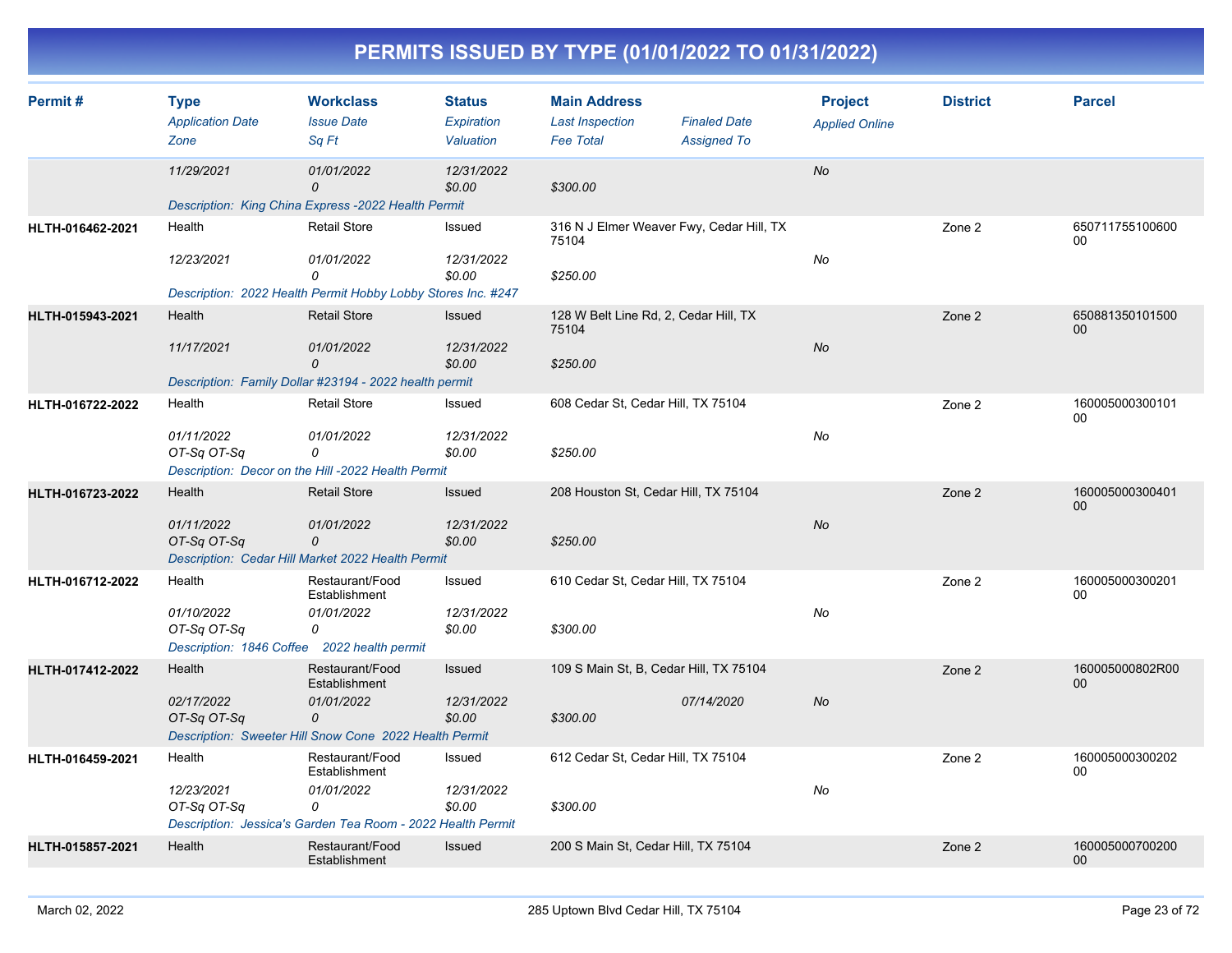| Permit#          | <b>Type</b><br><b>Application Date</b><br>Zone                                      | <b>Workclass</b><br><b>Issue Date</b><br>Sq Ft                                                                             | <b>Status</b><br>Expiration<br>Valuation | <b>Main Address</b><br><b>Last Inspection</b><br><b>Fee Total</b> | <b>Finaled Date</b><br><b>Assigned To</b> | <b>Project</b><br><b>Applied Online</b> | <b>District</b> | <b>Parcel</b>             |
|------------------|-------------------------------------------------------------------------------------|----------------------------------------------------------------------------------------------------------------------------|------------------------------------------|-------------------------------------------------------------------|-------------------------------------------|-----------------------------------------|-----------------|---------------------------|
|                  | 11/12/2021<br>OT-Sq OT-Sq                                                           | 01/01/2022<br>0<br>Description: Babe's Chicken Dinner House -2022 Health Permit                                            | 12/31/2022<br>\$0.00                     | \$300.00                                                          |                                           | <b>No</b>                               |                 |                           |
| HLTH-017009-2022 | Health<br>01/26/2022<br>OT-Sq OT-Sq                                                 | Restaurant/Food<br>Establishment<br>01/01/2022<br>0<br>Description: Sams Pizza Pasta and Subs -2021 Health Permit          | Issued<br>12/31/2022<br>\$0.00           | 601 Cedar St, Cedar Hill, TX 75104<br>\$300.00                    |                                           | No                                      | Zone 2          | 160005000200800<br>00     |
| HLTH-016987-2022 | Health<br>01/25/2022<br>OT-Sq OT-Sq                                                 | Convenience Store<br>01/01/2022<br>0<br>Description: 2022 Health Permit- Sims Mini Mart                                    | Issued<br>12/31/2022<br>\$0.00           | 216 Houston St, Cedar Hill, TX 75104<br>\$250.00                  |                                           | No                                      | Zone 2          | 160005000300800<br>$00\,$ |
| HLTH-016806-2022 | Health<br>01/14/2022<br>OT-Res OT-Res                                               | Restaurant/Food<br>Establishment<br>01/01/2022<br>0<br>Description: Lisa's Chicken & Seafood 2022 Health permit            | Issued<br>12/31/2022<br>\$0.00           | 303 Cooper St, Cedar Hill, TX 75104<br>\$300.00                   |                                           | No                                      | Zone 2          | 160035000100901<br>00     |
| HLTH-015883-2021 | Health<br>11/15/2021<br>OT-Res OT-Res                                               | Restaurant/Food<br>Establishment<br>01/01/2022<br>$\overline{O}$<br>Description: White Rhino Coffee LLC-2022 Health Permit | Issued<br>12/31/2022<br>\$0.00           | 230 W Belt Line Rd, Cedar Hill, TX 75104<br>\$300.00              |                                           | No                                      | Zone 2          | 650881350106400<br>00     |
| HLTH-017415-2022 | Health<br>02/17/2022<br>OT-Res OT-Res                                               | <b>Retail Store</b><br>01/01/2022<br>0<br>Description: 2019 Health Permit -2022 health permit                              | Issued<br>12/31/2022<br>\$0.00           | 202 N Main St, Cedar Hill, TX 75104<br>\$250.00                   |                                           | No                                      | Zone 2          | 651472340101200<br>00     |
| HLTH-016719-2022 | Health<br>01/11/2022<br>OT-Corr OT-Corr<br>Description: The Itis 2022 health permit | Restaurant/Food<br>Establishment<br>01/01/2022<br>0                                                                        | Issued<br>12/31/2022<br>\$0.00           | 329 W Belt Line Rd, Cedar Hill, TX 75104<br>\$300.00              |                                           | <b>No</b>                               | Zone 2          | 651472340100200<br>00     |
| HLTH-015724-2021 | Health<br>11/04/2021<br>OT-Corr OT-Corr                                             | Restaurant/Food<br>Establishment<br>01/01/2022<br>0<br>Description: Saviana Winery 2022 Health permit                      | Issued<br>12/31/2022<br>\$0.00           | 316 Cooper St, Cedar Hill, TX 75104<br>\$300.00                   |                                           | No                                      | Zone 2          | 160035000200500<br>00     |
| HLTH-017628-2022 | Health                                                                              | <b>Retail Store</b>                                                                                                        | Issued                                   | 1462 Freedom Way, Cedar Hill, TX 75104                            |                                           |                                         | Zone 3          | 16001300033BR10<br>00     |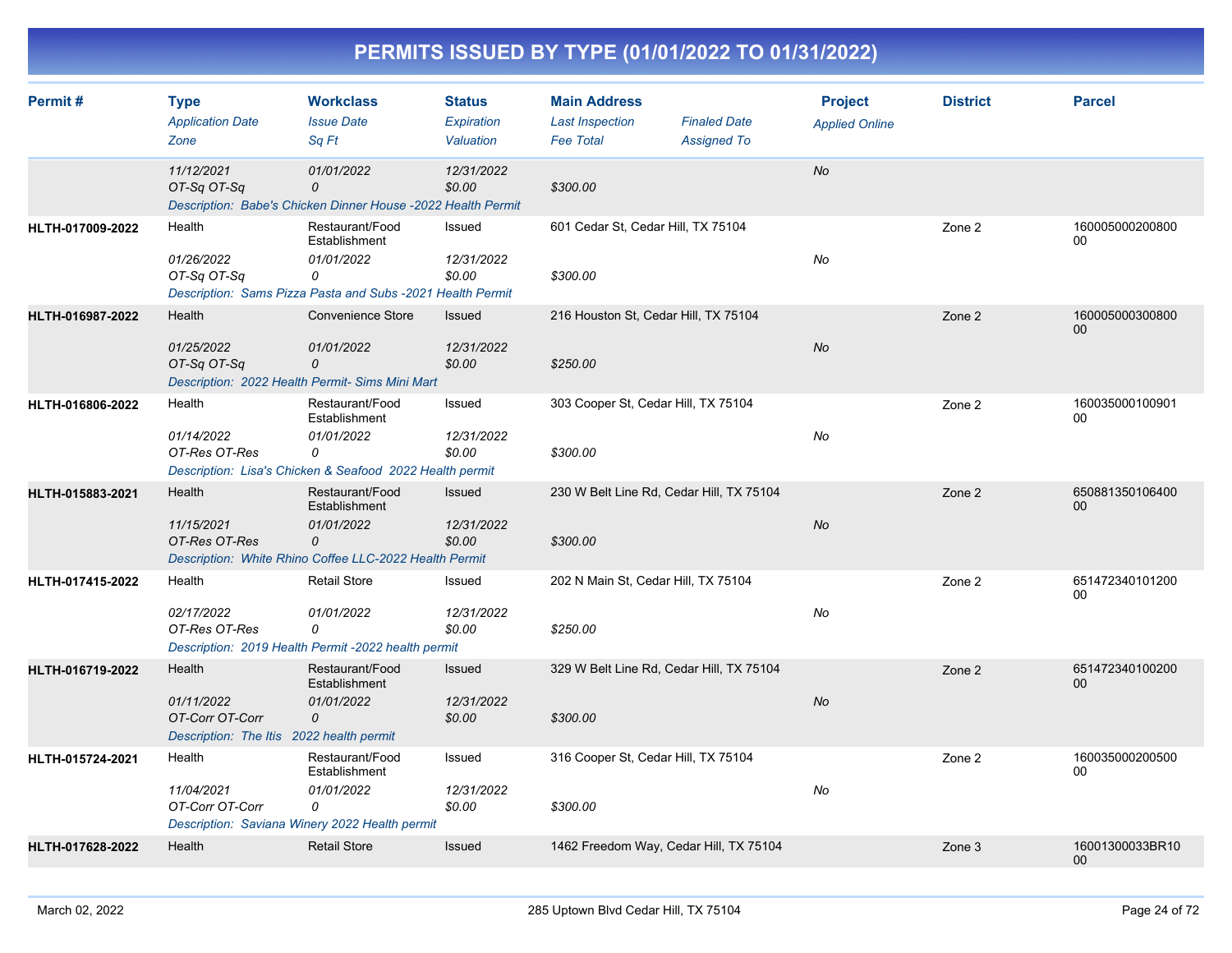| Permit#          | <b>Type</b><br><b>Application Date</b><br>Zone                                     | <b>Workclass</b><br><b>Issue Date</b><br>Sa Ft                                                                         | <b>Status</b><br>Expiration<br>Valuation | <b>Main Address</b><br><b>Last Inspection</b><br><b>Fee Total</b> | <b>Finaled Date</b><br><b>Assigned To</b> | <b>Project</b><br><b>Applied Online</b> | <b>District</b> | <b>Parcel</b>         |
|------------------|------------------------------------------------------------------------------------|------------------------------------------------------------------------------------------------------------------------|------------------------------------------|-------------------------------------------------------------------|-------------------------------------------|-----------------------------------------|-----------------|-----------------------|
|                  | 02/22/2022<br>$\frac{1}{2}$                                                        | 01/01/2022<br>0<br>Description: Red Bull North America 2022 Health Permit                                              | 12/31/2022<br>\$0.00                     | \$250.00                                                          |                                           | No                                      |                 |                       |
| HLTH-015825-2021 | Health<br>11/10/2021<br>PD PD                                                      | Restaurant/Food<br>Establishment<br>01/01/2022<br>0<br>Description: Avocado California Roll & Sushi-2022 Health Permit | Issued<br>12/31/2022<br>\$0.00           | 305 W 1382 Hwy, 422, Cedar Hill, TX<br>75104<br>\$300.00          |                                           | No                                      | Zone 2          | 160456500A00200<br>00 |
| HLTH-016591-2021 | Health<br>12/30/2021<br><b>PD PD</b>                                               | <b>Retail Store</b><br>01/01/2022<br>0<br>Description: Dicks Sporting Goods- 2022 Health Permit                        | Issued<br>12/31/2022<br>\$0.00           | 305 W 1382 Hwy, 562, Cedar Hill, TX<br>75104<br>\$250.00          |                                           | <b>No</b>                               | Zone 2          | 160456500A00200<br>00 |
| HLTH-016966-2022 | Health<br>01/25/2022<br>PD PD<br><b>Description: Trinity Leadership</b>            | School<br>01/01/2022<br>$\Omega$                                                                                       | Issued<br>12/31/2022<br>\$0.00           | 1232 E Pleasant Run Rd, Cedar Hill, TX<br>75104<br>\$300.00       |                                           | No                                      | Zone 2          | 650435355100400<br>00 |
| HLTH-016497-2021 | Health<br>12/28/2021<br><b>PD PD</b>                                               | <b>Assisted Living</b><br>01/01/2022<br>0<br>Description: Morada Cedar Hill- 2022 Health Permit                        | Issued<br>12/31/2022<br>\$0.00           | 225 W Pleasant Run Rd, Cedar Hill, TX<br>75104<br>\$250.00        |                                           | No                                      | Zone 1          | 16020840012RB00<br>00 |
| HLTH-016535-2021 | Health<br>12/29/2021<br>PD PD                                                      | <b>Retail Store</b><br>01/01/2022<br>$\Omega$<br>Description: Burlington Coat Factory of TX - 2022 Health Permit       | Issued<br>12/31/2022<br>\$0.00           | 229 E 1382 Hwy, 510, Cedar Hill, TX<br>75104<br>\$250.00          |                                           | No                                      | Zone 2          | 160304000004R00<br>00 |
| HLTH-017227-2022 | Health<br>02/08/2022<br>PD PD                                                      | <b>Retail Store</b><br>01/01/2022<br>0<br>Description: Fortitude Wellness Center/LaShara Jefferson- 2021 Health Permit | Issued<br>12/31/2022<br>\$0.00           | 241 E 1382 Hwy, 310, Cedar Hill, TX<br>75104<br>\$250.00          |                                           | No                                      | Zone 2          | 160304000000200<br>00 |
| HLTH-017089-2022 | Health<br>02/01/2021<br><b>PD PD</b><br>Description: Dillard's- 2022 Health Permit | <b>Retail Store</b><br>01/01/2022<br>0                                                                                 | Issued<br>12/31/2022<br>\$0.00           | 309 W 1382 Hwy, Cedar Hill, TX 75104<br>\$250.00                  |                                           | No                                      | Zone 2          | 160456500A00100<br>00 |
| HLTH-016602-2021 | Health                                                                             | Restaurant/Food<br>Establishment                                                                                       | Issued                                   | 305 W 1382 Hwy, 722, Cedar Hill, TX<br>75104                      |                                           |                                         | Zone 2          | 160456500A00200<br>00 |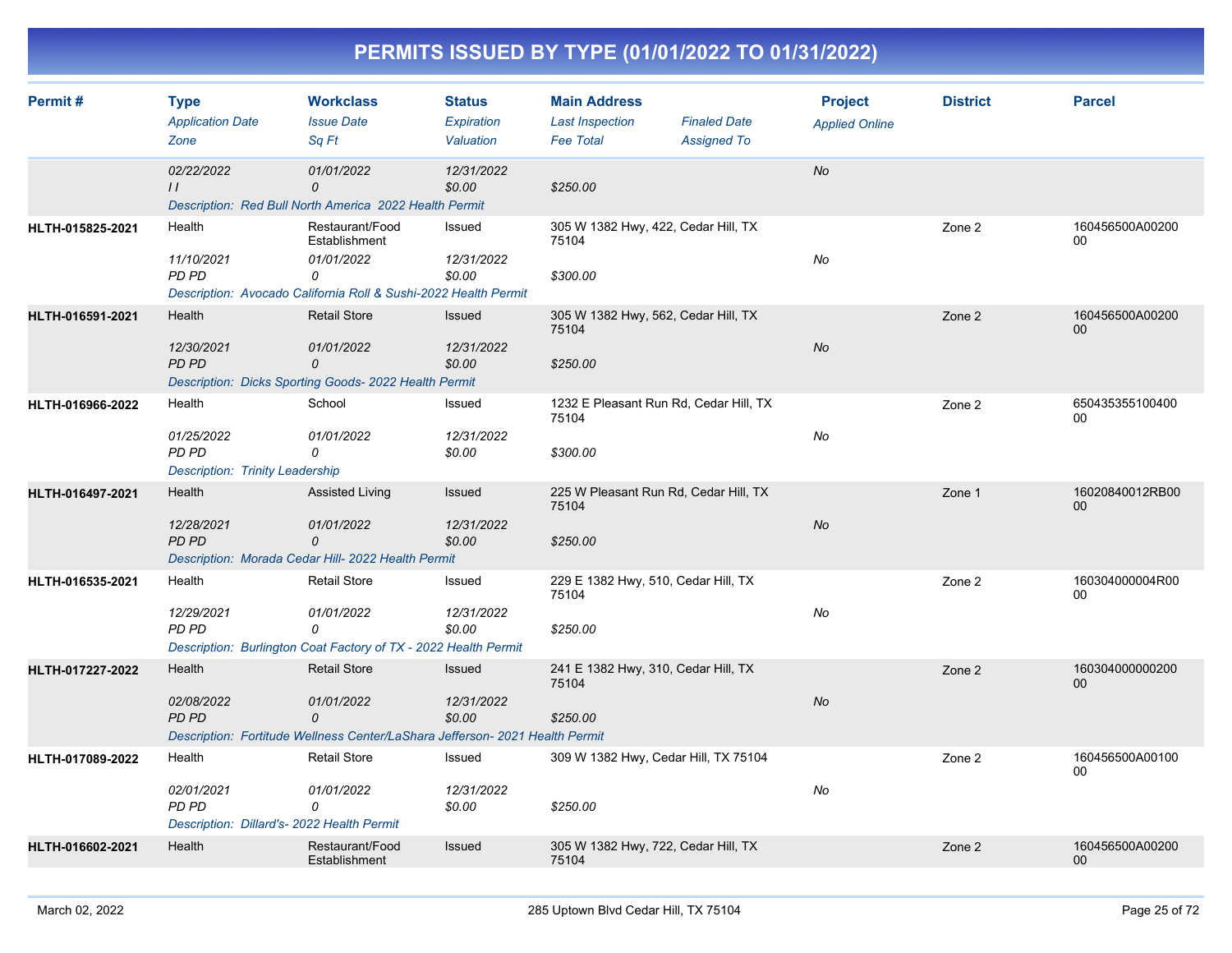| Permit#           | <b>Type</b><br><b>Application Date</b><br>Zone                                        | <b>Workclass</b><br><b>Issue Date</b><br>Sa Ft                                                                 | <b>Status</b><br>Expiration<br>Valuation | <b>Main Address</b><br><b>Last Inspection</b><br><b>Fee Total</b>      | <b>Finaled Date</b><br><b>Assigned To</b> | <b>Project</b><br><b>Applied Online</b> | <b>District</b> | <b>Parcel</b>         |
|-------------------|---------------------------------------------------------------------------------------|----------------------------------------------------------------------------------------------------------------|------------------------------------------|------------------------------------------------------------------------|-------------------------------------------|-----------------------------------------|-----------------|-----------------------|
|                   | 12/30/2021<br><b>PD PD</b>                                                            | 01/01/2022<br>0<br><b>Description: Great American Cookies Health Permit 2022</b>                               | 12/31/2022<br>\$0.00                     | \$300.00                                                               |                                           | <b>No</b>                               |                 |                       |
| HLTH-016451-2021* | Health<br>12/22/2021<br><b>NS NS</b><br>Description: Cicis Pizza - 2022 Health Permit | Restaurant/Food<br>Establishment<br>01/01/2022<br>0                                                            | Issued<br>12/31/2022<br>\$0.00           | 140 W 1382 Hwy, 140, Cedar Hill, TX<br>75104<br>\$300.00               |                                           | No                                      | Zone 2          | 160465000312R00<br>00 |
| HLTH-016694-2022  | Health<br>01/10/2022<br><b>LR LR</b>                                                  | Restaurant/Food<br>Establishment<br>01/01/2022<br>0<br>Description: Chipotle Mexican Grill -2022 Health Permit | <b>Issued</b><br>12/31/2022<br>\$0.00    | 398 E Fm 1382 Hwy, Cedar Hill, TX 75104<br>\$300.00                    |                                           | No                                      | Zone 2          | 650711755100600<br>00 |
| HLTH-017725-2022  | Health<br>02/24/2022<br>LR LR                                                         | <b>Retail Store</b><br>01/01/2022<br>0<br>Description: 2022 health permit - Michaels Stores #3765              | Issued<br>12/31/2022<br>\$0.00           | 751 N J Elmer Weaver Fwy, Cedar Hill, TX<br>75104<br>\$250.00          |                                           | No                                      | Zone 2          | 160365500A02R00<br>00 |
| HLTH-015804-2021  | Health<br>11/09/2021<br><b>LRLR</b>                                                   | Convenience Store<br>01/01/2022<br>0<br>Description: 2022 Health Permit- Pleasant Run Food Mart                | <b>Issued</b><br>12/31/2022<br>\$0.00    | 635 E Pleasant Run Rd, B-2, Cedar Hill,<br><b>TX 75104</b><br>\$250.00 |                                           | <b>No</b>                               | Zone 2          | 160365000302100<br>00 |
| HLTH-015700-2021  | Health<br>11/03/2021<br>LR LR<br>Description: 2022 Health Permit- Chick-Fil- A        | Restaurant/Food<br>Establishment<br>01/01/2022<br>0                                                            | Issued<br>12/31/2022<br>\$0.00           | 387 E 1382 Hwy, Cedar Hill, TX 75104<br>\$300.00                       |                                           | No                                      | Zone 2          | 160104900C00500<br>00 |
| HLTH-016834-2022  | Health<br>01/18/2022<br><b>LRLR</b>                                                   | Restaurant/Food<br>Establishment<br>01/01/2022<br>0<br>Description: Popeye's #8505-2022 health permit          | Issued<br>12/31/2022<br>\$0.00           | 226 E 1382 Hwy, Cedar Hill, TX 75104<br>\$300.00                       |                                           | <b>No</b>                               | Zone 2          | 160125700101R00<br>00 |
| HLTH-017180-2022  | Health<br>02/07/2022<br><b>LR LR</b><br>Description: Winners Smokehouse BBQ           | Restaurant/Food<br>Establishment<br>01/01/2022<br>0                                                            | Issued<br>12/31/2022<br>\$0.00           | 1435 N J Elmer Weaver Fwy, 200, Cedar<br>Hill, TX 75104<br>\$300.00    |                                           | No                                      | Zone 2          | 16038550011RB00<br>00 |
| HLTH-016798-2022  | Health                                                                                | Restaurant/Food<br>Establishment                                                                               | Issued                                   | 404 E 1382 Hwy, Cedar Hill, TX 75104                                   |                                           |                                         | Zone 2          | 160364500000600<br>00 |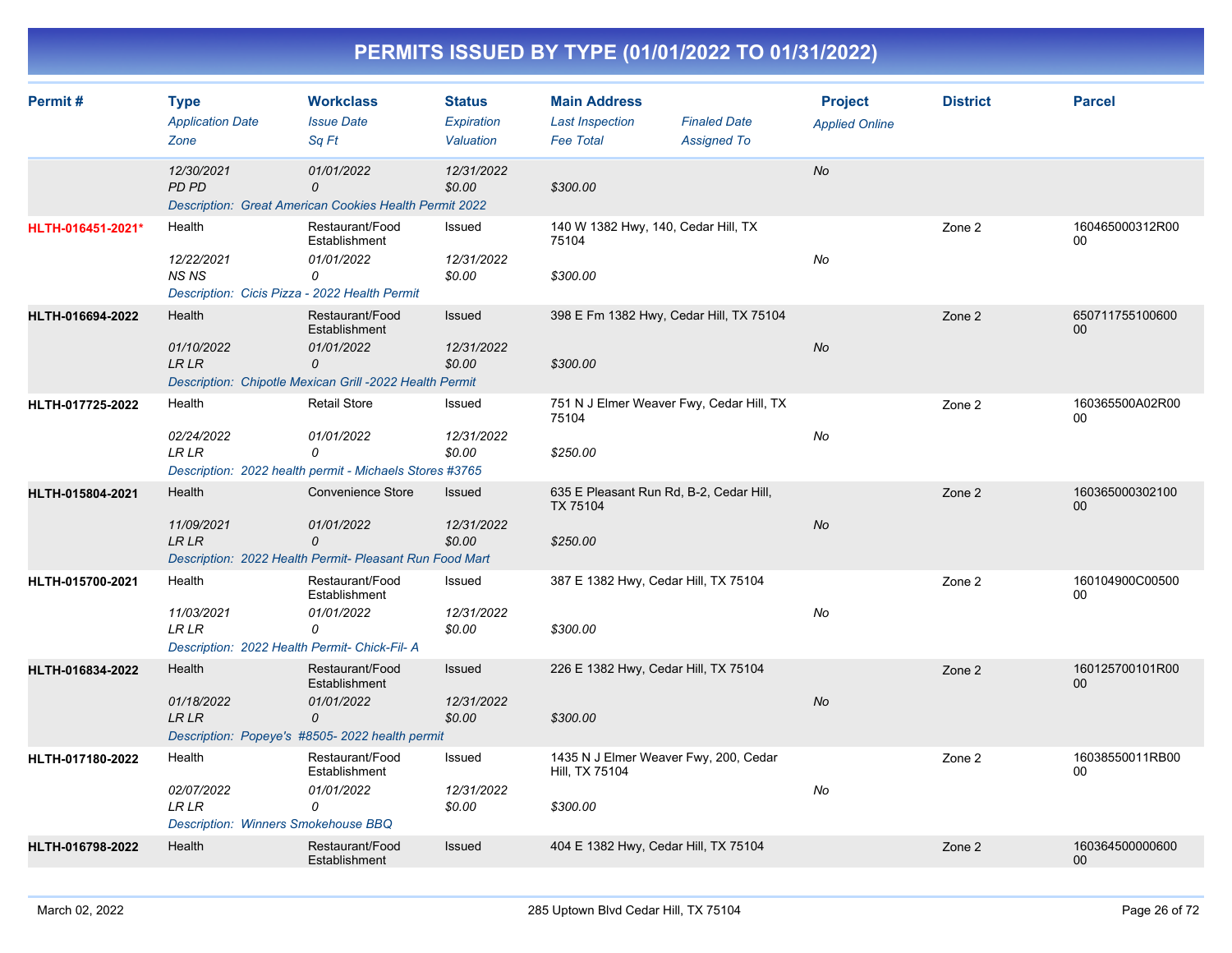| Permit#          | <b>Type</b><br><b>Application Date</b><br>Zone                             | <b>Workclass</b><br><b>Issue Date</b><br>Sq Ft                                       | <b>Status</b><br>Expiration<br>Valuation | <b>Main Address</b><br><b>Last Inspection</b><br><b>Fee Total</b> | <b>Finaled Date</b><br><b>Assigned To</b> | <b>Project</b><br><b>Applied Online</b> | <b>District</b> | <b>Parcel</b>         |
|------------------|----------------------------------------------------------------------------|--------------------------------------------------------------------------------------|------------------------------------------|-------------------------------------------------------------------|-------------------------------------------|-----------------------------------------|-----------------|-----------------------|
|                  | 01/13/2022<br>LR LR                                                        | 01/01/2022<br>3.050                                                                  | 12/31/2022<br>\$0.00                     | \$300.00                                                          | Jeanette Cosme                            | Yes                                     |                 |                       |
| HLTH-016078-2021 | Health                                                                     | <b>Retail Store</b>                                                                  | Issued                                   | 304 N J Elmer Weaver Fwy, C, Cedar Hill,<br><b>TX 75104</b>       |                                           |                                         | Zone 2          | 160364500001R00<br>00 |
|                  | 11/29/2021<br><b>LR LR</b><br>Description: Jenny Craig- 2022 Health Permit | 01/01/2022<br>0                                                                      | 12/31/2022<br>\$0.00                     | \$250.00                                                          |                                           | No                                      |                 |                       |
| HLTH-016551-2021 | Health                                                                     | Restaurant/Food<br>Establishment                                                     | Issued                                   | 455 E 1382 Hwy, b, Cedar Hill, TX 75104                           |                                           |                                         | Zone 2          | 160104900C06R00<br>00 |
|                  | 12/30/2021<br><b>LRLR</b>                                                  | 01/01/2022<br>0<br>Description: Panda Express #997-2022 Health Permit                | 12/31/2022<br>\$0.00                     | \$300.00                                                          |                                           | <b>No</b>                               |                 |                       |
| HLTH-016989-2022 | Health                                                                     | Restaurant/Food<br>Establishment                                                     | Issued                                   | 271 S J Elmer Weaver Fwy, Cedar Hill, TX<br>75104                 |                                           |                                         | Zone 2          | 160025000500100<br>00 |
|                  | 01/26/2022<br>LR LR<br>Description: Taqueria San Carlos                    | 01/01/2022<br>0                                                                      | 12/31/2022<br>\$0.00                     | \$300.00                                                          |                                           | No                                      |                 |                       |
| HLTH-016833-2022 | Health                                                                     | Restaurant/Food<br>Establishment                                                     | <b>Issued</b>                            | 106 S J Elmer Weaver Fwy, Cedar Hill, TX<br>75104                 |                                           |                                         | Zone 2          | 169045700A00100<br>00 |
|                  | 01/18/2022<br><b>LRLR</b>                                                  | 01/01/2022<br>$\overline{O}$<br>Description: Burger King #18017 - 2022 Health Permit | 12/31/2022<br>\$0.00                     | \$300.00                                                          |                                           | No                                      |                 |                       |
| HLTH-017085-2022 | Health                                                                     | Restaurant/Food                                                                      | Issued                                   | 105 E Belt Line Rd, 800, Cedar Hill, TX                           |                                           |                                         | Zone 2          | 160456100002R00       |
|                  |                                                                            | Establishment                                                                        |                                          | 75104                                                             |                                           |                                         |                 | 00                    |
|                  | 02/01/2022<br>LR LR                                                        | 01/01/2022<br>0<br>Description: Papa Johns Pizza - 2022 health Permit                | 12/31/2022<br>\$0.00                     | \$300.00                                                          |                                           | No                                      |                 |                       |
| HLTH-016452-2021 | Health                                                                     | Restaurant/Food                                                                      | Issued                                   | 211 E 1382 Hwy, Cedar Hill, TX 75104                              |                                           |                                         | Zone 2          | 160304000000700       |
|                  | 12/22/2021                                                                 | Establishment<br>01/01/2022                                                          | 12/31/2022                               |                                                                   |                                           | No                                      |                 | 00                    |
|                  | <b>LRLR</b><br>Description: Whataburger Health Permit 2022                 | $\Omega$                                                                             | \$0.00                                   | \$300.00                                                          |                                           |                                         |                 |                       |
| HLTH-016243-2021 | Health                                                                     | <b>Retail Store</b>                                                                  | Issued                                   | 352 N J Elmer Weaver Fwy, B, Cedar Hill,<br>TX 75104              |                                           |                                         | Zone 2          | 160364500001R00<br>00 |
|                  | 12/08/2021<br>LR LR                                                        | 01/01/2022<br>0                                                                      | 12/31/2022<br>\$0.00                     | \$250.00                                                          | Jeanette Cosme                            | No                                      |                 |                       |
|                  | Health                                                                     | Description: Nothing Bundt Cakes - 2022-Health Permit<br><b>Retail Store</b>         | Issued                                   | 971 N J Elmer Weaver Fwy, 400, Cedar                              |                                           |                                         |                 | 160365000B04R00       |
| HLTH-016458-2021 | 12/23/2021                                                                 | 01/01/2022                                                                           | 12/31/2022                               | Hill, TX 75104                                                    |                                           | No                                      | Zone 2          | 00                    |
|                  | <b>LR LR</b>                                                               | 0                                                                                    | \$0.00                                   | \$250.00                                                          |                                           |                                         |                 |                       |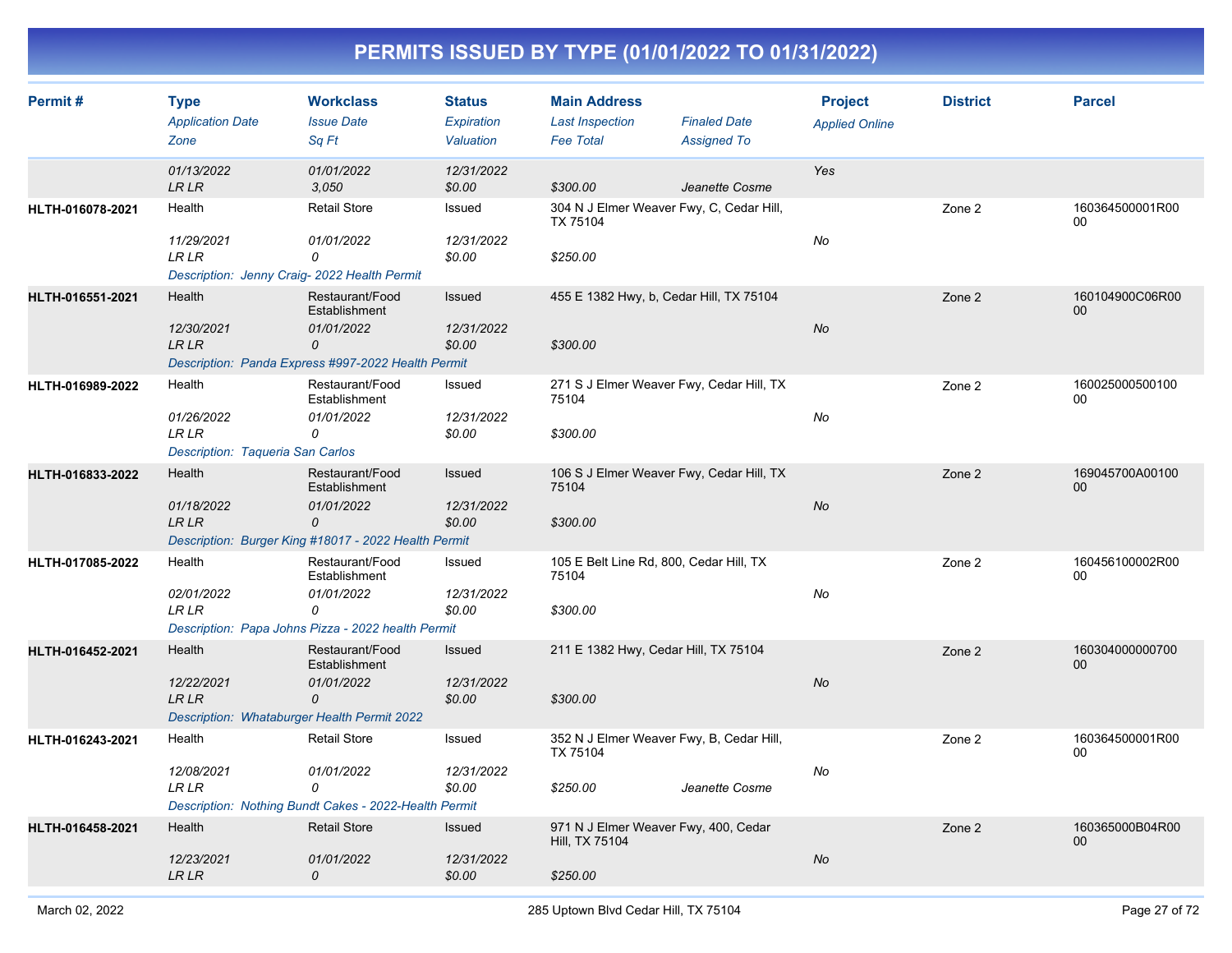|                  | PERMITS ISSUED BY TYPE (01/01/2022 TO 01/31/2022)                       |                                                                                                            |                                          |                                                                   |                                                       |                                         |                 |                       |  |  |  |
|------------------|-------------------------------------------------------------------------|------------------------------------------------------------------------------------------------------------|------------------------------------------|-------------------------------------------------------------------|-------------------------------------------------------|-----------------------------------------|-----------------|-----------------------|--|--|--|
| Permit#          | <b>Type</b><br><b>Application Date</b><br>Zone                          | <b>Workclass</b><br><b>Issue Date</b><br>Sq Ft                                                             | <b>Status</b><br>Expiration<br>Valuation | <b>Main Address</b><br><b>Last Inspection</b><br><b>Fee Total</b> | <b>Finaled Date</b><br><b>Assigned To</b>             | <b>Project</b><br><b>Applied Online</b> | <b>District</b> | <b>Parcel</b>         |  |  |  |
|                  |                                                                         | Description: Spec's Wine Spirits & Finer Foods #191 2022 Health Permit                                     |                                          |                                                                   |                                                       |                                         |                 |                       |  |  |  |
| HLTH-016529-2021 | Health<br>12/29/2021<br><b>LR LR</b><br>Description: 2022 Health Permit | Restaurant/Food<br>Establishment<br>01/01/2022<br>0                                                        | Issued<br>12/31/2022<br>\$0.00           | 124 W Belt Line Rd, 3, Cedar Hill, TX<br>75104<br>\$300.00        |                                                       | No                                      | Zone 2          | 650881350101500<br>00 |  |  |  |
| HLTH-016526-2021 | Health<br>12/29/2021<br><b>LRLR</b>                                     | Restaurant/Food<br>Establishment<br>01/01/2022<br>0<br>Description: Little Caesars- 2022 Health Permit     | Issued<br>12/31/2022<br>\$0.00           | 75104<br>\$300.00                                                 | 605 E Belt Line Rd, 107, Cedar Hill, TX<br>01/29/2020 | No                                      | Zone 2          | 160045100A00100<br>00 |  |  |  |
| HLTH-015887-2021 | Health<br>11/15/2021<br><b>LR LR</b>                                    | Grocery Store<br>01/01/2022<br>0<br>Description: Walmart #3204 -2022 Health Permit-Grocery store           | Issued<br>12/31/2022<br>\$0.00           | \$250.00                                                          | 820 E Belt Line Rd, Cedar Hill, TX 75104              | No                                      | Zone 2          | 168044000A00100<br>00 |  |  |  |
| HLTH-017190-2022 | Health<br>02/07/2022<br><b>LRLR</b>                                     | <b>Retail Store</b><br>01/01/2022<br>$\overline{O}$<br>Description: The Vitamin Shoppe- 2022 Health Permit | Issued<br>12/31/2022<br>\$0.00           | 75104<br>\$250.00                                                 | 719 N J Elmer Weaver Fwy, Cedar Hill, TX              | No                                      | Zone 2          | 160365500A10R00<br>00 |  |  |  |
| HLTH-017469-2022 | Health<br>02/18/2022<br><b>LR LR</b>                                    | Restaurant/Food<br>Establishment<br>01/01/2022<br>0<br>Description: Jack In The Box -2022 Health Permit    | Issued<br>12/31/2022<br>\$0.00           | 75104<br>\$300.00                                                 | 412 N J Elmer Weaver Fwy, Cedar Hill, TX              | No                                      | Zone 2          | 160104900C8RB0<br>000 |  |  |  |
| HLTH-015889-2021 | Health<br>11/15/2021<br><b>LRLR</b>                                     | <b>Grocery Store</b><br>01/01/2022<br>$\overline{O}$<br>Description: Walmart #3285 - 2022 Health Permit    | Issued<br>12/31/2022<br>\$0.00           | \$250.00                                                          | 621 Uptown Blvd, Cedar Hill, TX 75104                 | No                                      | Zone 2          | 160457300A1RA0<br>000 |  |  |  |
| HLTH-016108-2021 | Health<br>11/30/2021<br><b>LR LR</b>                                    | Assisted Living<br>01/01/2022<br>0<br>Description: Crestview Court-2022 Health Permit                      | Issued<br>12/31/2022<br>\$0.00           | 75104<br>\$250.00                                                 | 224 W Pleasant Run Rd, Cedar Hill, TX                 | No                                      | Zone 1          | 160159200A00100<br>00 |  |  |  |
| HLTH-015696-2021 | Health<br>11/03/2021<br><b>LR LR</b><br>Description: 2022 Health Permit | Restaurant/Food<br>Establishment<br>01/01/2022<br>0                                                        | Issued<br>12/31/2022<br>\$0.00           | <b>TX 75104</b><br>\$300.00                                       | 352 N J Elmer Weaver Fwy, C, Cedar Hill,              | No                                      | Zone 2          | 160364500001R00<br>00 |  |  |  |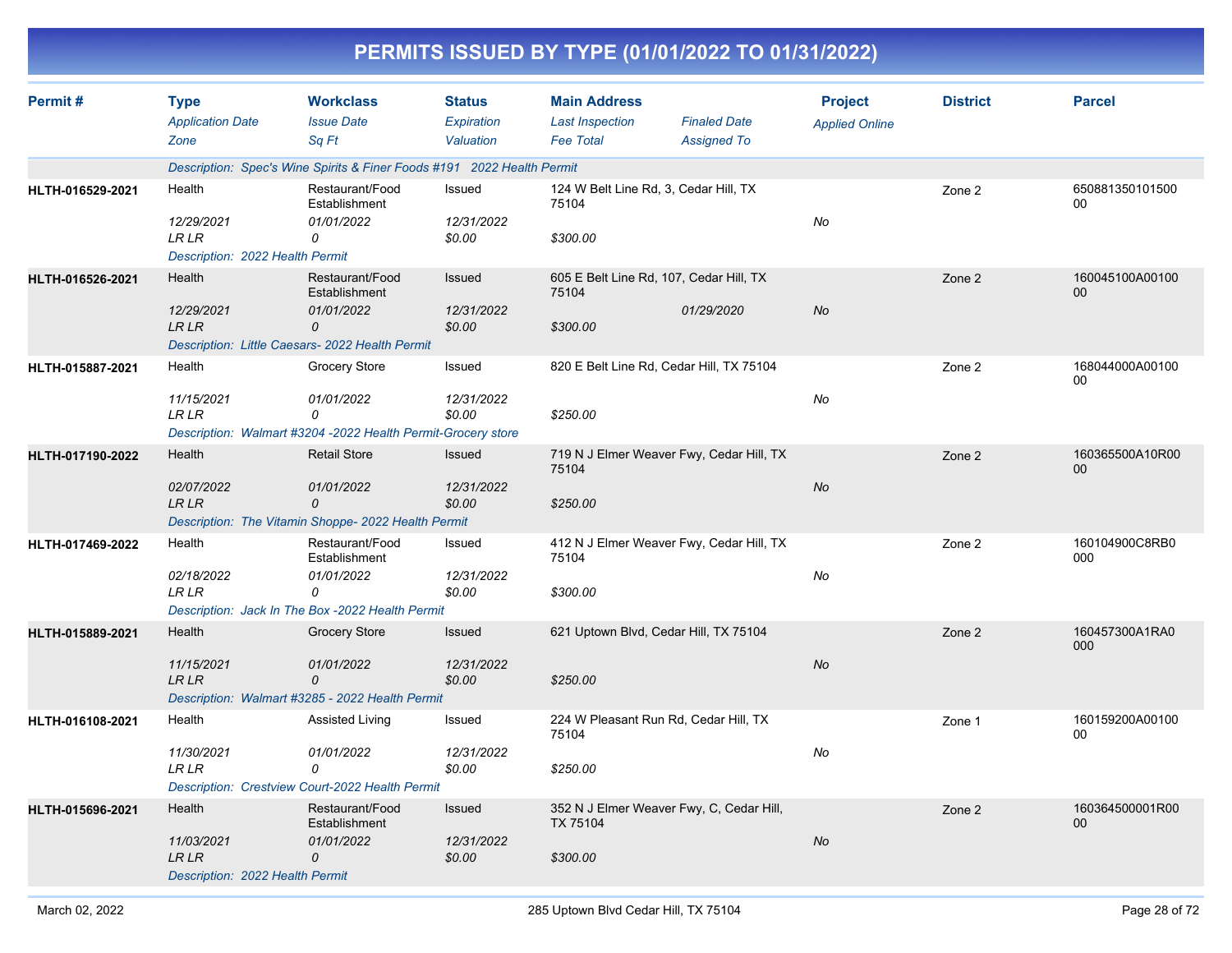| Permit#          | <b>Type</b><br><b>Application Date</b><br>Zone                                        | <b>Workclass</b><br><b>Issue Date</b><br>Sq Ft                                                                    | <b>Status</b><br>Expiration<br>Valuation | <b>Main Address</b><br><b>Last Inspection</b><br><b>Fee Total</b>        | <b>Finaled Date</b><br><b>Assigned To</b> | <b>Project</b><br><b>Applied Online</b> | <b>District</b> | <b>Parcel</b>             |
|------------------|---------------------------------------------------------------------------------------|-------------------------------------------------------------------------------------------------------------------|------------------------------------------|--------------------------------------------------------------------------|-------------------------------------------|-----------------------------------------|-----------------|---------------------------|
| HLTH-016774-2022 | Health<br>01/13/2022<br><b>LR LR</b>                                                  | Restaurant/Food<br>Establishment<br>01/01/2022<br>0<br>Description: Five Guys Burgers & Fries -2022 Health Permit | Issued<br>12/31/2022<br>\$0.00           | 398 E 1382 Hwy, A, Cedar Hill, TX 75104<br>\$300.00                      |                                           | No                                      | Zone 2          | 650711755100600<br>00     |
| HLTH-016816-2022 | Health<br>01/14/2022<br><b>LRLR</b><br>Description: McDonald's - 2022 Health Permit   | Restaurant/Food<br>Establishment<br>01/01/2022<br>0                                                               | Issued<br>12/31/2022<br>\$0.00           | 201 E 1382, Cedar Hill, TX 75104<br>\$300.00                             |                                           | <b>No</b>                               | Zone 2          | 160315200A00100<br>$00\,$ |
| HLTH-015968-2021 | Health<br>11/18/2021<br>LR LR<br>Description: Red Robin-2022 Health Permit            | Restaurant/Food<br>Establishment<br>01/01/2022<br>0                                                               | Issued<br>12/31/2022<br>\$0.00           | 229 N J Elmer Weaver Fwy, Cedar Hill, TX<br>75104<br>\$300.00            |                                           | No                                      | Zone 2          | 160128300A01R00<br>00     |
| HLTH-017726-2022 | Health<br>02/24/2022<br><b>LR LR</b>                                                  | <b>Retail Store</b><br>01/01/2022<br>0<br>Description: Five Below Inc. #1149 -2022 Health Permit                  | Issued<br>12/31/2022<br>\$0.00           | 727 N J Elmer Weaver Fwy, 29, Cedar Hill,<br><b>TX 75104</b><br>\$250.00 |                                           | No                                      | Zone 2          | 160365500A9R100<br>$00\,$ |
| HLTH-017301-2022 | Health<br>02/14/2020<br><b>LR LR</b>                                                  | Restaurant/Food<br>Establishment<br>01/01/2022<br>0<br>Description: Pizza Hut #034530 -2022 Health Permit         | Issued<br>12/31/2022<br>\$0.00           | 445 E 1382 Hwy, 4, Cedar Hill, TX 75104<br>\$300.00                      |                                           | No                                      | Zone 2          | 160104900C06R00<br>$00\,$ |
| HLTH-016887-2022 | Health<br>01/20/2022<br><b>LR LR</b><br>Description: Taco Bell - 2022 Health Permit   | Restaurant/Food<br>Establishment<br>01/01/2022<br>0                                                               | Issued<br>12/31/2022<br>\$0.00           | 395 N J Elmer Weaver Fwy, Cedar Hill, TX<br>75104<br>\$300.00            |                                           | No                                      | Zone 2          | 160429000100100<br>00     |
| HLTH-016082-2021 | Health<br>11/29/2021<br><b>LR LR</b><br>Description: Kroger #436 - 2022 Health Permit | <b>Grocery Store</b><br>01/01/2022<br>0                                                                           | Issued<br>12/31/2022<br>\$0.00           | 235 E 1382 Hwy, Cedar Hill, TX 75104<br>\$250.00                         |                                           | No                                      | Zone 2          | 160304000000200<br>00     |
| HLTH-016832-2022 | Health<br>01/18/2022<br><b>LR LR</b><br>Description: Hooters- 2022 Health Permit      | Restaurant/Food<br>Establishment<br>01/01/2022<br>0                                                               | Issued<br>12/31/2022<br>\$0.00           | 622 Uptown Blvd, Cedar Hill, TX 75104<br>\$300.00                        |                                           | <b>No</b>                               | Zone 2          | 160128000A3RB1<br>000     |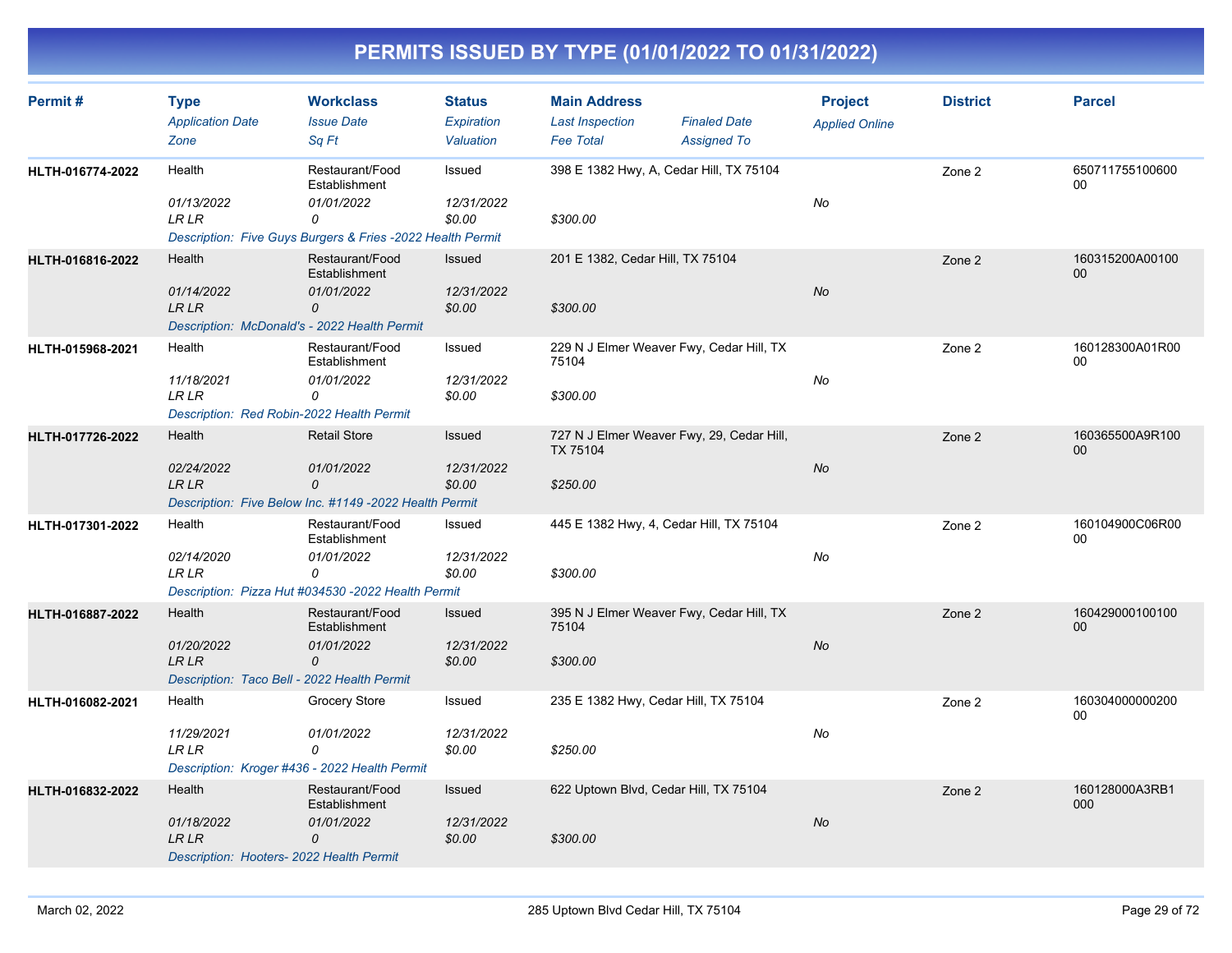| Permit#          | <b>Type</b><br><b>Application Date</b><br>Zone                                        | <b>Workclass</b><br><b>Issue Date</b><br>Sa Ft                                                        | <b>Status</b><br>Expiration<br>Valuation | <b>Main Address</b><br><b>Last Inspection</b><br><b>Fee Total</b> | <b>Finaled Date</b><br><b>Assigned To</b> | <b>Project</b><br><b>Applied Online</b> | <b>District</b> | <b>Parcel</b>                      |
|------------------|---------------------------------------------------------------------------------------|-------------------------------------------------------------------------------------------------------|------------------------------------------|-------------------------------------------------------------------|-------------------------------------------|-----------------------------------------|-----------------|------------------------------------|
| HLTH-015861-2021 | Health<br>11/12/2021<br><b>LR LR</b>                                                  | <b>Convenience Store</b><br>01/01/2022<br>0<br>Description: Circle K# 2741742 - 2022 Health Permit    | Issued<br>12/31/2022<br>\$0.00           | 401 E 1382 Hwy, Cedar Hill, TX 75104<br>\$250.00                  |                                           | No                                      | Zone 2          | 160364500000600<br>$00\,$          |
| HLTH-017021-2022 | Health<br>01/27/2022<br><b>LR LR</b><br>Description: Mija Barbecue 2022 health permit | Restaurant/Food<br>Establishment<br>01/01/2022<br>0                                                   | Issued<br>12/31/2022<br>\$0.00           | 226 Texas St, Cedar Hill, TX 75104<br>\$300.00                    |                                           | No                                      | Zone 2          | 160025000401300<br>00 <sub>0</sub> |
| HLTH-016693-2022 | Health<br>01/10/2022<br><b>LR LR</b>                                                  | Restaurant/Food<br>Establishment<br>01/01/2022<br>0<br>Description: Smoothie King 2022 health permit  | Issued<br>12/31/2022<br>\$0.00           | 379 E 1382, 120, Cedar Hillt, TX 75104<br>\$300.00                |                                           | No                                      | Zone 2          | 160128300B1R2A<br>300              |
| HLTH-016081-2021 | Health<br>11/29/2021<br>LR LR                                                         | <b>Retail Store</b><br>01/01/2022<br>0<br>Description: Auto Zone #3110 - 2022 Health Permit           | <b>Issued</b><br>12/31/2022<br>\$0.00    | 509 E Belt Line Rd, Cedar Hill, TX 75104<br>\$250.00              |                                           | <b>No</b>                               | Zone 2          | 160300000A00200<br>$00\,$          |
| HLTH-015705-2021 | Health<br>11/03/2021<br><b>LR LR</b>                                                  | Restaurant/Food<br>Establishment<br>01/01/2022<br>0<br>Description: Dominos #6834 -2022 Health Permit | Issued<br>12/31/2022<br>\$0.00           | 103 E Belt Line Rd, Cedar Hill, TX 75104<br>\$300.00              |                                           | No                                      | Zone 2          | 160456100000100<br>00              |
| HLTH-016209-2021 | Health<br>12/06/2021<br><b>LR LR</b><br>Description: Crab N Bar 2022 Health Permit    | Restaurant/Food<br>Establishment<br>01/01/2022<br>$\mathcal{O}$                                       | Issued<br>12/31/2022<br>\$0.00           | 305 W 1382 Hwy, 316, Cedar Hill, TX<br>75104<br>\$300.00          |                                           | No                                      | Zone 2          | 160456500A00200<br>00              |
| HLTH-015920-2021 | Health<br>11/16/2021<br><b>LR LR</b><br>Description: Boxcar 2022 Health Permit        | Restaurant/Food<br>Establishment<br>01/01/2022<br>0                                                   | Issued<br>12/31/2022<br>\$0.00           | 2222 Bear Creek Rd, Cedar Hill, TX 75104<br>\$300.00              | Jeanette Cosme                            | No                                      | Zone 3          | 651202195105900<br>00              |
| HLTH-017300-2022 | Health<br>02/14/2022<br>LR LR<br>Description: 2022 Health Permit - JC penny           | <b>Retail Store</b><br>01/01/2022<br>0                                                                | Issued<br>12/31/2022<br>\$0.00           | 333 N J Elmer Weaver Fwy, Cedar Hill, TX<br>75104<br>\$250.00     |                                           | No                                      | Zone 2          | 160128300B1R2A<br>100              |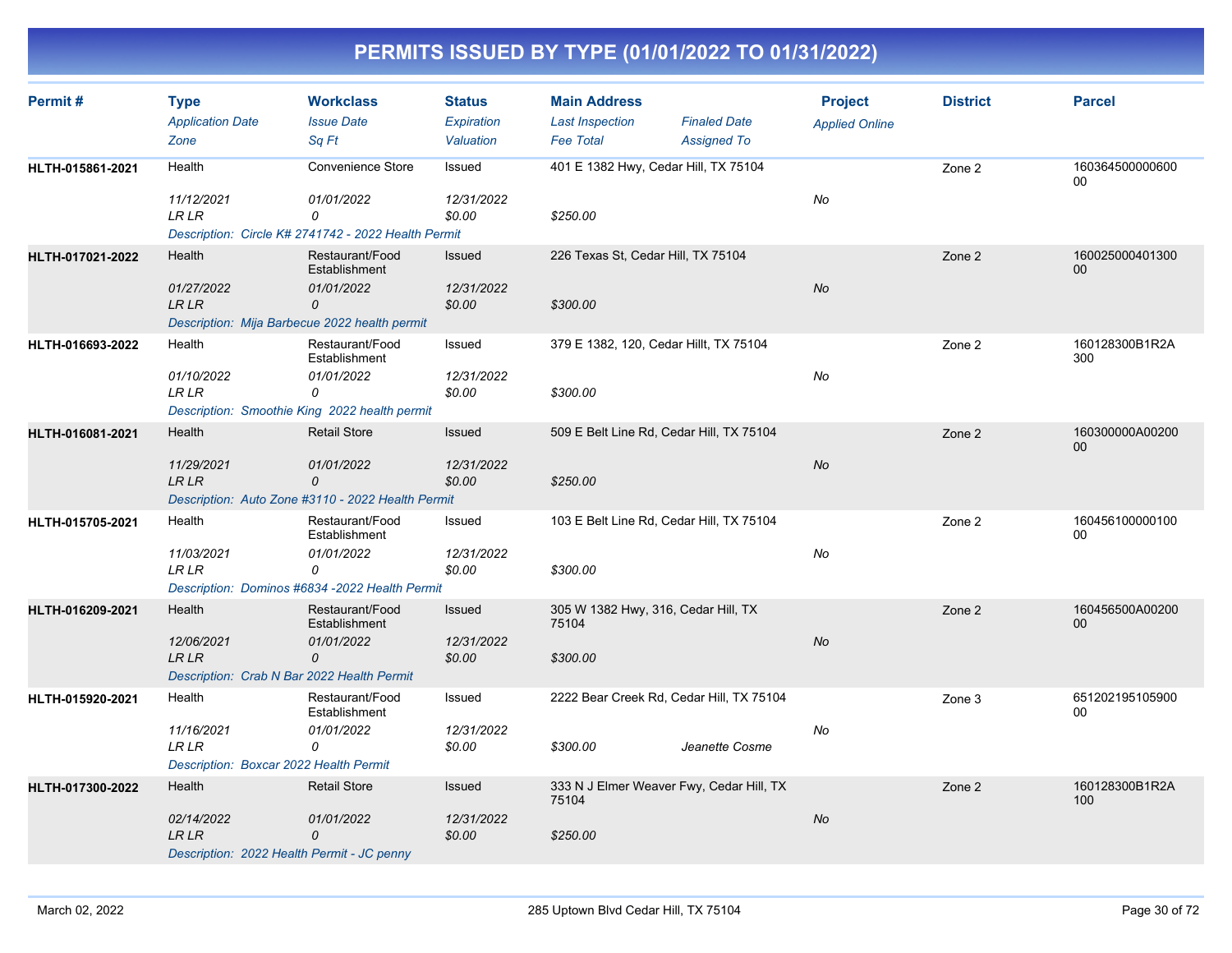| Permit#          | <b>Type</b><br><b>Application Date</b><br>Zone                                       | <b>Workclass</b><br><b>Issue Date</b><br>Sq Ft                                                                           | <b>Status</b><br><b>Expiration</b><br>Valuation | <b>Main Address</b><br><b>Last Inspection</b><br><b>Fee Total</b>       | <b>Finaled Date</b><br><b>Assigned To</b> | <b>Project</b><br><b>Applied Online</b> | <b>District</b> | <b>Parcel</b>                     |
|------------------|--------------------------------------------------------------------------------------|--------------------------------------------------------------------------------------------------------------------------|-------------------------------------------------|-------------------------------------------------------------------------|-------------------------------------------|-----------------------------------------|-----------------|-----------------------------------|
| HLTH-017256-2022 | Health<br>02/10/2022<br><b>LR LR</b>                                                 | <b>Retail Store</b><br>01/01/2022<br>0<br>Description: Best Buy LP #56 - 2022 Health Permit                              | Issued<br>12/31/2022<br>\$0.00                  | 731 N J Elmer Weaver Fwy, Cedar Hill, TX<br>75104<br>\$250.00           |                                           | No                                      | Zone 2          | 160365500A9R100<br>0 <sup>0</sup> |
| HLTH-016717-2022 | Health<br>01/11/2022<br>LR LR<br>Description: 2022 health permit                     | Restaurant/Food<br>Establishment<br>01/01/2022<br>0                                                                      | Issued<br>12/31/2022<br>\$0.00                  | 104 W Belt Line Rd, 1, Cedar Hill, TX<br>75104<br>\$300.00              |                                           | No                                      | Zone 2          | 650881350101500<br>00             |
| HLTH-016425-2021 | Health<br>12/21/2021<br><b>LR LR</b>                                                 | Restaurant/Food<br>Establishment<br>01/01/2022<br>0<br>Description: Veracruz Cafe - 2022 Health Permit                   | Issued<br>12/31/2022<br>\$0.00                  | 1427 N J Elmer Weaver Fwy, 100, Cedar<br>Hill, TX 75104<br>\$300.00     |                                           | No                                      | Zone 2          | 16038550011RB00<br>00             |
| HLTH-016640-2022 | Health<br>01/05/2022<br>LR LR                                                        | Restaurant/Food<br>Establishment<br>01/01/2022<br>0<br>Description: Krispy Kreme Doughnut Corporation 2022 health permit | <b>Issued</b><br>12/31/2022<br>\$0.00           | 222 E 1382 Hwy, Cedar Hill, TX 75104<br>\$300.00                        |                                           | <b>No</b>                               | Zone 2          | 160156000100300<br>00             |
| HLTH-015807-2021 | Health<br>11/09/2021<br><b>LRLR</b>                                                  | <b>Retail Store</b><br>01/01/2022<br>0<br>Description: Tobacco & Beyond 2022 Health Permit                               | Issued<br>12/31/2022<br>\$0.00                  | 804 E Belt Line Rd, 104, Cedar Hill, TX<br>75104<br>\$250.00            |                                           | No                                      | Zone 2          | 160445600A00100<br>00             |
| HLTH-016601-2021 | Health<br>12/30/2021<br><b>LR LR</b><br>Description: Mister James 2022 Health Permit | Restaurant/Food<br>Establishment<br>01/01/2022<br>1,000                                                                  | Issued<br>12/31/2022<br>\$0.00                  | 108 W Belt Line Rd, 6-MISTER JAMES,<br>Cedar Hill, TX 75104<br>\$300.00 |                                           | No                                      | Zone 2          | 650881350101500<br>00             |
| HLTH-016129-2021 | Health<br>12/01/2021<br><b>LR LR</b><br>Description: Cinemark 14 -2022 Health Permit | Restaurant/Food<br>Establishment<br>01/01/2022<br>0                                                                      | Issued<br>12/31/2022<br>\$0.00                  | 280 Uptown Blvd, Cedar Hill, TX 75104<br>\$300.00                       |                                           | No                                      | Zone 2          | 160128300B00300<br>00             |
| HLTH-017696-2022 | Health<br>02/23/2022<br>LR LR                                                        | <b>Retail Store</b><br>01/01/2022<br>0<br>Description: Ross Dress for Less - 2022 Health Permit                          | Issued<br>12/31/2022<br>\$0.00                  | 330 N J Elmer Weaver Fwy, Cedar Hill, TX<br>75104<br>\$250.00           |                                           | No                                      | Zone 2          | 160364500001R00<br>00             |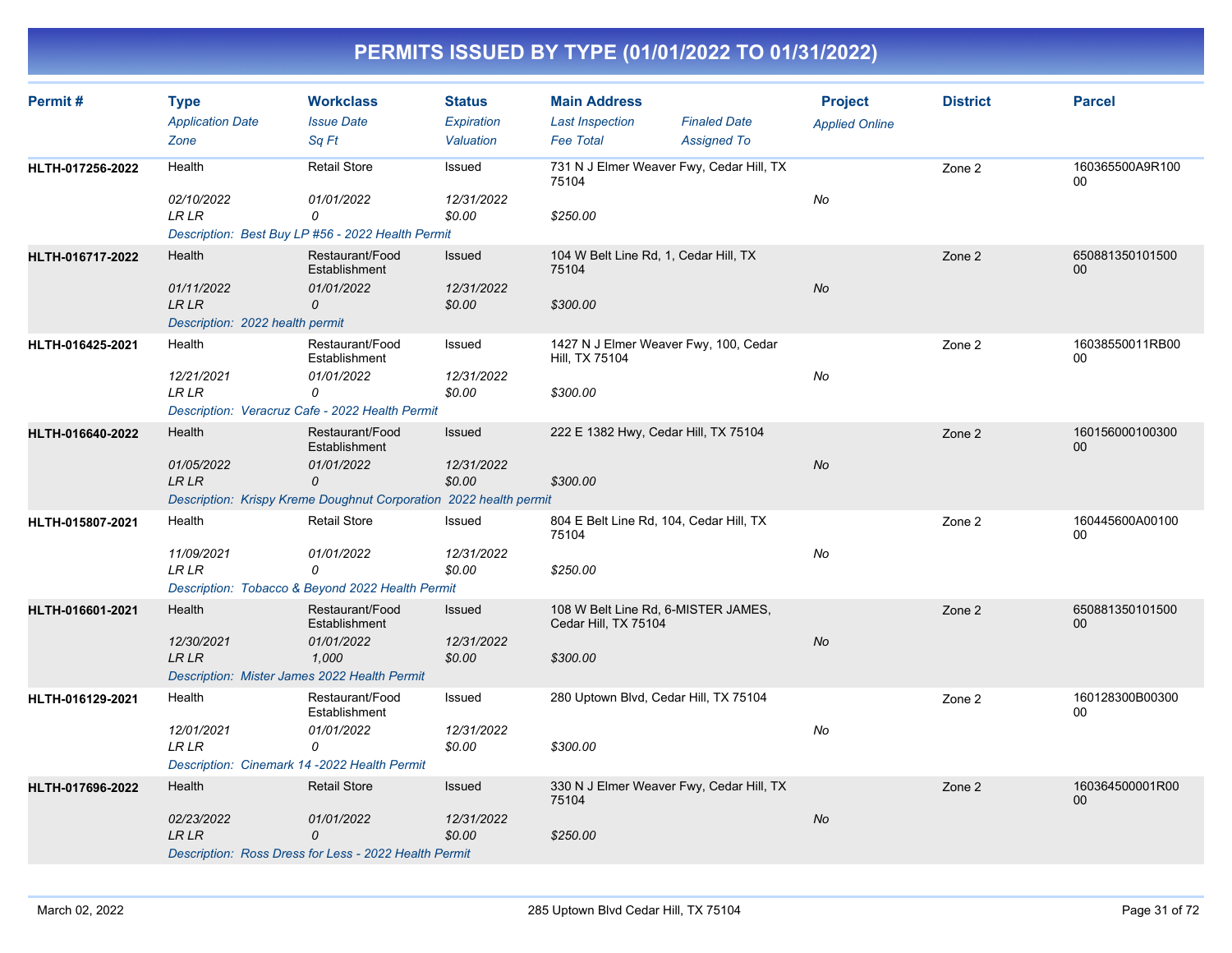| Permit#          | <b>Type</b><br><b>Application Date</b><br>Zone                             | <b>Workclass</b><br><b>Issue Date</b><br>Sq Ft                                      | <b>Status</b><br>Expiration<br>Valuation | <b>Main Address</b><br><b>Last Inspection</b><br><b>Fee Total</b> | <b>Finaled Date</b><br><b>Assigned To</b> | <b>Project</b><br><b>Applied Online</b> | <b>District</b> | <b>Parcel</b>         |
|------------------|----------------------------------------------------------------------------|-------------------------------------------------------------------------------------|------------------------------------------|-------------------------------------------------------------------|-------------------------------------------|-----------------------------------------|-----------------|-----------------------|
| HLTH-015859-2021 | Health                                                                     | Restaurant/Food<br>Establishment                                                    | Issued                                   | 104 W Belt Line Rd, 7, Cedar Hill, TX<br>75104                    |                                           |                                         | Zone 2          | 650881350101500<br>00 |
|                  | 11/12/2021<br><b>LR LR</b><br>Description: Dixie Donut -2022 Health Permit | 01/01/2022<br>0                                                                     | 12/31/2022<br>\$0.00                     | \$300.00                                                          |                                           | No                                      |                 |                       |
| HLTH-015806-2021 | Health                                                                     | Hotel                                                                               | Issued                                   | 1007 N J Elmer Weaver Fwy, Cedar Hill,<br><b>TX 75104</b>         |                                           |                                         | Zone 2          | 160365000A14RA<br>000 |
|                  | 11/09/2021<br><b>LR LR</b>                                                 | 01/01/2022<br>0<br>Description: Holiday Inn Express Cedar Hill - 2022 Health permit | 12/31/2022<br>\$0.00                     | \$250.00                                                          |                                           | No                                      |                 |                       |
| HLTH-015886-2021 | Health                                                                     | Convenience Store                                                                   | Issued                                   | 102 E Belt Line Rd, Cedar Hill, TX 75104                          |                                           |                                         | Zone 2          | 650304365103300<br>00 |
|                  | 11/15/2021<br><b>LR LR</b>                                                 | 01/01/2022<br>0<br>Description: AA Stars Food Mart -2022 Health Permit              | 12/31/2022<br>\$0.00                     | \$250.00                                                          |                                           | No                                      |                 |                       |
| HLTH-016646-2022 | Health                                                                     | Restaurant/Food<br>Establishment                                                    | Issued                                   | 638 Uptown Blvd, 120, Cedar Hill, TX<br>75104                     |                                           |                                         | Zone 2          | 160128000A3RA1<br>000 |
|                  | 01/05/2022<br><b>LR LR</b>                                                 | 01/01/2022<br>0<br>Description: BN Sushi and Grill-2022 health permit               | 12/31/2022<br>\$0.00                     | \$300.00                                                          |                                           | No                                      |                 |                       |
| HLTH-015607-2021 | Health                                                                     | Hotel                                                                               | Issued                                   | 1439 N J Elmer Weaver Fwy, Cedar Hill,<br>TX 75104                |                                           |                                         | Zone 2          | 160377700100100<br>00 |
|                  | 10/27/2021<br><b>LR LR</b>                                                 | 01/01/2022<br>0<br>Description: Magnuson Hotel - 2022 Health Permit                 | 12/31/2022<br>\$0.00                     | \$250.00                                                          | Jeanette Cosme                            | No                                      |                 |                       |
| HLTH-017546-2022 | Health                                                                     | Grocery Store                                                                       | Issued                                   | 805 E Belt Line Rd, Cedar Hill, TX 75104                          |                                           |                                         | Zone 2          | 160011900A00100<br>00 |
|                  | 02/21/2022<br><b>LR LR</b><br>Description: Aldi #63 - 2022 Health Permit   | 01/01/2022<br>0                                                                     | 12/31/2022<br>\$0.00                     | \$250.00                                                          |                                           | <b>No</b>                               |                 |                       |
| HLTH-016796-2022 | Health                                                                     | Restaurant/Food<br>Establishment                                                    | Issued                                   | 130 S Clark Rd, Cedar Hill, TX 75104<br>\$300.00                  |                                           |                                         | Zone 2          | 160020000A00100<br>00 |
|                  | 01/13/2022<br><b>LR LR</b>                                                 | 01/01/2022<br>0<br>Description: Restaurante La Toska Tex Mex - 2021 health permit   | 12/31/2022<br>\$0.00                     |                                                                   |                                           | No                                      |                 |                       |
| HLTH-015890-2021 | Health                                                                     | <b>Grocery Store</b>                                                                | Issued                                   | 840 E Belt Line Rd, Cedar Hill, TX 75104                          |                                           |                                         | Zone 2          | 168044000A00100<br>00 |
|                  | 11/15/2021<br><b>LR LR</b>                                                 | 01/01/2022<br>0<br>Description: Walmart #3204 Fuel Station - 2022 Health Permit     | 12/31/2022<br>\$0.00                     | \$250.00                                                          |                                           | <b>No</b>                               |                 |                       |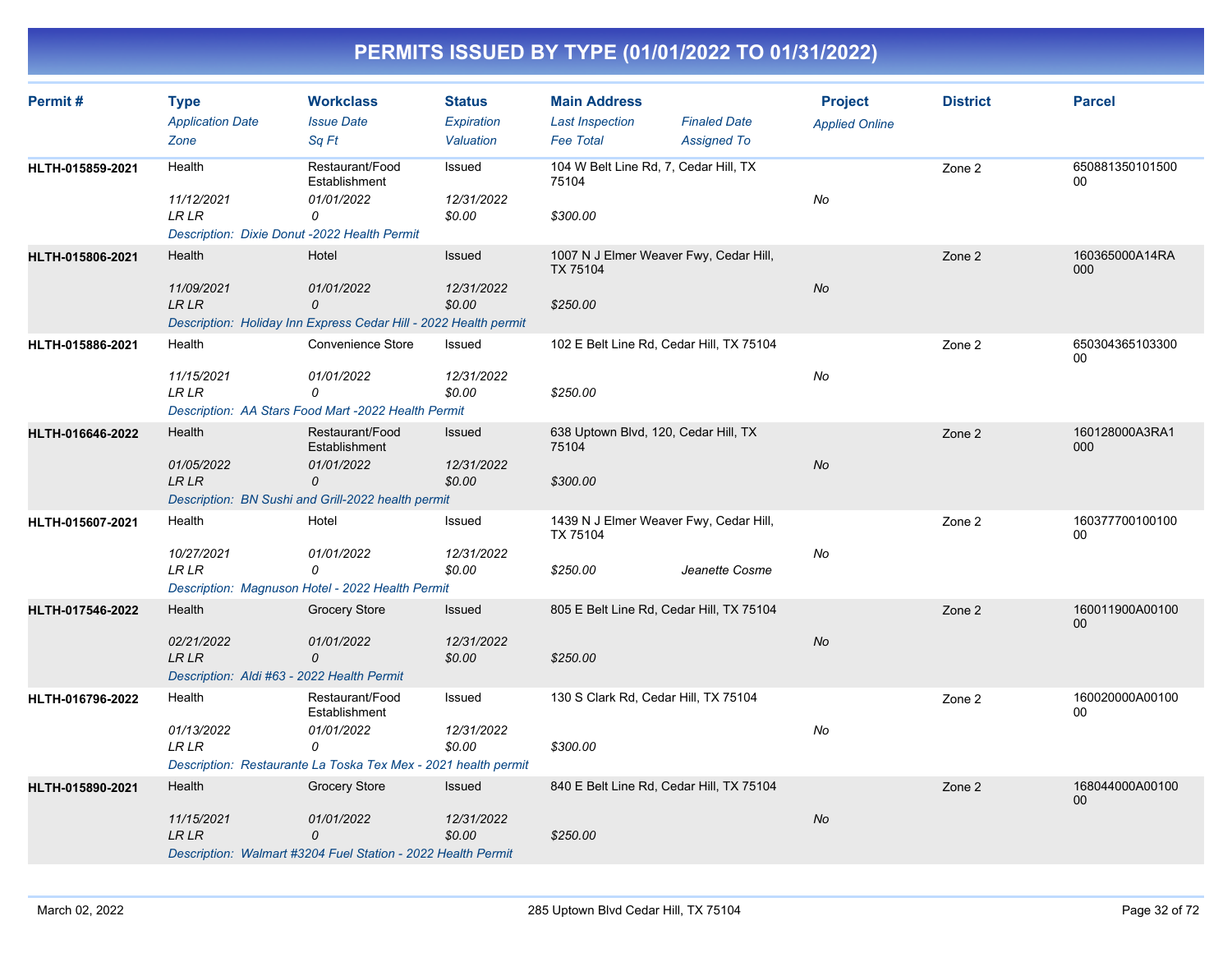| Permit#          | <b>Type</b><br><b>Application Date</b><br>Zone                            | <b>Workclass</b><br><b>Issue Date</b><br>Sq Ft                                                                   | <b>Status</b><br>Expiration<br>Valuation | <b>Main Address</b><br><b>Last Inspection</b><br><b>Fee Total</b>  | <b>Finaled Date</b><br><b>Assigned To</b> | <b>Project</b><br><b>Applied Online</b> | <b>District</b> | <b>Parcel</b>         |
|------------------|---------------------------------------------------------------------------|------------------------------------------------------------------------------------------------------------------|------------------------------------------|--------------------------------------------------------------------|-------------------------------------------|-----------------------------------------|-----------------|-----------------------|
| HLTH-016744-2022 | Health<br>01/12/2022<br><b>LR LR</b>                                      | Restaurant/Food<br>Establishment<br>01/01/2022<br>0<br>Description: 2022 Health Permit- IHOP #1450               | Issued<br>12/31/2022<br>\$0.00           | 205 E 1382 Hwy, Cedar Hill, TX 75104<br>\$300.00                   |                                           | No                                      | Zone 2          | 650392095101304<br>00 |
| HLTH-015805-2021 | Health<br>11/09/2021<br><b>LR LR</b>                                      | Restaurant/Food<br>Establishment<br>01/01/2022<br>0<br>Description: Bamboo Palace - 2022 Health Permit           | Issued<br>12/31/2022<br>\$0.00           | 949 N J Elmer Weaver Fwy, 389, Cedar<br>Hill, TX 75104<br>\$300.00 |                                           | No                                      | Zone 2          | 160365000B02R00<br>00 |
| HLTH-015860-2021 | Health<br>11/12/2021<br><b>LR LR</b>                                      | <b>Convenience Store</b><br>01/01/2022<br>0<br>Description: Circle K #2740798 -2022 Health Permit                | Issued<br>12/31/2022<br>\$0.00           | 210 E 1382 Hwy, Cedar Hill, TX 75104<br>\$250.00                   |                                           | No                                      | Zone 2          | 160156000100100<br>00 |
| HLTH-016571-2021 | Health<br>12/30/2021<br><b>LR LR</b>                                      | <b>Retail Store</b><br>01/01/2022<br>0<br>Description: Advanced Auto Parts-2021 Health Permit                    | Issued<br>12/31/2022<br>\$0.00           | \$250.00                                                           | 106 E Belt Line Rd, Cedar Hill, TX 75104  | No                                      | Zone 2          | 650304365100700<br>00 |
| HLTH-017183-2022 | Health<br>02/07/2022<br><b>LR LR</b>                                      | Restaurant/Food<br>Establishment<br>01/01/2022<br>0<br>Description: Kentucky Fried Chicken - 2022 Health Permit  | Issued<br>12/31/2022<br>\$0.00           | 216 E 1382 Hwy, Cedar Hill, TX 75104<br>\$300.00                   |                                           | No                                      | Zone 2          | 160156000102A00<br>00 |
| HLTH-017768-2022 | Health<br>02/25/2022<br>LR LR                                             | <b>Retail Store</b><br>01/01/2022<br>$\overline{O}$<br>Description: Altitude Trampoline Park- 2022 Health Permit | Issued<br>12/31/2022<br>\$0.00           | 112 W Belt Line Rd, 2, Cedar Hill, TX<br>75104<br>\$250.00         |                                           | <b>No</b>                               | Zone 2          | 650881350101500<br>00 |
| HLTH-017029-2022 | Health<br>01/27/2022<br><b>LR LR</b>                                      | <b>Retail Store</b><br>01/01/2022<br>0<br>Description: Party City - 2022 Health Permit                           | Issued<br>12/31/2022<br>\$0.00           | 715 N J Elmer Weaver Fwy, 200, Cedar<br>Hill, TX 75104<br>\$250.00 |                                           | No                                      | Zone 2          | 160365500A9R100<br>00 |
| HLTH-017268-2022 | Health<br>02/10/2022<br><b>LR LR</b><br>Description: S and P Grocery 2021 | Convenience Store<br>01/01/2022<br>0                                                                             | Issued<br>12/31/2022<br>\$0.00           | 273 Hickerson St, Cedar Hill, TX 75104<br>\$250.00                 |                                           | <b>No</b>                               | Zone 2          | 160025000400700<br>00 |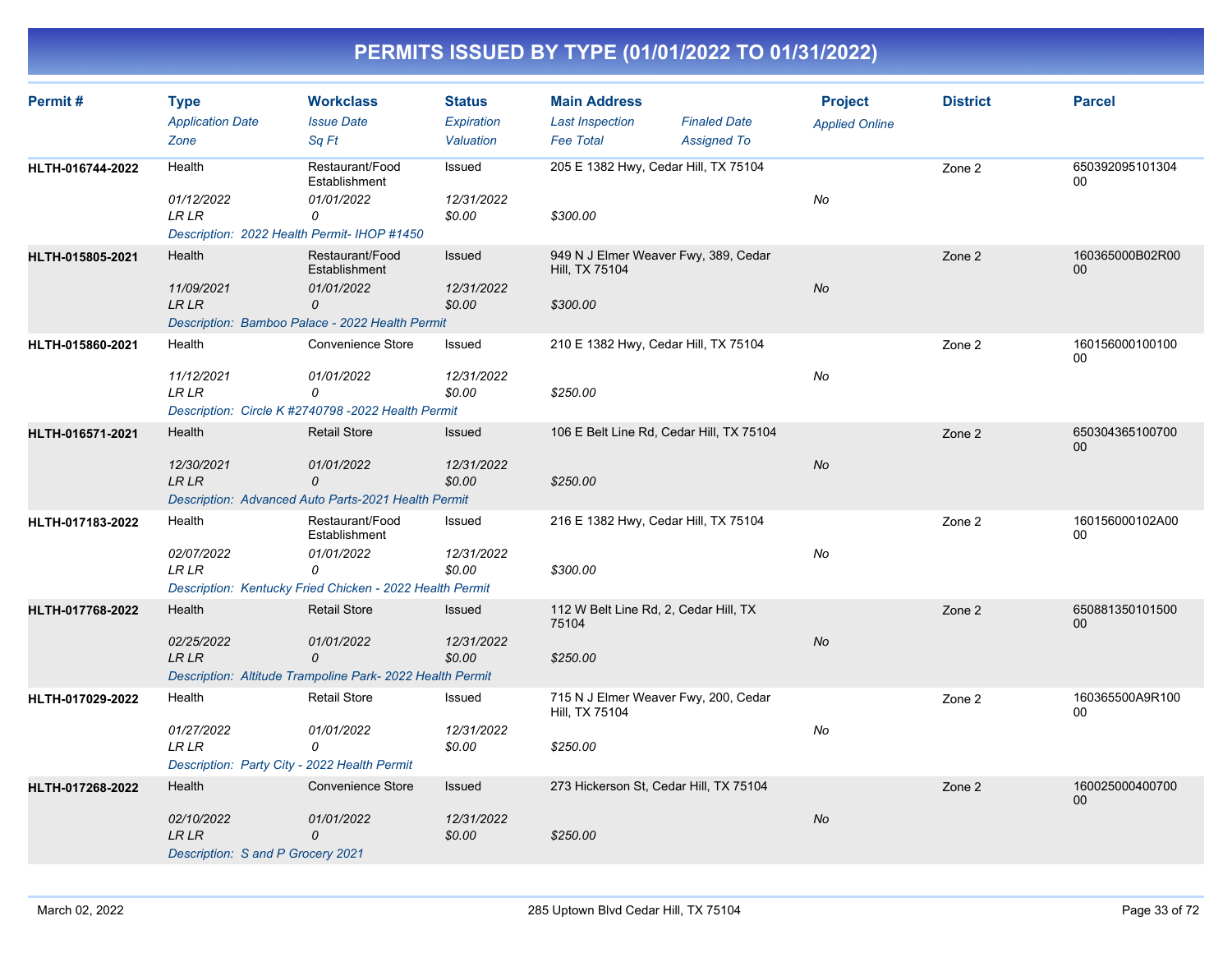| Permit#          | <b>Type</b><br><b>Application Date</b><br>Zone | <b>Workclass</b><br><b>Issue Date</b><br>Sq Ft                                                                                            | <b>Status</b><br>Expiration<br>Valuation | <b>Main Address</b><br><b>Last Inspection</b><br><b>Fee Total</b>     | <b>Finaled Date</b><br><b>Assigned To</b> | <b>Project</b><br><b>Applied Online</b> | <b>District</b> | <b>Parcel</b>         |
|------------------|------------------------------------------------|-------------------------------------------------------------------------------------------------------------------------------------------|------------------------------------------|-----------------------------------------------------------------------|-------------------------------------------|-----------------------------------------|-----------------|-----------------------|
| HLTH-016455-2021 | Health<br>12/22/2021<br><b>LR LR</b>           | Restaurant/Food<br>Establishment<br>01/01/2022<br>0<br>Description: Chicken Express- 2022 Health Permit                                   | Issued<br>12/31/2022<br>\$0.00           | 389 N J Elmer Weaver Fwy, Cedar Hill, TX<br>75104<br>\$300.00         |                                           | No                                      | Zone 2          | 160006000000100<br>00 |
| HLTH-017068-2022 | Health<br>01/31/2022<br><b>LR LR</b>           | <b>Retail Store</b><br>01/01/2022<br>0<br>Description: Captains Donuts 2022 Health Permit                                                 | Issued<br>12/31/2022<br>\$0.00           | 605 E Belt Line Rd, 105, Cedar Hill, TX<br>75104<br>\$250.00          |                                           | <b>No</b>                               | Zone 2          | 160045100A00100<br>00 |
| HLTH-016716-2022 | Health<br>01/11/2022<br><b>LR LR</b>           | Restaurant/Food<br>Establishment<br>01/01/2022<br>0<br>Description: Mason's Chicken N Seafood- 2022 Health Permit                         | Issued<br>12/31/2022<br>\$0.00           | 445 E 1382 Hwy, 7, Cedar Hill, TX 75104<br>\$300.00                   |                                           | No                                      | Zone 2          | 160104900C06R00<br>00 |
| HLTH-017091-2022 | Health<br>02/01/2022<br>LR LR                  | Restaurant/Food<br>Establishment<br>01/01/2022<br>0<br>Description: Sofrito - A Taste of the Islands, LLC                                 | <b>Issued</b><br>12/31/2022<br>\$0.00    | 320 S Clark Rd, C, Cedar Hill, TX 75104<br>\$0.00                     |                                           | <b>No</b>                               | Zone 2          | 160459100A00100<br>00 |
| HLTH-016675-2022 | Health<br>01/07/2022<br><b>LR LR</b>           | Restaurant/Food<br>Establishment<br>01/01/2022<br>0<br>Description: Dunkin Donuts/Baskin Robbins -2022 Health Permit                      | Issued<br>12/31/2022<br>\$0.00           | 650 Uptown Blvd, Cedar Hill, TX 75104<br>\$300.00                     |                                           | No                                      | Zone 2          | 160128000A00200<br>00 |
| HLTH-016650-2022 | Health<br>01/05/2022<br><b>LR LR</b>           | Restaurant/Food<br>Establishment<br>01/01/2022<br>$\Omega$<br>Description: Fuel City Cedar Hill-Little Caesars Express 2022 Health Permit | Issued<br>12/31/2022<br>\$0.00           | 1107 N J Elmer Weaver Fwy, Cedar Hill,<br><b>TX 75104</b><br>\$300.00 |                                           | No                                      | Zone 2          | 650292290100301<br>00 |
| HLTH-016531-2021 | Health<br>12/29/2021<br><b>LR LR</b>           | Grocery Store<br>01/01/2022<br>0<br>Description: Albertsons #4133 -2022 Health Permit                                                     | Issued<br>12/31/2022<br>\$0.00           | 427 E 1382 Hwy, Cedar Hill, TX 75104<br>\$250.00                      |                                           | No                                      | Zone 2          | 160104900C1RA0<br>000 |
| HLTH-015981-2021 | Health<br>11/18/2021<br><b>LR LR</b>           | Restaurant/Food<br>Establishment<br>01/01/2022<br>0<br>Description: Ash & ember Brewing 2022 Health Permit                                | Issued<br>12/31/2022<br>\$0.00           | 226 Texas St, Cedar Hill, TX 75104<br>\$300.00                        | 07/14/2020                                | No                                      | Zone 2          | 160025000401300<br>00 |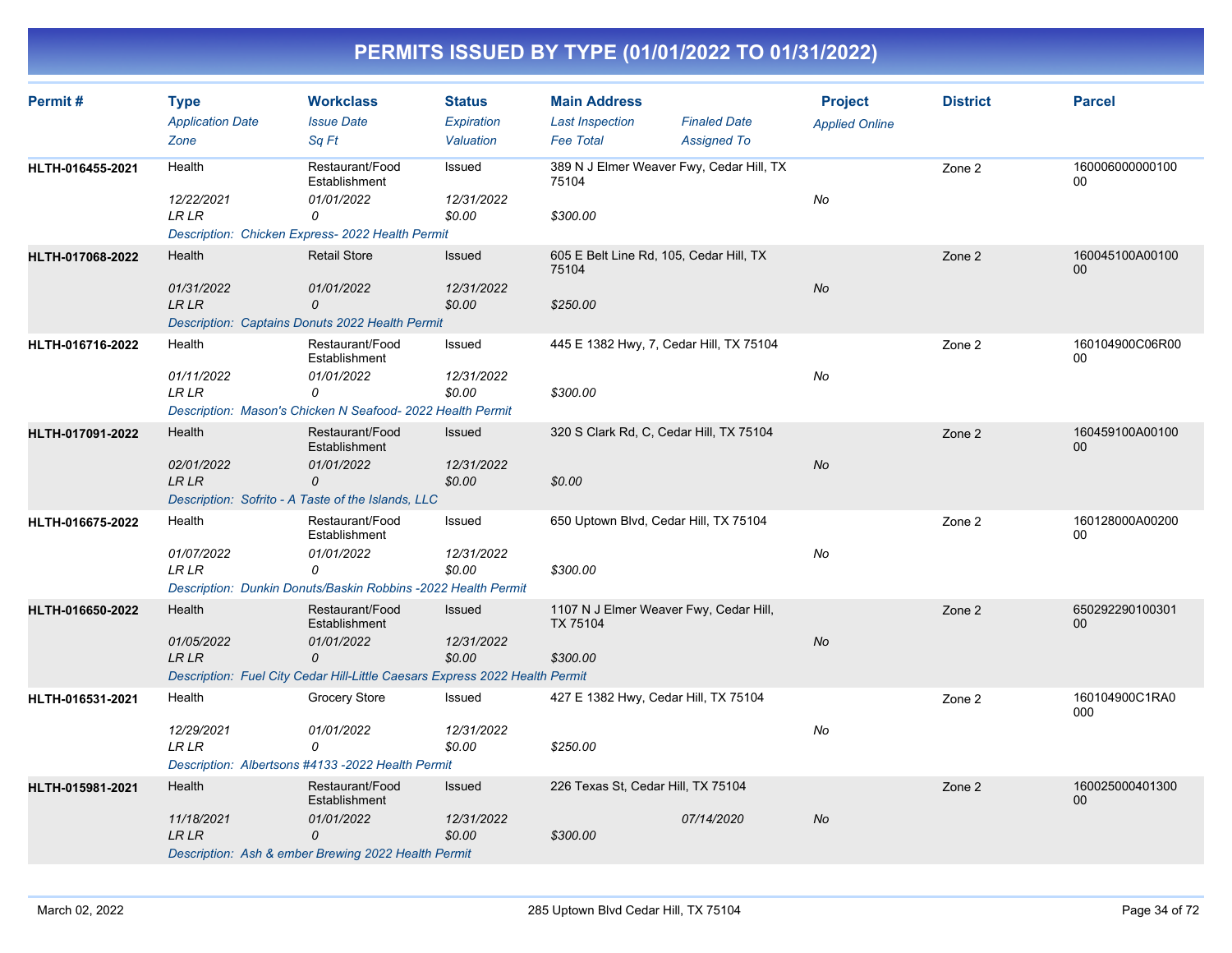| <b>Parcel</b>             |
|---------------------------|
|                           |
| 650711755100600<br>00     |
|                           |
| 160104900C00400<br>$00\,$ |
|                           |
|                           |
| 650881350101500<br>00     |
|                           |
| 160025000500100<br>$00\,$ |
|                           |
|                           |
| 160128000A00700<br>$00\,$ |
|                           |
|                           |
| 160365500A00600<br>00     |
|                           |
| 160456500A00200<br>00     |
|                           |
|                           |
| 160025000500200<br>00     |
|                           |
|                           |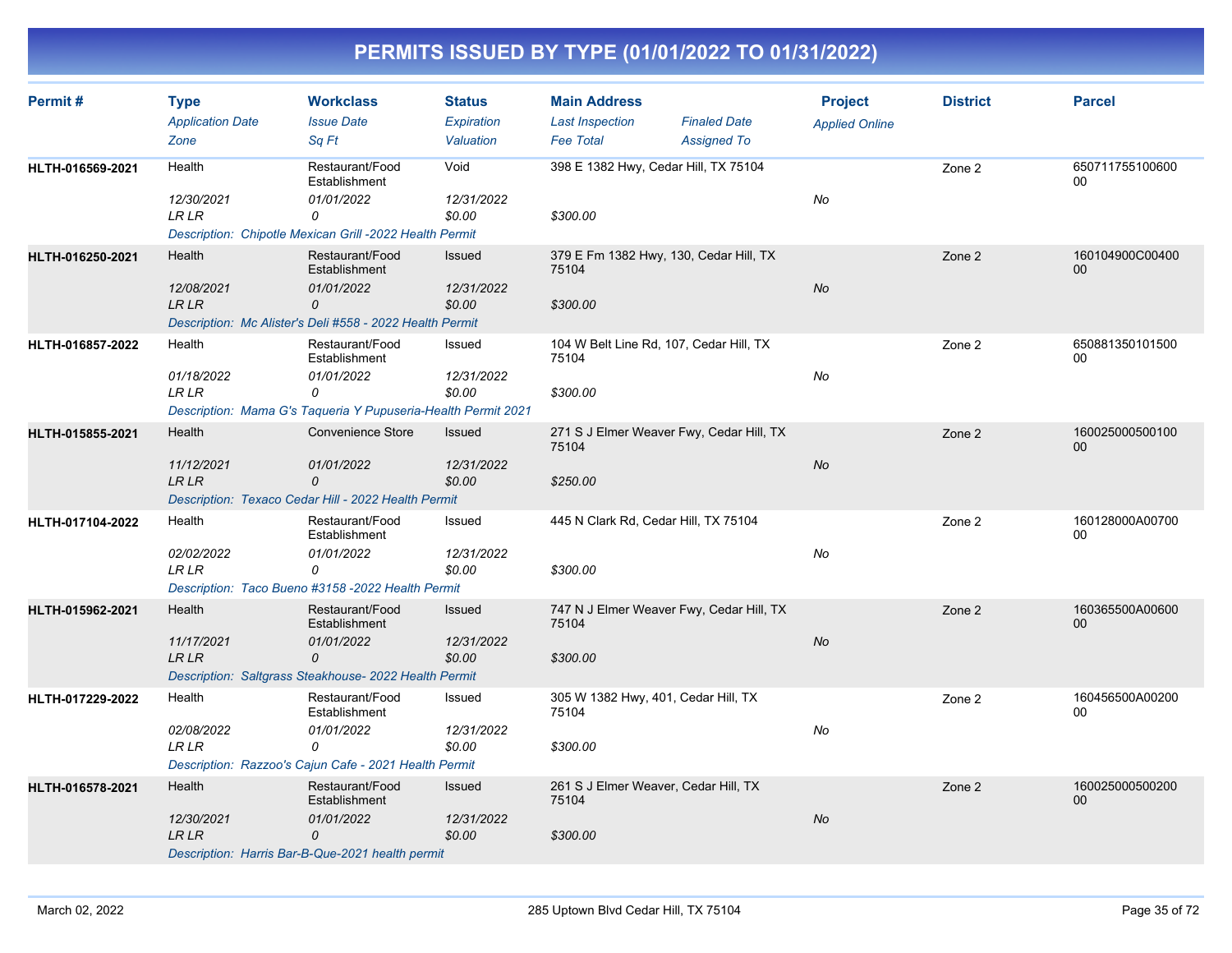| Permit#          | <b>Type</b><br><b>Application Date</b><br>Zone                                     | <b>Workclass</b><br><b>Issue Date</b><br>Sq Ft                                                                | <b>Status</b><br><b>Expiration</b><br>Valuation | <b>Main Address</b><br><b>Last Inspection</b><br><b>Fee Total</b>       | <b>Finaled Date</b><br><b>Assigned To</b>                  | <b>Project</b><br><b>Applied Online</b> | <b>District</b> | <b>Parcel</b>         |
|------------------|------------------------------------------------------------------------------------|---------------------------------------------------------------------------------------------------------------|-------------------------------------------------|-------------------------------------------------------------------------|------------------------------------------------------------|-----------------------------------------|-----------------|-----------------------|
| HLTH-016394-2021 | Health<br>12/17/2021<br><b>LR LR</b>                                               | Restaurant/Food<br>Establishment<br>01/01/2022<br>0                                                           | Issued<br>12/31/2022<br>\$0.00                  | 75104<br>\$300.00                                                       | 436 N J Elmer Weaver Fwy, Cedar Hill, TX<br>Jeanette Cosme | No                                      | Zone 2          | 160104900C8RA1<br>000 |
| HLTH-016871-2022 | Description: Juicy Seafood and Bar<br>Health<br>01/19/2022<br><b>LR LR</b>         | Restaurant/Food<br>Establishment<br>01/01/2022<br>0<br>Description: Wetzel's Pretzels - 2022 Health Permit    | Issued<br>12/31/2022<br>\$0.00                  | 305 W 1382 Hwy, K2, Cedar Hill, TX<br>75104<br>\$300.00                 |                                                            | No                                      | Zone 2          | 160456500A00200<br>00 |
| HLTH-015862-2021 | Health<br>11/12/2021<br><b>LR LR</b>                                               | <b>Retail Store</b><br>01/01/2022<br>0<br>Description: Walgreens #5210 -2022 Health Permit                    | Issued<br>12/31/2022<br>\$0.00                  | 501 E Belt Line Rd, Cedar Hill, TX 75104<br>\$250.00                    |                                                            | No                                      | Zone 2          | 160300000A00100<br>00 |
| HLTH-017086-2022 | Health<br>02/01/2022<br><b>LR LR</b>                                               | <b>Retail Store</b><br>01/01/2022<br>0<br>Description: Edible Arrangements-2022 Health Permit                 | Issued<br>12/31/2022<br>\$0.00                  | 617 Uptown Blvd, 105, Cedar Hill, TX<br>75104<br>\$250.00               |                                                            | No                                      | Zone 2          | 160457300A00300<br>00 |
| HLTH-017224-2022 | Health<br>02/08/2022<br><b>LR LR</b>                                               | Restaurant/Food<br>Establishment<br>01/01/2022<br>0<br>Description: Williams Chicken #44 2021 health permit   | Issued<br>12/31/2022<br>\$0.00                  | 75104<br>\$300.00                                                       | 126 S J Elmer Weaver Fwy, Cedar Hill, TX                   | No                                      | Zone 2          | 160475600A00200<br>00 |
| HLTH-016453-2021 | Health<br>12/22/2021<br><b>LR LR</b>                                               | Restaurant/Food<br>Establishment<br>01/01/2022<br>0<br>Description: Schlotzksy's -2022 Health Permit          | Issued<br>12/31/2022<br>\$0.00                  | 207 E 1382 Hwy, Cedar Hill, TX 75104<br>\$300.00                        |                                                            | No                                      | Zone 2          | 650392095101304<br>00 |
| HLTH-015747-2021 | Health<br>11/05/2021<br><b>LR LR</b>                                               | Restaurant/Food<br>Establishment<br>01/01/2022<br>0<br>Description: Orabis Grill and Bar - 2022 Health Permit | Issued<br>12/31/2022<br>\$0.00                  | 824 E Belt Line Rd, 300, Cedar Hill, TX<br>75104<br>\$300.00            |                                                            | No                                      | Zone 2          | 168044000A00100<br>00 |
| HLTH-015702-2021 | Health<br>11/03/2021<br><b>LR LR</b><br>Description: Speedy B - 2022 Health Permit | Convenience Store<br>01/01/2022<br>$\mathcal{O}$                                                              | Issued<br>12/31/2022<br>\$0.00                  | 100 N J Elmer Weaver Fwy, C, Cedar Hill,<br><b>TX 75104</b><br>\$250.00 |                                                            | <b>No</b>                               | Zone 2          | 651472405101400<br>00 |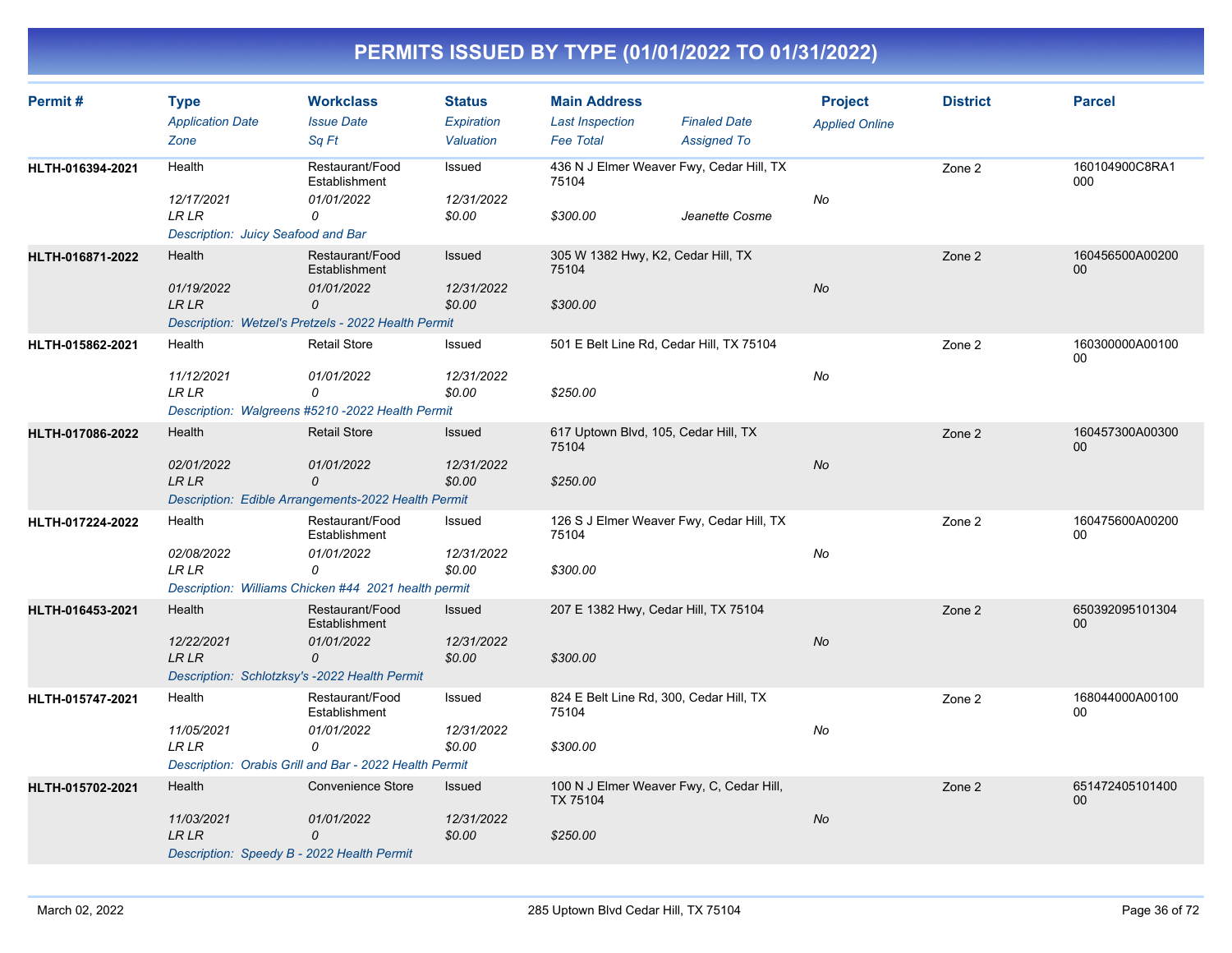| Permit#           | <b>Type</b><br><b>Application Date</b><br>Zone                                      | <b>Workclass</b><br><b>Issue Date</b><br>Sq Ft                                                                        | <b>Status</b><br>Expiration<br>Valuation | <b>Main Address</b><br><b>Last Inspection</b><br><b>Fee Total</b> | <b>Finaled Date</b><br><b>Assigned To</b> | <b>Project</b><br><b>Applied Online</b> | <b>District</b> | <b>Parcel</b>         |
|-------------------|-------------------------------------------------------------------------------------|-----------------------------------------------------------------------------------------------------------------------|------------------------------------------|-------------------------------------------------------------------|-------------------------------------------|-----------------------------------------|-----------------|-----------------------|
| HLTH-016389-2021  | Health<br>12/17/2021<br><b>LRLR</b>                                                 | Hotel<br>01/01/2022<br>0<br>Description: Fairfield Inn and Suites/2022 health Permit                                  | Issued<br>12/31/2022<br>\$0.00           | 409 N Clark Rd, Cedar Hill, TX 75104<br>\$300.00                  |                                           | No                                      | Zone 2          | 160128000A3RB1<br>000 |
| HLTH-017240-2022  | Health<br>02/09/2022<br>LR LR                                                       | Restaurant/Food<br>Establishment<br>01/01/2022<br>0<br>Description: Chilis Grill and Bar- 2022 Health Permit          | <b>Issued</b><br>12/31/2022<br>\$0.00    | 376 N J Elmer Weaver Fwy, Cedar Hill, TX<br>75104<br>\$300.00     |                                           | No                                      | Zone 2          | 160364500000300<br>00 |
| HLTH-016658-2022* | Health<br>01/06/2021<br>LR LR                                                       | Restaurant/Food<br>Establishment<br>01/01/2022<br>0<br>Description: 2022 Health Permit-Chapps Burgers                 | On Hold<br>12/31/2022<br>\$0.00          | 140 W 1382 Hwy, Cedar Hill, TX 75104<br>\$300.00                  |                                           | No                                      | Zone 2          | 160128000A01R00<br>00 |
| HLTH-016880-2022  | Health<br>01/19/2022<br><b>LR LR</b>                                                | Grocery Store<br>01/01/2022<br>0<br>Description: 2022 Health Permit- Sprouts Farmers Market                           | Issued<br>12/31/2022<br>\$0.00           | 362 E 1382 Hwy, Cedar Hill, TX 75104<br>\$250.00                  |                                           | No                                      | Zone 2          | 160364500001R00<br>00 |
| HLTH-016584-2021  | Health<br>12/30/2021<br><b>LR LR</b><br>Description: 2022 Health Permit Application | <b>Retail Store</b><br>01/01/2022<br>0                                                                                | Issued<br>12/31/2022<br>\$0.00           | 305 W 1382 Hwy, K1, Cedar Hill, TX<br>75104<br>\$250.00           |                                           | No                                      | Zone 2          | 160456500A02R00<br>00 |
| HLTH-016726-2022  | Health<br>01/11/2022<br><b>LR LR</b>                                                | Restaurant/Food<br>Establishment<br>01/01/2022<br>0<br>Description: 2020 Health Permit- Marble Slab Creamery          | Issued<br>12/31/2022<br>\$0.00           | 374 E 1382 Hwy, B, Cedar Hill, TX 75104<br>\$300.00               |                                           | No                                      | Zone 2          | 160364500000101<br>00 |
| HLTH-017178-2022  | Health<br>02/07/2022<br><b>LR LR</b>                                                | Restaurant/Food<br>Establishment<br>01/01/2022<br>0<br><b>Description: Raising Canes's Chicken Fingers Restaurant</b> | Issued<br>12/31/2022<br>\$0.00           | 380 N J Elmer Weaver Fwy, Cedar Hill, TX<br>75104<br>\$300.00     | 07/23/2021                                | No                                      | Zone 2          | 160364500000400<br>00 |
| HLTH-016651-2022  | Health<br>01/05/2022<br><b>LR LR</b>                                                | Restaurant/Food<br>Establishment<br>01/01/2022<br>0<br>Description: Best Texas Taco Cedar Hill LLC/2022 Health Permit | Issued<br>12/31/2022<br>\$0.00           | 1107 N J Elmer Weaver Fwy, Cedar Hill,<br>TX 75104<br>\$300.00    | Cindy Guzman                              | No                                      | Zone 2          | 650292290100301<br>00 |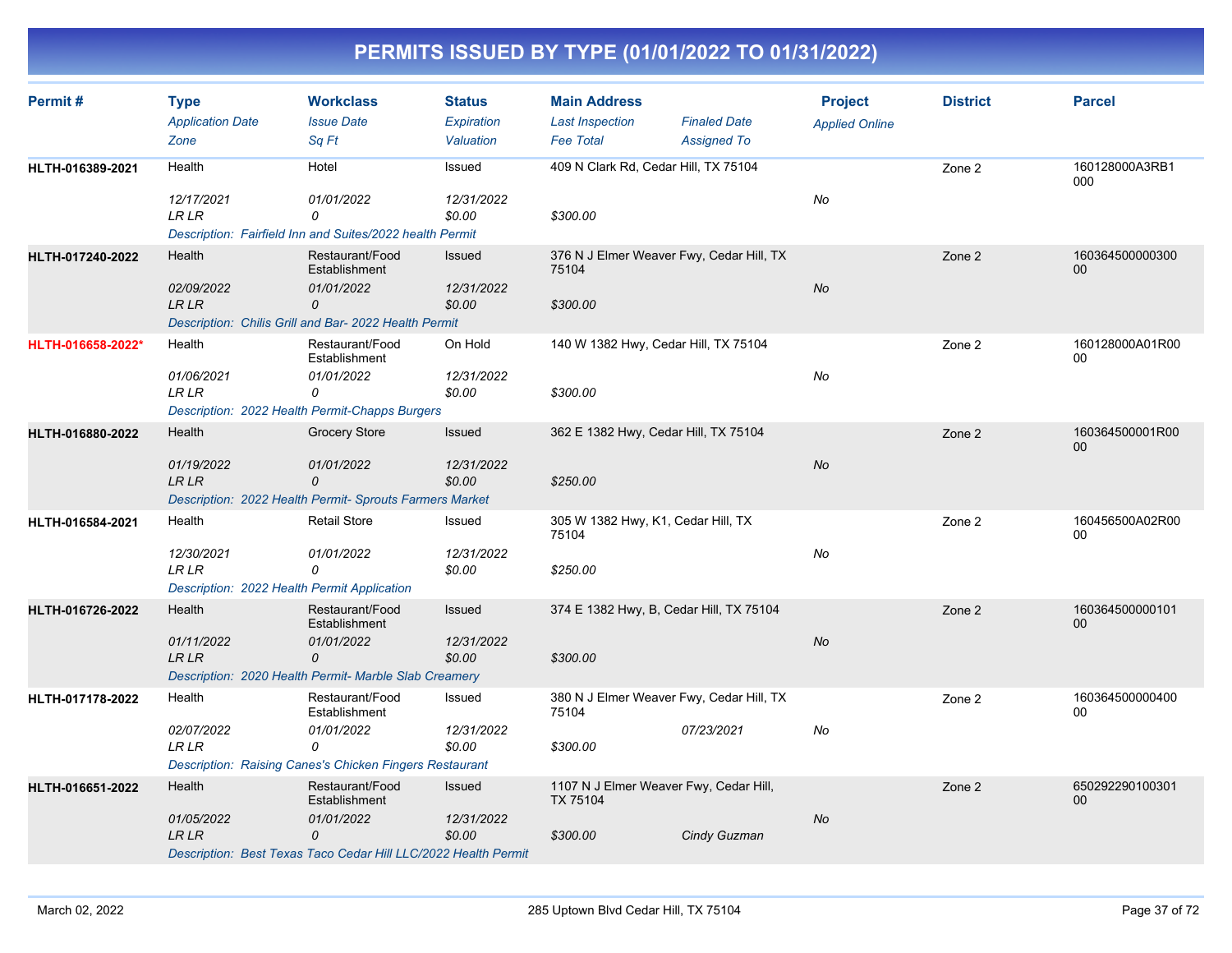| Permit #         | <b>Type</b><br><b>Application Date</b><br>Zone                           | <b>Workclass</b><br><b>Issue Date</b><br>Sq Ft                         | <b>Status</b><br>Expiration<br>Valuation | <b>Main Address</b><br><b>Last Inspection</b><br><b>Fee Total</b> | <b>Finaled Date</b><br><b>Assigned To</b> | <b>Project</b><br><b>Applied Online</b> | <b>District</b> | <b>Parcel</b>         |
|------------------|--------------------------------------------------------------------------|------------------------------------------------------------------------|------------------------------------------|-------------------------------------------------------------------|-------------------------------------------|-----------------------------------------|-----------------|-----------------------|
| HLTH-017248-2022 | Health                                                                   | Restaurant/Food<br>Establishment                                       | Issued                                   | 649 Uptown Blvd, Cedar Hill, TX 75104                             |                                           |                                         | Zone 2          | 160457300A00200<br>00 |
|                  | 02/09/2022<br><b>LR LR</b><br>Description: Applebees- 2021 Health Permit | 01/01/2022<br>0                                                        | 12/31/2022<br>\$0.00                     | \$300.00                                                          |                                           | No                                      |                 |                       |
| HLTH-015641-2021 | Health<br>10/26/2021<br><b>LR LR</b>                                     | Restaurant/Food<br>Establishment<br>01/01/2022<br>0                    | Issued<br>12/31/2022<br>\$0.00           | 416 N J Elmer Weaver Fwy, Cedar Hill, TX<br>75104<br>\$300.00     |                                           | No                                      | Zone 2          | 160104900C8RC0<br>000 |
|                  | Description: Akita - 2022 Health Permit                                  |                                                                        |                                          |                                                                   |                                           |                                         |                 |                       |
| HLTH-016909-2022 | Health                                                                   | Convenience Store                                                      | Issued                                   | 489 E 1382 Hwy, Cedar Hill, TX 75104                              |                                           |                                         | Zone 2          | 160104900C00300<br>00 |
|                  | 01/21/2022<br><b>LR LR</b>                                               | 01/01/2022<br>0<br>Description: Sunny Food Mart #3 -2022 Health Permit | 12/31/2022<br>\$0.00                     | \$250.00                                                          |                                           | No                                      |                 |                       |
| HLTH-016648-2022 | Health                                                                   | Convenience Store                                                      | <b>Issued</b>                            | 1107 N J Elmer Weaver Fwy, Cedar Hill,                            |                                           |                                         | Zone 2          | 650292290100301<br>00 |
|                  | 01/05/2022<br><b>LR LR</b>                                               | 01/01/2022<br>0                                                        | 12/31/2022<br>\$0.00                     | TX 75104<br>\$250.00                                              |                                           | No                                      |                 |                       |
|                  |                                                                          | Description: Fuel City Cedar Hill LLC- 2022 health Permit              |                                          |                                                                   |                                           |                                         |                 |                       |
| HLTH-016649-2022 | Health<br>01/05/2022<br><b>LR LR</b>                                     | Restaurant/Food<br>Establishment<br>01/01/2022<br>0                    | Issued<br>12/31/2022<br>\$0.00           | 1107 N J Elmer Weaver Fwy, Cedar Hill,<br>TX 75104<br>\$300.00    |                                           | No                                      | Zone 2          | 650292290100301<br>00 |
|                  |                                                                          | Description: Elotes La Esperanza 2022 health permit                    |                                          |                                                                   |                                           |                                         |                 |                       |
| HLTH-015930-2021 | Health                                                                   | Restaurant/Food<br>Establishment                                       | Issued                                   | 221 E 1382 Hwy, 100, Cedar Hill, TX<br>75104                      |                                           |                                         | Zone 1          | 650306375100100<br>00 |
|                  | 11/16/2021<br>LR LR                                                      | 01/01/2022<br>0<br>Description: Cafe Plato Loco 2022 Health Permit     | 12/31/2022<br>\$0.00                     | \$300.00                                                          | Cindy Guzman                              | No                                      |                 |                       |
| HLTH-016576-2021 | Health                                                                   | Restaurant/Food<br>Establishment                                       | Issued                                   | 305 W 1382 Hwy, 520, Cedar Hill, TX<br>75104                      |                                           |                                         | Zone 2          | 160456500A00200<br>00 |
|                  | 12/30/2021<br><b>LR LR</b>                                               | 01/01/2022<br>0                                                        | 12/31/2022<br>\$0.00                     | \$300.00                                                          |                                           | No                                      |                 |                       |
|                  |                                                                          | Description: Barnes & Noble 2021 health permit application             |                                          |                                                                   |                                           |                                         |                 |                       |
| HLTH-016705-2022 | Health<br>01/10/2022                                                     | Restaurant/Food<br>Establishment<br>01/01/2022                         | Issued<br>12/31/2022                     | 1030 N J Elmer Weaver Fwy, Cedar Hill,<br>TX 75104                |                                           | No                                      | Zone 2          | 160316000000000<br>00 |
|                  | C C<br>Description: Los Tapatios- 2022 Health Permit                     | 0                                                                      | \$0.00                                   | \$300.00                                                          |                                           |                                         |                 |                       |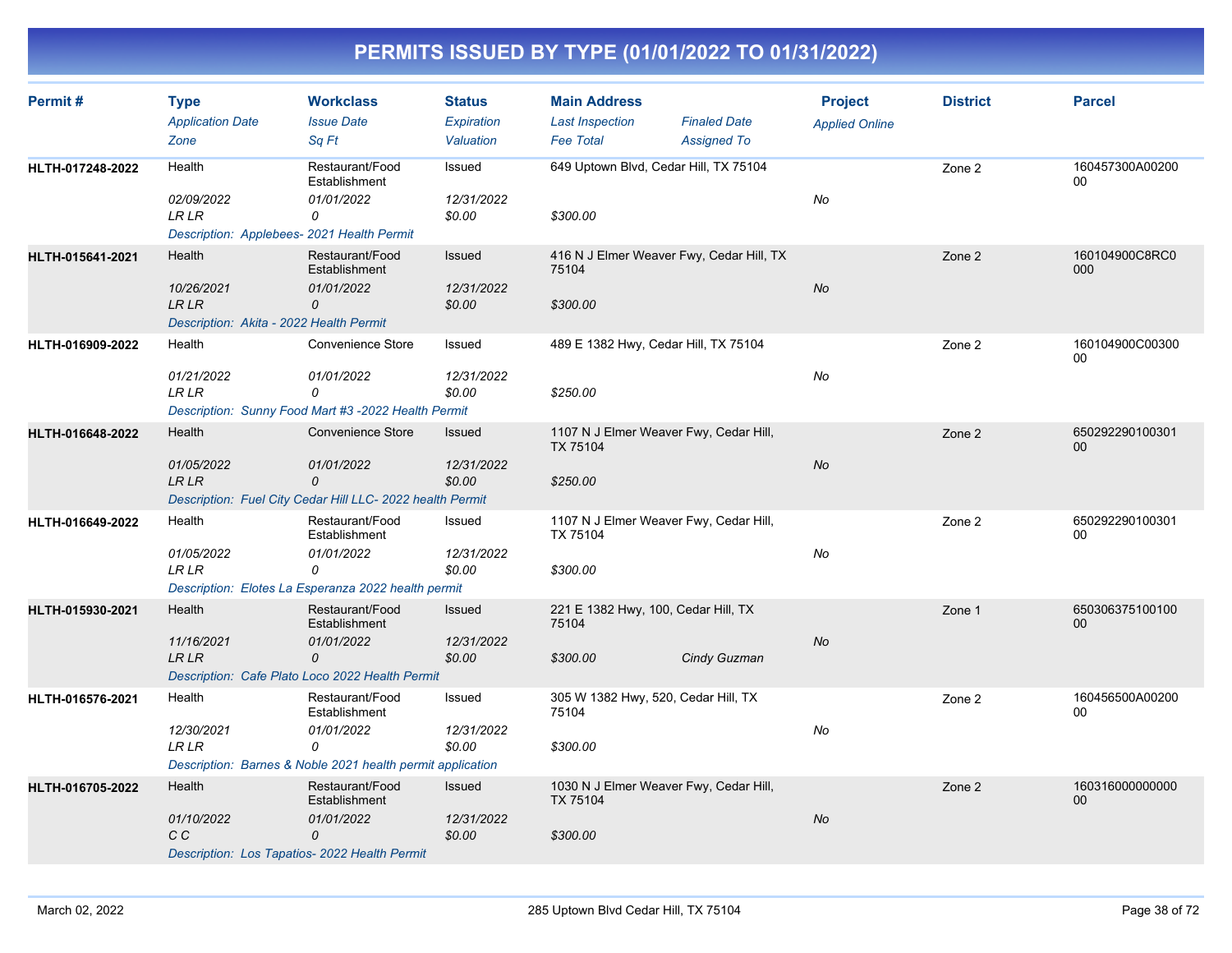| Permit#          | <b>Type</b><br><b>Application Date</b>     | <b>Workclass</b><br><b>Issue Date</b>                   | <b>Status</b><br>Expiration | <b>Main Address</b><br><b>Last Inspection</b>                    | <b>Finaled Date</b> | <b>Project</b><br><b>Applied Online</b> | <b>District</b> | <b>Parcel</b>             |
|------------------|--------------------------------------------|---------------------------------------------------------|-----------------------------|------------------------------------------------------------------|---------------------|-----------------------------------------|-----------------|---------------------------|
|                  | Zone                                       | Sq Ft                                                   | Valuation                   | <b>Fee Total</b>                                                 | <b>Assigned To</b>  |                                         |                 |                           |
| HLTH-016000-2021 | Health                                     | <b>Retail Store</b>                                     | Issued                      | 920 N J Elmer Weaver Fwy, CH QUICK<br>STOP, Cedar Hill, TX 75104 |                     |                                         | Zone 2          | 160365000301300<br>00     |
|                  | 11/22/2021<br>C C                          | 01/01/2022<br>0                                         | 12/31/2022<br>\$0.00        | \$250.00                                                         |                     | No                                      |                 |                           |
|                  |                                            | Description: Cedar Hill Quick Stop - 2022 Health Permit |                             |                                                                  |                     |                                         |                 |                           |
| HLTH-015969-2021 | Health                                     | <b>Convenience Store</b>                                | Issued                      | 1030 N J Elmer Weaver Fwy, Cedar Hill,<br>TX 75104               |                     |                                         | Zone 2          | 160316000000000<br>$00\,$ |
|                  | 11/18/2021<br>C C                          | 01/01/2022<br>0                                         | 12/31/2022<br>\$0.00        | \$250.00                                                         |                     | No                                      |                 |                           |
|                  | Description: Doc's Mart-2022 Health Permit |                                                         |                             |                                                                  |                     |                                         |                 |                           |
| HLTH-016778-2022 | Health                                     | Restaurant/Food<br>Establishment                        | Issued                      | 241 E 1382 Hwy, 308, Cedar Hill, TX<br>75104                     |                     |                                         | Zone 2          | 160304000000100<br>00     |
|                  | 01/13/2022<br><b>LR LR</b>                 | 01/13/2022<br>0                                         | 12/31/2022<br>\$0.00        | \$300.00                                                         |                     | No                                      |                 |                           |
|                  | Description: Subway - 2022 Health Permit   |                                                         |                             |                                                                  |                     |                                         |                 |                           |
| HLTH-016718-2022 | Health                                     | Restaurant/Food<br>Establishment                        | Issued                      | 311 N Clark Rd, Cedar Hill, TX 75104                             |                     |                                         | Zone 2          | 160128300C02R00<br>00     |
|                  | 01/11/2022                                 | 01/14/2022                                              | 07/13/2022                  |                                                                  |                     | Yes                                     |                 |                           |
|                  | <b>LRLR</b>                                | 0                                                       | \$0.00                      | \$300.00                                                         | Jeanette Cosme      |                                         |                 |                           |
| HLTH-016891-2022 | Health                                     | <b>Retail Store</b>                                     | Issued                      | 1421 N J Elmer Weaver Fwy, 200F, Cedar<br>Hill, TX 75104         |                     |                                         | Zone 2          | 1603855011RA100<br>00     |
|                  | 01/20/2022<br><b>LR LR</b>                 | 01/20/2022<br>0                                         | 12/31/2022<br>\$0.00        | \$250.00                                                         |                     | No                                      |                 |                           |

#### **PERMITS ISSUED FOR HEALTH: 190**

| <b>IRRIGATION</b> |                                                              |                          |                          |                                        |                                        |           |        |                       |
|-------------------|--------------------------------------------------------------|--------------------------|--------------------------|----------------------------------------|----------------------------------------|-----------|--------|-----------------------|
| IRR-016514-2021   | Irrigation                                                   | Irrigation               | Complete                 | 2832 Plume Ct, Cedar Hill, TX 75104    |                                        |           | Zone 4 | 160279000027200<br>00 |
|                   | 12/28/2021<br>PD PD<br>Description: Landscape Irrigation     | 01/14/2022<br>0          | 07/13/2022<br>\$7,000.00 | 01/19/2022<br>\$100.00                 | 01/25/2022<br>Josh Barnes              | Yes       |        |                       |
| IRR-016858-2022   | Irrigation                                                   | Irrigation               | Issued                   | 75104                                  | 1150 E Pleasant Run Rd, Cedar Hill, TX |           | Zone 2 | 160455900A00100<br>00 |
|                   | 01/18/2022<br><b>LR LR</b><br>Description: irrigation system | 01/23/2022<br>0          | 07/22/2022<br>\$2,700.00 | 01/26/2022<br>\$0.00                   | Gail Lux                               | No        |        |                       |
| IRR-016800-2022   | Irrigation<br>01/13/2022                                     | Irrigation<br>01/27/2022 | Issued<br>07/26/2022     | 2700 Paradise Ct, Cedar Hill, TX 75104 |                                        | <b>No</b> | Zone 4 | 160279600010230<br>00 |
|                   | PD PD<br>Description: irrigation and landscaping             | 0                        | \$6,000.00               | \$100.00                               | Josh Barnes                            |           |        |                       |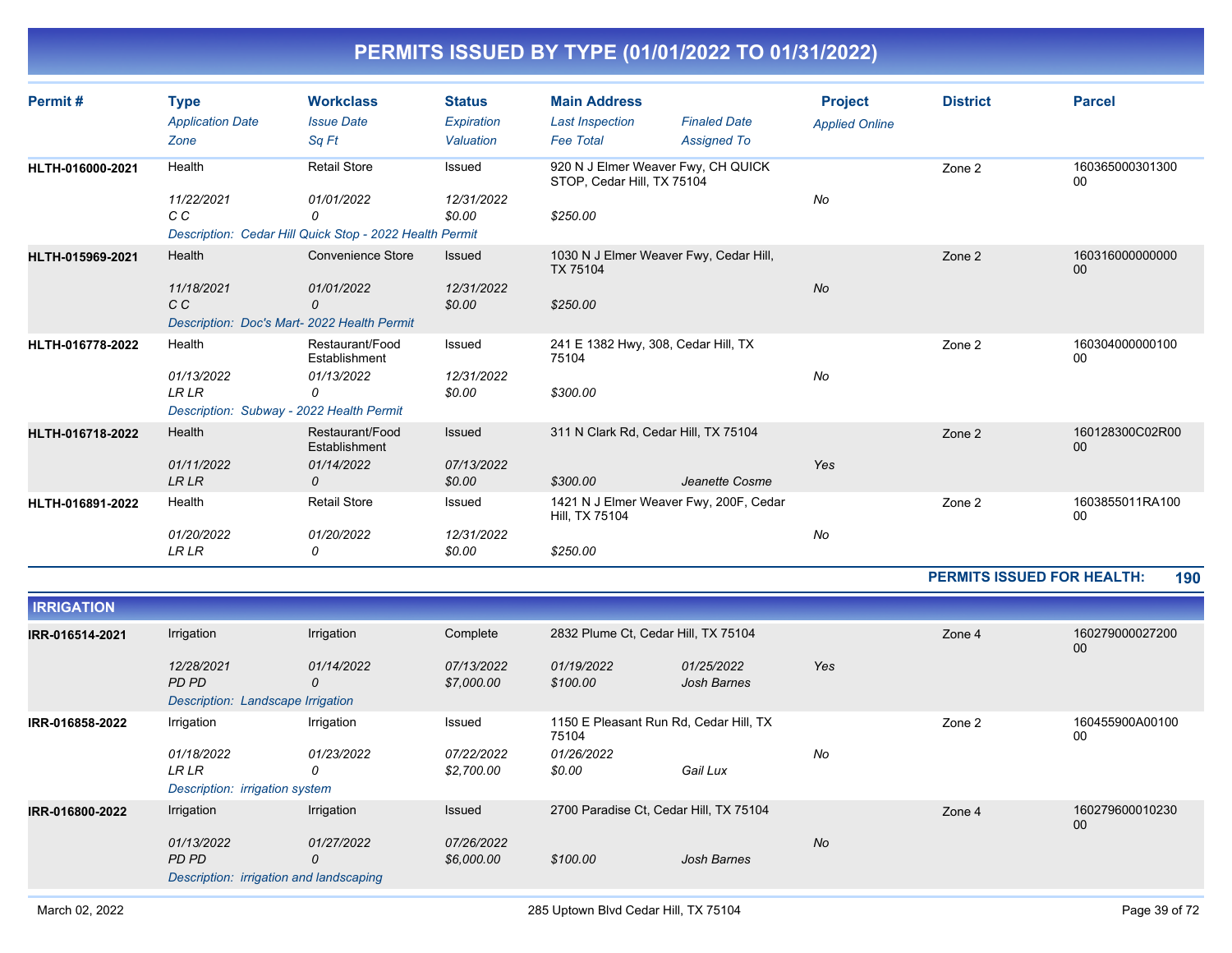|                                     |                                                                                                              |                                                                                                    |                                          | PERMITS ISSUED BY TYPE (01/01/2022 TO 01/31/2022)                                                                                      |                                                      |                                         |                 |                                            |
|-------------------------------------|--------------------------------------------------------------------------------------------------------------|----------------------------------------------------------------------------------------------------|------------------------------------------|----------------------------------------------------------------------------------------------------------------------------------------|------------------------------------------------------|-----------------------------------------|-----------------|--------------------------------------------|
| Permit#                             | <b>Type</b><br><b>Application Date</b><br>Zone                                                               | <b>Workclass</b><br><b>Issue Date</b><br>Sq Ft                                                     | <b>Status</b><br>Expiration<br>Valuation | <b>Main Address</b><br><b>Last Inspection</b><br><b>Fee Total</b>                                                                      | <b>Finaled Date</b><br><b>Assigned To</b>            | <b>Project</b><br><b>Applied Online</b> | <b>District</b> | <b>Parcel</b>                              |
|                                     |                                                                                                              |                                                                                                    |                                          |                                                                                                                                        |                                                      |                                         |                 | <b>PERMITS ISSUED FOR IRRIGATION:</b><br>3 |
| <b>MECHANICAL (NON-RESIDENTIAL)</b> |                                                                                                              |                                                                                                    |                                          |                                                                                                                                        |                                                      |                                         |                 |                                            |
| MECC-016688-2022                    | Mechanical<br>(Non-Residential)<br>01/07/2022<br><b>LRLR</b>                                                 | Alteration<br>01/07/2022<br>1.174                                                                  | Issued<br>08/27/2022<br>\$0.00           | Hill, TX 75104<br>02/28/2022<br>\$0.00<br>Description: Finish out for beauty salon, including plumbing, electrical, hvac, and framing. | 329 N J Elmer Weaver Fwy, 250, Cedar<br>Gail Lux     | No                                      | Zone 2          | 160128300B1R2A<br>300                      |
| MECC-016945-2022                    | Mechanical<br>(Non-Residential)<br>01/23/2022<br>$\prime$                                                    | Alteration<br>01/23/2022<br>0<br><b>Description: Demolish Existing Amusement Park</b>              | <b>Issued</b><br>07/22/2022<br>\$0.00    | TX 75104<br>\$0.00                                                                                                                     | 1350 S J Elmer Weaver Fwy, Cedar Hill,<br>Gail Lux   | <b>No</b>                               | Zone 3          | 160165900A00100<br>00                      |
| MECC-016937-2022                    | Mechanical<br>(Non-Residential)<br>01/23/2022<br>$\prime$                                                    | Alteration<br>01/23/2022<br>0<br>Description: Demolition of Existing Concrete Batch Plant          | Issued<br>07/22/2022<br>\$0.00           | \$0.00                                                                                                                                 | 1101 Mt Lebanon Rd, Cedar Hill, TX 75104<br>Gail Lux | No                                      | Zone 3          | 650863150103301<br>00                      |
| MECC-016941-2022                    | Mechanical<br>(Non-Residential)<br>01/23/2022<br>$\prime$                                                    | Alteration<br>01/23/2022<br>$\mathcal{O}$<br><b>Description: Demolish Existiong Amusement Park</b> | <b>Issued</b><br>07/22/2022<br>\$0.00    | TX 75104<br>\$0.00                                                                                                                     | 1100 S J Elmer Weaver Fwy, Cedar Hill,<br>Gail Lux   | No                                      | Zone 3          | 650863150100500<br>00                      |
| MECC-017051-2022                    | Mechanical<br>(Non-Residential)<br>01/30/2022<br><b>LRLR</b><br><b>Description: Dental Office Finish out</b> | Alteration<br>01/30/2022<br>2.248                                                                  | Issued<br>07/29/2022<br>\$0.00           | 610 Uptown Blvd, 3100, Cedar Hill, TX<br>75104<br>\$0.00                                                                               | Gail Lux                                             | No                                      | Zone 2          | 160128000A00500<br>00                      |

| <b>MECHANICAL (RESIDENTIAL)</b> |                                                            |                                     |                                                          |            |                                     |        |                       |                       |
|---------------------------------|------------------------------------------------------------|-------------------------------------|----------------------------------------------------------|------------|-------------------------------------|--------|-----------------------|-----------------------|
| MECR-016679-2022                | Mechanical<br>(Residential)                                | <b>HVAC Changeout</b>               | Issued<br>2408 Mountain View Ct, Cedar Hill, TX<br>75104 |            |                                     | Zone 4 | 1602790001828R0<br>00 |                       |
|                                 | 01/07/2022<br>PD PD<br><b>Description: REPLACE FURNACE</b> | 01/07/2022<br>0                     | 07/06/2022<br>\$3.855.56                                 | \$50.00    | Jeanette Cosme                      | Yes    |                       |                       |
| MECR-016727-2022                | Mechanical<br>(Residential)<br>01/11/2022                  | <b>HVAC Changeout</b><br>01/11/2022 | Issued<br>07/18/2022                                     | 01/19/2022 | 2150 Rohne Dr. Cedar Hill, TX 75104 | Yes    | Zone 4                | 215818001592001<br>08 |
|                                 |                                                            | 0                                   | \$28,000.00                                              | \$50.00    | Jeanette Cosme                      |        |                       |                       |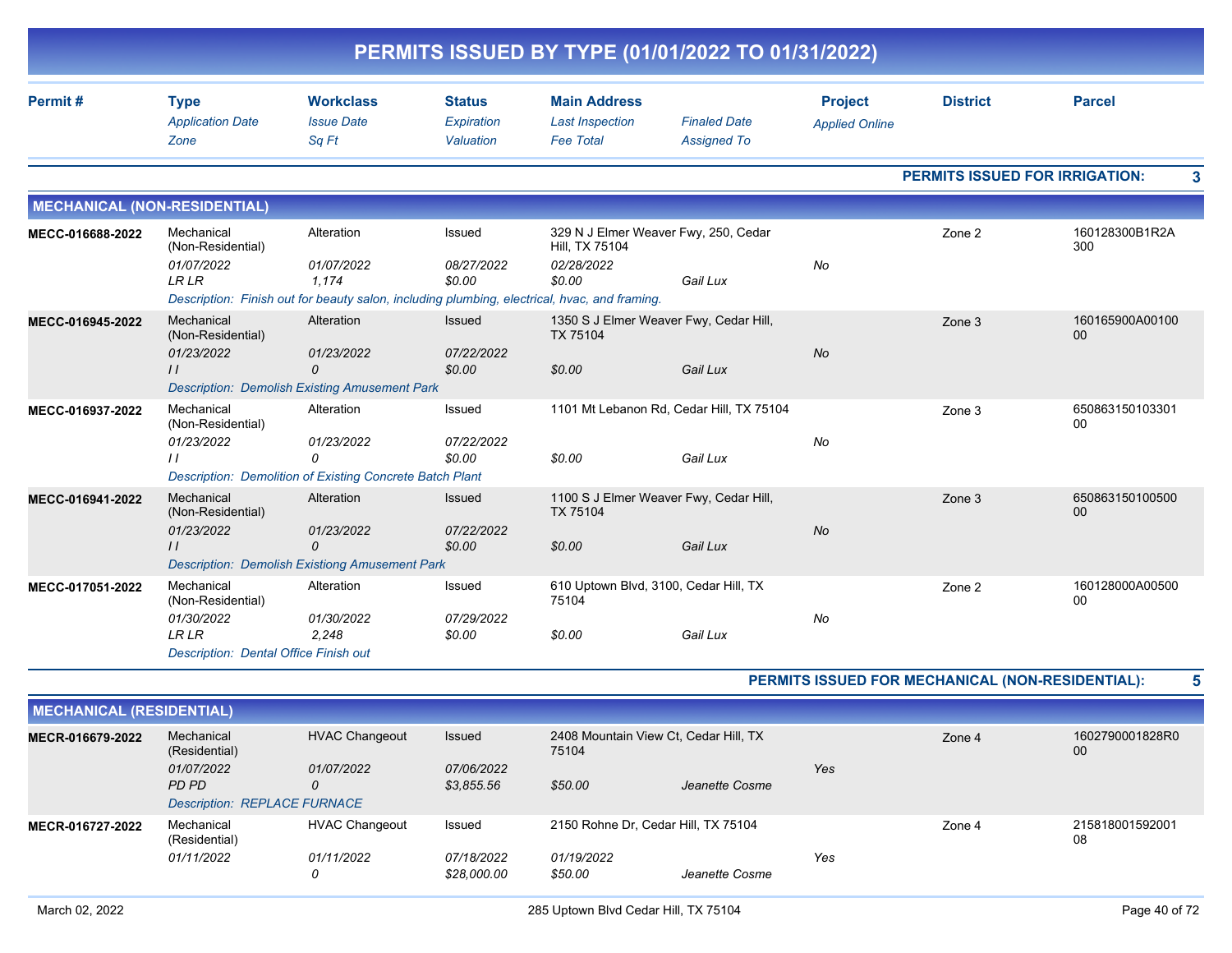|                                   |                                        |                                                                                  |                             | PERMITS ISSUED BY TYPE (01/01/2022 TO 01/31/2022)  |                     |                                         |                                              |                       |
|-----------------------------------|----------------------------------------|----------------------------------------------------------------------------------|-----------------------------|----------------------------------------------------|---------------------|-----------------------------------------|----------------------------------------------|-----------------------|
| Permit#                           | <b>Type</b><br><b>Application Date</b> | <b>Workclass</b><br><b>Issue Date</b>                                            | <b>Status</b><br>Expiration | <b>Main Address</b><br><b>Last Inspection</b>      | <b>Finaled Date</b> | <b>Project</b><br><b>Applied Online</b> | <b>District</b>                              | <b>Parcel</b>         |
|                                   | Zone                                   | Sq Ft                                                                            | Valuation                   | <b>Fee Total</b>                                   | <b>Assigned To</b>  |                                         |                                              |                       |
|                                   |                                        | Description: REPLACE 5TON & 2TON HEAT PUMP AIR HANDLER SYSTEMS                   |                             |                                                    |                     |                                         |                                              |                       |
| MECR-016824-2022                  | Mechanical<br>(Residential)            | <b>HVAC Changeout</b>                                                            | Issued                      | 814 Penn PI, Cedar Hill, TX 75104                  |                     |                                         | Zone 1                                       | 160065500D01500<br>00 |
|                                   | 01/14/2022<br><b>PD PD</b>             | 01/14/2022<br>1,942                                                              | 07/20/2022<br>\$8,839.81    | 01/21/2022<br>\$50.00                              | Jeanette Cosme      | Yes                                     |                                              |                       |
|                                   | Description: HVAC unit change out      |                                                                                  |                             |                                                    |                     |                                         |                                              |                       |
| MECR-016873-2022                  | Mechanical<br>(Residential)            | <b>HVAC Changeout</b>                                                            | Issued                      | 1219 Beatty Dr, Cedar Hill, TX 75104               |                     |                                         | Zone 3                                       | 160425500A06500<br>00 |
|                                   | 01/19/2022                             | 01/19/2022                                                                       | 07/19/2022                  | 01/20/2022                                         |                     | Yes                                     |                                              |                       |
|                                   | PD PD                                  | 0<br>Description: REPLACE EXISTING 5 TON SPLIT SYSTEM - EXCLUDES DUCTWORK        | \$9,000.00                  | \$50.00                                            | Jeanette Cosme      |                                         |                                              |                       |
| MECR-016315-2021                  | Mechanical                             | <b>HVAC Changeout</b>                                                            | <b>Issued</b>               | 928 Black Walnut Trails, Cedar Hill, TX            |                     |                                         | Zone 3                                       | 160128500G00800       |
|                                   | (Residential)                          |                                                                                  |                             | 75104                                              |                     |                                         |                                              | 00                    |
|                                   | 12/13/2021                             | 01/24/2022                                                                       | 08/08/2022                  | 02/08/2022                                         |                     | Yes                                     |                                              |                       |
|                                   |                                        | 0<br>Description: EQUAL CHANGE OUT OF GOODMAN 3.5 TON 14 SEER STRAIGHT COOL      | \$0.00                      | \$50.00                                            | Jeanette Cosme      |                                         |                                              |                       |
|                                   | Mechanical                             | Alteration                                                                       |                             | 830 Larue Dr. Cedar Hill, TX 75104                 |                     |                                         |                                              | 160426901701000       |
| MECR-016986-2022                  | (Residential)                          |                                                                                  | Issued                      |                                                    |                     |                                         | Zone 3                                       | 00                    |
|                                   | 01/25/2022                             | 01/25/2022                                                                       | 07/26/2022                  | 01/27/2022                                         |                     | No                                      |                                              |                       |
|                                   |                                        | 0                                                                                | \$0.00                      | \$0.00                                             | Jeanette Cosme      |                                         |                                              |                       |
|                                   | Description: fire repair               |                                                                                  |                             |                                                    |                     |                                         |                                              |                       |
| MECR-014459-2021                  | Mechanical<br>(Residential)            | <b>New Construction</b>                                                          | <b>Issued</b>               | 2502 Hardwick Ln, Cedar Hill, TX 76065             |                     |                                         | Zone 4                                       | 215818001597001<br>08 |
|                                   | 08/04/2021                             | 01/25/2022                                                                       | 07/25/2022                  |                                                    |                     | No                                      |                                              |                       |
|                                   |                                        | 5,652                                                                            | \$0.00                      | \$0.00                                             | Andrew Lipscomb     |                                         |                                              |                       |
|                                   |                                        | Description: LA 4158 GAR 822 VAL \$750,000                                       |                             |                                                    |                     |                                         |                                              |                       |
| MECR-016984-2022                  | Mechanical<br>(Residential)            | <b>HVAC Changeout</b>                                                            | Issued                      | 1532 Tuley St, Cedar Hill, TX 75104                |                     |                                         | Zone 1                                       | 160059000303200<br>00 |
|                                   | 01/25/2022                             | 01/25/2022                                                                       | 08/08/2022                  | 02/08/2022                                         |                     | Yes                                     |                                              |                       |
|                                   | PD PD                                  | 0                                                                                | \$12,212.00                 | \$50.00                                            | Jeanette Cosme      |                                         |                                              |                       |
|                                   |                                        | Description: replacing a 4 ton gas complete system and complete duct replacement |                             |                                                    |                     |                                         |                                              |                       |
| MECR-016964-2022                  | Mechanical<br>(Residential)            | <b>HVAC Changeout</b>                                                            | Issued                      | 1419 Oxbow Dr, Cedar Hill, TX 75104                |                     |                                         | Zone 2                                       | 160158800A01100<br>00 |
|                                   | 01/25/2022<br><b>LR LR</b>             | 01/25/2022<br>0                                                                  | 07/25/2022<br>\$14,051.00   | \$50.00                                            | Jeanette Cosme      | Yes                                     |                                              |                       |
|                                   |                                        | Description: replacing a 5 ton electric complete system                          |                             |                                                    |                     |                                         |                                              |                       |
|                                   |                                        |                                                                                  |                             |                                                    |                     |                                         | PERMITS ISSUED FOR MECHANICAL (RESIDENTIAL): | 9                     |
| <b>PLUMBING (NON-RESIDENTIAL)</b> |                                        |                                                                                  |                             |                                                    |                     |                                         |                                              |                       |
| PLMC-016621-2022                  | Plumbing<br>(Non-Residential)          | Repair                                                                           | Issued                      | 1395 N J Elmer Weaver Fwy, Cedar Hill,<br>TX 75104 |                     |                                         | Zone 2                                       | 160066100A00100<br>00 |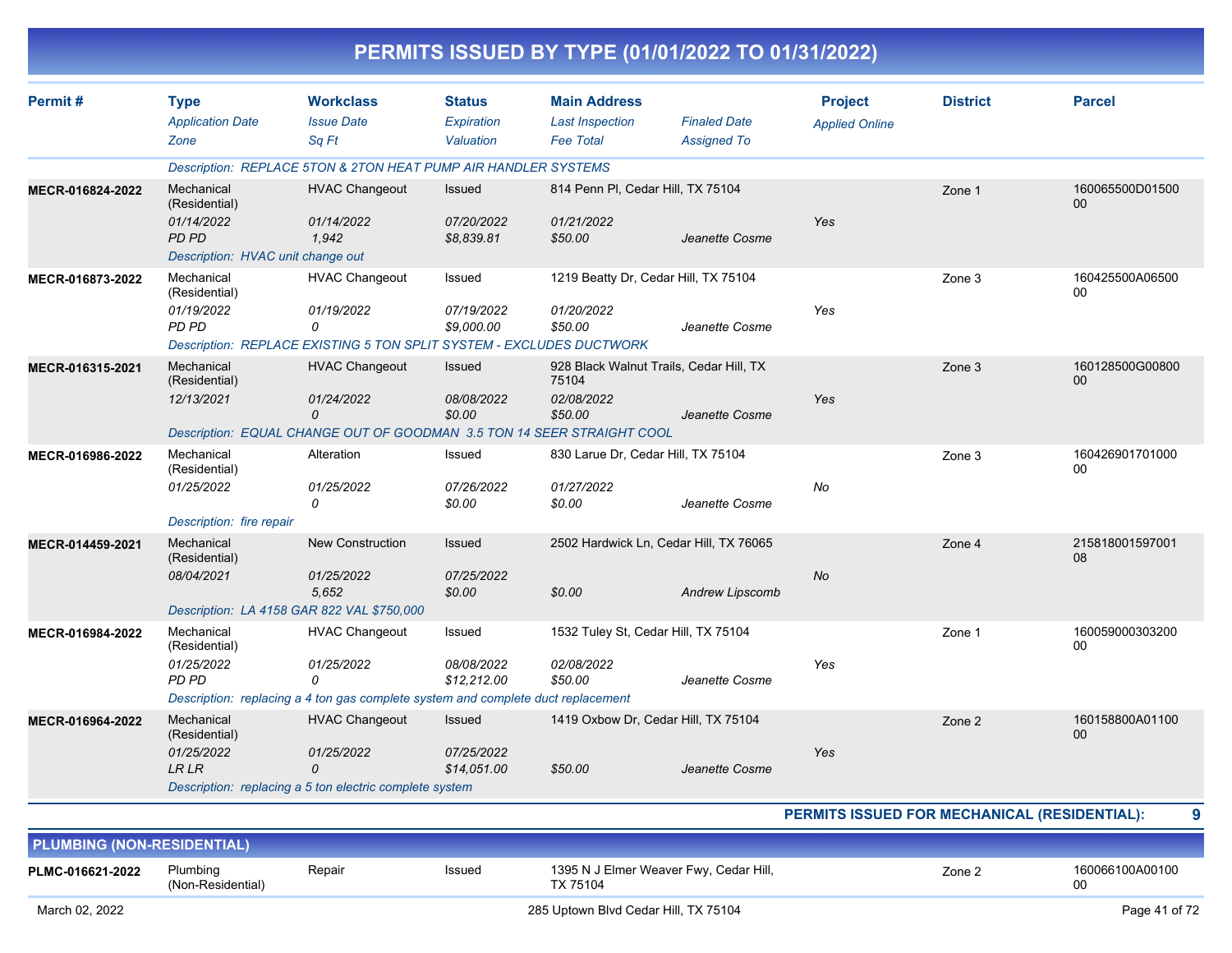| Permit#          | <b>Type</b><br><b>Application Date</b><br>Zone                                                      | <b>Workclass</b><br><b>Issue Date</b><br>Sq Ft                                                                                    | <b>Status</b><br><b>Expiration</b><br>Valuation | <b>Main Address</b><br><b>Last Inspection</b><br><b>Fee Total</b>              | <b>Finaled Date</b><br><b>Assigned To</b> | <b>Project</b><br><b>Applied Online</b> | <b>District</b>                                          | <b>Parcel</b>                  |
|------------------|-----------------------------------------------------------------------------------------------------|-----------------------------------------------------------------------------------------------------------------------------------|-------------------------------------------------|--------------------------------------------------------------------------------|-------------------------------------------|-----------------------------------------|----------------------------------------------------------|--------------------------------|
|                  | 01/03/2022<br><b>LR LR</b><br><b>Description: Sewer Line Repair</b>                                 | 01/03/2022<br>5                                                                                                                   | 07/05/2022<br>\$5,950.00                        | 01/04/2022<br>\$50.00                                                          | Gail Lux                                  | Yes                                     |                                                          |                                |
| PLMC-016689-2022 | Plumbing<br>(Non-Residential)<br>01/07/2022<br><b>LRLR</b>                                          | Alteration<br>01/07/2022<br>1.174<br>Description: Finish out for beauty salon, including plumbing, electrical, hvac, and framing. | Issued<br>08/27/2022<br>\$0.00                  | 329 N J Elmer Weaver Fwy, 250, Cedar<br>Hill, TX 75104<br>02/28/2022<br>\$0.00 | Gail Lux                                  | <b>No</b>                               | Zone 2                                                   | 160128300B1R2A<br>300          |
| PLMC-016888-2022 | Plumbing<br>(Non-Residential)<br>01/20/2022<br><b>NS NS</b>                                         | Alteration<br>01/20/2022<br>0<br>Description: Replace backflow prevention assembly for domestic water                             | Issued<br>07/25/2022<br>\$0.00                  | 500 N J Elmer Weaver Fwy, Cedar Hill, TX<br>75104<br>01/25/2022<br>\$50.00     | Gail Lux                                  | No                                      | Zone 2                                                   | 160465000331R00<br>00          |
| PLMC-016942-2022 | Plumbing<br>(Non-Residential)<br>01/23/2022<br>$\frac{1}{2}$                                        | Alteration<br>01/23/2022<br>$\Omega$<br><b>Description: Demolish Existiong Amusement Park</b>                                     | Issued<br>07/22/2022<br>\$0.00                  | 1100 S J Elmer Weaver Fwy, Cedar Hill,<br><b>TX 75104</b><br>\$0.00            | Gail Lux                                  | <b>No</b>                               | Zone 3                                                   | 650863150100500<br>00          |
| PLMC-016938-2022 | Plumbing<br>(Non-Residential)<br>01/23/2022<br>$\prime$                                             | Alteration<br>01/23/2022<br>0<br><b>Description: Demolition of Existing Concrete Batch Plant</b>                                  | Issued<br>07/22/2022<br>\$0.00                  | 1101 Mt Lebanon Rd, Cedar Hill, TX 75104<br>\$0.00                             | Gail Lux                                  | No                                      | Zone 3                                                   | 650863150103301<br>00          |
| PLMC-016946-2022 | Plumbing<br>(Non-Residential)<br>01/23/2022<br>$\frac{1}{2}$                                        | Alteration<br>01/23/2022<br>$\Omega$<br><b>Description: Demolish Existing Amusement Park</b>                                      | Issued<br>07/22/2022<br>\$0.00                  | 1350 S J Elmer Weaver Fwy, Cedar Hill,<br><b>TX 75104</b><br>\$0.00            | Gail Lux                                  | <b>No</b>                               | Zone 3                                                   | 160165900A00100<br>00          |
| PLMC-017052-2022 | Plumbing<br>(Non-Residential)<br>01/30/2022<br>LR LR<br>Description: Dental Office Finish out       | Alteration<br>01/30/2022<br>2.248                                                                                                 | Issued<br>08/27/2022<br>\$0.00                  | 610 Uptown Blvd, 3100, Cedar Hill, TX<br>75104<br>02/28/2022<br>\$0.00         | Gail Lux                                  | No                                      | Zone 2                                                   | 160128000A00500<br>$00\,$      |
| PLMC-017077-2022 | Plumbing<br>(Non-Residential)<br>01/31/2022<br><b>LR LR</b><br>Description: fresh water spot repair | Repair<br>01/31/2022<br>0                                                                                                         | <b>Issued</b><br>08/01/2022<br>\$4,000.00       | 102 E Belt Line Rd, Cedar Hill, TX 75104<br>02/02/2022<br>\$50.00              | Jeanette Cosme                            | <b>No</b>                               | Zone 2<br>PERMITS ISSUED FOR PLUMBING (NON-RESIDENTIAL): | 650304365103300<br>$00\,$<br>8 |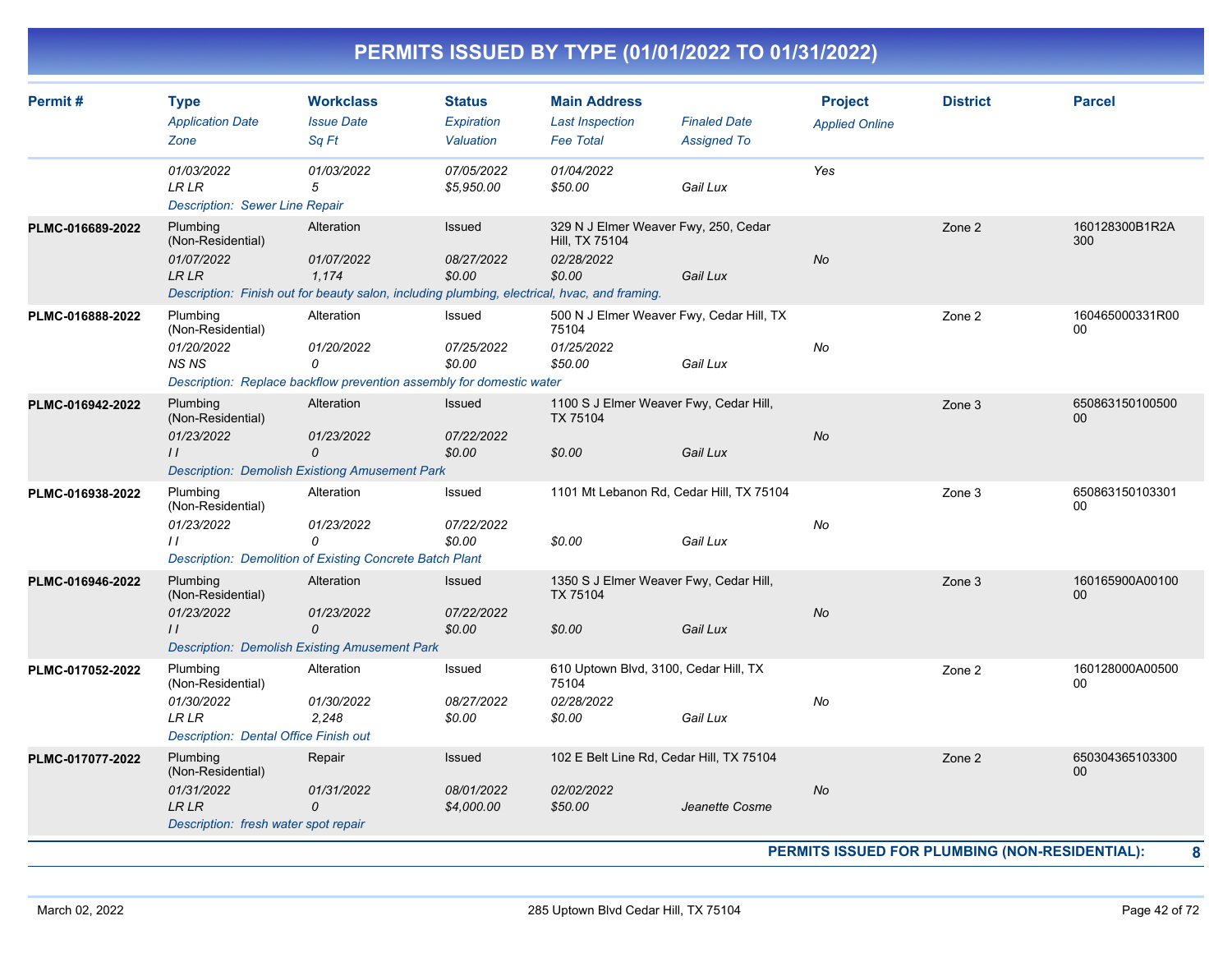| Permit#                       | <b>Type</b>                           | <b>Workclass</b>                                                 | <b>Status</b>                   | <b>Main Address</b>                 |                                          | <b>Project</b>        | <b>District</b> | <b>Parcel</b>             |
|-------------------------------|---------------------------------------|------------------------------------------------------------------|---------------------------------|-------------------------------------|------------------------------------------|-----------------------|-----------------|---------------------------|
|                               | <b>Application Date</b>               | <b>Issue Date</b>                                                | Expiration                      | <b>Last Inspection</b>              | <b>Finaled Date</b>                      | <b>Applied Online</b> |                 |                           |
|                               | Zone                                  | Sq Ft                                                            | Valuation                       | <b>Fee Total</b>                    | <b>Assigned To</b>                       |                       |                 |                           |
| <b>PLUMBING (RESIDENTIAL)</b> |                                       |                                                                  |                                 |                                     |                                          |                       |                 |                           |
| PLMR-016624-2022              | Plumbing<br>(Residential)             | Repair                                                           | Issued                          | 75104                               | 306 W Little Creek Rd, Cedar Hill, TX    |                       | Zone 3          | 160415000601300<br>00     |
|                               | 01/03/2022                            | 01/03/2022<br>0                                                  | 07/05/2022<br>\$500.00          | 01/04/2022<br>\$50.00               | Jeanette Cosme                           | Yes                   |                 |                           |
|                               | Description: Atmos shut down gas test |                                                                  |                                 |                                     |                                          |                       |                 |                           |
| PLMR-016609-2022              | Plumbing<br>(Residential)             | Alteration                                                       | Issued                          | 411 Pogue St, Cedar Hill, TX 75104  |                                          |                       | Zone 2          | 160206700U01201<br>$00\,$ |
|                               | 01/03/2022                            | <i>01/03/2022</i><br>0                                           | <i>07/05/2022</i><br>\$3,300.00 | 01/04/2022<br>\$50.00               | Jeanette Cosme                           | No                    |                 |                           |
|                               | Description: replace water line       |                                                                  |                                 |                                     |                                          |                       |                 |                           |
| PLMR-016639-2022              | Plumbing<br>(Residential)             | <b>Water Heater</b>                                              | Issued                          | 76065                               | 2310 Timber Creek Ct, Cedar Hill, TX     |                       | Zone 4          | 215816001434001<br>08     |
|                               | 01/05/2022<br>PD PD                   | <i>01/05/2022</i><br>4,551                                       | 07/05/2022<br>\$3,400.00        | 01/06/2022<br>\$50.00               | Jeanette Cosme                           | Yes                   |                 |                           |
|                               |                                       | Description: Replacing two 50 gallon water heaters               |                                 |                                     |                                          |                       |                 |                           |
| PLMR-016659-2022              | Plumbing<br>(Residential)             | <b>Water Heater</b>                                              | Issued                          | 75104                               | 1529 Jesse Ramsey Blvd, Cedar Hill, TX   |                       | Zone 1          | 160159700503700<br>00     |
|                               | 01/06/2022<br>PD PD                   | 01/06/2022<br>$\mathcal I$                                       | 07/11/2022<br>\$1,300.00        | 01/11/2022<br>\$50.00               | Jeanette Cosme                           | Yes                   |                 |                           |
|                               |                                       | Description: Install 50 Gallon Electric Water Heater             |                                 |                                     |                                          |                       |                 |                           |
| PLMR-016680-2022              | Plumbing<br>(Residential)             | Water Heater                                                     | Issued                          |                                     | 836 Bluff Ridge Dr, Cedar Hill, TX 75104 |                       | Zone 4          | 160279000079800<br>00     |
|                               | 01/07/2022<br><b>RR RR</b>            | 01/07/2022<br>1                                                  | 07/06/2022<br>\$1,566.00        | \$50.00                             | Jeanette Cosme                           | Yes                   |                 |                           |
|                               |                                       | Description: Install 50 gallon gas water heater in garage attic. |                                 |                                     |                                          |                       |                 |                           |
| PLMR-016674-2022              | Plumbing<br>(Residential)             | <b>Water Heater</b>                                              | <b>Issued</b>                   | 1512 Tuley St, Cedar Hill, TX 75104 |                                          |                       | Zone 1          | 160059000304200<br>00     |
|                               | 01/07/2022<br>PD PD                   | 01/07/2022<br>0                                                  | 07/20/2022<br>\$0.00            | 01/21/2022<br>\$50.00               | Jeanette Cosme                           | Yes                   |                 |                           |
| PLMR-016678-2022              | Plumbing<br>(Residential)             | <b>Water Heater</b>                                              | Issued                          | 321 W Lisa Ln, Cedar Hill, TX 75104 |                                          |                       | Zone 1          | 160065500B01900<br>00     |
|                               | 01/07/2022<br>PD PD                   | 01/07/2022<br>2,700                                              | 07/18/2022<br>\$1,200.00        | 01/19/2022<br>\$50.00               | Jeanette Cosme                           | Yes                   |                 |                           |
|                               |                                       | Description: Replace 40 gallon gas water heater in garage closet |                                 |                                     |                                          |                       |                 |                           |
| PLMR-016701-2022              | Plumbing<br>(Residential)             | Water Heater                                                     | Issued                          | 2150 Rohne Dr, Cedar Hill, TX 75104 |                                          |                       | Zone 4          | 215818001592001<br>08     |
|                               | 01/10/2022                            | 01/10/2022<br>0                                                  | 07/18/2022<br>\$1,500.00        | 01/19/2022<br>\$50.00               | Jeanette Cosme                           | Yes                   |                 |                           |
|                               |                                       | Description: REPLACE 50 GAL ELECTRIC WATER HEATER                |                                 |                                     |                                          |                       |                 |                           |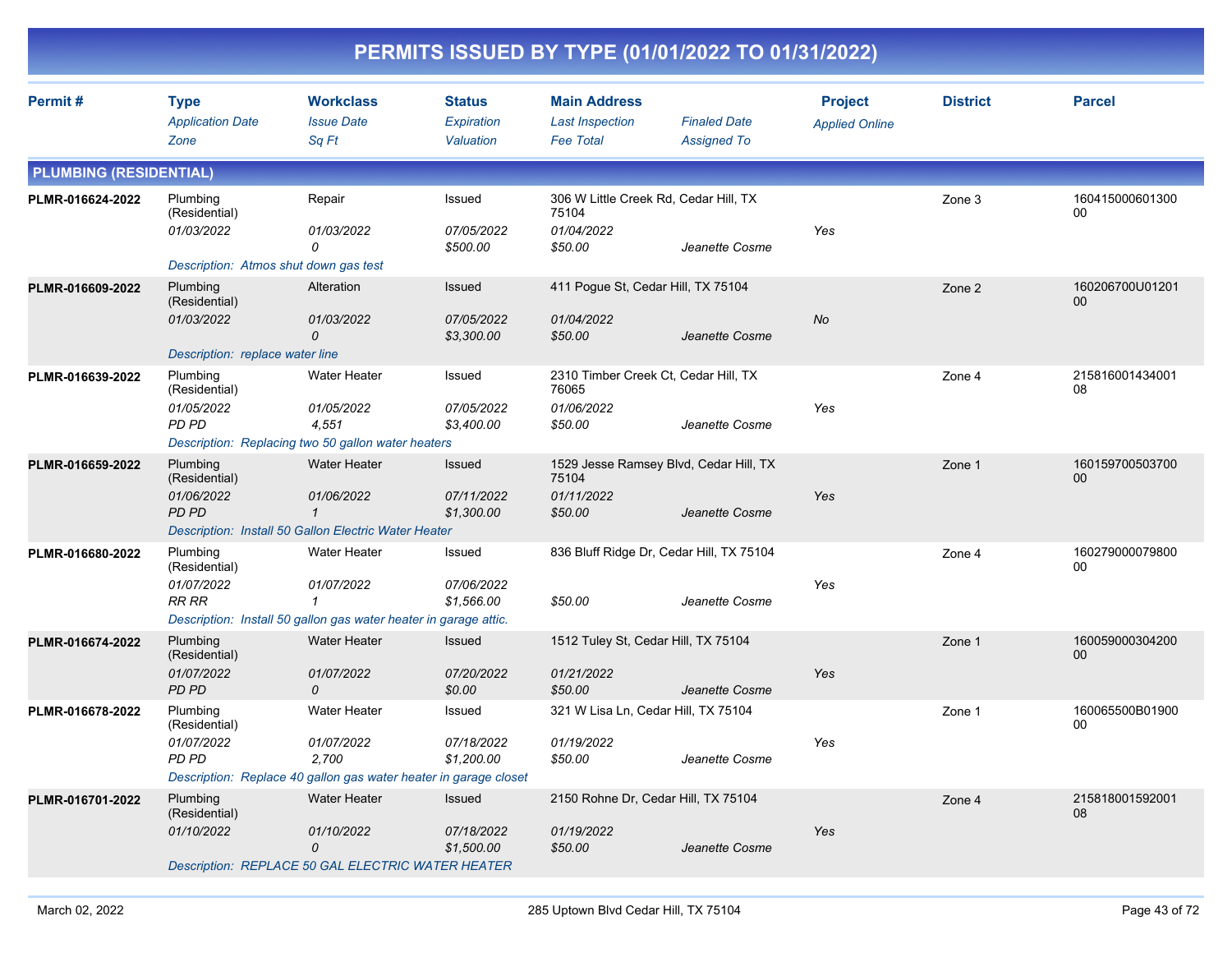| Permit#          | <b>Type</b><br><b>Application Date</b><br>Zone                                                        | <b>Workclass</b><br><b>Issue Date</b><br>Sa Ft                                                            | <b>Status</b><br>Expiration<br>Valuation | <b>Main Address</b><br><b>Last Inspection</b><br><b>Fee Total</b> | <b>Finaled Date</b><br><b>Assigned To</b> | <b>Project</b><br><b>Applied Online</b> | <b>District</b> | <b>Parcel</b>         |
|------------------|-------------------------------------------------------------------------------------------------------|-----------------------------------------------------------------------------------------------------------|------------------------------------------|-------------------------------------------------------------------|-------------------------------------------|-----------------------------------------|-----------------|-----------------------|
| PLMR-016760-2022 | Plumbing<br>(Residential)<br>01/12/2022<br>Description: whole house re route water lines              | Alteration<br>01/12/2022<br>3.061                                                                         | Issued<br>08/06/2022<br>\$6,000.00       | 920 Simon Dr, Cedar Hill, TX 75104<br>02/07/2022<br>\$50.00       | Jeanette Cosme                            | Yes                                     | Zone 3          | 160426902101000<br>00 |
| PLMR-016826-2022 | Plumbing<br>(Residential)<br>01/15/2022<br>Description: In ground pool                                | Pool<br>01/15/2022<br>440                                                                                 | Issued<br>07/14/2022<br>\$0.00           | 905 Dawson St, Cedar Hill, TX 75104<br>\$0.00                     | Gail Lux                                  | <b>No</b>                               | Zone 2          | 160207700E02500<br>00 |
| PLMR-016853-2022 | Plumbing<br>(Residential)<br>01/18/2022<br><b>PD PD</b>                                               | Repair<br>01/18/2022<br>0<br><b>Description: GAS REPAIR- NEEDS GAS RELEASE</b>                            | Complete<br>07/18/2022<br>\$580.00       | 1219 Calvert Dr, Cedar Hill, TX 75104<br>01/19/2022<br>\$50.00    | 02/01/2022<br>Jeanette Cosme              | Yes                                     | Zone 2          | 161100001302300<br>00 |
| PLMR-016855-2022 | Plumbing<br>(Residential)<br>01/18/2022<br><b>PD PD</b><br>Description: gas line to new gas generator | Repair<br>01/18/2022<br>0                                                                                 | Issued<br>07/18/2022<br>\$0.00           | 806 Tangle Way Ct, Cedar Hill, TX 75104<br>\$50.00                | Jeanette Cosme                            | Yes                                     | Zone 4          | 160280001201100<br>00 |
| PLMR-016886-2022 | Plumbing<br>(Residential)<br>01/19/2022                                                               | <b>Water Heater</b><br>01/19/2022<br>$\mathcal I$<br>Description: Install 50 Gallon Electric Water Heater | Issued<br>07/25/2022<br>\$1,300.00       | 630 Oak Creek Dr, Cedar Hill, TX 75104<br>01/26/2022<br>\$50.00   | Jeanette Cosme                            | Yes                                     | Zone 2          | 161100400L00800<br>00 |
| PLMR-014328-2021 | Plumbing<br>(Residential)<br>07/27/2021<br>PD PD                                                      | Pool<br>01/20/2022<br>357<br>Description: Residential inground gunite pool no spa                         | Issued<br>07/20/2022<br>\$0.00           | 1311 Ridgeview Dr, Cedar Hill, TX 75104<br>\$0.00                 | Lance Baker                               | No                                      | Zone 2          | 161100400A01800<br>00 |
| PLMR-016922-2022 | Plumbing<br>(Residential)<br>01/21/2022                                                               | Repair<br>01/21/2022<br>2,277<br>Description: replacing a pressure reducing valve                         | Issued<br>07/26/2022<br>\$1,100.00       | 1713 Knob Hill Ct, Cedar Hill, TX 75104<br>01/27/2022<br>\$50.00  | Jeanette Cosme                            | Yes                                     | Zone 1          | 160496000002900<br>00 |
| PLMR-016908-2022 | Plumbing<br>(Residential)<br>01/21/2022<br><b>RR RR</b><br>Description: in ground heated pool         | Pool<br>01/21/2022<br>353                                                                                 | Issued<br>07/20/2022<br>\$0.00           | 1121 S Joe Wilson Rd, Cedar Hill, TX<br>75104<br>\$0.00           | Jeanette Cosme                            | No                                      | Zone 3          | 651085035100906<br>00 |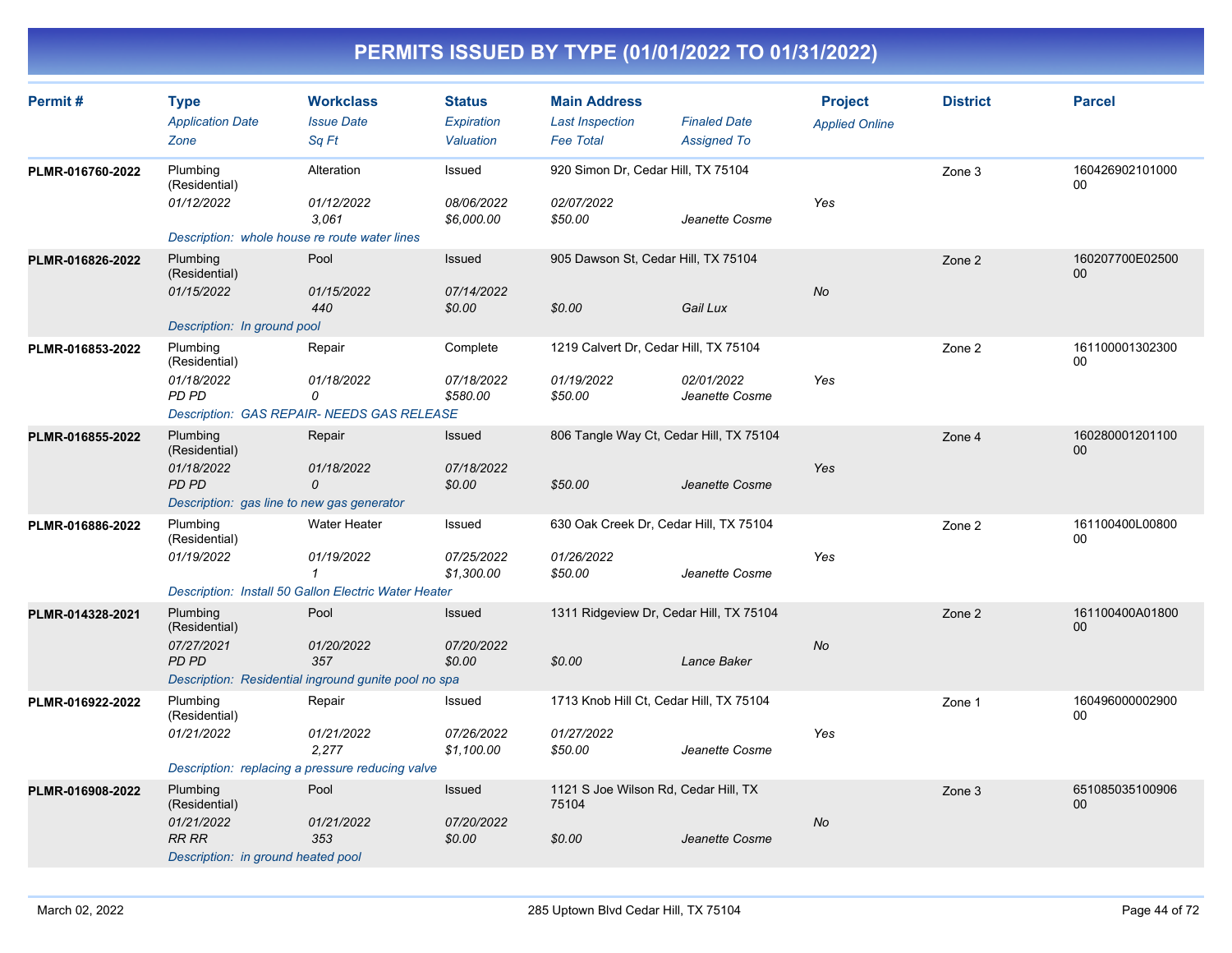| Permit#          | <b>Type</b><br><b>Application Date</b><br>Zone                                           | <b>Workclass</b><br><b>Issue Date</b><br>Sq Ft                                                               | <b>Status</b><br>Expiration<br>Valuation  | <b>Main Address</b><br><b>Last Inspection</b><br><b>Fee Total</b> | <b>Finaled Date</b><br><b>Assigned To</b>                 | <b>Project</b><br><b>Applied Online</b> | <b>District</b>                            | <b>Parcel</b>         |
|------------------|------------------------------------------------------------------------------------------|--------------------------------------------------------------------------------------------------------------|-------------------------------------------|-------------------------------------------------------------------|-----------------------------------------------------------|-----------------------------------------|--------------------------------------------|-----------------------|
| PLMR-016953-2022 | Plumbing<br>(Residential)<br>01/24/2022                                                  | Alteration<br>01/24/2022<br>2,200<br>Description: re-pipe water lines through the attic                      | Issued<br>07/25/2022<br>\$3,155.38        | 1513 Valerie Dr, Cedar Hill, TX 75104<br>01/26/2022<br>\$50.00    | Jeanette Cosme                                            | Yes                                     | Zone 4                                     | 160276105101400<br>00 |
| PLMR-016980-2022 | Plumbing<br>(Residential)<br>01/25/2022                                                  | <b>Water Heater</b><br>01/25/2022<br>Description: Install 50 gallon electric water heater                    | <b>Issued</b><br>07/26/2022<br>\$2,575.00 | 802 Monique Ct, Cedar Hill, TX 75104<br>01/27/2022<br>\$50.00     | Jeanette Cosme                                            | Yes                                     | Zone 1                                     | 160095000800200<br>00 |
| PLMR-014460-2021 | Plumbing<br>(Residential)<br>08/04/2021                                                  | New Construction<br>01/25/2022<br>5.652<br>Description: LA 4158 GAR 822 VAL \$750,000                        | Issued<br>07/25/2022<br>\$0.00            | \$0.00                                                            | 2502 Hardwick Ln, Cedar Hill, TX 76065<br>Andrew Lipscomb | No                                      | Zone 4                                     | 215818001597001<br>08 |
| PLMR-017026-2022 | Plumbing<br>(Residential)<br>01/27/2022<br>PD PD<br>Description: In ground swimming pool | Pool<br>01/27/2022<br>0                                                                                      | Issued<br>07/26/2022<br>\$0.00            | 139 Hannah Cir, Cedar Hill, TX 75104<br>\$0.00                    | <b>Josh Barnes</b>                                        | <b>No</b>                               | Zone 1                                     | 160325500903400<br>00 |
| PLMR-017039-2022 | Plumbing<br>(Residential)<br>01/28/2022<br>PD PD                                         | <b>Water Heater</b><br>01/28/2022<br>0<br>Description: Bring 50 Gallon Gas Water Heater in Garage up to Code | Issued<br>07/27/2022<br>\$350.00          | 1105 Parker Ct, Cedar Hill, TX 75104<br>\$50.00                   | Jeanette Cosme                                            | Yes                                     | Zone 2                                     | 160457900900300<br>00 |
| PLMR-017061-2022 | Plumbing<br>(Residential)<br>01/31/2022<br>PD PD                                         | Repair<br>01/31/2022<br>3.690<br>Description: replace a faulty pressure regulator valve                      | Issued<br>08/01/2022<br>\$900.00          | 02/01/2022<br>\$50.00                                             | 602 Oak Creek Dr, Cedar Hill, TX 75104<br>Jeanette Cosme  | Yes                                     | Zone 2                                     | 161100400L00100<br>00 |
|                  |                                                                                          |                                                                                                              |                                           |                                                                   |                                                           |                                         | PERMITS ISSUED FOR PLUMBING (RESIDENTIAL): | 22                    |

| <b>POOL (RESIDENTIAL)</b> |                             |                          |                           |                                         |          |     |        |                       |  |  |
|---------------------------|-----------------------------|--------------------------|---------------------------|-----------------------------------------|----------|-----|--------|-----------------------|--|--|
| POOLR-014619-2021         | Pool (Residential)          | In Ground                | Issued                    | 905 Dawson St, Cedar Hill, TX 75104     |          |     | Zone 2 | 160207700E02500<br>00 |  |  |
|                           | 08/16/2021                  | <i>01/15/2022</i><br>440 | 08/22/2022<br>\$76,812.00 | <i>02/22/2022</i><br>\$200.00           | Gail Lux | Yes |        |                       |  |  |
|                           | Description: In ground pool |                          |                           |                                         |          |     |        |                       |  |  |
| POOLR-013726-2021         | Pool (Residential)          | In Ground                | Issued                    | 1311 Ridgeview Dr, Cedar Hill, TX 75104 |          |     | Zone 2 | 161100400A01800<br>00 |  |  |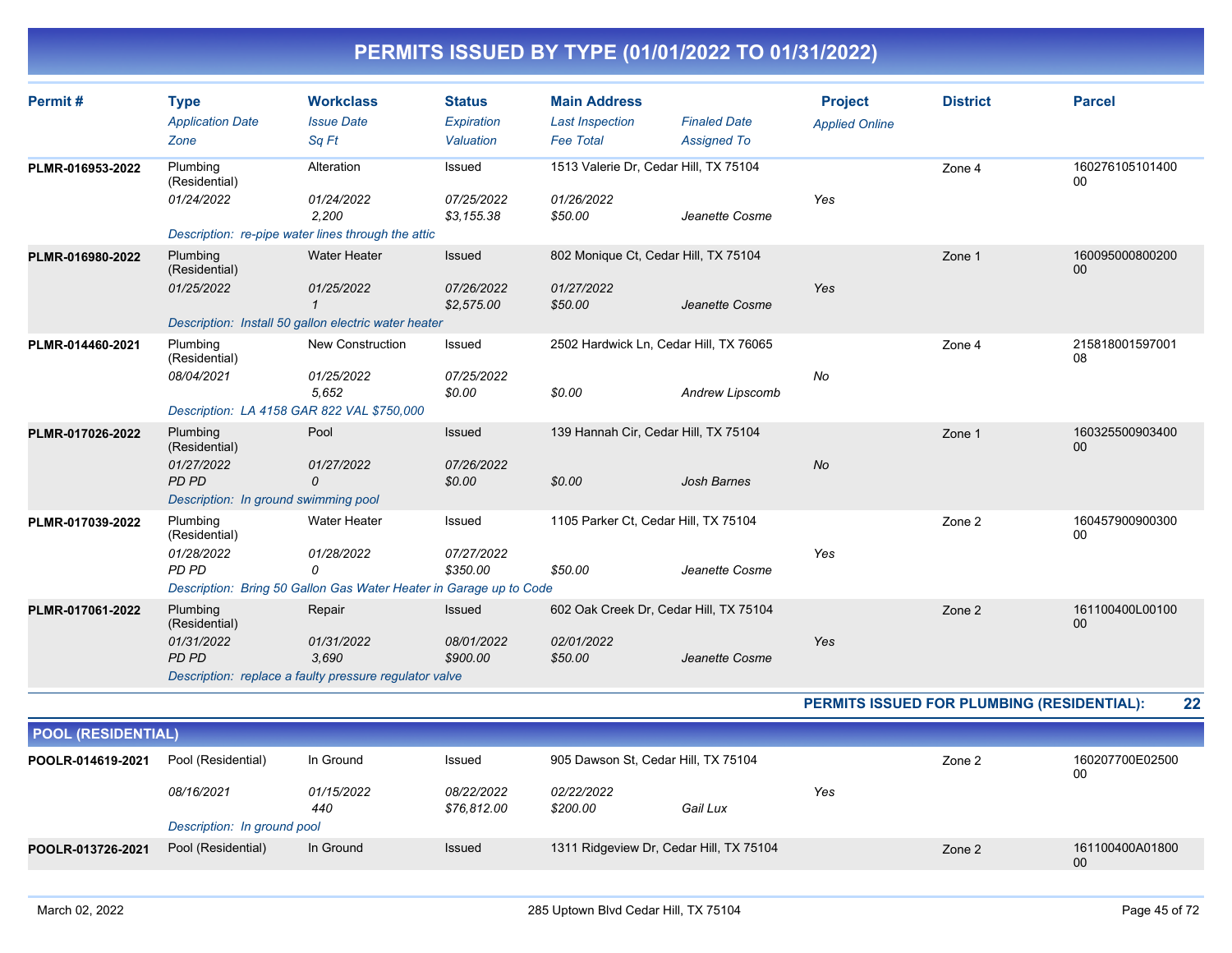| Permit#           | <b>Type</b><br><b>Application Date</b><br>Zone                                    | <b>Workclass</b><br><b>Issue Date</b><br>Sq Ft                            | <b>Status</b><br>Expiration<br>Valuation | <b>Main Address</b><br><b>Last Inspection</b><br><b>Fee Total</b> | <b>Finaled Date</b><br><b>Assigned To</b> | <b>Project</b><br><b>Applied Online</b> | <b>District</b> | <b>Parcel</b>             |
|-------------------|-----------------------------------------------------------------------------------|---------------------------------------------------------------------------|------------------------------------------|-------------------------------------------------------------------|-------------------------------------------|-----------------------------------------|-----------------|---------------------------|
|                   | 06/15/2021                                                                        | 01/20/2022<br>357<br>Description: Residential inground gunite pool no spa | 07/25/2022<br>\$75,000.00                | 01/26/2022<br>\$200.00                                            | Lance Baker                               | Yes                                     |                 |                           |
| POOLR-016264-2021 | Pool (Residential)<br>12/09/2021<br>RR RR<br>Description: in ground heated pool   | In Ground<br>01/21/2022<br>353                                            | Issued<br>07/20/2022<br>\$56,465.00      | 1121 S Joe Wilson Rd, Cedar Hill, TX<br>75104<br>\$200.00         | Josh Barnes                               | Yes                                     | Zone 3          | 651085035100906<br>00     |
| POOLR-016610-2022 | Pool (Residential)<br>01/03/2022<br>PD PD<br>Description: In ground swimming pool | In Ground<br>01/27/2022<br>0                                              | Issued<br>07/26/2022<br>\$70,000.00      | 139 Hannah Cir, Cedar Hill, TX 75104<br>\$200.00                  | Josh Barnes                               | Yes                                     | Zone 1          | 160325500903400<br>$00\,$ |
| POOLR-015259-2021 | Pool (Residential)<br>09/30/2021<br>PD PD<br>Description: Construct gunite pool   | In Ground<br>01/31/2022<br>510                                            | Issued<br>07/30/2022<br>\$67,000.00      | 1823 Sunset Crossing, Cedar Hill, TX<br>75104<br>\$200.00         | Josh Barnes                               | Yes                                     | Zone 4          | 215816001410001<br>08     |

### **PERMITS ISSUED FOR POOL (RESIDENTIAL): 5**

|                  | <b>RESIDENTIAL RENTAL CERTIFICATE OF OCCUPANCY</b>                     |                                                                          |        |                                          |              |           |        |                       |  |  |
|------------------|------------------------------------------------------------------------|--------------------------------------------------------------------------|--------|------------------------------------------|--------------|-----------|--------|-----------------------|--|--|
| RRCO-016623-2022 | <b>Residential Rental</b><br>Certificate of<br>Occupancy<br>01/03/2022 | Single Family<br><b>Rental Certificate</b><br>of Occupancy<br>01/03/2022 | Issued | 816 Shady Brook Dr, Cedar Hill, TX 75104 |              | <b>No</b> | Zone 2 |                       |  |  |
|                  |                                                                        | 0                                                                        | \$0.00 | \$25.00                                  | Cindy Guzman |           |        |                       |  |  |
|                  | Description: 816 Shady Brook Ln                                        |                                                                          |        |                                          |              |           |        |                       |  |  |
| RRCO-016622-2022 | <b>Residential Rental</b><br>Certificate of<br>Occupancy<br>01/03/2022 | Single Family<br><b>Rental Certificate</b><br>of Occupancy<br>01/03/2022 | Issued | 1108 Brewer Dr, Cedar Hill, TX 75104     |              | No        | Zone 2 | 160457600802400<br>00 |  |  |
|                  | PD PD<br>Description: 1108 Brewer                                      | 0                                                                        | \$0.00 | \$25.00                                  | Cindy Guzman |           |        |                       |  |  |
| RRCO-016628-2022 | <b>Residential Rental</b><br>Certificate of<br>Occupancy<br>01/04/2022 | Single Family<br><b>Rental Certificate</b><br>of Occupancy<br>01/04/2022 | Issued | 809 Whitney St, Cedar Hill, TX 75104     |              | <b>No</b> | Zone 2 | 160206500A00300<br>00 |  |  |
|                  |                                                                        | 0                                                                        | \$0.00 | \$25.00                                  | Cindy Guzman |           |        |                       |  |  |
|                  | Description: 809 Whitney                                               |                                                                          |        |                                          |              |           |        |                       |  |  |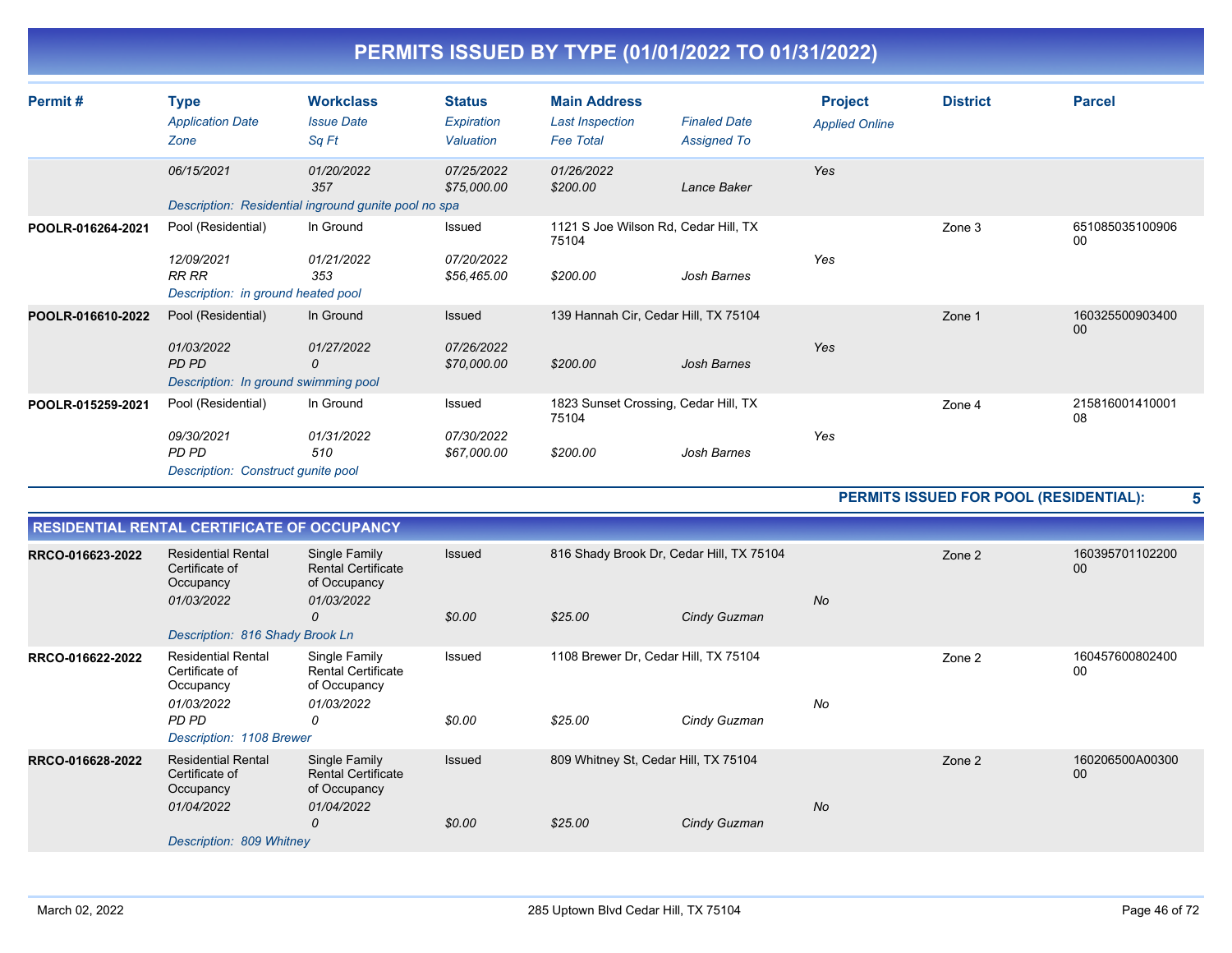| Permit#          | <b>Type</b><br><b>Application Date</b><br>Zone                                                                                    | <b>Workclass</b><br><b>Issue Date</b><br>Sq Ft                                            | <b>Status</b><br>Expiration<br>Valuation | <b>Main Address</b><br><b>Last Inspection</b><br><b>Fee Total</b> | <b>Finaled Date</b><br><b>Assigned To</b>              | <b>Project</b><br><b>Applied Online</b> | <b>District</b> | <b>Parcel</b>             |
|------------------|-----------------------------------------------------------------------------------------------------------------------------------|-------------------------------------------------------------------------------------------|------------------------------------------|-------------------------------------------------------------------|--------------------------------------------------------|-----------------------------------------|-----------------|---------------------------|
| RRCO-016634-2022 | <b>Residential Rental</b><br>Certificate of<br>Occupancy<br>01/04/2022<br><b>PD PD</b><br>Description: 426 Justice                | Single Family<br><b>Rental Certificate</b><br>of Occupancy<br>01/04/2022<br>0             | Issued<br>\$0.00                         | 426 Justice Dr, Cedar Hill, TX 75104<br>\$25.00                   | Cindy Guzman                                           | No                                      | Zone 2          | 160206900M04400<br>$00\,$ |
| RRCO-016641-2022 | <b>Residential Rental</b><br>Certificate of<br>Occupancy<br>01/05/2022<br>Description: 420 Whitney                                | Single Family<br><b>Rental Certificate</b><br>of Occupancy<br>01/05/2022<br>$\mathcal{O}$ | Issued<br>\$0.00                         | 420 Whitney St, Cedar Hill, TX 75104<br>\$25.00                   | Cindy Guzman                                           | No                                      | Zone 2          | 160206105502300<br>$00\,$ |
| RRCO-016643-2022 | <b>Residential Rental</b><br>Certificate of<br>Occupancy<br>01/05/2022                                                            | Single Family<br>Rental Certificate<br>of Occupancy<br>01/05/2022<br>0                    | Issued<br>\$0.00                         | \$25.00                                                           | 131 Yorkshire Dr, Cedar Hill, TX 75104<br>Cindy Guzman | No                                      | Zone 2          | 160115000701700<br>00     |
| RRCO-016655-2022 | Description: 131 Yorkshire<br><b>Residential Rental</b><br>Certificate of<br>Occupancy<br>01/06/2022<br>Description: 412 McKinley | Single Family<br><b>Rental Certificate</b><br>of Occupancy<br>01/06/2022<br>0             | Expired<br>01/18/2022<br>\$0.00          | 412 Mckinley St, Cedar Hill, TX 75104<br>\$25.00                  | Cindy Guzman                                           | No                                      | Zone 2          | 160206000100600<br>$00\,$ |
| RRCO-016652-2022 | <b>Residential Rental</b><br>Certificate of<br>Occupancy<br>01/06/2022<br><b>PD PD</b><br>Description: 1213 McMillen              | Single Family<br><b>Rental Certificate</b><br>of Occupancy<br>01/06/2022<br>0             | Issued<br>\$0.00                         | \$25.00                                                           | 1213 Mcmillen Dr, Cedar Hill, TX 75104<br>Cindy Guzman | No                                      | Zone 3          | 160425500H00700<br>00     |
| RRCO-016656-2022 | <b>Residential Rental</b><br>Certificate of<br>Occupancy<br>01/06/2022<br><b>PD PD</b><br>Description: 445 Kimmel Dr              | Single Family<br><b>Rental Certificate</b><br>of Occupancy<br>01/06/2022<br>$\mathcal{O}$ | Submitted<br>\$0.00                      | 445 Kimmel Dr, Cedar Hill, TX 75104<br>\$25.00                    | Cindy Guzman                                           | No                                      | Zone 1          | 160428000401800<br>00     |
| RRCO-016666-2022 | <b>Residential Rental</b><br>Certificate of<br>Occupancy<br>01/06/2022<br>PD PD<br>Description: 423 Justice                       | Single Family<br>Rental Certificate<br>of Occupancy<br>01/06/2022<br>0                    | Issued<br>\$0.00                         | 423 Justice Dr, Cedar Hill, TX 75104<br>\$25.00                   | Cindy Guzman                                           | No                                      | Zone 2          | 160206900Q06A00<br>00     |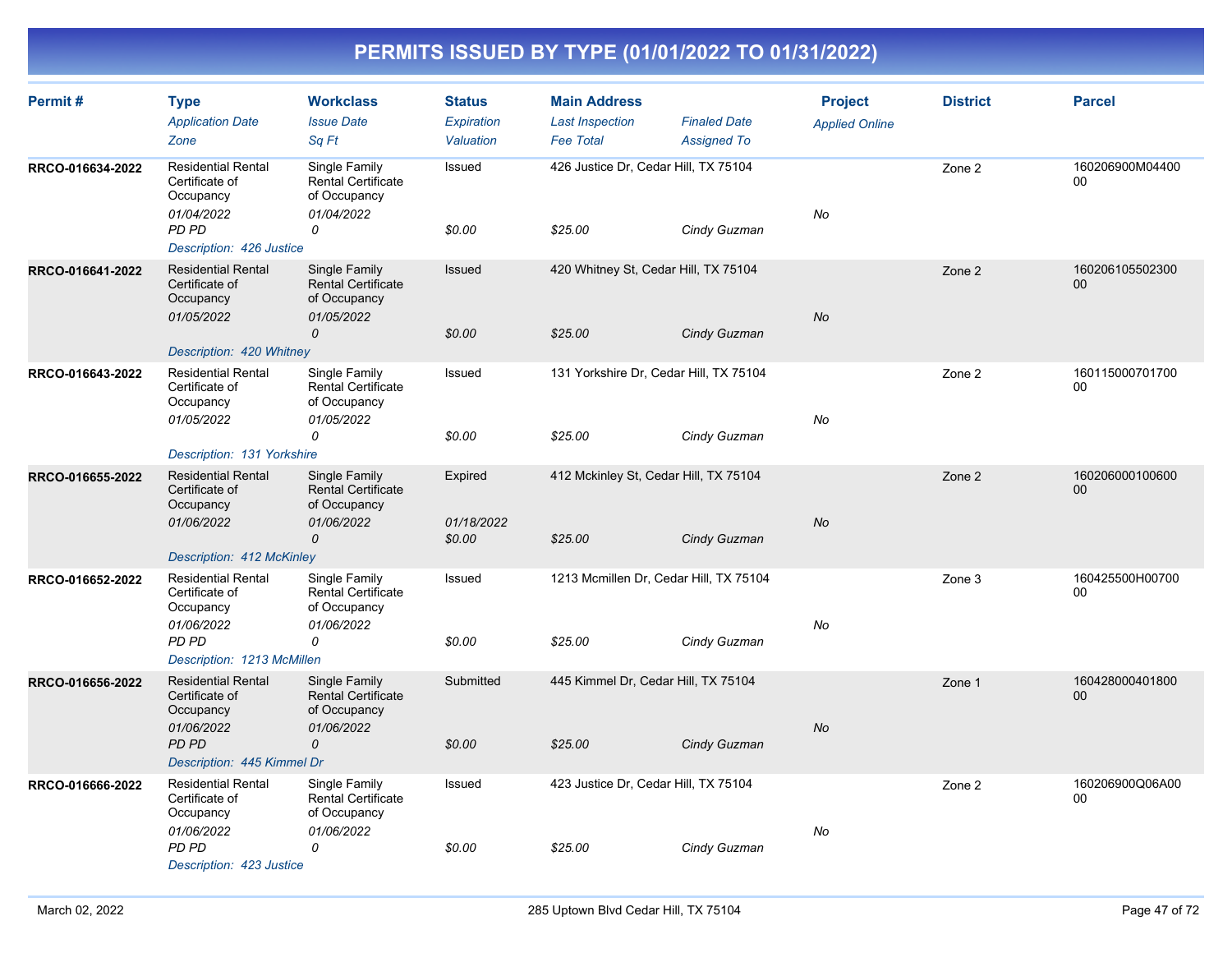| Permit#          | <b>Type</b><br><b>Application Date</b><br>Zone                                                                            | <b>Workclass</b><br><b>Issue Date</b><br>Sq Ft                                            | <b>Status</b><br>Expiration<br>Valuation | <b>Main Address</b><br><b>Last Inspection</b><br><b>Fee Total</b> | <b>Finaled Date</b><br><b>Assigned To</b> | <b>Project</b><br><b>Applied Online</b> | <b>District</b> | <b>Parcel</b>             |
|------------------|---------------------------------------------------------------------------------------------------------------------------|-------------------------------------------------------------------------------------------|------------------------------------------|-------------------------------------------------------------------|-------------------------------------------|-----------------------------------------|-----------------|---------------------------|
| RRCO-016683-2022 | <b>Residential Rental</b><br>Certificate of<br>Occupancy<br>01/07/2022<br><b>PD PD</b><br>Description: 508 Gibson St      | Single Family<br><b>Rental Certificate</b><br>of Occupancy<br>01/07/2022<br>0             | Issued<br>\$0.00                         | 508 Gibson St, Cedar Hill, TX 75104<br>\$25.00                    | Cindy Guzman                              | No                                      | Zone 3          | 160067100903900<br>$00\,$ |
| RRCO-016696-2022 | <b>Residential Rental</b><br>Certificate of<br>Occupancy<br>01/10/2022<br>PD PD<br>Description: 1411 Holveck Dr           | Single Family<br><b>Rental Certificate</b><br>of Occupancy<br>01/10/2022<br>0             | Issued<br>\$0.00                         | 1411 Holveck Dr, Cedar Hill, TX 75104<br>\$25.00                  | Cindy Guzman                              | No                                      | Zone 1          | 160325500401800<br>00     |
| RRCO-016691-2022 | <b>Residential Rental</b><br>Certificate of<br>Occupancy<br>01/10/2022<br>PD PD<br>Description: 125 Couch                 | Single Family<br><b>Rental Certificate</b><br>of Occupancy<br>01/10/2022<br>0             | Issued<br>\$0.00                         | 125 Couch Ln, Cedar Hill, TX 75104<br>\$25.00                     | Cindy Guzman                              | <b>No</b>                               | Zone 1          | 160159000401800<br>00     |
| RRCO-016721-2022 | <b>Residential Rental</b><br>Certificate of<br>Occupancy<br>01/11/2022<br>PD PD<br>Description: 919 Wildwood Ridge        | Single Family<br>Rental Certificate<br>of Occupancy<br>01/11/2022<br>0                    | Issued<br>\$0.00                         | 919 Wildwood Ridge Ct, Cedar Hill, TX<br>75104<br>\$25.00         | Cindy Guzman                              | No                                      | Zone 4          | 160280000100100<br>$00\,$ |
| RRCO-016715-2022 | <b>Residential Rental</b><br>Certificate of<br>Occupancy<br>01/10/2022<br><b>PD PD</b><br>Description: 445 S. Highland Dr | Single Family<br><b>Rental Certificate</b><br>of Occupancy<br>01/11/2022<br>0             | Issued<br>\$0.00                         | 445 Highland Dr, Cedar Hill, TX 75104<br>\$25.00                  | Cindy Guzman                              | No                                      | Zone 2          | 160206800V00600<br>00     |
| RRCO-016791-2022 | <b>Residential Rental</b><br>Certificate of<br>Occupancy<br>01/13/2022<br>Description: 418 Kenya                          | Single Family<br><b>Rental Certificate</b><br>of Occupancy<br>01/13/2022<br>0             | Issued<br>\$0.00                         | 418 Kenya St, Cedar Hill, TX 75104<br>\$25.00                     | Cindy Guzman                              | No                                      | Zone 2          | 160206205902600<br>00     |
| RRCO-016773-2022 | <b>Residential Rental</b><br>Certificate of<br>Occupancy<br>01/13/2022<br>PD PD<br>Description: 1520 Straus               | Single Family<br><b>Rental Certificate</b><br>of Occupancy<br>01/13/2022<br>$\mathcal{O}$ | Issued<br>\$0.00                         | 1520 Straus Rd, Cedar Hill, TX 75104<br>\$25.00                   | Cindy Guzman                              | No                                      | Zone 1          | 160159600401100<br>00     |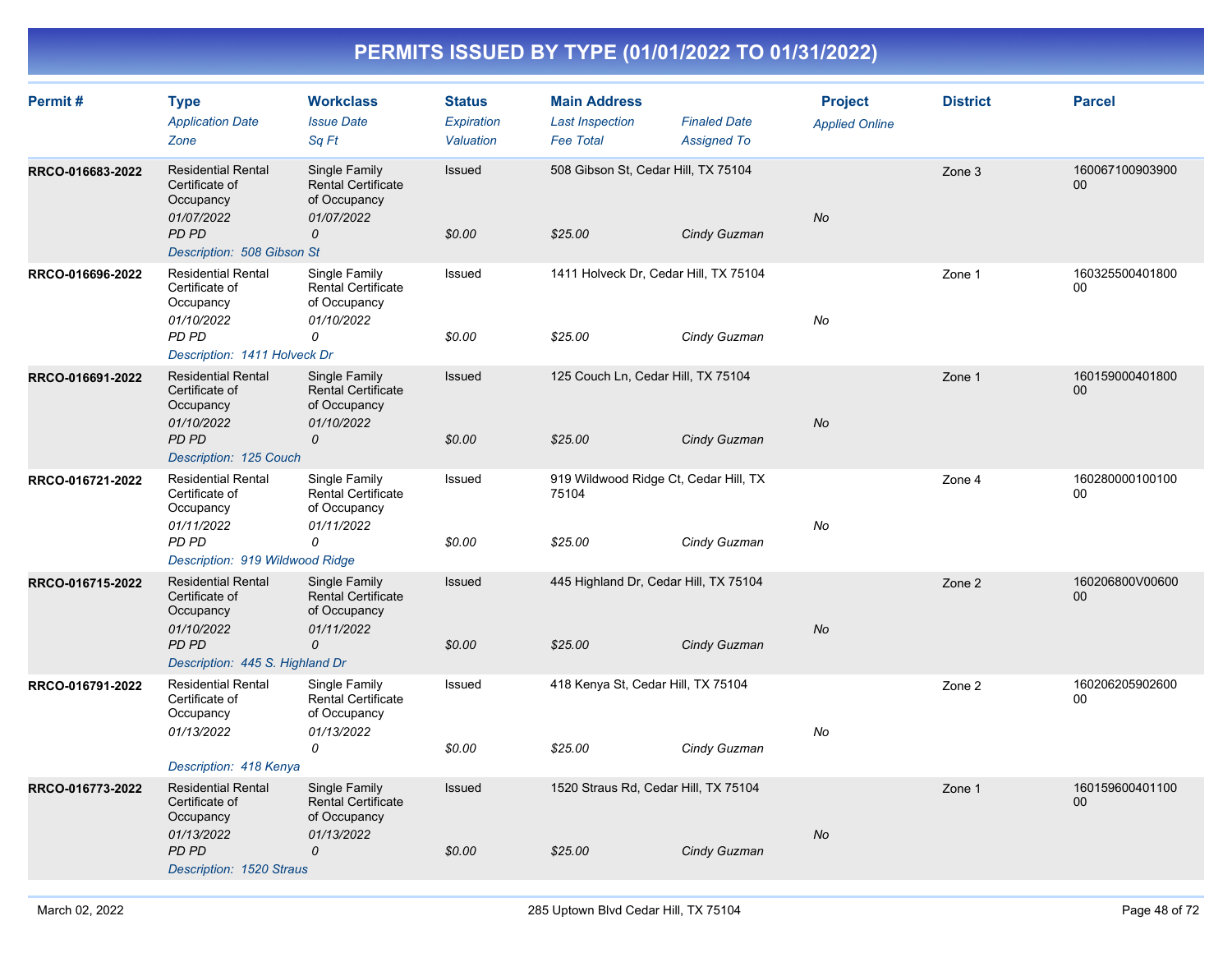| Permit#          | <b>Type</b><br><b>Application Date</b><br>Zone                         | <b>Workclass</b><br><b>Issue Date</b><br>Sq Ft                                | <b>Status</b><br>Expiration<br>Valuation | <b>Main Address</b><br><b>Last Inspection</b><br><b>Fee Total</b> | <b>Finaled Date</b><br><b>Assigned To</b> | <b>Project</b><br><b>Applied Online</b> | <b>District</b> | <b>Parcel</b>         |
|------------------|------------------------------------------------------------------------|-------------------------------------------------------------------------------|------------------------------------------|-------------------------------------------------------------------|-------------------------------------------|-----------------------------------------|-----------------|-----------------------|
| RRCO-016815-2022 | <b>Residential Rental</b><br>Certificate of<br>Occupancy<br>01/14/2022 | Single Family<br><b>Rental Certificate</b><br>of Occupancy<br>01/14/2022<br>0 | Issued<br>\$0.00                         | 713 Sleepy Hollow Dr, Cedar Hill, TX<br>75104<br>\$25.00          |                                           | No                                      | Zone 1          | 160397500100400<br>00 |
|                  | <b>Description: 713 Sleepy Hollow</b>                                  |                                                                               |                                          |                                                                   | Cindy Guzman                              |                                         |                 |                       |
| RRCO-016842-2022 | <b>Residential Rental</b><br>Certificate of<br>Occupancy<br>01/18/2022 | Single Family<br><b>Rental Certificate</b><br>of Occupancy<br>01/18/2022      | Issued                                   | 748 Rockett Ln, Cedar Hill, TX 75104                              |                                           | <b>No</b>                               | Zone 2          | 160426927A00600<br>00 |
|                  | Description: 748 Rocket                                                | $\mathcal{O}$                                                                 | \$0.00                                   | \$25.00                                                           | Cindy Guzman                              |                                         |                 |                       |
| RRCO-016859-2022 | <b>Residential Rental</b><br>Certificate of<br>Occupancy<br>01/18/2022 | Single Family<br><b>Rental Certificate</b><br>of Occupancy<br>01/18/2022      | Issued                                   | 1715 Canyon View Ct, Cedar Hill, TX<br>75104                      |                                           | No                                      | Zone 1          | 160496000003900<br>00 |
|                  |                                                                        | 0                                                                             | \$0.00                                   | \$25.00                                                           | Cindy Guzman                              |                                         |                 |                       |
| RRCO-016831-2022 | Description: 1715 Canyon View Ct<br><b>Residential Rental</b>          | Single Family                                                                 | <b>Issued</b>                            | 412 Mckinley St, Cedar Hill, TX 75104                             |                                           |                                         | Zone 2          | 160206000100600       |
|                  | Certificate of<br>Occupancy<br>01/18/2022                              | <b>Rental Certificate</b><br>of Occupancy<br>01/18/2022                       |                                          |                                                                   |                                           | No                                      |                 | 00                    |
|                  | Description: 412 McKinley                                              | 0                                                                             | \$0.00                                   | \$25.00                                                           | Cindy Guzman                              |                                         |                 |                       |
| RRCO-016845-2022 | <b>Residential Rental</b><br>Certificate of<br>Occupancy<br>01/18/2022 | Single Family<br>Rental Certificate<br>of Occupancy<br>01/18/2022             | Issued                                   | 1616 Allen Dr, Cedar Hill, TX 75104                               |                                           | No                                      | Zone 1          | 160159000203100<br>00 |
|                  | PD PD<br>Description: 1616 Allen Dr                                    | 0                                                                             | \$0.00                                   | \$25.00                                                           | Cindy Guzman                              |                                         |                 |                       |
| RRCO-016874-2022 | <b>Residential Rental</b><br>Certificate of<br>Occupancy<br>01/19/2022 | Single Family<br><b>Rental Certificate</b><br>of Occupancy<br>01/19/2022      | Issued                                   | 1233 Hilltop Dr, Cedar Hill, TX 75104                             |                                           | No                                      | Zone 1          | 650124850101700<br>00 |
|                  | Description: 1233 Hilltop                                              | 0                                                                             | \$0.00                                   | \$25.00                                                           | Cindy Guzman                              |                                         |                 |                       |
| RRCO-016890-2022 | <b>Residential Rental</b>                                              | Single Family                                                                 | Submitted                                | 1614 Chapman St, Cedar Hill, TX 75104                             |                                           |                                         | Zone 1          | 160059100700800       |
|                  | Certificate of<br>Occupancy<br>01/20/2022                              | <b>Rental Certificate</b><br>of Occupancy<br>01/20/2022                       |                                          |                                                                   |                                           | No                                      |                 | 00                    |
|                  | <b>PD PD</b>                                                           | 0<br>Description: pending new tenant info- already paid for in full-CG        | \$0.00                                   | \$25.00                                                           | Cindy Guzman                              |                                         |                 |                       |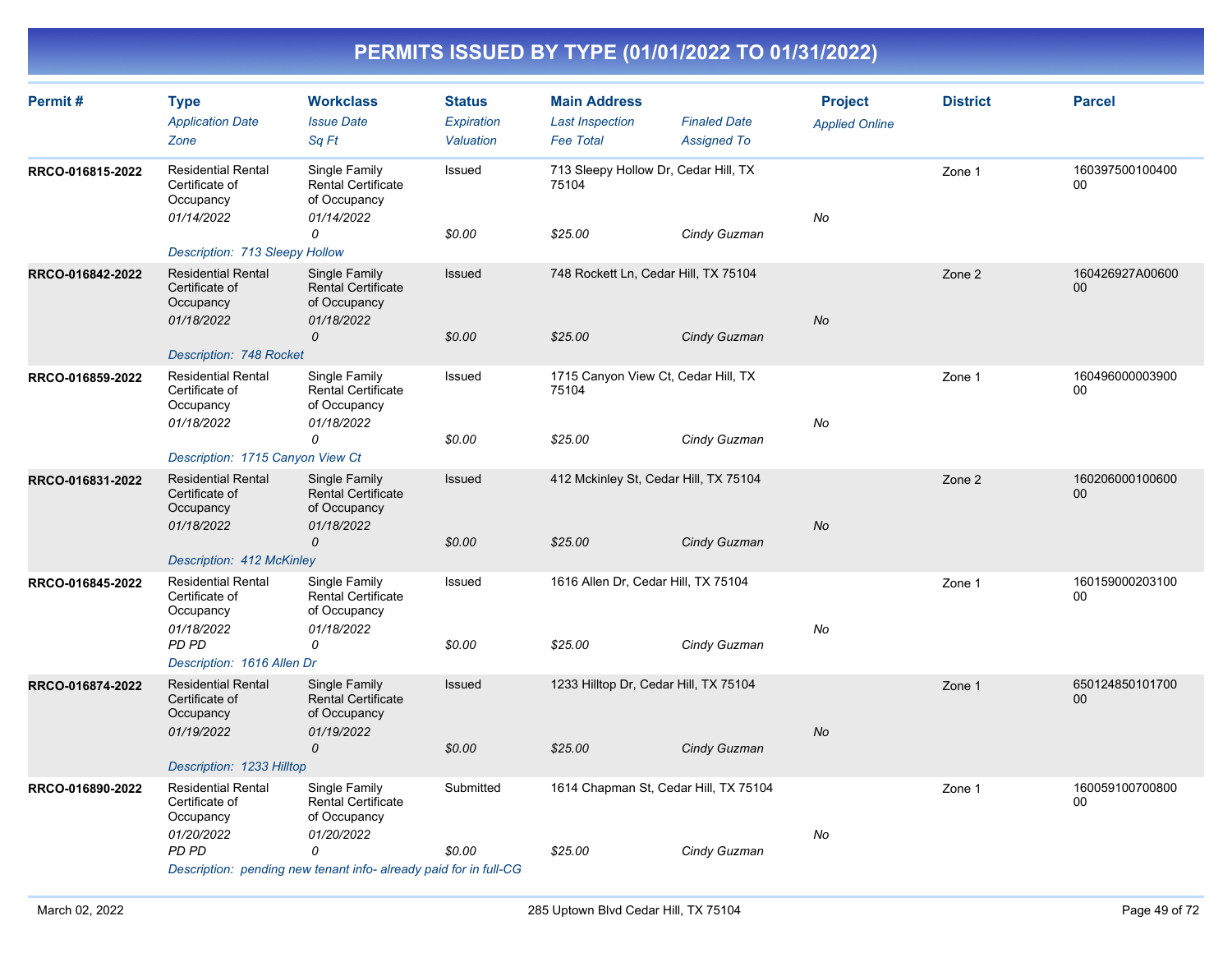| Permit#          | <b>Type</b><br><b>Application Date</b><br>Zone                                                                            | <b>Workclass</b><br><b>Issue Date</b><br>Sq Ft                                                                                                               | <b>Status</b><br>Expiration<br>Valuation | <b>Main Address</b><br><b>Last Inspection</b><br><b>Fee Total</b> | <b>Finaled Date</b><br><b>Assigned To</b> | <b>Project</b><br><b>Applied Online</b> | <b>District</b> | <b>Parcel</b>             |
|------------------|---------------------------------------------------------------------------------------------------------------------------|--------------------------------------------------------------------------------------------------------------------------------------------------------------|------------------------------------------|-------------------------------------------------------------------|-------------------------------------------|-----------------------------------------|-----------------|---------------------------|
| RRCO-016889-2022 | <b>Residential Rental</b><br>Certificate of<br>Occupancy<br>01/20/2022<br><b>PD PD</b>                                    | Single Family<br><b>Rental Certificate</b><br>of Occupancy<br>01/20/2022<br>0<br>Description: Pending a new tenant-already paid for in full                  | Submitted<br>\$0.00                      | 214 Layman Dr, Cedar Hill, TX 75104<br>\$25.00                    | Cindy Guzman                              | No                                      | Zone 2          | 161100200210R00<br>00     |
| RRCO-016911-2022 | <b>Residential Rental</b><br>Certificate of<br>Occupancy<br>01/21/2022<br>Description: 125 Halifax                        | Single Family<br><b>Rental Certificate</b><br>of Occupancy<br>01/21/2022<br>0                                                                                | Issued<br>\$0.00                         | 125 Halifax Dr, Cedar Hill, TX 75104<br>\$25.00                   | Cindy Guzman                              | No                                      | Zone 2          | 160105000101900<br>$00\,$ |
| RRCO-016921-2022 | <b>Residential Rental</b><br>Certificate of<br>Occupancy<br>01/21/2022<br>PD PD<br>Description: 125 Hunter                | Single Family<br><b>Rental Certificate</b><br>of Occupancy<br>01/24/2022<br>$\mathcal{O}$                                                                    | Issued<br>\$0.00                         | 125 Hunter Dr, Cedar Hill, TX 75104<br>\$25.00                    | Cindy Guzman                              | No                                      | Zone 1          | 160395400201300<br>00     |
| RRCO-016979-2022 | <b>Residential Rental</b><br>Certificate of<br>Occupancy<br>01/25/2022<br>Description: 1051 Nottingham                    | Single Family<br>Rental Certificate<br>of Occupancy<br>01/25/2022<br>0                                                                                       | Issued<br>\$0.00                         | 1051 Nottingham Dr, Cedar Hill, TX 75104<br>\$25.00               | Cindy Guzman                              | No                                      | Zone 2          | 160045500201300<br>00     |
| RRCO-016961-2022 | <b>Residential Rental</b><br>Certificate of<br>Occupancy<br>01/25/2022<br><b>PD PD</b><br>Description: 621 Imperial Place | Single Family<br><b>Rental Certificate</b><br>of Occupancy<br>01/25/2022<br>$\mathcal{O}$                                                                    | Issued<br>\$0.00                         | 621 Imperial PI, Cedar Hill, TX 75104<br>\$25.00                  | Cindy Guzman                              | No                                      | Zone 1          | 160208600C02300<br>00     |
| RRCO-016977-2022 | <b>Residential Rental</b><br>Certificate of<br>Occupancy<br>01/25/2022<br>PD PD                                           | Single Family<br><b>Rental Certificate</b><br>of Occupancy<br>01/25/2022<br>0<br>Description: pending for new tenants to move in-already paid for in full-CG | Submitted<br>\$0.00                      | 430 Beard Dr, Cedar Hill, TX 75104<br>\$25.00                     | Cindy Guzman                              | No                                      | Zone 1          | 160428000400900<br>00     |
| RRCO-016611-2022 | <b>Residential Rental</b><br>Certificate of<br>Occupancy<br>01/03/2022                                                    | Single Family<br><b>Rental Certificate</b><br>of Occupancy<br>01/27/2022<br>0                                                                                | Issued<br>\$0.00                         | 727 Lemons Dr, Cedar Hill, TX 75104<br>\$25.00                    | Cindy Guzman                              | Yes                                     | Zone 2          | 160426930R01501<br>00     |
|                  | Description: 727 Lemons                                                                                                   |                                                                                                                                                              |                                          |                                                                   |                                           |                                         |                 |                           |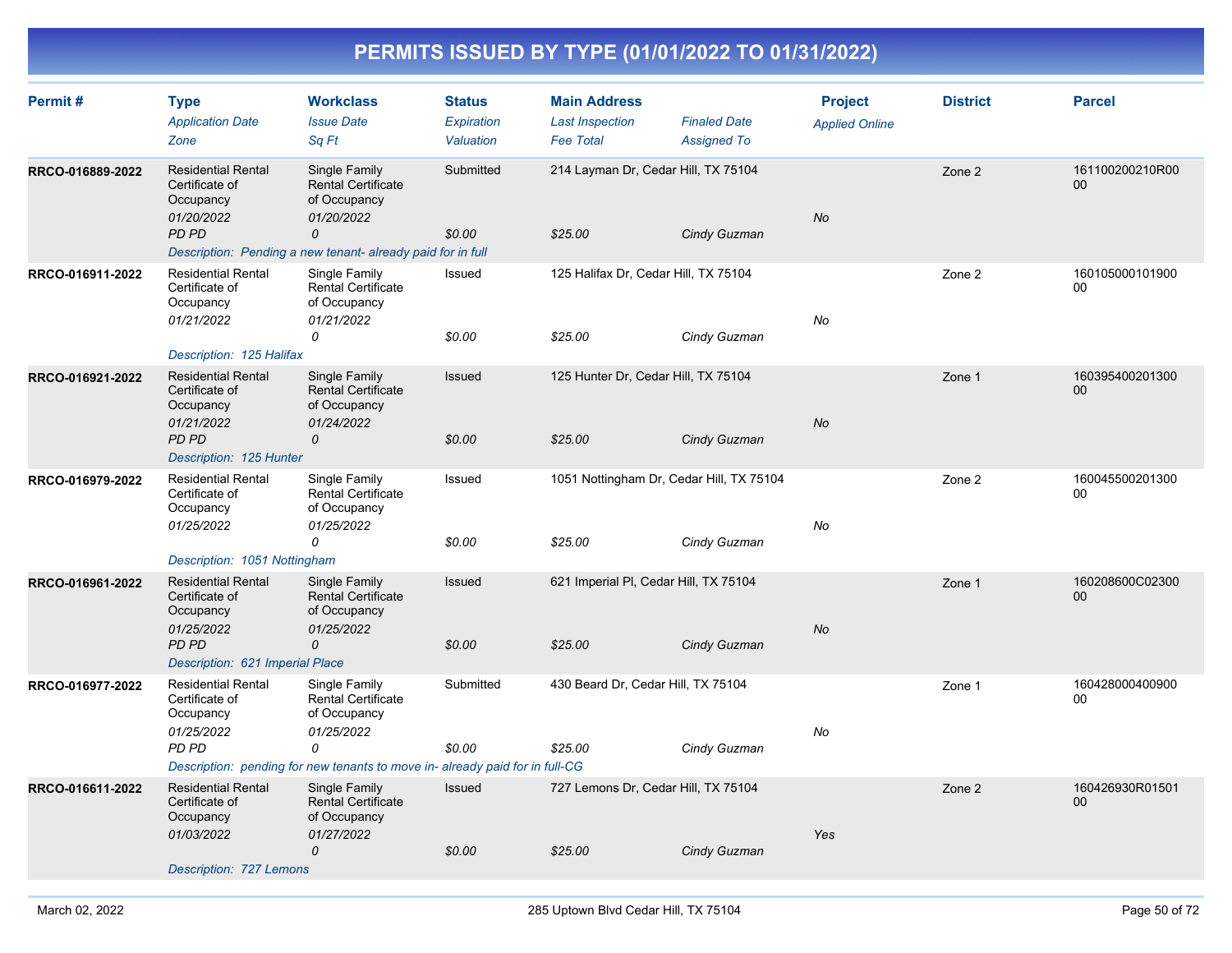| Permit#          | <b>Type</b><br><b>Application Date</b><br>Zone                              | <b>Workclass</b><br><b>Issue Date</b><br>Sq Ft                           | <b>Status</b><br>Expiration<br>Valuation | <b>Main Address</b><br><b>Last Inspection</b><br><b>Fee Total</b> | <b>Finaled Date</b><br><b>Assigned To</b> | <b>Project</b><br><b>Applied Online</b> | <b>District</b> | <b>Parcel</b>         |
|------------------|-----------------------------------------------------------------------------|--------------------------------------------------------------------------|------------------------------------------|-------------------------------------------------------------------|-------------------------------------------|-----------------------------------------|-----------------|-----------------------|
| RRCO-017030-2022 | <b>Residential Rental</b><br>Certificate of<br>Occupancy<br>01/27/2022      | Single Family<br>Rental Certificate<br>of Occupancy<br>01/27/2022        | Issued                                   | 437 Dollins St, Cedar Hill, TX 75104                              |                                           | No                                      | Zone 2          | 160206700T01000<br>00 |
|                  | Description: 437 Dolllins                                                   | 0                                                                        | \$0.00                                   | \$25.00                                                           | Cindy Guzman                              |                                         |                 |                       |
| RRCO-017042-2022 | <b>Residential Rental</b><br>Certificate of<br>Occupancy<br>01/28/2022      | Single Family<br><b>Rental Certificate</b><br>of Occupancy<br>01/28/2022 | Issued                                   |                                                                   | 126 Yorkshire Dr, Cedar Hill, TX 75104    | <b>No</b>                               | Zone 2          | 160115000801800<br>00 |
|                  |                                                                             | $\mathcal{O}$                                                            | \$0.00                                   | \$25.00                                                           | Cindy Guzman                              |                                         |                 |                       |
| RRCO-017038-2022 | Description: 126 Yorkshire<br><b>Residential Rental</b>                     | Single Family                                                            | Submitted                                | 1535 Allen Dr, Cedar Hill, TX 75104                               |                                           |                                         | None            |                       |
|                  | Certificate of<br>Occupancy<br>01/28/2022                                   | Rental Certificate<br>of Occupancy<br>01/28/2022                         |                                          |                                                                   |                                           | No                                      |                 |                       |
|                  |                                                                             | 0                                                                        | \$0.00                                   | \$25.00                                                           | Cindy Guzman                              |                                         |                 |                       |
| RRCO-017036-2022 | Description: 1535 Allen Dr<br><b>Residential Rental</b>                     | Single Family                                                            | Issued                                   | 1529 Allen Ct, Cedar Hill, TX 75104                               |                                           |                                         | Zone 1          | 160159000402600       |
|                  | Certificate of<br>Occupancy<br>01/28/2022                                   | <b>Rental Certificate</b><br>of Occupancy<br>01/28/2022                  |                                          |                                                                   |                                           | <b>No</b>                               |                 | 00                    |
|                  | PD PD<br>Description: 1529 Allen Ct                                         | 0                                                                        | \$0.00                                   | \$25.00                                                           | Cindy Guzman                              |                                         |                 |                       |
| RRCO-017076-2022 | <b>Residential Rental</b><br>Certificate of<br>Occupancy                    | Single Family<br><b>Rental Certificate</b><br>of Occupancy               | Issued                                   | 1017 Weaver St, Cedar Hill, TX 75104                              |                                           |                                         | Zone 2          | 160483100F01800<br>00 |
|                  | 01/31/2022<br>PD PD<br>Description: 1017 Weaver                             | 01/31/2022<br>0                                                          | \$0.00                                   | \$25.00                                                           | Cindy Guzman                              | No                                      |                 |                       |
| RRCO-017058-2022 | <b>Residential Rental</b><br>Certificate of<br>Occupancy                    | Single Family<br><b>Rental Certificate</b><br>of Occupancy               | Submitted                                | 718 Azalea Ln, Cedar Hill, TX 75104                               |                                           |                                         | Zone 2          | 160410000C00900<br>00 |
|                  | 01/31/2022<br><b>PD PD</b>                                                  | 01/31/2022<br>$\mathcal{O}$                                              | \$0.00                                   | \$25.00                                                           | Cindy Guzman                              | <b>No</b>                               |                 |                       |
|                  | Description: RRCO already paid for in full- pending new tenants to move in. |                                                                          |                                          |                                                                   |                                           |                                         |                 |                       |
| RRCO-017069-2022 | <b>Residential Rental</b><br>Certificate of<br>Occupancy                    | Single Family<br><b>Rental Certificate</b><br>of Occupancy               | Issued                                   | 1024 Winding Creek Dr, Cedar Hill, TX<br>75104                    |                                           |                                         | Zone 2          | 160482000C00700<br>00 |
|                  | 01/31/2022<br>PD PD                                                         | 01/31/2022<br>0                                                          | \$0.00                                   | \$25.00                                                           | Cindy Guzman                              | No                                      |                 |                       |
|                  | Description: 1024 Winding Creek                                             |                                                                          |                                          |                                                                   |                                           |                                         |                 |                       |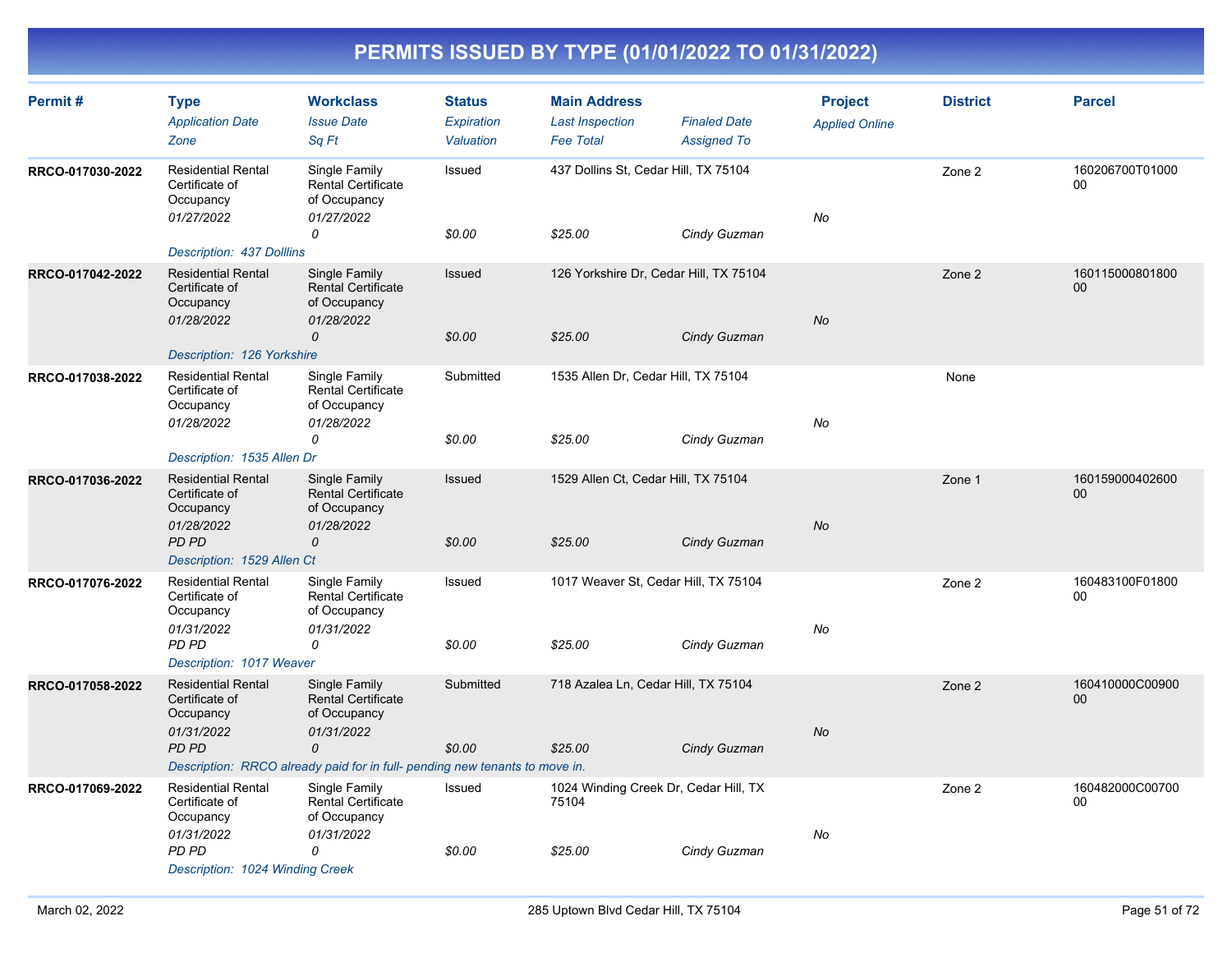| PERMITS ISSUED BY TYPE (01/01/2022 TO 01/31/2022) |                                                |                                                                                                       |                                          |                                                                   |                                                                                                                                        |                                         |                 |                           |  |  |  |
|---------------------------------------------------|------------------------------------------------|-------------------------------------------------------------------------------------------------------|------------------------------------------|-------------------------------------------------------------------|----------------------------------------------------------------------------------------------------------------------------------------|-----------------------------------------|-----------------|---------------------------|--|--|--|
| Permit#                                           | <b>Type</b><br><b>Application Date</b><br>Zone | <b>Workclass</b><br><b>Issue Date</b><br>Sq Ft                                                        | <b>Status</b><br>Expiration<br>Valuation | <b>Main Address</b><br><b>Last Inspection</b><br><b>Fee Total</b> | <b>Finaled Date</b><br><b>Assigned To</b>                                                                                              | <b>Project</b><br><b>Applied Online</b> | <b>District</b> | <b>Parcel</b>             |  |  |  |
|                                                   |                                                |                                                                                                       |                                          |                                                                   | <b>'ERMITS ISSUED FOR RESIDENTIAL RENTAL CERTIFICATE OF OCCUP</b>                                                                      |                                         |                 | 38                        |  |  |  |
| <b>RIGHT OF WAY</b>                               |                                                |                                                                                                       |                                          |                                                                   |                                                                                                                                        |                                         |                 |                           |  |  |  |
| ROW-016647-2022                                   | Right of Way                                   | Right of Way<br>Construction                                                                          | <b>Issued</b>                            | 2135 Tar Rd, Cedar Hill, TX 75104                                 |                                                                                                                                        |                                         | None            |                           |  |  |  |
|                                                   | 12/10/2021                                     | 01/05/2022<br>0                                                                                       | 02/28/2022<br>\$0.00                     | \$0.00                                                            | David Rooney                                                                                                                           | No                                      |                 |                           |  |  |  |
|                                                   |                                                |                                                                                                       |                                          |                                                                   | Description: Bridgepoint for Charter Spectrum; Placing new service by aerial overlash and underground bore @ 2135 Tar Road             |                                         |                 |                           |  |  |  |
| ROW-016668-2022                                   | <b>Right of Way</b>                            | Right of Way<br>Construction                                                                          | Issued                                   | 306 N Duncanville Rd, Cedar Hill, TX<br>75104                     |                                                                                                                                        |                                         | None            |                           |  |  |  |
|                                                   | 01/06/2022                                     | 01/06/2022<br>$\Omega$                                                                                | 03/30/2022<br>\$0.00                     | \$0.00                                                            | Jo Anna Mercado                                                                                                                        | No                                      |                 |                           |  |  |  |
|                                                   |                                                | Description: Ash Communications installing coax cable .625 and overleach arial @ 306 N Duncanville Rd |                                          |                                                                   |                                                                                                                                        |                                         |                 |                           |  |  |  |
| ROW-016676-2022                                   | <b>Right of Way</b>                            | Right of Way<br>Construction                                                                          | <b>Issued</b>                            | 219 Strauss, Cedar Hill, TX 75104                                 |                                                                                                                                        |                                         | Zone 1          |                           |  |  |  |
|                                                   | 01/04/2022                                     | 01/07/2022<br>$\Omega$                                                                                | 01/04/2022<br>\$0.00                     | \$0.00                                                            | Jo Anna Mercado                                                                                                                        | No                                      |                 |                           |  |  |  |
|                                                   |                                                | Description: ATMOS Gas Leak Repair @ 219 Straus RD                                                    |                                          |                                                                   |                                                                                                                                        |                                         |                 |                           |  |  |  |
| ROW-016702-2022                                   | Right of Way                                   | Right of Way<br>Construction                                                                          | Issued                                   | 6535 NW County Rd, Barry, TX 75102                                |                                                                                                                                        |                                         | None            |                           |  |  |  |
|                                                   | 01/04/2022                                     | 01/10/2022<br>$\Omega$                                                                                | 03/17/2022<br>\$0.00                     | \$0.00                                                            | Jo Anna Mercado                                                                                                                        | No                                      |                 |                           |  |  |  |
|                                                   |                                                |                                                                                                       |                                          |                                                                   | Description: 4J Utilities Underground INC Concrete Junction Box x0X20 Open Trench @ Southwest Corner E Beltg Line Rd & S.Joe Wilson Rd |                                         |                 |                           |  |  |  |
| ROW-016746-2022                                   | <b>Right of Way</b>                            | Right of Way<br>Construction                                                                          | <b>Issued</b>                            | 301 Cannady Dr, Cedar Hill, TX 75104                              |                                                                                                                                        |                                         | Zone 2          | 160206400F00100<br>$00\,$ |  |  |  |
|                                                   | 01/07/2022                                     | 01/12/2022<br>0                                                                                       | 02/04/2022<br>\$0.00                     | \$0.00                                                            | David Rooney                                                                                                                           | No                                      |                 |                           |  |  |  |
|                                                   |                                                | Description: Tenex for AT&T Bury Fiber Service Drops @ 301 S. Cannady Dr                              |                                          |                                                                   |                                                                                                                                        |                                         |                 |                           |  |  |  |
| ROW-016761-2022                                   | <b>Right of Way</b>                            | Right of Way<br>Construction                                                                          | Issued                                   |                                                                   | 605 Whispering Trl, Cedar Hill, TX 75104                                                                                               |                                         | Zone 2          | 160155400400200<br>00     |  |  |  |
|                                                   | 12/15/2021                                     | 01/12/2022<br>0                                                                                       | 01/14/2022<br>\$0.00                     | \$0.00                                                            | David Rooney                                                                                                                           | No                                      |                 |                           |  |  |  |
|                                                   |                                                | Description: Tenex for AT&T Bury Fiber Service Drops @ 605 Whispering Trail                           |                                          |                                                                   |                                                                                                                                        |                                         |                 |                           |  |  |  |
| ROW-016758-2022                                   | Right of Way                                   | Right of Way<br>Construction                                                                          | Issued                                   | 1100 N Cedar Hill Rd, Cedar Hill, TX<br>75104                     |                                                                                                                                        |                                         | Zone 2          | 160396000001000<br>00     |  |  |  |
|                                                   | 01/12/2022                                     | 01/12/2022<br>0                                                                                       | 07/11/2022<br>\$0.00                     | \$0.00                                                            | <b>Mary Horsechief</b>                                                                                                                 | No                                      |                 |                           |  |  |  |
|                                                   |                                                | Description: Tenex for AT&T Bury Fiber Service Drop @ 1100 N. Cedar Rd                                |                                          |                                                                   |                                                                                                                                        |                                         |                 |                           |  |  |  |
| ROW-016753-2022                                   | Right of Way                                   | Right of Way<br>Construction                                                                          | Issued                                   |                                                                   | 1019 Fieldstone Dr. Cedar Hill, TX 75104                                                                                               |                                         | Zone 2          | 160498000C00500<br>00     |  |  |  |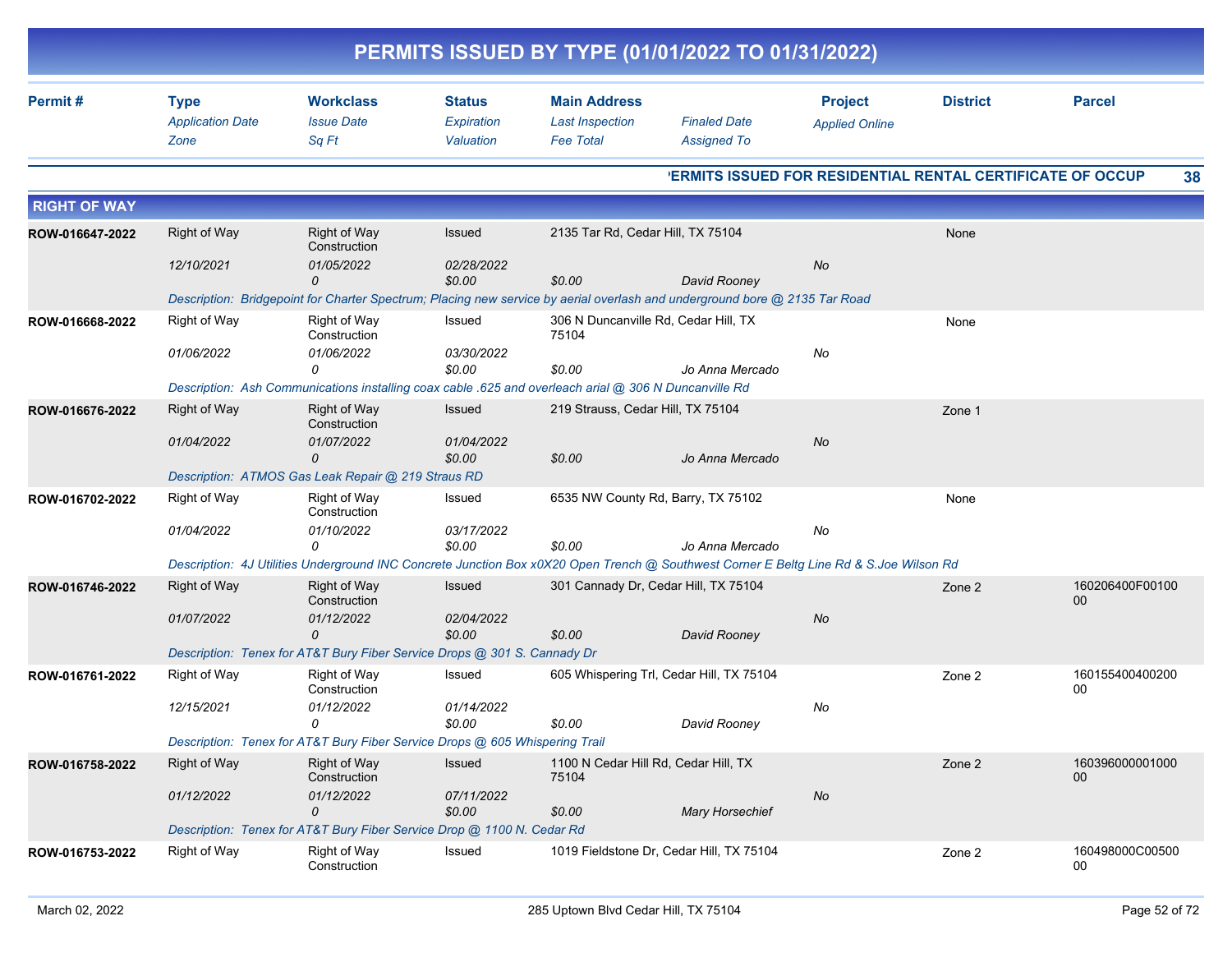|                 |                                                   |                                                                                                                                     |                                          |                                                                   | PERMITS ISSUED BY TYPE (01/01/2022 TO 01/31/2022)          |                                         |                 |                       |
|-----------------|---------------------------------------------------|-------------------------------------------------------------------------------------------------------------------------------------|------------------------------------------|-------------------------------------------------------------------|------------------------------------------------------------|-----------------------------------------|-----------------|-----------------------|
| Permit#         | <b>Type</b><br><b>Application Date</b><br>Zone    | <b>Workclass</b><br><b>Issue Date</b><br>Sq Ft                                                                                      | <b>Status</b><br>Expiration<br>Valuation | <b>Main Address</b><br><b>Last Inspection</b><br><b>Fee Total</b> | <b>Finaled Date</b><br><b>Assigned To</b>                  | <b>Project</b><br><b>Applied Online</b> | <b>District</b> | <b>Parcel</b>         |
|                 | 01/07/2022                                        | 01/12/2022<br>O<br>Description: Tenex for AT&T Bury Service Fiber Drops @ 1019 Fieldstone Dr                                        | 02/04/2022<br>\$0.00                     | \$0.00                                                            | Jo Anna Mercado                                            | No                                      |                 |                       |
| ROW-016735-2022 | Right of Way<br>01/07/2022                        | <b>Right of Way</b><br>Construction<br>01/12/2022<br>0<br>Description: Tenex for AT&T Bury Fiber Service Drops @ 2214 Alyssum Drive | Issued<br>02/04/2022<br>\$0.00           | \$0.00                                                            | 2214 Alyssum Dr, Cedar Hill, TX 75104<br>David Rooney      | No                                      | None            |                       |
| ROW-016765-2022 | Right of Way<br>12/15/2021                        | Right of Way<br>Construction<br>01/12/2022<br>0<br>Description: Tenex for AT&T Bury Fiber Service Drops @ 715 Cedarwood Dr          | Issued<br>01/14/2022<br>\$0.00           | \$0.00                                                            | 715 Cedarwood Dr, Cedar Hill, TX 75104<br>David Rooney     | No                                      | Zone 2          | 160155400701000<br>00 |
| ROW-016742-2022 | <b>Right of Way</b><br>01/07/2022<br>PD PD        | Right of Way<br>Construction<br>01/12/2022<br>0<br>Description: Tenex for AT&T Bury fiber service drops @ 1028 Hampshire Ln         | Issued<br>02/04/2022<br>\$0.00           | \$0.00                                                            | 1028 Hampshire Ln, Cedar Hill, TX 75104<br>Jo Anna Mercado | No                                      | Zone 2          | 160324000C02300<br>00 |
| ROW-016764-2022 | <b>Right of Way</b><br>01/11/2022<br><b>PD PD</b> | Right of Way<br>Construction<br>01/12/2022<br>Description: Tenex for AT&T Bury Fiber Service Drops @ 1022 Hampshire Ln              | Issued<br>02/28/2022<br>\$0.00           | \$0.00                                                            | 1022 Hampshire Ln, Cedar Hill, TX 75104<br>David Rooney    | No                                      | Zone 2          | 160324000C02000<br>00 |
| ROW-016763-2022 | <b>Right of Way</b><br>01/11/2022<br><b>PD PD</b> | Right of Way<br>Construction<br>01/12/2022<br>0<br>Description: Tenex for AT&T Bury Fiber Service Drop @ 1048 Essex Dr              | Issued<br>02/28/2022<br>\$0.00           | 1048 Essex Dr, Cedar Hill, TX 75104<br>\$0.00                     | David Rooney                                               | No                                      | Zone 2          | 160324000E03400<br>00 |
| ROW-016745-2022 | Right of Way<br>01/07/2022<br><b>PD PD</b>        | Right of Way<br>Construction<br>01/12/2022<br>0<br>Description: Tenex for AT&T Bury Fiber Service Drops @ 1021 Hampshire Ln         | Issued<br>02/04/2022<br>\$0.00           | \$0.00                                                            | 1021 Hampshire Ln, Cedar Hill, TX 75104<br>Jo Anna Mercado | No                                      | Zone 2          | 160324000E01500<br>00 |
| ROW-016748-2022 | Right of Way<br>01/07/2022<br>PD PD               | Right of Way<br>Construction<br>01/12/2022<br>0<br>Description: Tenex for AT&T Bury Fiber Service Drops @ 1423 Birkshire Ln         | <b>Issued</b><br>01/04/2022<br>\$0.00    | \$0.00                                                            | 1423 Birkshire Ln, Cedar Hill, TX 75104<br>David Rooney    | No                                      | Zone 2          | 160324000G01000<br>00 |
| ROW-016751-2022 | Right of Way                                      | Right of Way<br>Construction                                                                                                        | Issued                                   |                                                                   | 1520 High Pointe Ln, Cedar Hill, TX 75104                  |                                         | Zone 1          | 160059000106500<br>00 |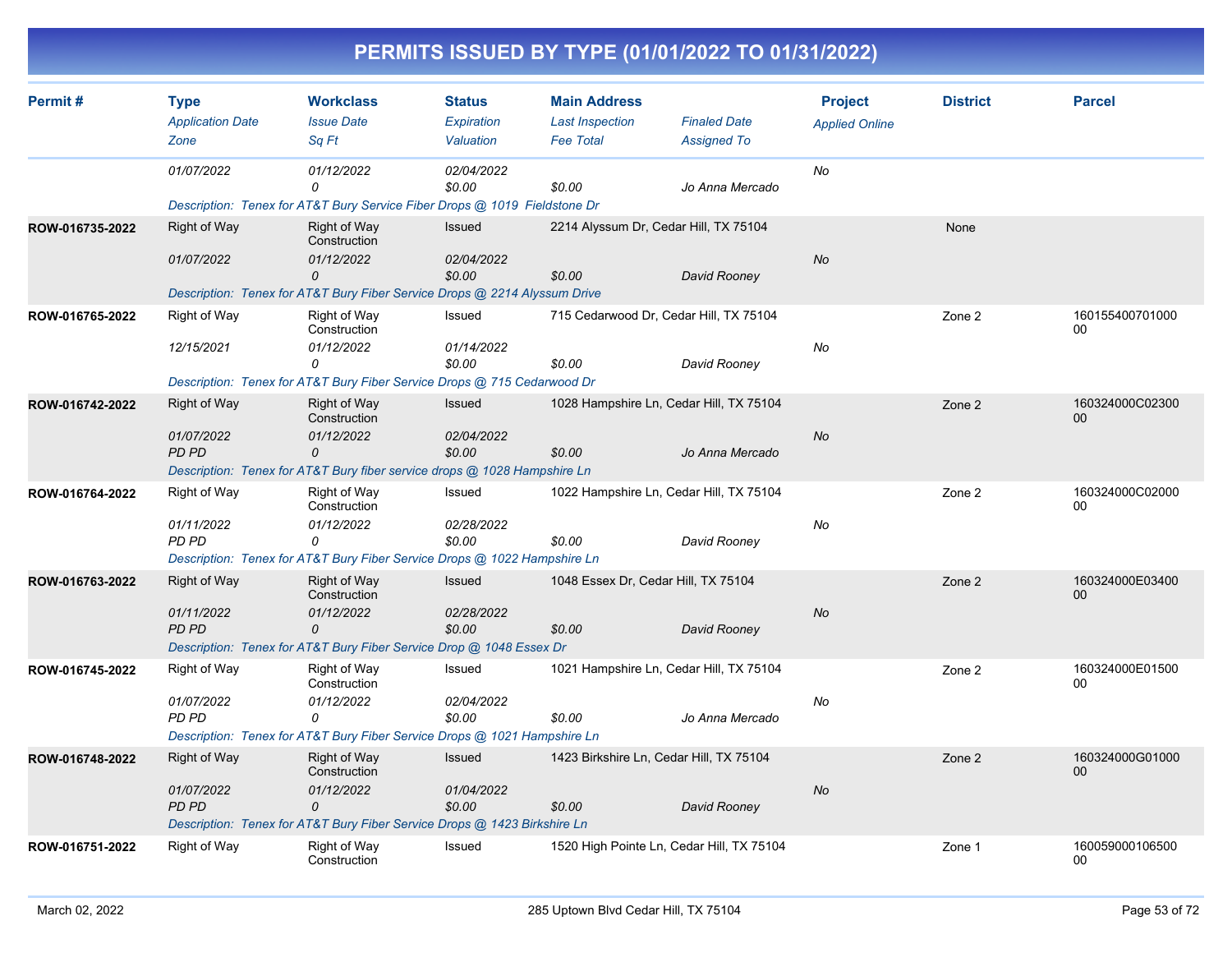| Permit#         | <b>Type</b>                                                             | <b>Workclass</b>                                                                                     | <b>Status</b>           | <b>Main Address</b>                        |                                           | <b>Project</b>        | <b>District</b> | <b>Parcel</b>             |  |
|-----------------|-------------------------------------------------------------------------|------------------------------------------------------------------------------------------------------|-------------------------|--------------------------------------------|-------------------------------------------|-----------------------|-----------------|---------------------------|--|
|                 | <b>Application Date</b><br>Zone                                         | <b>Issue Date</b><br>Sq Ft                                                                           | Expiration<br>Valuation | <b>Last Inspection</b><br><b>Fee Total</b> | <b>Finaled Date</b><br><b>Assigned To</b> | <b>Applied Online</b> |                 |                           |  |
|                 |                                                                         |                                                                                                      |                         |                                            |                                           |                       |                 |                           |  |
|                 | 01/07/2022<br>PD PD                                                     | 01/12/2022<br>$\Omega$<br>Description: Tenex for AT&T Bury Fiber Service Drops @ 1520 High Pointe Ln | 02/04/2022<br>\$0.00    | \$0.00                                     | David Rooney                              | No                    |                 |                           |  |
| ROW-016755-2022 | <b>Right of Way</b>                                                     | <b>Right of Way</b><br>Construction                                                                  | Issued                  | 442 L Thompson St. Cedar Hill, TX 75104    |                                           |                       | Zone 1          | 160428100301100<br>$00\,$ |  |
|                 | 01/07/2022<br><b>PD PD</b>                                              | 01/12/2022<br>0                                                                                      | 01/04/2022<br>\$0.00    | \$0.00                                     | David Rooney                              | No                    |                 |                           |  |
|                 |                                                                         | Description: Tenex for AT&T Bury Service Fiber Drops @442 L. Thompson                                |                         |                                            |                                           |                       |                 |                           |  |
| ROW-016739-2022 | Right of Way                                                            | Right of Way<br>Construction                                                                         | Issued                  | 1623 Tuley St, Cedar Hill, TX 75104        |                                           |                       | Zone 1          | 160059100702200<br>00     |  |
|                 | 01/07/2022<br>PD PD                                                     | 01/12/2022<br>0                                                                                      | 07/05/2022<br>\$0.00    | \$0.00                                     | David Rooney                              | No                    |                 |                           |  |
|                 |                                                                         | Description: Tenex for AT&T Bury Fiber Service Drops @ 1623 Tuley Street                             |                         |                                            |                                           |                       |                 |                           |  |
| ROW-016757-2022 | <b>Right of Way</b>                                                     | Right of Way<br>Construction                                                                         | Issued                  | 1603 Tuley St, Cedar Hill, TX 75104        |                                           |                       | Zone 1          | 160059100703200<br>00     |  |
|                 | 01/07/2022<br><b>PD PD</b>                                              | 01/12/2022<br>0                                                                                      | 02/04/2022<br>\$0.00    | \$0.00                                     | David Rooney                              | <b>No</b>             |                 |                           |  |
|                 |                                                                         | Description: Tenex for AT&T Bury Fiber Service Drop @ 1603 Tuley St                                  |                         |                                            |                                           |                       |                 |                           |  |
| ROW-016759-2022 | Right of Way                                                            | Right of Way<br>Construction                                                                         | Issued                  | 1526 Tuley St, Cedar Hill, TX 75104        |                                           |                       | Zone 1          | 160059000303500<br>00     |  |
|                 | 01/07/2022<br>PD PD                                                     | 01/12/2022<br>0                                                                                      | 02/04/2022<br>\$0.00    | \$0.00                                     | David Rooney                              | No                    |                 |                           |  |
|                 |                                                                         | Description: Tenex for AT&T Bury Fiber Service Drops @ 1526 Tuley St                                 |                         |                                            |                                           |                       |                 |                           |  |
| ROW-016756-2022 | Right of Way                                                            | <b>Right of Way</b><br>Construction                                                                  | Issued                  | 1228 Beatty Dr, Cedar Hill, TX 75104       |                                           |                       | Zone 3          | 160425500J01800<br>$00\,$ |  |
|                 | 01/07/2022<br><b>PD PD</b>                                              | 01/12/2022<br>0                                                                                      | 02/04/2022<br>\$0.00    | \$0.00                                     | David Rooney                              | No                    |                 |                           |  |
|                 |                                                                         | Description: Tenex for AT&T Bury Service Fiber Drops @ 1228 Beatty Dr                                |                         |                                            |                                           |                       |                 |                           |  |
| ROW-016750-2022 | Right of Way                                                            | Right of Way<br>Construction                                                                         | Issued                  | 1077 Glencrest Dr, Cedar Hill, TX 75104    |                                           |                       | Zone 2          | 160483000N02000<br>00     |  |
|                 | 01/07/2022<br>PD PD                                                     | 01/12/2022<br>0                                                                                      | 02/04/2022<br>\$0.00    | \$0.00                                     | David Rooney                              | No                    |                 |                           |  |
|                 |                                                                         | Description: Tenex for AT&T Bury Service Fiber Drops @ 1077 Glencrest Dr                             |                         |                                            |                                           |                       |                 |                           |  |
| ROW-016749-2022 | <b>Right of Way</b>                                                     | <b>Right of Way</b><br>Construction                                                                  | <b>Issued</b>           | 1507 Chapman St, Cedar Hill, TX 75104      |                                           |                       | Zone 1          | 160059000102800<br>00     |  |
|                 | 01/07/2022<br><b>PD PD</b>                                              | 01/12/2022<br>0                                                                                      | 02/04/2022<br>\$0.00    | \$0.00                                     | Jo Anna Mercado                           | No                    |                 |                           |  |
|                 | Description: Tenex for AT&T Bury Service Fiber Drops @ 1507 Chapman St. |                                                                                                      |                         |                                            |                                           |                       |                 |                           |  |
| ROW-016762-2022 | <b>Right of Way</b>                                                     | Right of Way<br>Construction                                                                         | Issued                  | 1612 Chapman St, Cedar Hill, TX 75104      |                                           |                       | Zone 1          | 160059100700700<br>00     |  |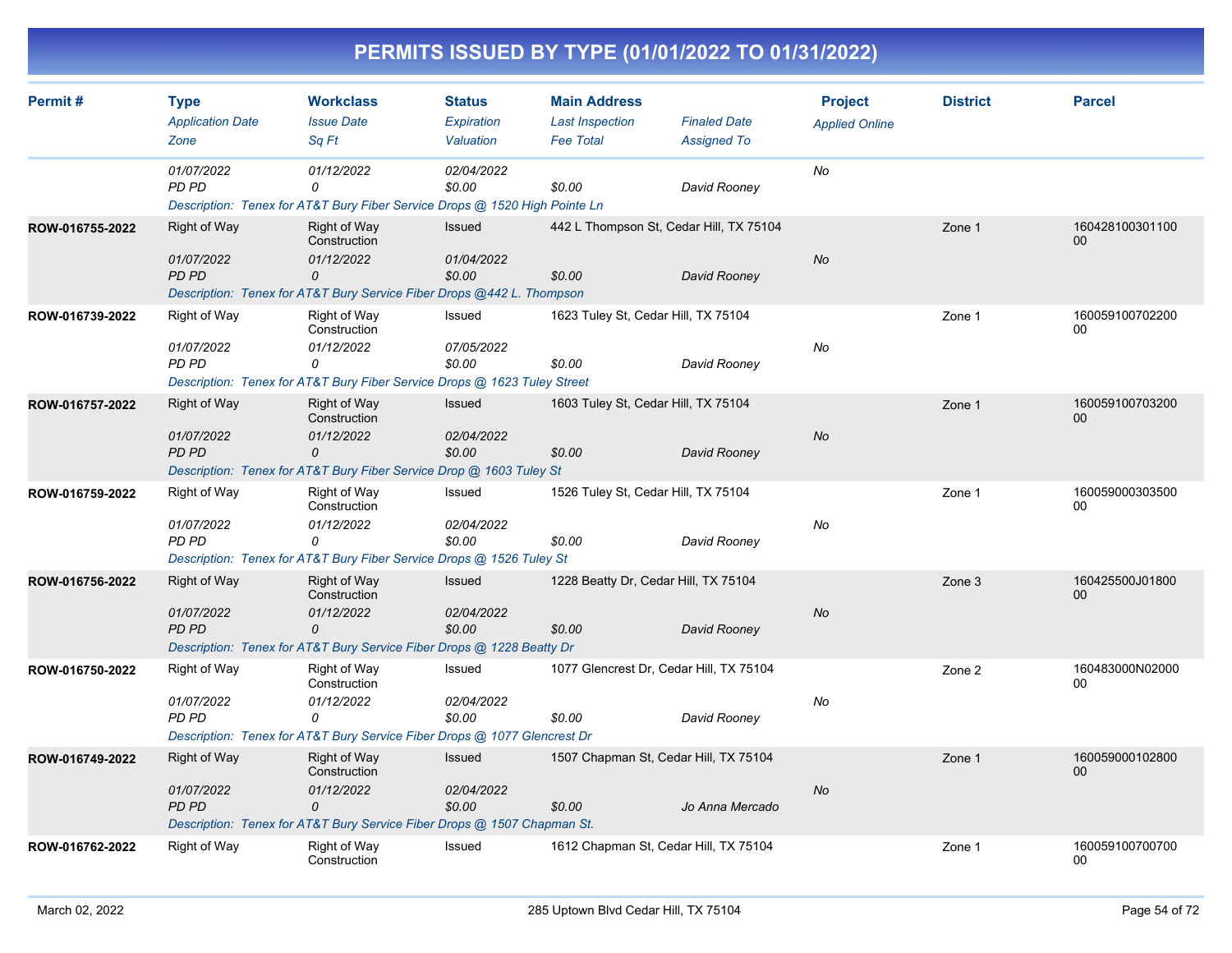| Permit#         | <b>Type</b>                                                         | <b>Workclass</b>                                                                                         | <b>Status</b>           | <b>Main Address</b>                        |                                           | <b>Project</b>        | <b>District</b> | <b>Parcel</b>         |
|-----------------|---------------------------------------------------------------------|----------------------------------------------------------------------------------------------------------|-------------------------|--------------------------------------------|-------------------------------------------|-----------------------|-----------------|-----------------------|
|                 | <b>Application Date</b><br>Zone                                     | <b>Issue Date</b><br>Sq Ft                                                                               | Expiration<br>Valuation | <b>Last Inspection</b><br><b>Fee Total</b> | <b>Finaled Date</b><br><b>Assigned To</b> | <b>Applied Online</b> |                 |                       |
|                 |                                                                     |                                                                                                          |                         |                                            |                                           |                       |                 |                       |
|                 | 01/07/2022<br>PD PD                                                 | 01/12/2022<br>0<br>Description: Tenex for AT&T Bury Fiber Service Drop @ 1612 Chapman St                 | 02/04/2022<br>\$0.00    | \$0.00                                     | David Rooney                              | No                    |                 |                       |
| ROW-016743-2022 | <b>Right of Way</b>                                                 | <b>Right of Way</b>                                                                                      | Issued                  | 1107 Hampshire Ln, Cedar Hill, TX 75104    |                                           |                       | Zone 2          | 160324000D02300       |
|                 |                                                                     | Construction                                                                                             |                         |                                            |                                           |                       |                 | $00\,$                |
|                 | 01/07/2022<br><b>PD PD</b>                                          | 01/12/2022<br>0                                                                                          | 02/04/2022<br>\$0.00    | \$0.00                                     | David Rooney                              | <b>No</b>             |                 |                       |
|                 |                                                                     | Description: Tenex for AT&T Bury Fiber Service Drops @ 1107 Hampshire Ln                                 |                         |                                            |                                           |                       |                 |                       |
| ROW-016797-2022 | Right of Way                                                        | Right of Way<br>Construction                                                                             | Issued                  | 593 Jealouse, Cedar Hill, TX 75104         |                                           |                       | None            |                       |
|                 | 01/11/2022                                                          | 01/13/2022                                                                                               | 03/17/2022              |                                            |                                           | No                    |                 |                       |
|                 |                                                                     | $\Omega$<br>Description: Sunrise Telcom Bore and place 2" pipe approx 500" underground @593 Jealouse Way | \$0.00                  | \$0.00                                     | David Rooney                              |                       |                 |                       |
|                 |                                                                     |                                                                                                          |                         |                                            |                                           |                       |                 |                       |
| ROW-016775-2022 | <b>Right of Way</b>                                                 | <b>Right of Way</b><br>Construction                                                                      | <b>Issued</b>           | 519 Katherine Ct. Cedar Hill, TX 75104     |                                           |                       | None            |                       |
|                 | 01/11/2022                                                          | 01/13/2022<br>0                                                                                          | 02/28/2022<br>\$0.00    | \$0.00                                     | David Rooney                              | <b>No</b>             |                 |                       |
|                 |                                                                     | Description: Tenex for AT&T Bury Fiber Service Drops @ 519 Katherine Ct                                  |                         |                                            |                                           |                       |                 |                       |
| ROW-016776-2022 | Right of Way                                                        | Right of Way<br>Construction                                                                             | Issued                  | 1028 Essex Dr, Cedar Hill, TX 75104        |                                           |                       | Zone 2          | 160324000E02400<br>00 |
|                 | 01/11/2022<br>PD PD                                                 | 01/13/2022<br>0                                                                                          | 01/28/2022<br>\$0.00    | \$0.00                                     | David Rooney                              | No                    |                 |                       |
|                 |                                                                     | Description: Tenex for AT&T Bury Fiber Service Drops @ 1028 Essex Dr                                     |                         |                                            |                                           |                       |                 |                       |
| ROW-016786-2022 | <b>Right of Way</b>                                                 | <b>Right of Way</b><br>Construction                                                                      | Issued                  | 1506 Summers Dr, Cedar Hill, TX 75104      |                                           |                       | Zone 1          | 160059100401500<br>00 |
|                 | 01/11/2022                                                          | 01/13/2022                                                                                               | 02/28/2022              |                                            |                                           | No                    |                 |                       |
|                 | <b>PD PD</b>                                                        | 0                                                                                                        | \$0.00                  | \$0.00                                     | David Rooney                              |                       |                 |                       |
|                 |                                                                     | Description: Tenex for AT&T Bury Fiber Service Drops @ 1506 Summers Drive                                |                         |                                            |                                           |                       |                 |                       |
| ROW-016783-2022 | <b>Right of Way</b>                                                 | <b>Right of Way</b><br>Construction                                                                      | Issued                  | 1038 Hampshire Ln, Cedar Hill, TX 75104    |                                           |                       | Zone 2          | 160324000C02800<br>00 |
|                 | 01/11/2022                                                          | 01/13/2022                                                                                               | 02/28/2022              |                                            |                                           | No                    |                 |                       |
|                 | <b>PD PD</b>                                                        | 0                                                                                                        | \$0.00                  | \$0.00                                     | David Rooney                              |                       |                 |                       |
|                 |                                                                     | Description: Tenex for AT&T Bury Fiber Service Drops @ 1038 Hampshire Ln                                 |                         |                                            |                                           |                       |                 |                       |
| ROW-016785-2022 | <b>Right of Way</b>                                                 | <b>Right of Way</b><br>Construction                                                                      | Issued                  | 602 Trees Dr, Cedar Hill, TX 75104         |                                           |                       | Zone 1          | 160428400600500<br>00 |
|                 | 01/11/2022<br><b>PD PD</b>                                          | 01/13/2022<br>0                                                                                          | 02/28/2022<br>\$0.00    | \$0.00                                     | David Rooney                              | No                    |                 |                       |
|                 | Description: Tenex for AT&T Bury Service Fiber Drops @ 602 Trees Dr |                                                                                                          |                         |                                            |                                           |                       |                 |                       |
| ROW-016787-2022 | <b>Right of Way</b>                                                 | Right of Way<br>Construction                                                                             | Issued                  | 449 Jones St. Cedar Hill, TX 75104         |                                           |                       | Zone 2          | 160206800R01700<br>00 |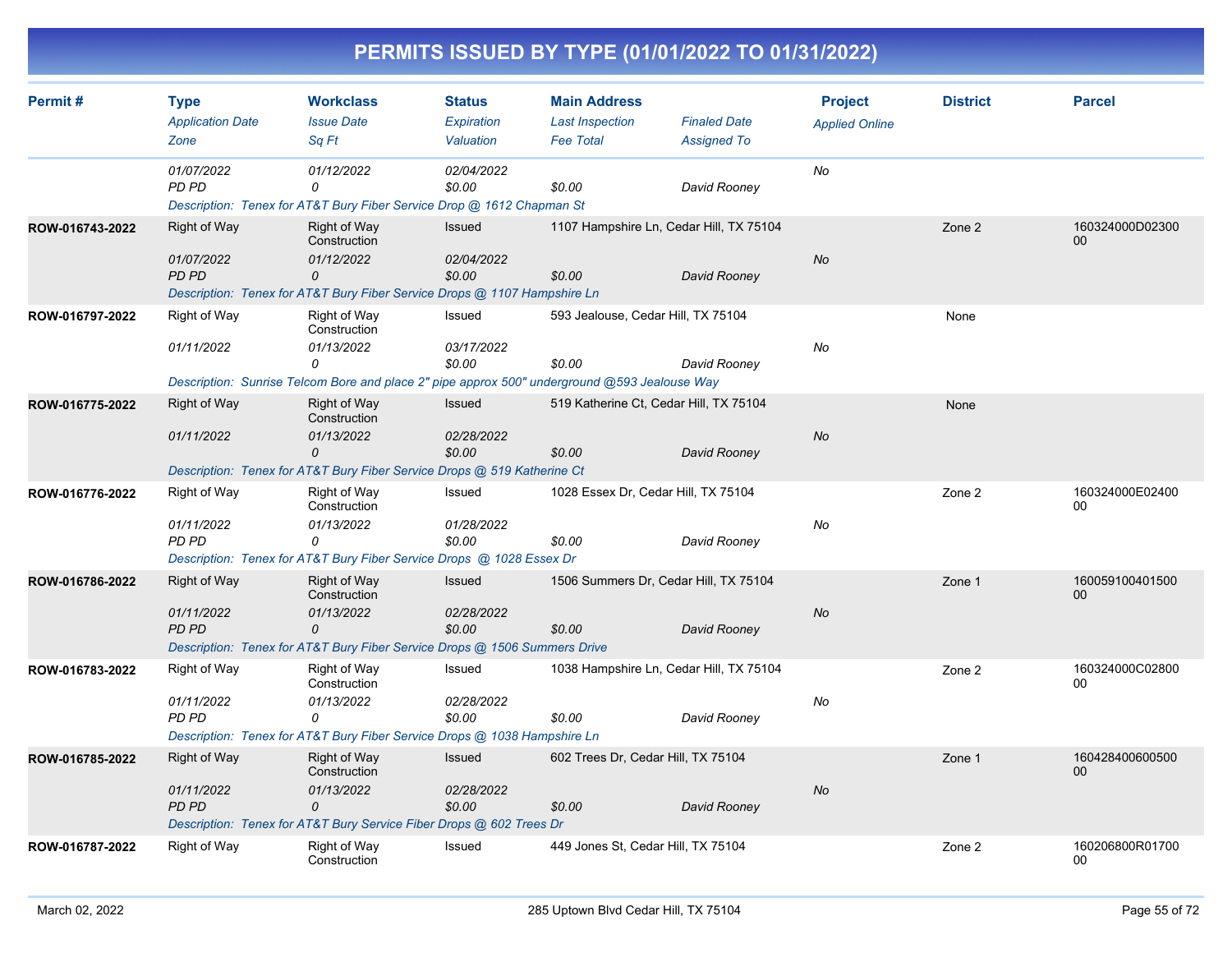| Permit#         | <b>Type</b>                                       | <b>Workclass</b>                                                                                                                                                                                                     | <b>Status</b>                         | <b>Main Address</b>                                     |                                           | <b>Project</b>        | <b>District</b> | <b>Parcel</b>             |
|-----------------|---------------------------------------------------|----------------------------------------------------------------------------------------------------------------------------------------------------------------------------------------------------------------------|---------------------------------------|---------------------------------------------------------|-------------------------------------------|-----------------------|-----------------|---------------------------|
|                 | <b>Application Date</b><br>Zone                   | <b>Issue Date</b><br>Sq Ft                                                                                                                                                                                           | Expiration<br>Valuation               | <b>Last Inspection</b><br><b>Fee Total</b>              | <b>Finaled Date</b><br><b>Assigned To</b> | <b>Applied Online</b> |                 |                           |
|                 | 01/12/2022<br><b>PD PD</b>                        | 01/13/2022<br>0<br>Description: Tenex for AT&T Bury Service Fiber Drops @ 449 Jones St                                                                                                                               | 02/28/2022<br>\$0.00                  | \$0.00                                                  | David Rooney                              | No                    |                 |                           |
| ROW-016794-2022 | <b>Right of Way</b><br>01/04/2022<br><b>LR LR</b> | Right of Way<br>Construction<br>01/13/2022<br>0<br>Description: Sunrise Telecom Boke and place "2 " pipe approx 300 ft underground @ 501 E. Belt Line RD                                                             | <b>Issued</b><br>03/10/2022<br>\$0.00 | 501 E Belt Line Rd, Cedar Hill, TX 75104<br>\$0.00      | David Rooney                              | No                    | Zone 2          | 160300000A00100<br>$00\,$ |
| ROW-016810-2022 | Right of Way<br>12/30/2021                        | Right of Way<br>Construction<br>01/14/2022<br>0<br>Description: Tenex for AT&T Bury Fiber Service Drops @ 431 Pogue St                                                                                               | Issued<br>01/21/2022<br>\$0.00        | 431 Pogue St, Cedar Hill, TX 75104<br>\$0.00            | <b>Mary Horsechief</b>                    | No                    | Zone 2          | 160206700U01701<br>00     |
| ROW-016807-2022 | <b>Right of Way</b><br>12/07/2021                 | <b>Right of Way</b><br>Construction<br>01/14/2022<br>0<br>Description: Sunrise Telecom Bore and place 2" pipe approx 1280" underground @ 125 W. Wintergreen Rd                                                       | Issued<br>02/14/2022<br>\$0.00        | 125 W Wintergreen Rd, Cedar Hill, TX<br>75104<br>\$0.00 | David Rooney                              | <b>No</b>             | Zone 1          | 160282001200000<br>00     |
| ROW-016821-2022 | Right of Way<br>01/14/2022<br>PD PD               | Right of Way<br>Construction<br>01/14/2022<br>0<br>Description: Tenex for AT&T Bury Service Fiber Drops @ 316 Pool Dr                                                                                                | Issued<br>07/13/2022<br>\$0.00        | 316 Pool Dr, Cedar Hill, TX 75104<br>\$0.00             | David Rooney                              | No                    | Zone 1          | 160059000100500<br>00     |
| ROW-016819-2022 | <b>Right of Way</b><br>12/30/2021<br>PD PD        | <b>Right of Way</b><br>Construction<br>01/14/2022<br>0<br>Description: Tenex for AT&T Bury Fiber Service DRops @ 1041 Essex Dr                                                                                       | Submitted<br>01/21/2022<br>\$0.00     | 1041 Essex Dr, Cedar Hill, TX 75104<br>\$0.00           | Jo Anna Mercado                           | <b>No</b>             | Zone 2          | 160324000F03200<br>00     |
| ROW-016808-2022 | Right of Way<br>12/30/2021<br><b>PD PD</b>        | <b>Right of Way</b><br>Construction<br>01/14/2022<br>0<br>Description: Tenex for AT&T Bury Fiber Service Drops @ 403 Flameleaf PL                                                                                    | Issued<br>01/21/2022<br>\$0.00        | 403 Flameleaf Ln, Cedar Hill, TX 75104<br>\$0.00        | David Rooney                              | No                    | Zone 1          | 160059100803000<br>00     |
| ROW-016820-2022 | <b>Right of Way</b><br>01/13/2022<br><b>PD PD</b> | <b>Right of Way</b><br>Construction<br>01/14/2022<br>0<br>Description: The Wilkins Group on behalf of Spectrum Charter repair and rebuyr approx 278 ft coax cable using the following drill rig hand @1306 Foster St | Issued<br>03/14/2022<br>\$0.00        | 1306 Foster St, Cedar Hill, TX 75104<br>\$0.00          | David Rooney                              | No                    | Zone 3          | 160067102102700<br>00     |
| ROW-016813-2022 | <b>Right of Way</b>                               | <b>Right of Way</b><br>Construction                                                                                                                                                                                  | Submitted                             | 1527 Summers Dr. Cedar Hill, TX 75104                   |                                           |                       | Zone 1          | 160059100301400<br>00     |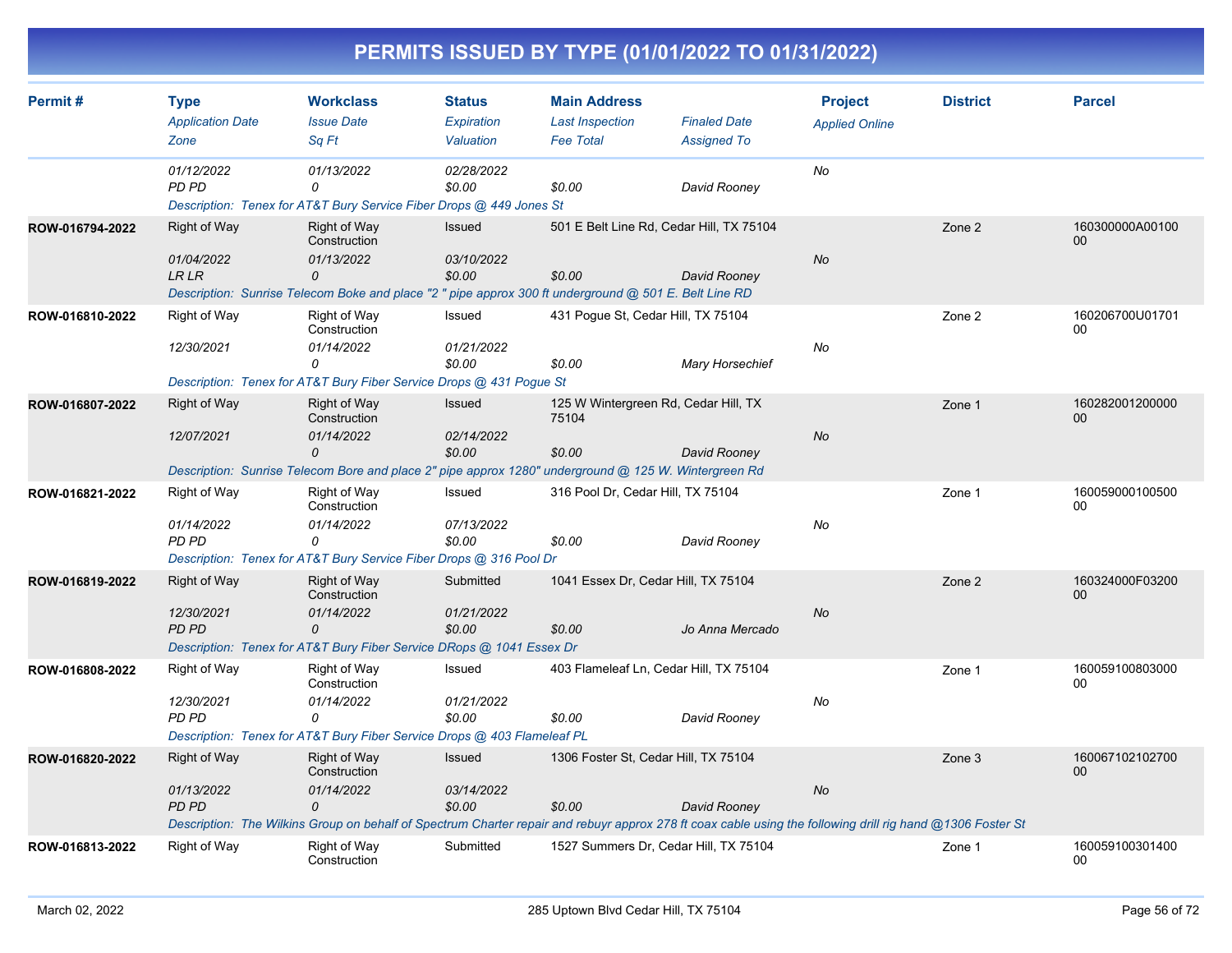| PERMITS ISSUED BY TYPE (01/01/2022 TO 01/31/2022) |
|---------------------------------------------------|
|---------------------------------------------------|

| Permit#         | <b>Type</b><br><b>Application Date</b> | <b>Workclass</b><br><b>Issue Date</b>                                                                            | <b>Status</b><br>Expiration | <b>Main Address</b><br><b>Last Inspection</b> | <b>Finaled Date</b>                                                                                                 |                       | <b>District</b> | <b>Parcel</b>         |
|-----------------|----------------------------------------|------------------------------------------------------------------------------------------------------------------|-----------------------------|-----------------------------------------------|---------------------------------------------------------------------------------------------------------------------|-----------------------|-----------------|-----------------------|
|                 | Zone                                   | Sq Ft                                                                                                            | Valuation                   | <b>Fee Total</b>                              | <b>Assigned To</b>                                                                                                  | <b>Applied Online</b> |                 |                       |
|                 | 01/07/2022<br>PD PD                    | 01/14/2022<br>0                                                                                                  | 02/04/2022<br>\$0.00        | \$0.00                                        | David Rooney                                                                                                        | No                    |                 |                       |
| ROW-016814-2022 | Right of Way                           | Description: Tenex for AT&T Bury Fiber Service Drops @ 1527 Summers Drive<br><b>Right of Way</b><br>Construction | Submitted                   |                                               | 309 Pinnacle Dr, Cedar Hill, TX 75104                                                                               |                       | Zone 1          | 160364000301100<br>00 |
|                 | 12/30/2021<br><b>PD PD</b>             | 01/14/2022<br>0                                                                                                  | 01/21/2022<br>\$0.00        | \$0.00                                        | David Rooney                                                                                                        | <b>No</b>             |                 |                       |
| ROW-016836-2022 | Right of Way                           | Description: Tenex for AT&T Bury Fiber Service Drops @ 309 Pinnacle Dr<br><b>Right of Way</b>                    | Issued                      |                                               | 829 Whitney St, Cedar Hill, TX 75104                                                                                |                       | Zone 2          | 160206500A00800       |
|                 | 01/14/2022                             | Construction<br>01/18/2022<br>$\Omega$<br>Description: Tenex for AT&T Bury Fiber Service Drops @ 829 Whitney St  | 01/28/2022<br>\$0.00        | \$0.00                                        | <b>Mary Horsechief</b>                                                                                              | No                    |                 | 0 <sub>0</sub>        |
| ROW-015167-2021 | Right of Way                           | <b>Right of Way</b><br>Construction                                                                              | Submitted                   | 75104                                         | 204 Meadowbrooke Dr, Cedar Hill, TX                                                                                 |                       | Zone 3          | 160320000501700<br>00 |
|                 | 09/08/2021                             | 01/18/2022<br>0                                                                                                  | 03/15/2022<br>\$0.00        | \$0.00                                        | David Rooney                                                                                                        | No                    |                 |                       |
| ROW-016851-2022 | Right of Way                           | Right of Way<br>Construction                                                                                     | Issued                      | 409 Sims Dr. Cedar Hill, TX 75104             | Description: Reel Telecommunicaion Svcs for ATT; Bore, trenching & hand digging @ 204 Meadowbrooks Dr (subdivision) |                       | Zone 2          | 160206500C03100<br>00 |
|                 | 01/14/2022                             | 01/18/2022<br>$\Omega$                                                                                           | 02/28/2022<br>\$0.00        | \$0.00                                        | David Rooney                                                                                                        | No                    |                 |                       |
|                 |                                        | Description: Tenex for AT&T Bury Fiber Service Drops @ 409 Sims Dr                                               |                             |                                               |                                                                                                                     |                       |                 |                       |
| ROW-016868-2022 | Right of Way                           | <b>Right of Way</b><br>Construction                                                                              | Issued                      | 616 Arbor Dr, Cedar Hill, TX 75104            |                                                                                                                     |                       | Zone 2          | 160155400200500<br>00 |
|                 | 01/18/2022                             | 01/18/2022<br>$\Omega$<br>Description: Tenex for AT&T Bury Fiber Service Drops @ 616 Arbor Dr                    | 03/11/2022<br>\$0.00        | \$0.00                                        | David Rooney                                                                                                        | <b>No</b>             |                 |                       |
| ROW-016865-2022 | Right of Way                           | Right of Way<br>Construction                                                                                     | Issued                      | 510 Rainier St, Cedar Hill, TX 75104          |                                                                                                                     |                       | Zone 2          | 160206400D00800<br>00 |
|                 | 01/18/2022                             | 01/18/2022<br>0                                                                                                  | 03/11/2022<br>\$0.00        | \$0.00                                        | David Rooney                                                                                                        | No                    |                 |                       |
|                 |                                        | Description: Tenex for AT&T Bury Fiber Service Drops @ 510 Rainier St                                            |                             |                                               |                                                                                                                     |                       |                 |                       |
| ROW-016861-2022 | <b>Right of Way</b>                    | <b>Right of Way</b><br>Construction                                                                              | Issued                      | 420 Sims Dr, Cedar Hill, TX 75104             |                                                                                                                     |                       | Zone 2          | 160206500D02800<br>00 |
|                 | 01/14/2022                             | 01/18/2022<br>$\Omega$                                                                                           | 02/28/2022<br>\$0.00        | \$0.00                                        | David Rooney                                                                                                        | No                    |                 |                       |
|                 |                                        | Description: Tenex for AT&T Bury Service Fiber Drops @ 420 Sims Dr                                               |                             |                                               |                                                                                                                     |                       |                 |                       |
| ROW-016830-2022 | Right of Way                           | <b>Right of Way</b><br>Construction                                                                              | Issued                      |                                               | 303 N Broad St, Cedar Hill, TX 75104                                                                                |                       | Zone 1          | 651472320102400<br>00 |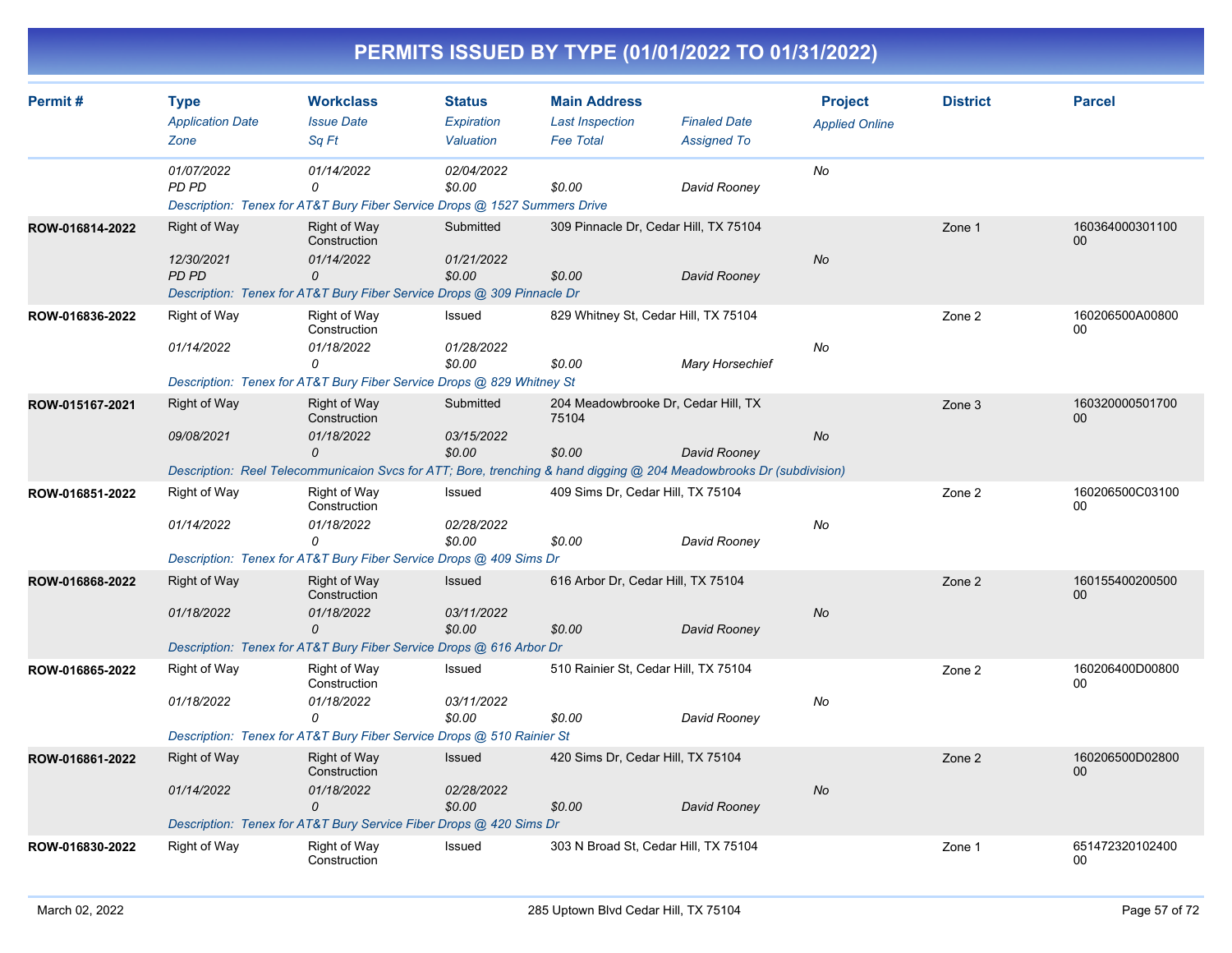| Permit#          | <b>Type</b><br><b>Application Date</b><br>Zone    | <b>Workclass</b><br><b>Issue Date</b><br>Sq Ft                                                                                   | <b>Status</b><br>Expiration<br>Valuation | <b>Main Address</b><br><b>Last Inspection</b><br><b>Fee Total</b> | <b>Finaled Date</b><br><b>Assigned To</b> | <b>Project</b><br><b>Applied Online</b> | <b>District</b> | <b>Parcel</b>         |
|------------------|---------------------------------------------------|----------------------------------------------------------------------------------------------------------------------------------|------------------------------------------|-------------------------------------------------------------------|-------------------------------------------|-----------------------------------------|-----------------|-----------------------|
|                  | 01/04/2022<br>OT-Res OT-Res                       | 01/18/2022<br>0<br>Description: Atmos Gas Repair @ 303 N. Broad St                                                               | 02/11/2022<br>\$0.00                     | \$0.00                                                            | David Rooney                              | No                                      |                 |                       |
| ROW-016849-2022  | Right of Way<br>01/14/2022<br><b>PD PD</b>        | Right of Way<br>Construction<br>01/18/2022<br>0<br>Description: Tenex for AT&T Bury Service Fiber Drops @ 146 Hunter Dr          | <b>Issued</b><br>02/28/2022<br>\$0.00    | 146 Hunter Dr, Cedar Hill, TX 75104<br>\$0.00                     | David Rooney                              | <b>No</b>                               | Zone 1          | 160395400301500<br>00 |
| ROW-016838-2022* | Right of Way<br>01/14/2022<br>PD PD               | Right of Way<br>Construction<br>01/18/2022<br>0<br>Description: Tenex for AT&T Bury Service Fiber Drops @ 113 Dennis Dr          | On Hold<br>02/28/2022<br>\$0.00          | 113 Dennis Dr, Cedar Hill, TX 75104<br>\$0.00                     | David Rooney                              | No                                      | Zone 1          | 160325500101800<br>00 |
| ROW-016844-2022  | <b>Right of Way</b><br>01/14/2022<br><b>PD PD</b> | Right of Way<br>Construction<br>01/18/2022<br>0<br>Description: Tenex for AT&T Bury Fiber Service Drops @ 605 Highland Dr        | <b>Issued</b><br>02/28/2022<br>\$0.00    | 605 Highland Dr, Cedar Hill, TX 75104<br>\$0.00                   | David Rooney                              | <b>No</b>                               | Zone 2          | 160342500B07R00<br>00 |
| ROW-016848-2022  | Right of Way<br>01/14/2022<br>PD PD               | Right of Way<br>Construction<br>01/18/2022<br>0<br>Description: Tenex for AT&T Bury Service Fiber Drops @ 1050 Essex Dr          | Issued<br>02/28/2022<br>\$0.00           | 1050 Essex Dr, Cedar Hill, TX 75104<br>\$0.00                     | David Rooney                              | No                                      | Zone 2          | 160324000E03500<br>00 |
| ROW-016839-2022  | <b>Right of Way</b><br>01/14/2022<br>PD PD        | Right of Way<br>Construction<br>01/18/2022<br>$\Omega$<br>Description: Tenex for AT&T Bury Service Fiber Drops @ 1034 Suffolk LN | <b>Issued</b><br>01/28/2022<br>\$0.00    | 1034,<br>\$0.00                                                   | David Rooney                              | No                                      | Zone 2          | 160324000A00500<br>00 |
| ROW-016829-2022  | <b>Right of Way</b><br>12/22/2021<br>PD PD        | Right of Way<br>Construction<br>01/18/2022<br>0<br>Description: Tenex for AT&T Bury Fiber Service Drops @ 1514 Summers Drive     | Submitted<br>01/21/2022<br>\$0.00        | 1514 Summers Dr, Cedar Hill, TX 75104<br>\$0.00                   | David Rooney                              | No                                      | Zone 1          | 160059100401900<br>00 |
| ROW-016863-2022  | Right of Way<br>01/18/2022<br><b>PD PD</b>        | Right of Way<br>Construction<br>01/18/2022<br>0<br>Description: Tenex for AT&T Bury Fiber Service Drops @ 1333 Middleton Dr      | <b>Issued</b><br>03/11/2022<br>\$0.00    | 1333 Middleton Dr, Cedar Hill, TX 75104<br>\$0.00                 | David Rooney                              | <b>No</b>                               | Zone 1          | 160428500300900<br>00 |
| ROW-016852-2022  | Right of Way                                      | Right of Way<br>Construction                                                                                                     | Issued                                   | 138 Hunter Dr, Cedar Hill, TX 75104                               |                                           |                                         | Zone 1          | 160395400301900<br>00 |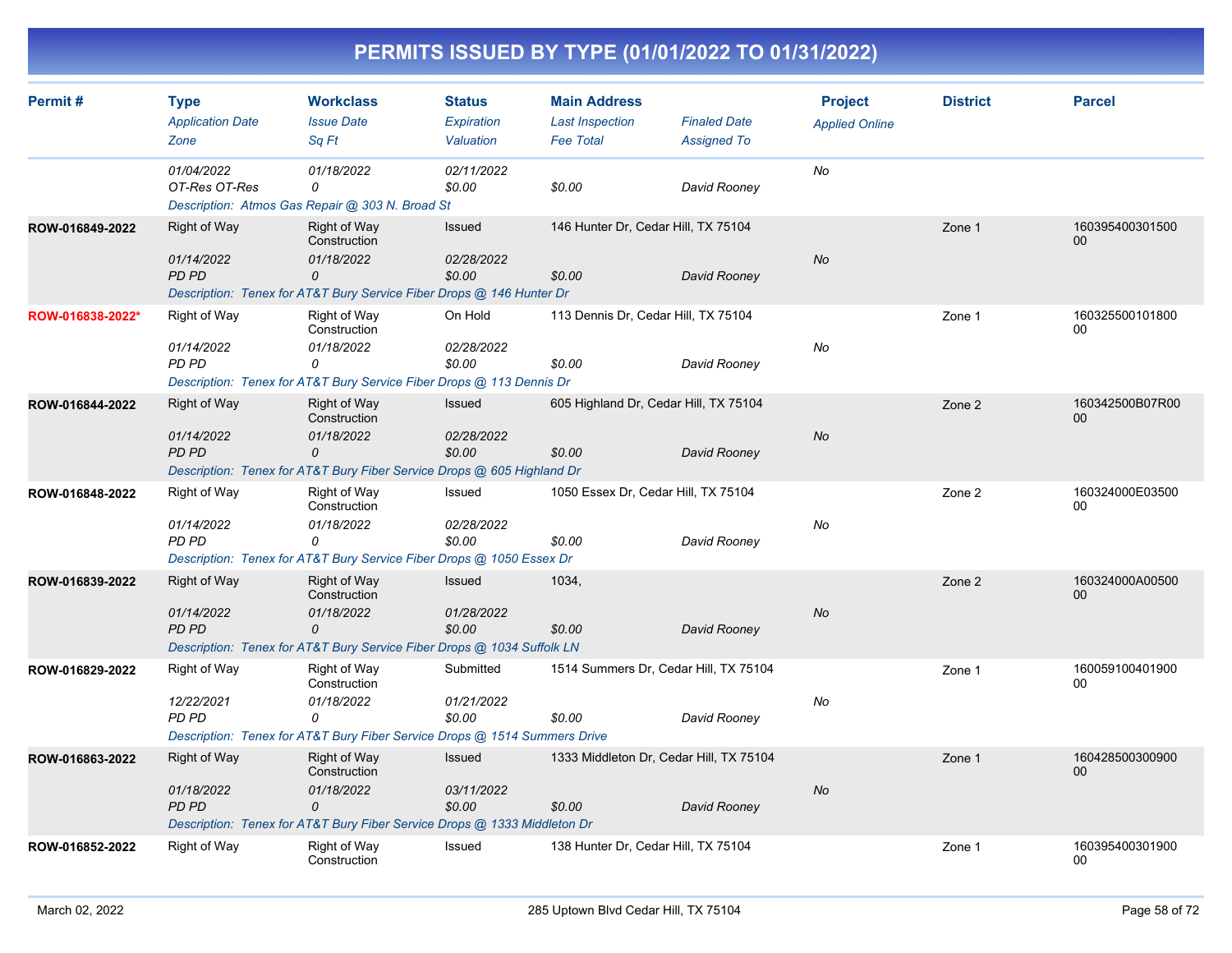| Permit#         | <b>Type</b>                                       | <b>Workclass</b>                                                                                                                    | <b>Status</b>                         | <b>Main Address</b>                                 |                                           | <b>Project</b>        | <b>District</b> | <b>Parcel</b>             |
|-----------------|---------------------------------------------------|-------------------------------------------------------------------------------------------------------------------------------------|---------------------------------------|-----------------------------------------------------|-------------------------------------------|-----------------------|-----------------|---------------------------|
|                 | <b>Application Date</b><br>Zone                   | <b>Issue Date</b><br>Sq Ft                                                                                                          | Expiration<br>Valuation               | <b>Last Inspection</b><br><b>Fee Total</b>          | <b>Finaled Date</b><br><b>Assigned To</b> | <b>Applied Online</b> |                 |                           |
|                 | 01/14/2022<br>PD PD                               | 01/18/2022<br>0<br>Description: Tenex for AT&T Bury Fiber Service Drops @ 138 Hunter Dr                                             | 02/28/2022<br>\$0.00                  | \$0.00                                              | David Rooney                              | No                    |                 |                           |
| ROW-016867-2022 | <b>Right of Way</b><br>01/18/2022<br><b>PD PD</b> | <b>Right of Way</b><br>Construction<br>01/18/2022<br>0<br>Description: Tenex for AT&T Bury Fiber Service Drops @ 157 Hunter Drive   | <b>Issued</b><br>03/11/2022<br>\$0.00 | 157 Hunter Dr. Cedar Hill, TX 75104<br>\$0.00       | David Rooney                              | <b>No</b>             | Zone 1          | 160395400102400<br>00     |
| ROW-016864-2022 | Right of Way<br>01/18/2022<br>PD PD               | Right of Way<br>Construction<br>01/18/2022<br>0<br>Description: Tenex for AT&T Bury Fiber Service Drops @ 1118 Suffolk Dr           | Issued<br>03/11/2022<br>\$0.00        | 1118 Suffolk Ln, Cedar Hill, TX 75104<br>\$0.00     | David Rooney                              | No                    | Zone 2          | 160324000A02200<br>00     |
| ROW-016840-2022 | <b>Right of Way</b><br>01/14/2022<br><b>PD PD</b> | Right of Way<br>Construction<br>01/18/2022<br>0<br>Description: Tenex for AT&T Bury Fiber Service Drops @ 1212 Beatty Dr            | <b>Issued</b><br>02/28/2022<br>\$0.00 | 1212 Beatty Dr, Cedar Hill, TX 75104<br>\$0.00      | David Rooney                              | <b>No</b>             | Zone 3          | 160425500J02600<br>00     |
| ROW-016854-2022 | <b>Right of Way</b><br>01/18/2022<br>PD PD        | Right of Way<br>Construction<br>01/18/2022<br>0<br>Description: Atmos Gas Repair @ 1494 Summers Drive                               | Issued<br>01/13/2022<br>\$0.00        | 1494 Summers Dr, Cedar Hill, TX 75104<br>\$0.00     | David Rooney                              | No                    | Zone 1          | 160059000400900<br>00     |
| ROW-016869-2022 | <b>Right of Way</b><br>01/18/2022<br><b>PD PD</b> | Right of Way<br>Construction<br>01/18/2022<br>$\mathcal{O}$<br>Description: Tenex for AT&T Bury Fiber Service Drops @ 1542 Tuley St | <b>Issued</b><br>03/11/2022<br>\$0.00 | 1542 Tuley St, Cedar Hill, TX 75104<br>\$0.00       | David Rooney                              | <b>No</b>             | Zone 1          | 160059000302700<br>$00\,$ |
| ROW-016850-2022 | Right of Way<br>01/14/2022<br>PD PD               | Right of Way<br>Construction<br>01/18/2022<br>0<br>Description: Tenex for AT&T Bury Fiber Service Drops @ 1530 High Pointe Ln       | Issued<br>02/28/2022<br>\$0.00        | 1530 High Pointe Ln, Cedar Hill, TX 75104<br>\$0.00 | David Rooney                              | No                    | Zone 1          | 160059000106000<br>00     |
| ROW-016847-2022 | Right of Way<br>01/14/2022<br><b>PD PD</b>        | Right of Way<br>Construction<br>01/18/2022<br>0<br>Description: Tenex for AT&T Bury Fiber Service Drops @ 1518 High Pointe Ln       | <b>Issued</b><br>02/28/2022<br>\$0.00 | 1518 High Pointe Ln, Cedar Hill, TX 75104<br>\$0.00 | David Rooney                              | No                    | Zone 1          | 160059000106600<br>00     |
| ROW-016862-2022 | Right of Way                                      | Right of Way<br>Construction                                                                                                        | Issued                                | 225 Armstrong Dr, Cedar Hill, TX 75104              |                                           |                       | Zone 2          | 161100200413R00<br>00     |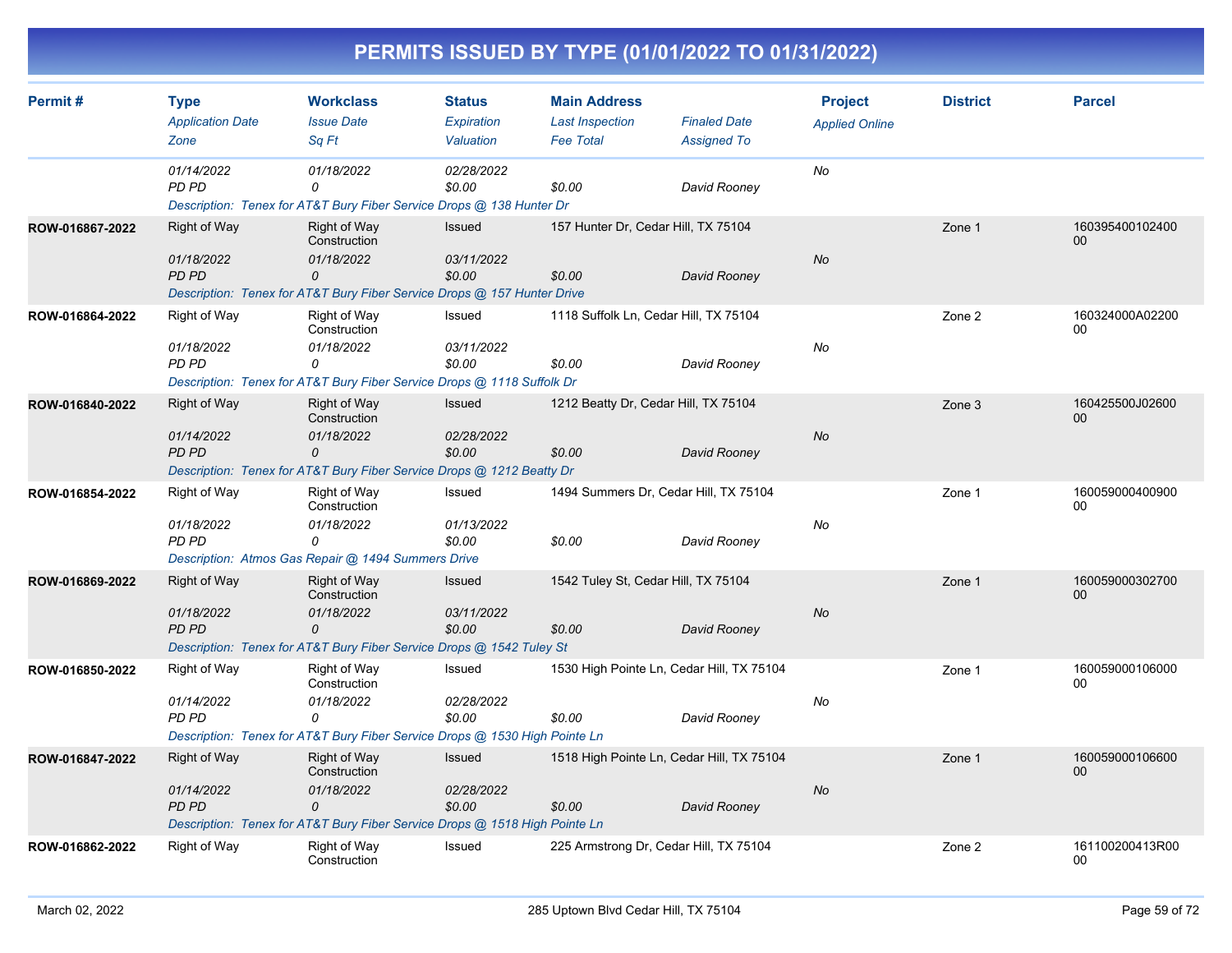| PERMITS ISSUED BY TYPE (01/01/2022 TO 01/31/2022) |
|---------------------------------------------------|
|---------------------------------------------------|

| Permit#         | <b>Type</b>                                | <b>Workclass</b>                                                                                                                                                                                                                                                 | <b>Status</b>                  | <b>Main Address</b>                             |                                           | <b>Project</b>        | <b>District</b> | <b>Parcel</b>                |
|-----------------|--------------------------------------------|------------------------------------------------------------------------------------------------------------------------------------------------------------------------------------------------------------------------------------------------------------------|--------------------------------|-------------------------------------------------|-------------------------------------------|-----------------------|-----------------|------------------------------|
|                 | <b>Application Date</b><br>Zone            | <b>Issue Date</b><br>Sq Ft                                                                                                                                                                                                                                       | Expiration<br>Valuation        | <b>Last Inspection</b><br><b>Fee Total</b>      | <b>Finaled Date</b><br><b>Assigned To</b> | <b>Applied Online</b> |                 |                              |
|                 | 01/14/2022<br>PD PD                        | 01/18/2022<br>$\Omega$<br>Description: Tenex for AT&T Bury Fiber Service Drops @ 225 Armstrong Dr                                                                                                                                                                | 02/28/2022<br>\$0.00           | \$0.00                                          | David Rooney                              | No                    |                 |                              |
| ROW-016846-2022 | Right of Way<br>01/14/2022<br><b>PD PD</b> | <b>Right of Way</b><br>Construction<br>01/18/2022<br>$\mathcal{O}$                                                                                                                                                                                               | Issued<br>02/28/2022<br>\$0.00 | 1623 Chapman St, Cedar Hill, TX 75104<br>\$0.00 | David Rooney                              | No                    | Zone 1          | 160059100804500<br>00        |
|                 |                                            | Description: Tenex for AT&T Bury Fiber Service Drops @ 1623 Chapman St.                                                                                                                                                                                          |                                |                                                 |                                           |                       |                 |                              |
| ROW-016876-2022 | Right of Way                               | <b>Right of Way</b><br>Construction                                                                                                                                                                                                                              | Issued                         | 381 N Highway 67, Cedar Hill, TX 75104          |                                           |                       | None            |                              |
|                 | 12/07/2021                                 | 01/19/2022<br>0                                                                                                                                                                                                                                                  | 12/16/2021<br>\$0.00           | \$0.00                                          | David Rooney                              | No                    |                 |                              |
|                 |                                            | Description: Dcomm for Spectrum Pull CATV Linesfrom pole to Building in a good existing conduit @381 N Highway 67                                                                                                                                                |                                |                                                 |                                           |                       |                 |                              |
| ROW-016883-2022 | Right of Way                               | <b>Right of Way</b><br>Construction                                                                                                                                                                                                                              | Issued                         |                                                 |                                           |                       | None            |                              |
|                 | 01/13/2022                                 | 01/19/2022<br>$\Omega$                                                                                                                                                                                                                                           | 02/10/2022<br>\$0.00           | \$0.00                                          | David Rooney                              | <b>No</b>             |                 |                              |
|                 |                                            | Description: ONCOR for Kleinfelder geotechnical Soil Sampling: 50 ft deep and 12 inches in length @B-30 GPS Coordinates 32.611476,-96,920143                                                                                                                     |                                |                                                 |                                           |                       |                 |                              |
| ROW-016905-2022 | Right of Way                               | Right of Way<br>Construction                                                                                                                                                                                                                                     | Issued                         | 804 Cedarwood Dr, Cedar Hill, TX 75104          |                                           |                       | Zone 2          | 160155500202900<br>00        |
|                 | 01/18/2022                                 | 01/19/2022<br>$\Omega$                                                                                                                                                                                                                                           | 03/21/2022<br>\$0.00           | \$0.00                                          | David Rooney                              | No                    |                 |                              |
|                 |                                            | Description: Charter Spectrum For Kinetic Solutions Cable Bore "3" @ 804-766 Cedarwood                                                                                                                                                                           |                                |                                                 |                                           |                       |                 |                              |
| ROW-015429-2021 | Right of Way                               | <b>Right of Way</b><br>Construction                                                                                                                                                                                                                              | Issued                         | 5210 Hunter Dr, Cedar Hill, TX 75104            |                                           |                       | None            |                              |
|                 | 10/13/2021                                 | 01/19/2022<br>$\Omega$                                                                                                                                                                                                                                           | 03/31/2022<br>\$0.00           | \$0.00                                          | <b>Steve Schell</b>                       | <b>No</b>             |                 |                              |
|                 |                                            | Description: Blue Streak for AT&T This project places a PFP cabinet and pad at the corner of New Clark and High Pointe Ln, as well as a 2'x3'x2' handhole at the same corner. It also<br>places approx 424' of fiber through an existing MH run on New Clark Rd. |                                |                                                 |                                           |                       |                 |                              |
| ROW-016881-2022 | Right of Way                               | Right of Way<br>Construction                                                                                                                                                                                                                                     | Issued                         | 721 Kristi Ln, Cedar Hill, TX 75104             |                                           |                       | Zone 2          | 1603425001006000<br>$\Omega$ |
|                 | 01/17/2022<br>PD PD                        | 01/19/2022<br>0                                                                                                                                                                                                                                                  | 03/01/2022<br>\$0.00           | \$0.00                                          | David Rooney                              | No                    |                 |                              |
|                 |                                            | Description: BFK for Telecommunications Bore 100 ft placing 110 ft cable remove 2 pedastals and place 2 pedastals @721 Kristi Ln/ kirk In                                                                                                                        |                                |                                                 |                                           |                       |                 |                              |
| ROW-016879-2022 | Right of Way                               | <b>Right of Way</b><br>Construction                                                                                                                                                                                                                              | Issued                         | 227 Chamblin Dr. Cedar Hill, TX 75104           |                                           |                       | Zone 2          | 160457700305200<br>00        |
|                 | 12/27/2021<br><b>PD PD</b>                 | 01/19/2022<br>$\Omega$                                                                                                                                                                                                                                           | 01/07/2022<br>\$0.00           | \$0.00                                          | David Rooney                              | No                    |                 |                              |
|                 |                                            | Description: Dcomm for Spectrum Burning CATV line from pedastal to house, depth of 4-6 inches open trench @227 Chamblin St                                                                                                                                       |                                |                                                 |                                           |                       |                 |                              |
| ROW-016885-2022 | Right of Way                               | <b>Right of Way</b><br>Construction                                                                                                                                                                                                                              | Issued                         | 211 E 1382 Hwy, Cedar Hill, TX 75104            |                                           |                       | Zone 2          | 160304000000700<br>00        |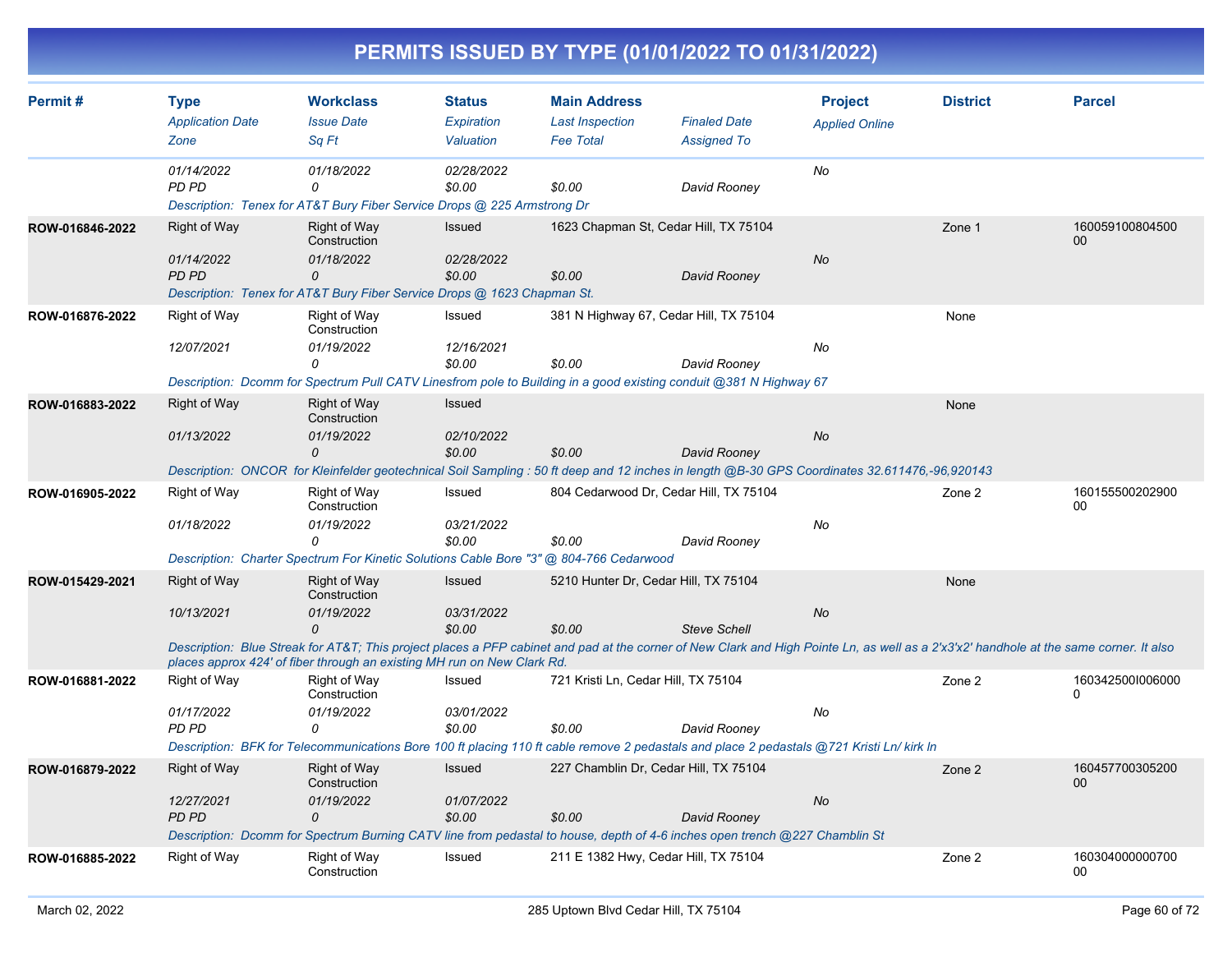| Permit#         | <b>Type</b>                     | <b>Workclass</b>                                                                                  | <b>Status</b>           | <b>Main Address</b>                                |                                           | <b>Project</b>        | <b>District</b> | <b>Parcel</b>         |
|-----------------|---------------------------------|---------------------------------------------------------------------------------------------------|-------------------------|----------------------------------------------------|-------------------------------------------|-----------------------|-----------------|-----------------------|
|                 | <b>Application Date</b><br>Zone | <b>Issue Date</b><br>Sq Ft                                                                        | Expiration<br>Valuation | <b>Last Inspection</b><br><b>Fee Total</b>         | <b>Finaled Date</b><br><b>Assigned To</b> | <b>Applied Online</b> |                 |                       |
|                 |                                 |                                                                                                   |                         |                                                    |                                           |                       |                 |                       |
|                 | 12/21/2021<br><b>LR LR</b>      | 01/19/2022<br>0                                                                                   | 02/28/2022<br>\$0.00    | \$0.00                                             | <b>Mary Horsechief</b>                    | No                    |                 |                       |
|                 |                                 | Description: Sunrise Telecom bore and place 2" pi;e approx 350" underground @ 211 E. FM1382       |                         |                                                    |                                           |                       |                 |                       |
| ROW-016875-2022 | Right of Way                    | Right of Way<br>Construction                                                                      | Issued                  | 1014 N J Elmer Weaver Fwy, Cedar Hill,<br>TX 75104 |                                           |                       | Zone 2          | 160365000300100<br>00 |
|                 | 01/17/2022                      | 01/19/2022                                                                                        | 05/20/2022              |                                                    |                                           | No                    |                 |                       |
|                 | C C                             | 0                                                                                                 | \$0.00                  | \$0.00                                             | David Rooney                              |                       |                 |                       |
|                 |                                 | Description: New Cingular Wirless Install small cell equipment Hydrovac and bore @ 1014 Weaver St |                         |                                                    |                                           |                       |                 |                       |
| ROW-016897-2022 | Right of Way                    | Right of Way<br>Construction                                                                      | Issued                  | 1525 Tuley St, Cedar Hill, TX 75104                |                                           |                       | Zone 1          | 160059000201300<br>00 |
|                 | 01/20/2022                      | 01/20/2022                                                                                        | 03/11/2022              |                                                    |                                           | No                    |                 |                       |
|                 | PD PD                           | 0                                                                                                 | \$0.00                  | \$0.00                                             | David Rooney                              |                       |                 |                       |
|                 |                                 | Description: Tenex for AT&T Bury fiber Service Drop @ 1525 Tuley St                               |                         |                                                    |                                           |                       |                 |                       |
| ROW-016899-2022 | Right of Way                    | Right of Way<br>Construction                                                                      | <b>Issued</b>           | 1730 Stewart St, Cedar Hill, TX 75104              |                                           |                       | Zone 1          | 160060100401100<br>00 |
|                 | 01/20/2022                      | 01/20/2022                                                                                        | 03/11/2022              |                                                    |                                           | <b>No</b>             |                 |                       |
|                 | <b>PD PD</b>                    | 0<br>Description: Tenex for AT&T Bury Service Fiber Drops @ 1730 Stewart St                       | \$0.00                  | \$0.00                                             | Jo Anna Mercado                           |                       |                 |                       |
|                 |                                 |                                                                                                   |                         |                                                    |                                           |                       |                 |                       |
| ROW-016898-2022 | <b>Right of Way</b>             | Right of Way<br>Construction                                                                      | Issued                  | 1724 Stewart St, Cedar Hill, TX 75104              |                                           |                       | Zone 1          | 160060100400800<br>00 |
|                 | 01/20/2022<br>PD PD             | 01/20/2022<br>$\Omega$                                                                            | 03/11/2022<br>\$0.00    |                                                    |                                           | No                    |                 |                       |
|                 |                                 | Description: Tenex for AT&T Bury Service Fiber Drops @ 1724 Stewart St                            |                         | \$0.00                                             | Jo Anna Mercado                           |                       |                 |                       |
|                 |                                 |                                                                                                   |                         |                                                    |                                           |                       |                 |                       |
| ROW-016900-2022 | <b>Right of Way</b>             | Right of Way<br>Construction                                                                      | <b>Issued</b>           | 1800 Stewart St, Cedar Hill, TX 75104              |                                           |                       | Zone 1          | 160060100401400<br>00 |
|                 | 01/20/2022<br><b>PD PD</b>      | 01/20/2022<br>$\Omega$                                                                            | 03/11/2022              |                                                    |                                           | <b>No</b>             |                 |                       |
|                 |                                 | Description: Tenex for AT&T Bury Service Fiber Drops @ 1800 Stewart St                            | \$0.00                  | \$0.00                                             | David Rooney                              |                       |                 |                       |
|                 |                                 | Right of Way                                                                                      | Issued                  | 530 Sims Dr, Cedar Hill, TX 75104                  |                                           |                       |                 | 160206500D00500       |
| ROW-016929-2022 | Right of Way                    | Construction                                                                                      |                         |                                                    |                                           |                       | Zone 2          | 00                    |
|                 | 01/21/2022                      | 01/21/2022<br>0                                                                                   | 03/11/2022<br>\$0.00    | \$0.00                                             |                                           | <b>No</b>             |                 |                       |
|                 |                                 | Description: Tenex for AT&T Bury Service Fiber Drops @ 530 Sims Dr                                |                         |                                                    | David Rooney                              |                       |                 |                       |
| ROW-016914-2022 |                                 |                                                                                                   | <b>Issued</b>           | 416 Sims Dr, Cedar Hill, TX 75104                  |                                           |                       |                 | 160206500D03000       |
|                 | <b>Right of Way</b>             | <b>Right of Way</b><br>Construction                                                               |                         |                                                    |                                           |                       | Zone 2          | 00                    |
|                 | 01/20/2022                      | 01/21/2022<br>$\Omega$                                                                            | 03/11/2022<br>\$0.00    | \$0.00                                             | David Rooney                              | No                    |                 |                       |
|                 |                                 | Description: Tenex for AT&T Bury Service Fiber Drops @ 416 Sims Dr                                |                         |                                                    |                                           |                       |                 |                       |
| ROW-016948-2022 | <b>Right of Way</b>             | Right of Way<br>Construction                                                                      | Issued                  | 744 Capicorn St, Cedar Hill, TX                    |                                           |                       | None            |                       |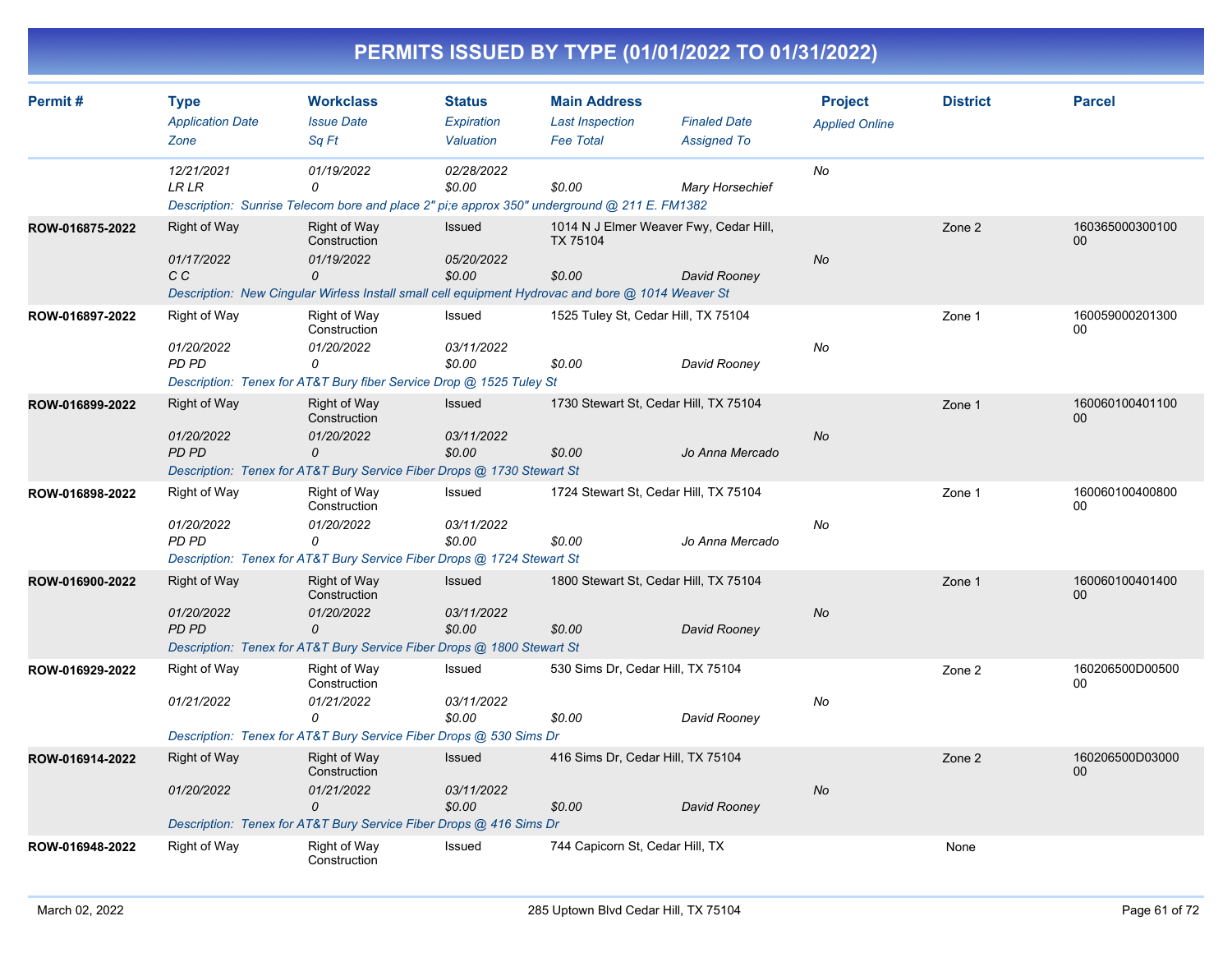| Permit#          | <b>Type</b>                | <b>Workclass</b>                                                                               | <b>Status</b>        | <b>Main Address</b>                       |                                        | <b>Project</b>        | <b>District</b> | <b>Parcel</b>         |
|------------------|----------------------------|------------------------------------------------------------------------------------------------|----------------------|-------------------------------------------|----------------------------------------|-----------------------|-----------------|-----------------------|
|                  | <b>Application Date</b>    | <b>Issue Date</b>                                                                              | Expiration           | <b>Last Inspection</b>                    | <b>Finaled Date</b>                    | <b>Applied Online</b> |                 |                       |
|                  | Zone                       | Sq Ft                                                                                          | Valuation            | <b>Fee Total</b>                          | <b>Assigned To</b>                     |                       |                 |                       |
|                  | 01/05/2022                 | 01/21/2022<br>0                                                                                | 01/21/2022<br>\$0.00 | \$0.00                                    | David Rooney                           | No                    |                 |                       |
|                  |                            | Description: Bob Ownes Electrical 60" Bore/ Trench for 3/4 Conduit @ 744 Capicorn St-CH        |                      |                                           |                                        |                       |                 |                       |
| ROW-016928-2022  | Right of Way               | <b>Right of Way</b><br>Construction                                                            | <b>Issued</b>        |                                           | 1115 Suffolk Ln, Cedar Hill, TX 75104  |                       | Zone 2          | 160324000B02100<br>00 |
|                  | 01/21/2022<br>PD PD        | 01/21/2022<br>$\mathcal{O}$                                                                    | 03/11/2022<br>\$0.00 | \$0.00                                    | David Rooney                           | <b>No</b>             |                 |                       |
|                  |                            | Description: Tenex for AT&T Bury Fiber Service Drops 1115 Suffolk Ln                           |                      |                                           |                                        |                       |                 |                       |
| ROW-016926-2022  | Right of Way               | Right of Way<br>Construction                                                                   | Issued               | 1531 Spring Hill Dr, Cedar Hill, TX 75104 |                                        |                       | Zone 3          | 160045300H01300<br>00 |
|                  | 01/21/2022                 | 01/21/2022                                                                                     | 03/11/2022           |                                           |                                        | No                    |                 |                       |
|                  | <b>PD PD</b>               | 0                                                                                              | \$0.00               | \$0.00                                    | David Rooney                           |                       |                 |                       |
|                  |                            | Description: Tenex for AT&T Bury Fiber Service Drops @ 1531 Spring Hill Dr                     |                      |                                           |                                        |                       |                 |                       |
| ROW-016927-2022  | Right of Way               | <b>Right of Way</b><br>Construction                                                            | Issued               |                                           | 1509 Chapman St, Cedar Hill, TX 75104  |                       | Zone 1          | 160059000102900<br>00 |
|                  | 01/21/2022                 | 01/21/2022                                                                                     | 03/11/2022           |                                           |                                        | <b>No</b>             |                 |                       |
|                  | PD PD                      | 0<br>Description: Tenex for AT&T Bury Fiber Service Drops @ 1509 Champman St                   | \$0.00               | \$0.00                                    | David Rooney                           |                       |                 |                       |
|                  | Right of Way               | <b>Right of Way</b>                                                                            | Issued               |                                           | 1725 Stafford Ct, Cedar Hill, TX 75104 |                       |                 | 160060100800300       |
| ROW-016910-2022  |                            | Construction                                                                                   |                      |                                           |                                        |                       | Zone 1          | 00                    |
|                  | 01/20/2022<br>PD PD        | 01/21/2022<br>$\Omega$                                                                         | 03/11/2022<br>\$0.00 | \$0.00                                    | David Rooney                           | No                    |                 |                       |
|                  |                            | Description: Tenex for AT&T Bury Services Fiber Drops @ 1725 Stafford Ct                       |                      |                                           |                                        |                       |                 |                       |
| ROW-016916-2022* | Right of Way               | Right of Way                                                                                   | On Hold              |                                           | 951 Applewood Dr. Cedar Hill, TX 75104 |                       | Zone 2          | 160483000B01100       |
|                  |                            | Construction                                                                                   |                      |                                           |                                        |                       |                 | 00                    |
|                  | 01/12/2022<br><b>PD PD</b> | 01/21/2022<br>$\Omega$                                                                         | 04/01/2022<br>\$0.00 | \$0.00                                    | David Rooney                           | <b>No</b>             |                 |                       |
|                  |                            | Description: Hernandez Utilities for AT&T Fiber Optics intallations of "2 Bore @ 951 Applewood |                      |                                           |                                        |                       |                 |                       |
| ROW-016925-2022  | Right of Way               | <b>Right of Way</b><br>Construction                                                            | Issued               |                                           | 1519 Legacy Dr, Cedar Hill, TX 75104   |                       | Zone 3          | 160045300G01500<br>00 |
|                  | 01/21/2022                 | 01/21/2022                                                                                     | 03/11/2022           |                                           |                                        | No                    |                 |                       |
|                  | <b>PD PD</b>               | 0                                                                                              | \$0.00               | \$0.00                                    | David Rooney                           |                       |                 |                       |
|                  |                            | Description: Tenex for AT&T Bury Fiber Service Drops @ 1519 Legacy Dr                          |                      |                                           |                                        |                       |                 |                       |
| ROW-016959-2022  | Right of Way               | <b>Right of Way</b><br>Construction                                                            | <b>Issued</b>        | 901 Worden Dr, Cedar Hill, TX 75104       |                                        |                       | Zone 2          | 160206600J00800<br>00 |
|                  | 01/14/2022                 | 01/24/2022                                                                                     | 02/28/2022           |                                           |                                        | <b>No</b>             |                 |                       |
|                  | PD PD                      | $\Omega$                                                                                       | \$0.00               | \$0.00                                    | David Rooney                           |                       |                 |                       |
|                  |                            | Description: Tenex for AT&T Bury Fiber Service Drops @ 901 Worden Dr                           |                      |                                           |                                        |                       |                 |                       |
| ROW-016956-2022  | Right of Way               | Right of Way<br>Construction                                                                   | Issued               |                                           | 1720 Stewart St, Cedar Hill, TX 75104  |                       | Zone 1          | 160060100400600<br>00 |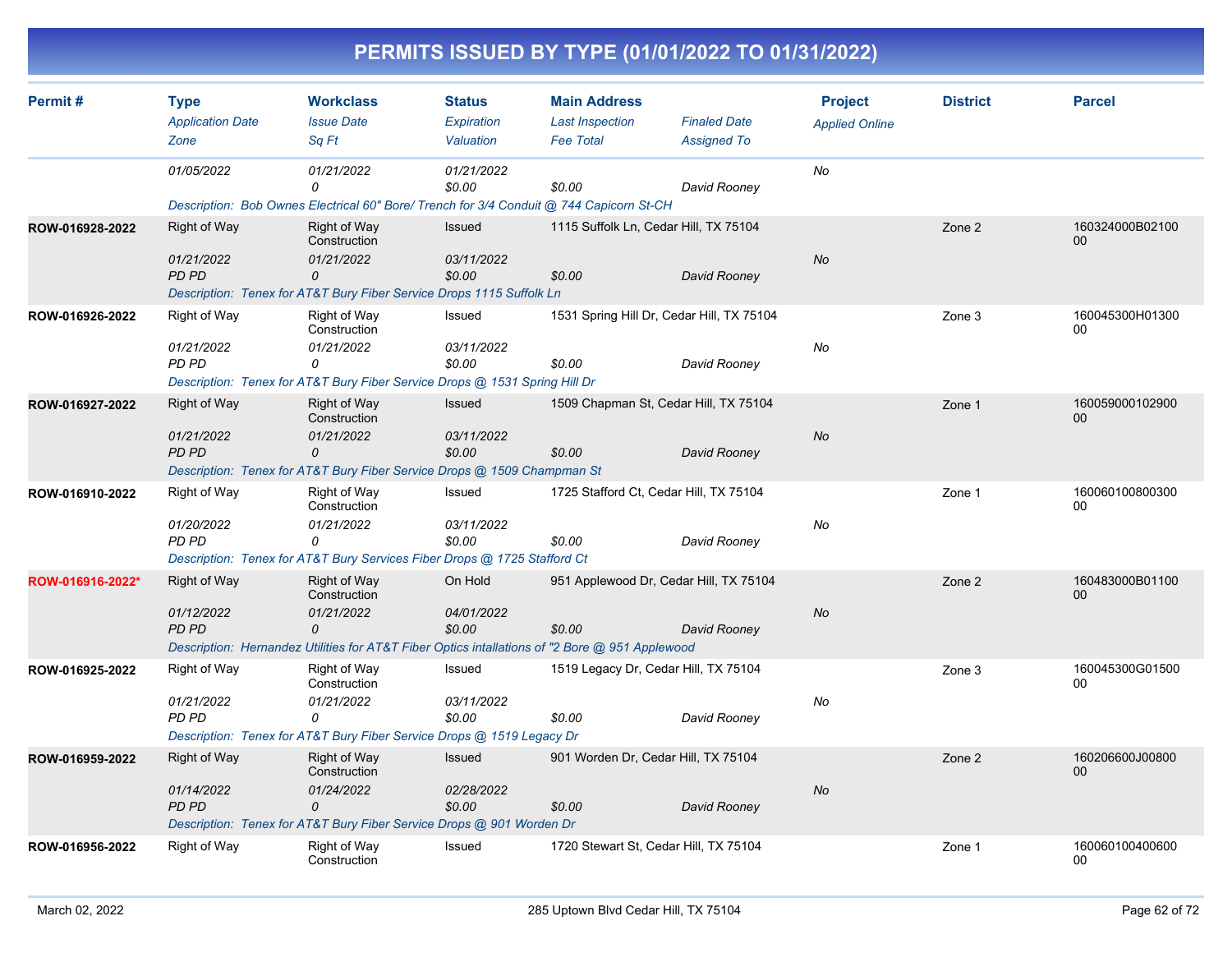| Permit#          | <b>Type</b>                                       | <b>Workclass</b><br><b>Issue Date</b>                                                                                                              | <b>Status</b><br>Expiration           | <b>Main Address</b><br><b>Last Inspection</b>      | <b>Finaled Date</b>    | <b>Project</b>        | <b>District</b> | <b>Parcel</b>             |
|------------------|---------------------------------------------------|----------------------------------------------------------------------------------------------------------------------------------------------------|---------------------------------------|----------------------------------------------------|------------------------|-----------------------|-----------------|---------------------------|
|                  | <b>Application Date</b><br>Zone                   | Sq Ft                                                                                                                                              | Valuation                             | <b>Fee Total</b>                                   | <b>Assigned To</b>     | <b>Applied Online</b> |                 |                           |
|                  | 01/20/2022<br><b>PD PD</b>                        | 01/24/2022<br>0<br>Description: TENEX for AT&T Bury Fiber Service Drops @ 1720 Stewart St-CH                                                       | 03/11/2022<br>\$0.00                  | \$0.00                                             | <b>Mary Horsechief</b> | No                    |                 |                           |
| ROW-016950-2022  | <b>Right of Way</b><br>01/04/2022<br><b>LR LR</b> | Right of Way<br>Construction<br>01/24/2022<br>0<br>Description: Sunrise Telecom Bore and Place "2" pipe approx 300' underground 501 E. BeltLine Rd | <b>Issued</b><br>01/10/2022<br>\$0.00 | 501 E Belt Line Rd, Cedar Hill, TX 75104<br>\$0.00 | David Rooney           | No                    | Zone 2          | 160300000A00100<br>$00\,$ |
| ROW-016965-2022* | Right of Way<br>01/25/2022<br>PD PD               | Right of Way<br>Construction<br>01/25/2022<br>0<br>Description: ATMOS ENERGY REPAIR GAS LEAK @ 321 Chapman St                                      | On Hold<br>01/28/2022<br>\$0.00       | 321 Chapman St, Cedar Hill, TX 75104<br>\$0.00     | Jo Anna Mercado        | No                    | Zone 1          | 160059000102400<br>00     |
| ROW-016963-2022  | Right of Way<br>01/25/2022<br><b>PD PD</b>        | <b>Right of Way</b><br>Construction<br>01/25/2022<br>0<br>Description: Atmos Energy Gas Leak Repair @ 502 Fuller Dr                                | Issued<br>01/28/2022<br>\$0.00        | 502 Fuller Dr, Cedar Hill, TX 75104<br>\$0.00      | <b>Mary Horsechief</b> | <b>No</b>             | Zone 1          | 160159600100700<br>00     |
| ROW-017006-2022  | Right of Way<br>01/25/2022                        | Right of Way<br>Construction<br>01/26/2022<br>0<br>Description: Tenex for AT&T Bury Service Fiber Drops @ 930 Randy RD                             | Issued<br>02/28/2022<br>\$0.00        | 930 Randy Rd, Cedar Hill, TX 75104<br>\$0.00       | David Rooney           | No                    | None            |                           |
| ROW-016995-2022  | <b>Right of Way</b><br>01/25/2022                 | <b>Right of Way</b><br>Construction<br>01/26/2022<br>$\Omega$<br>Description: Tenex for AT&T Bury Service Fiber Drops @ 213 Nafus St               | Issued<br>02/28/2022<br>\$0.00        | 215 Nafus St, Cedar Hill, TX 75104<br>\$0.00       | David Rooney           | <b>No</b>             | Zone 2          | 160207700H02200<br>00     |
| ROW-016988-2022  | Right of Way<br>01/25/2022                        | <b>Right of Way</b><br>Construction<br>01/26/2022<br>0<br>Description: Tenex for AT&T Bury Service Fiber Drops @ 820 Shady Dr                      | Issued<br>02/28/2022<br>\$0.00        | 820 Shady Brook Dr, Cedar Hill, TX 75104<br>\$0.00 | David Rooney           | No                    | Zone 2          | 160395701102000<br>00     |
| ROW-017003-2022  | <b>Right of Way</b><br>01/25/2022                 | <b>Right of Way</b><br>Construction<br>01/26/2022<br>0<br>Description: Tenex for AT&T Bury Service Fiber Drops @ 824 Bailey                        | Issued<br>02/28/2022<br>\$0.00        | 824 Bailey Dr, Cedar Hill, TX 75104<br>\$0.00      | <b>Mary Horsechief</b> | <b>No</b>             | Zone 2          | 160206500B01000<br>00     |
| ROW-017005-2022  | <b>Right of Way</b>                               | <b>Right of Way</b><br>Construction                                                                                                                | Issued                                | 2642 Mason Ln, Cedar Hill, TX 75104                |                        |                       | None            |                           |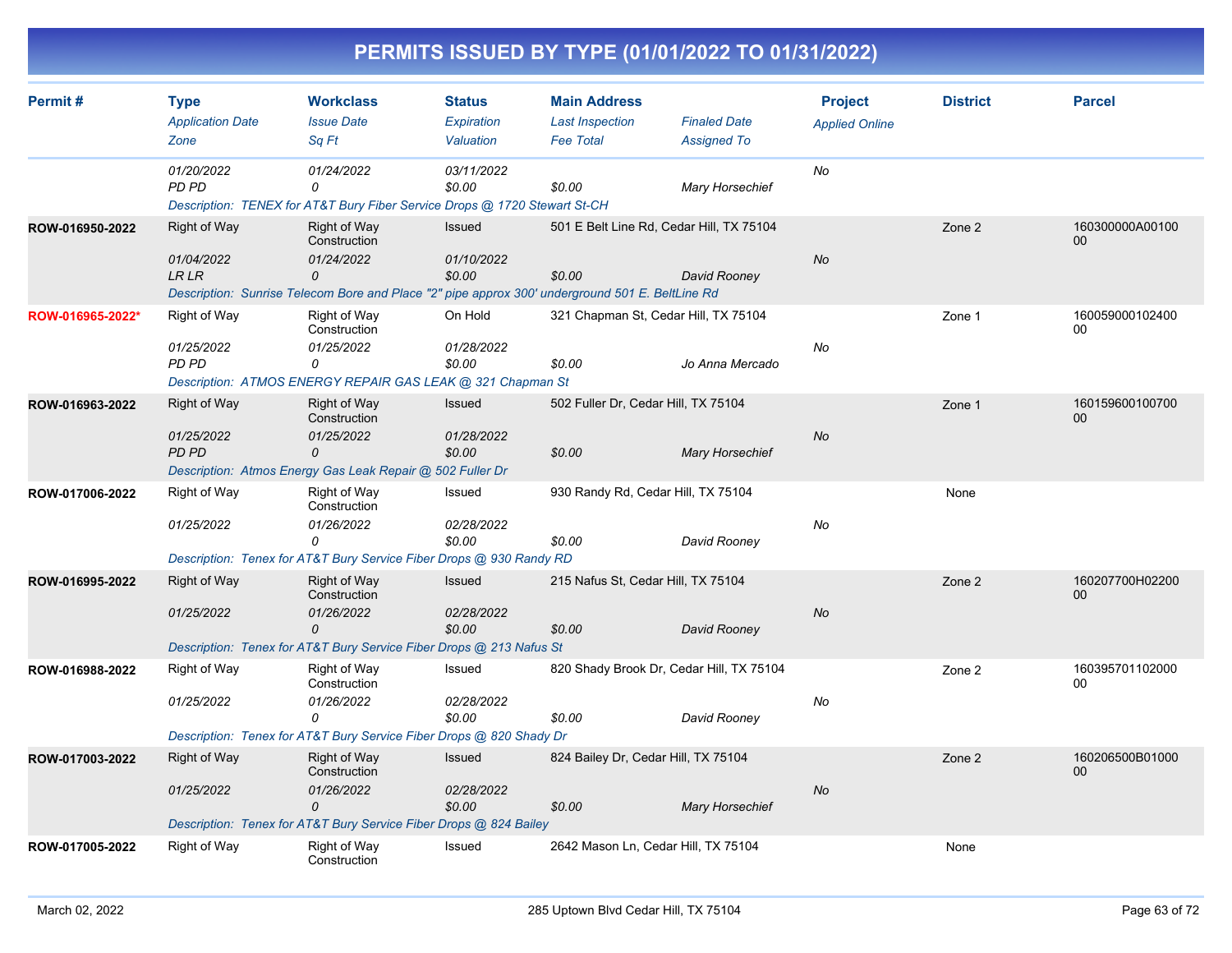|                 |                         |                                                                               |                      |                                         | PERMITS ISSUED BY TYPE (01/01/2022 TO 01/31/2022) |                       |                 |                           |
|-----------------|-------------------------|-------------------------------------------------------------------------------|----------------------|-----------------------------------------|---------------------------------------------------|-----------------------|-----------------|---------------------------|
| Permit#         | <b>Type</b>             | <b>Workclass</b>                                                              | <b>Status</b>        | <b>Main Address</b>                     |                                                   | <b>Project</b>        | <b>District</b> | <b>Parcel</b>             |
|                 | <b>Application Date</b> | <b>Issue Date</b>                                                             | Expiration           | <b>Last Inspection</b>                  | <b>Finaled Date</b>                               | <b>Applied Online</b> |                 |                           |
|                 | Zone                    | Sq Ft                                                                         | Valuation            | <b>Fee Total</b>                        | <b>Assigned To</b>                                |                       |                 |                           |
|                 | 01/25/2022              | 01/26/2022<br>0                                                               | 02/28/2022<br>\$0.00 | \$0.00                                  | David Rooney                                      | No                    |                 |                           |
|                 |                         | Description: Tenex for AT&T Bury Service Fiber Drops @ 2642 Mason Ln          |                      |                                         |                                                   |                       |                 |                           |
| ROW-017001-2022 | <b>Right of Way</b>     | <b>Right of Way</b><br>Construction                                           | Issued               | 516 Sims Dr, Cedar Hill, TX 75104       |                                                   |                       | Zone 2          | 160206500D01200<br>$00\,$ |
|                 | 01/25/2022              | 01/26/2022<br>0                                                               | 02/28/2022<br>\$0.00 | \$0.00                                  | David Rooney                                      | No                    |                 |                           |
|                 |                         | Description: Tenex for AT&T Bury Service Fiber Drops @ 516 Sims Dr            |                      |                                         |                                                   |                       |                 |                           |
| ROW-017012-2022 | <b>Right of Way</b>     | Right of Way<br>Construction                                                  | Issued               |                                         | 929 Cannady Cir, Cedar Hill, TX 75104             |                       | Zone 2          | 160206500H01400<br>00     |
|                 | 01/25/2022              | 01/26/2022                                                                    | 02/28/2022           |                                         |                                                   | No                    |                 |                           |
|                 |                         | 0                                                                             | \$0.00               | \$0.00                                  | David Rooney                                      |                       |                 |                           |
|                 |                         | Description: Tenex for AT&T Bury Service Fiber Drops @ 929 Cannady Circle     |                      |                                         |                                                   |                       |                 |                           |
| ROW-016990-2022 | <b>Right of Way</b>     | <b>Right of Way</b><br>Construction                                           | <b>Issued</b>        |                                         | 1204 Shakleford Cir, Cedar Hill, TX 75104         |                       | Zone 1          | 160395400400700<br>00     |
|                 | 01/26/2022              | 01/26/2022                                                                    | 02/28/2022           |                                         |                                                   | No                    |                 |                           |
|                 | PD PD                   | 0                                                                             | \$0.00               | \$0.00                                  | David Rooney                                      |                       |                 |                           |
|                 |                         | Description: Tenex for AT&T Bury Service Fiber Drops @ 1204 Shakleford Circle |                      |                                         |                                                   |                       |                 |                           |
| ROW-017010-2022 | <b>Right of Way</b>     | Right of Way<br>Construction                                                  | Issued               | 1459 Birkshire Ln, Cedar Hill, TX 75104 |                                                   |                       | Zone 2          | 160324000G00100<br>00     |
|                 | 01/25/2022<br>PD PD     | 01/26/2022<br>$\Omega$                                                        | 02/28/2022<br>\$0.00 | \$0.00                                  | David Rooney                                      | No                    |                 |                           |
|                 |                         | Description: Tenex for AT&T Bury Service Fiber Drops @ 1459 Birkshire Ln      |                      |                                         |                                                   |                       |                 |                           |
| ROW-017013-2022 | Right of Way            | <b>Right of Way</b><br>Construction                                           | <b>Issued</b>        |                                         | 616 Trees Cir, Cedar Hill, TX 75104               |                       | Zone 1          | 160428400601200<br>00     |
|                 | 01/25/2022              | 01/26/2022                                                                    | 02/28/2022           |                                         |                                                   | No                    |                 |                           |
|                 | PD PD                   | $\Omega$                                                                      | \$0.00               | \$0.00                                  | David Rooney                                      |                       |                 |                           |
|                 |                         | Description: Tenex for AT&T Bury Service Fiber Drops @ 616 Trees Circle       |                      |                                         |                                                   |                       |                 |                           |
| ROW-016999-2022 | Right of Way            | Right of Way<br>Construction                                                  | Submitted            |                                         | 1480 Summers Dr, Cedar Hill, TX 75104             |                       | Zone 1          | 160059000400200<br>00     |
|                 | 01/25/2022              | 01/26/2022                                                                    | 02/28/2022           |                                         |                                                   | No                    |                 |                           |
|                 | PD PD                   | 0<br>Description: Tenex for AT&T Bury Service Fiber Drops @ 1480 Summers Dr   | \$0.00               | \$0.00                                  | David Rooney                                      |                       |                 |                           |
| ROW-016993-2022 | <b>Right of Way</b>     | <b>Right of Way</b>                                                           | Issued               |                                         | 1522 High Pointe Ln, Cedar Hill, TX 75104         |                       | Zone 1          | 160059000106400           |
|                 |                         | Construction                                                                  |                      |                                         |                                                   |                       |                 | 00                        |
|                 | 01/25/2022              | 01/26/2022                                                                    | 02/28/2022           |                                         |                                                   | No                    |                 |                           |
|                 | PD PD                   | 0                                                                             | \$0.00               | \$0.00                                  | David Rooney                                      |                       |                 |                           |
|                 |                         | Description: Tenex for AT&T Bury Service Fiber Drops @ 1522 High Pointe Ln    |                      |                                         |                                                   |                       |                 |                           |
| ROW-017000-2022 | Right of Way            | Right of Way<br>Construction                                                  | Issued               | 404 Wolfe St, Cedar Hill, TX 75104      |                                                   |                       | Zone 1          | 160364000100900<br>00     |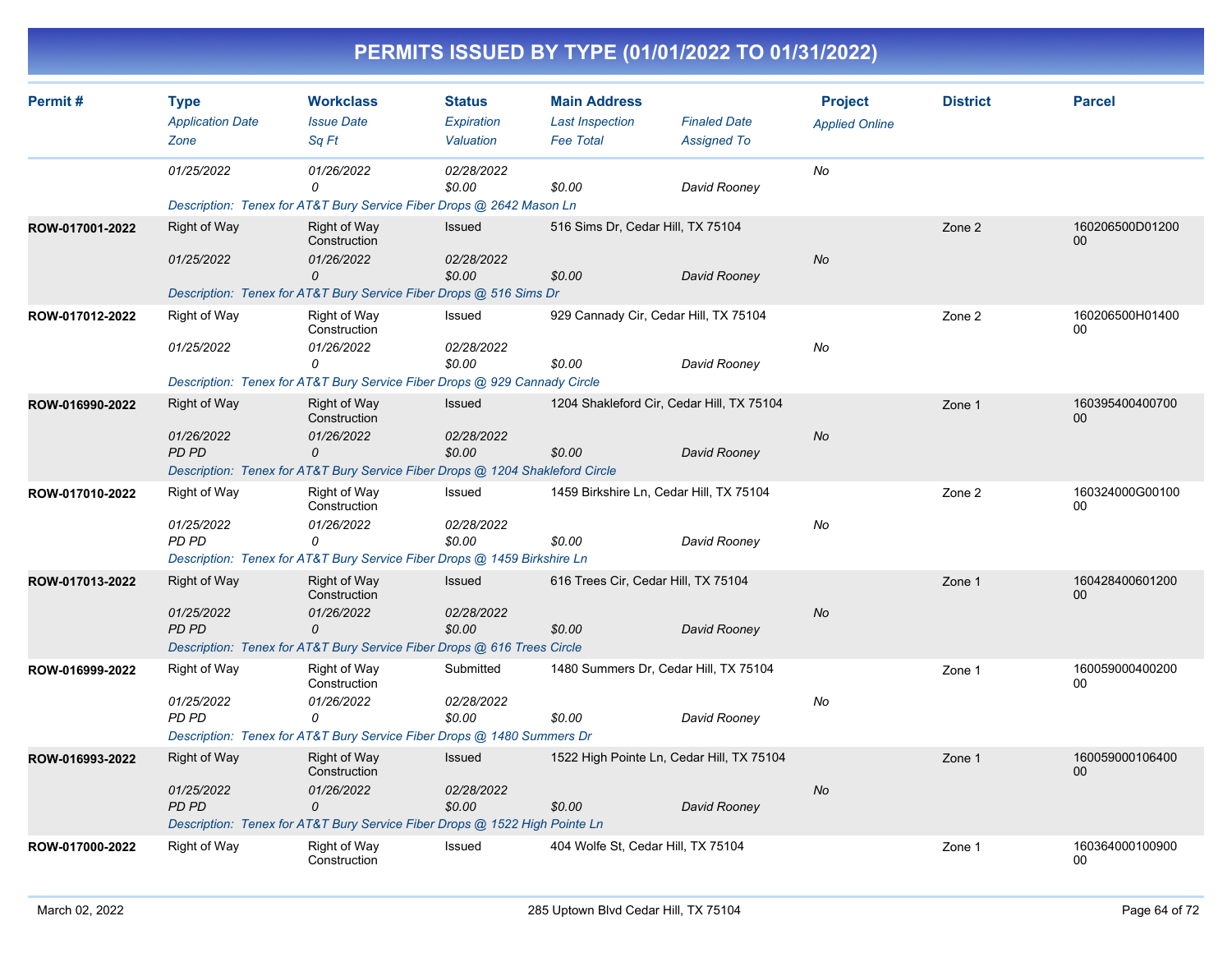| Permit#         | <b>Type</b><br><b>Application Date</b>            | <b>Workclass</b><br><b>Issue Date</b>                                                                                                                                                                       | <b>Status</b><br><b>Expiration</b>    | <b>Main Address</b><br><b>Last Inspection</b>       | <b>Finaled Date</b> | <b>Project</b><br><b>Applied Online</b> | <b>District</b> | <b>Parcel</b>             |
|-----------------|---------------------------------------------------|-------------------------------------------------------------------------------------------------------------------------------------------------------------------------------------------------------------|---------------------------------------|-----------------------------------------------------|---------------------|-----------------------------------------|-----------------|---------------------------|
|                 | Zone                                              | Sq Ft                                                                                                                                                                                                       | Valuation                             | <b>Fee Total</b>                                    | <b>Assigned To</b>  |                                         |                 |                           |
|                 | 01/25/2022<br>PD PD                               | 01/26/2022<br>$\Omega$<br>Description: Tenex for AT&T Bury Fiber Service Drops @ 404 Wolfe St                                                                                                               | 02/28/2022<br>\$0.00                  | \$0.00                                              | David Rooney        | No                                      |                 |                           |
| ROW-016991-2022 | <b>Right of Way</b><br>01/25/2022<br><b>PD PD</b> | <b>Right of Way</b><br>Construction<br>01/26/2022<br>$\Omega$<br>Description: Tenex for AT&T Bury Service Fiber Drops @ 1609 Tuley St                                                                       | <b>Issued</b><br>02/28/2022<br>\$0.00 | 1609 Tuley St, Cedar Hill, TX 75104<br>\$0.00       | David Rooney        | <b>No</b>                               | Zone 1          | 160059100702900<br>$00\,$ |
| ROW-017008-2022 | Right of Way<br>01/25/2022<br>PD PD               | Right of Way<br>Construction<br>01/26/2022<br>0<br>Description: Tenex for AT&T Bury Service Fiber Drops @ 1505 Tuley St                                                                                     | Issued<br>02/28/2022<br>\$0.00        | 1505 Tuley St, Cedar Hill, TX 75104<br>\$0.00       | David Rooney        | No                                      | Zone 1          | 160059000200300<br>$00\,$ |
| ROW-017011-2022 | Right of Way<br>01/25/2022<br><b>PD PD</b>        | <b>Right of Way</b><br>Construction<br>01/26/2022<br>0<br>Description: Tenex for AT&T Bury Service Fiber Drops @ 1620 High Pointe Ln                                                                        | <b>Issued</b><br>02/28/2022<br>\$0.00 | 1620 High Pointe Ln, Cedar Hill, TX 75104<br>\$0.00 | David Rooney        | <b>No</b>                               | Zone 1          | 160059100801100<br>$00\,$ |
| ROW-017004-2022 | <b>Right of Way</b><br>01/25/2022<br>PD PD        | Right of Way<br>Construction<br>01/26/2022<br>0<br>Description: Tenex for AT&T Bury Service Fiber Drops @ 1020 Essex                                                                                        | Issued<br>02/28/2022<br>\$0.00        | 1020 Essex Dr, Cedar Hill, TX 75104<br>\$0.00       | David Rooney        | No                                      | Zone 2          | 160324000E02000<br>00     |
| ROW-017016-2022 | Right of Way<br>01/25/2022                        | <b>Right of Way</b><br>Construction<br>01/27/2022<br>$\Omega$<br>Description: Tenex for AT&T Bury Service Fiber Drops @ 825 Bailey Dr                                                                       | Issued<br>02/28/2022<br>\$0.00        | 825 Bailey Dr, Cedar Hill, TX 75104<br>\$0.00       | David Rooney        | <b>No</b>                               | Zone 2          | 160206500C00700<br>$00\,$ |
| ROW-017015-2022 | Right of Way<br>01/25/2022                        | Right of Way<br>Construction<br>01/27/2022<br>0<br>Description: BFK Communications Lashing aeriel cable for 320 placing hand hole and placing cable through existing conduit for 1137 ft @ 739 N Highway 67 | Issued<br>02/28/2022<br>\$0.00        | 739 N 67 Hwy, Cedar Hill, TX 75104<br>\$0.00        | David Rooney        | No                                      | None            |                           |
| ROW-017017-2022 | <b>Right of Way</b><br>01/26/2022                 | <b>Right of Way</b><br>Construction<br>01/27/2022<br>0<br>Description: Tenex for AT&T Bury Service Fiber Drops @ 913 Cannady Dr                                                                             | <b>Issued</b><br>02/28/2022<br>\$0.00 | 913 Cannady Cir, Cedar Hill, TX 75104<br>\$0.00     | David Rooney        | <b>No</b>                               | Zone 2          | 160206500H01000<br>00     |
| ROW-017014-2022 | Right of Way                                      | Right of Way<br>Construction                                                                                                                                                                                | Issued                                | 200 W Pleasanrt Run Rd, Cedar Hill, TX<br>75104     |                     |                                         | None            |                           |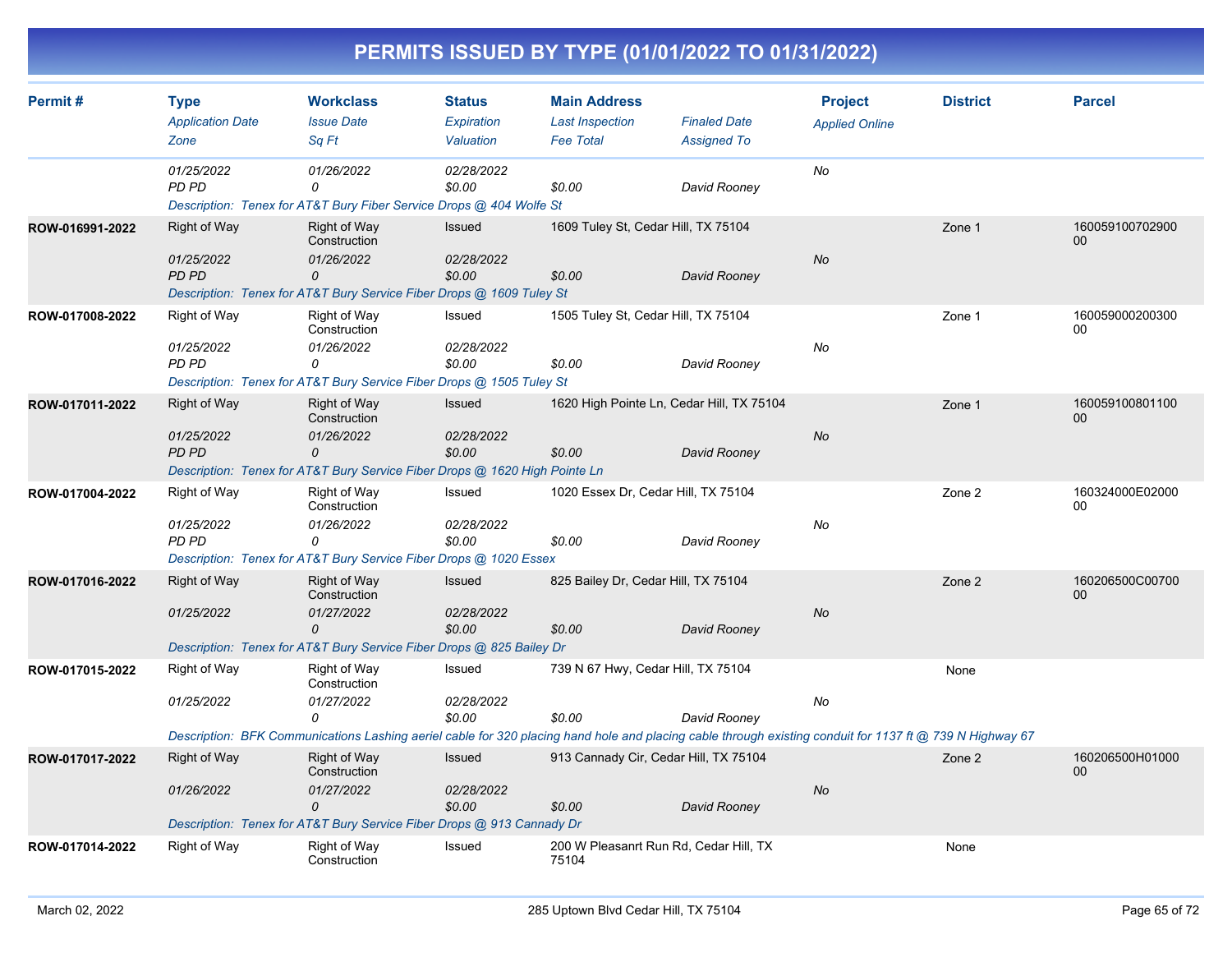|                 |                                                |                                                                                                                                   |                                          |                                                                   | PERMITS ISSUED BY TYPE (01/01/2022 TO 01/31/2022)                                                                                                                           |                                         |                 |                       |
|-----------------|------------------------------------------------|-----------------------------------------------------------------------------------------------------------------------------------|------------------------------------------|-------------------------------------------------------------------|-----------------------------------------------------------------------------------------------------------------------------------------------------------------------------|-----------------------------------------|-----------------|-----------------------|
| Permit#         | <b>Type</b><br><b>Application Date</b><br>Zone | <b>Workclass</b><br><b>Issue Date</b><br>Sq Ft                                                                                    | <b>Status</b><br>Expiration<br>Valuation | <b>Main Address</b><br><b>Last Inspection</b><br><b>Fee Total</b> | <b>Finaled Date</b><br><b>Assigned To</b>                                                                                                                                   | <b>Project</b><br><b>Applied Online</b> | <b>District</b> | <b>Parcel</b>         |
|                 | 01/25/2022                                     | 01/27/2022<br>n<br>Description: MJ Pipeline for Atmos; Replace 10 feet of 6" HDPE gas main - South side of W Pleasant Run Rd      | 02/25/2022<br>\$0.00                     | \$0.00                                                            | David Rooney                                                                                                                                                                | No                                      |                 |                       |
| ROW-017020-2022 | Right of Way<br>01/26/2022<br>PD PD            | Right of Way<br>Construction<br>01/27/2022<br>0<br>Description: Tenex for AT&T Bury Service Fiber Drops @ 1013 Essex Dr           | Issued<br>02/28/2022<br>\$0.00           | 1013 Essex Dr, Cedar Hill, TX 75104<br>\$0.00                     | David Rooney                                                                                                                                                                | <b>No</b>                               | Zone 2          | 160324000F04600<br>00 |
| ROW-017019-2022 | Right of Way<br>01/26/2022<br>PD PD            | Right of Way<br>Construction<br>01/27/2022<br>0<br>Description: Tenex for AT&T Bury Service Fiber Drops @ 520 Pico St             | Issued<br>02/28/2022<br>\$0.00           | 520 Pico St, Cedar Hill, TX 75104<br>\$0.00                       | David Rooney                                                                                                                                                                | No                                      | Zone 2          | 160206300L02100<br>00 |
| ROW-017044-2022 | Right of Way<br>12/13/2021                     | Right of Way<br>Construction<br>01/28/2022<br>0<br>Description: BFK Communications place down guy @ 1520 Tar Rd                   | Issued<br>01/25/2022<br>\$0.00           | 150 Tar Rd, Cedar Hill, TX 75104<br>\$0.00                        | David Rooney                                                                                                                                                                | No                                      | None            |                       |
| ROW-017060-2022 | Right of Way<br>01/28/2022                     | Right of Way<br>Construction<br>01/31/2022<br>$\Omega$<br>Description: Tenex for AT&T Bury Fiber Service Drops @ 710 Cedarwood Dr | Issued<br>02/28/2022<br>\$0.00           | \$0.00                                                            | 710 Cedarwood Dr, Cedar Hill, TX 75104<br>David Rooney                                                                                                                      | No                                      | Zone 2          | 160155400201300<br>00 |
| ROW-017062-2022 | <b>Right of Way</b><br>01/28/2022              | Right of Way<br>Construction<br>01/31/2022<br>$\Omega$<br>Description: Tenex for AT&T Bury Fiber Service Drops @ 805 Weaver St    | Issued<br>02/28/2022<br>\$0.00           | \$0.00                                                            | 805 Weaver St, Cedar Hill, TX 75104<br>David Rooney                                                                                                                         | No                                      | Zone 2          | 160206500F00200<br>00 |
| ROW-017064-2022 | Right of Way<br>01/28/2022                     | Right of Way<br>Construction<br>01/31/2022<br>0<br>Description: Tenex for AT&T Bury Fiber Service Drops @ 434 Sims Dr             | Issued<br>02/28/2022<br>\$0.00           | 434 Sims Dr, Cedar Hill, TX 75104<br>\$0.00                       | David Rooney                                                                                                                                                                | No                                      | Zone 2          | 160206500D02100<br>00 |
| ROW-017056-2022 | <b>Right of Way</b><br>12/29/2021              | Right of Way<br>Construction<br>01/31/2022<br>0                                                                                   | Issued<br>01/31/2022<br>\$0.00           | 701 Hillside Dr, Cedar Hill, TX 75104<br>\$0.00                   | David Rooney<br>Description: BFK Communications Bore 60 ft hand dig 24 place 160 ft of cable in new conduit place hand hole place PFP cabinet and PFP pad @ 701 Hillside Dr | $N\sigma$                               | Zone 2          | 160395600200100<br>00 |
| ROW-017074-2022 | Right of Way                                   | Right of Way<br>Construction                                                                                                      | Issued                                   | 617 Arbor Dr, Cedar Hill, TX 75104                                |                                                                                                                                                                             |                                         | Zone 2          | 160155400700500<br>00 |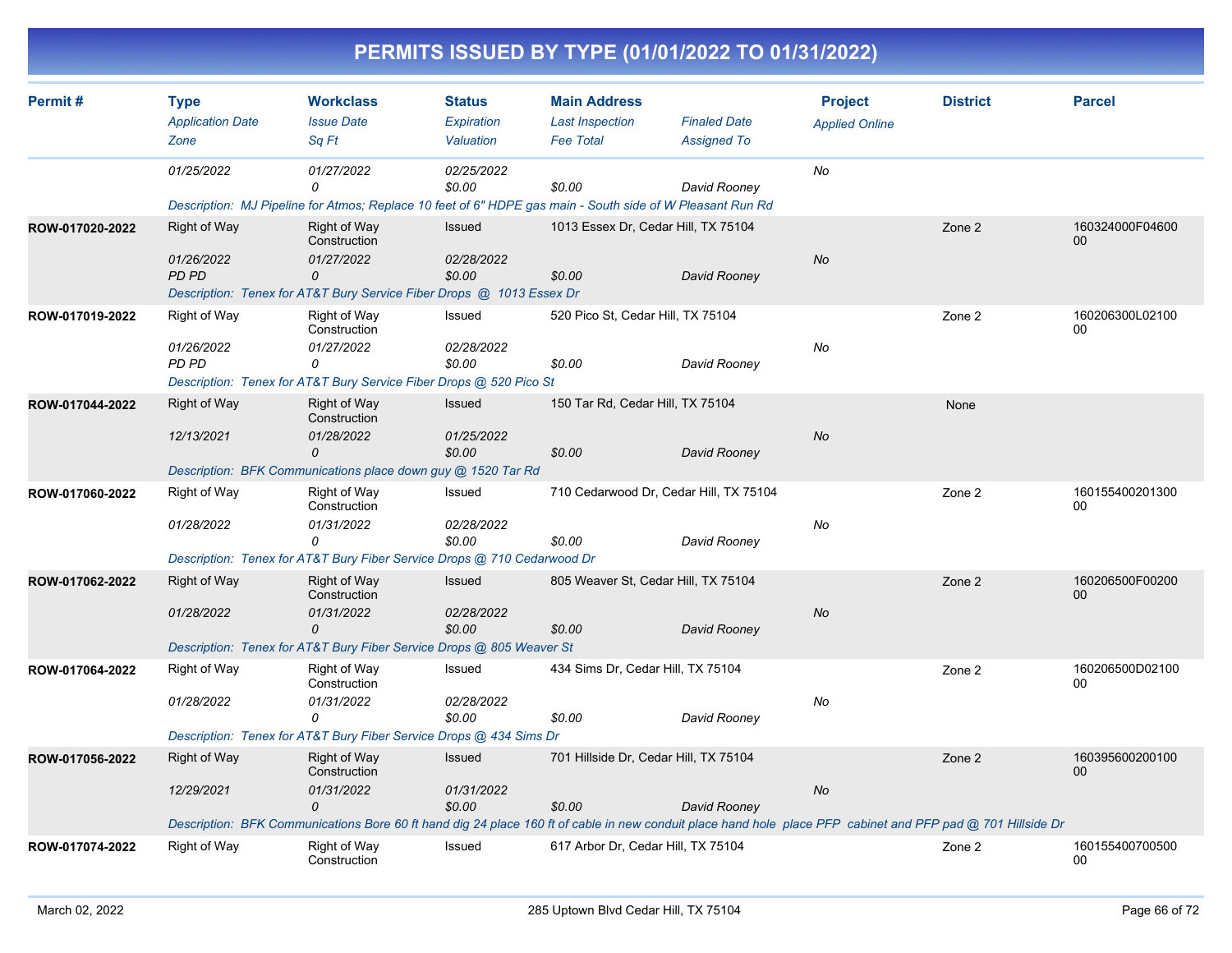|                 |                                                   |                                                                                                                                          |                                                 |                                                                   | PERMITS ISSUED BY TYPE (01/01/2022 TO 01/31/2022)              |                                         |                 |                       |
|-----------------|---------------------------------------------------|------------------------------------------------------------------------------------------------------------------------------------------|-------------------------------------------------|-------------------------------------------------------------------|----------------------------------------------------------------|-----------------------------------------|-----------------|-----------------------|
| Permit#         | <b>Type</b><br><b>Application Date</b><br>Zone    | <b>Workclass</b><br><b>Issue Date</b><br>Sq Ft                                                                                           | <b>Status</b><br><b>Expiration</b><br>Valuation | <b>Main Address</b><br><b>Last Inspection</b><br><b>Fee Total</b> | <b>Finaled Date</b><br><b>Assigned To</b>                      | <b>Project</b><br><b>Applied Online</b> | <b>District</b> | <b>Parcel</b>         |
|                 | 01/28/2022                                        | 01/31/2022<br>$\Omega$<br>Description: Tenex for AT&T Bury Fiber Service Drops @ 617 Arbor Drive                                         | 02/28/2022<br>\$0.00                            | \$0.00                                                            | David Rooney                                                   | No                                      |                 |                       |
| ROW-017063-2022 | <b>Right of Way</b><br>01/28/2022                 | Right of Way<br>Construction<br>01/31/2022<br>$\Omega$<br>Description: Tenex for AT&T Bury Fiber Service Drops @ 800 Plummer             | Issued<br>02/28/2022<br>\$0.00                  | \$0.00                                                            | 800 Plummer Dr, Cedar Hill, TX 75104<br>David Rooney           | <b>No</b>                               | Zone 2          | 160206500A02200<br>00 |
| ROW-017072-2022 | <b>Right of Way</b><br>01/28/2022                 | Right of Way<br>Construction<br>01/31/2022<br>$\Omega$<br>Description: Tenex for AT&T Bury Fiber Service Drops @ 504 Olympus St          | Issued<br>02/28/2022<br>\$0.00                  | \$0.00                                                            | 504 Olympus St, Cedar Hill, TX 75104<br>David Rooney           | No                                      | Zone 2          | 160206300L00200<br>00 |
| ROW-017057-2022 | Right of Way<br>01/28/2022                        | <b>Right of Way</b><br>Construction<br>01/31/2022<br>$\Omega$<br>Description: Tenex for AT&T Bury Fiber Service Drops @ 405 S Cannady Dr | Issued<br>02/28/2022<br>\$0.00                  | \$0.00                                                            | 405 Cannady Dr, Cedar Hill, TX 75104<br><b>Mary Horsechief</b> | No                                      | Zone 2          | 160206300F01200<br>00 |
| ROW-017059-2022 | <b>Right of Way</b><br>01/28/2022<br>PD PD        | <b>Right of Way</b><br>Construction<br>01/31/2022<br>$\Omega$<br>Description: Tenex for AT&T Bury Fiber Service Drops @ 1111 Suffolk Ln  | Issued<br>02/28/2022<br>\$0.00                  | \$0.00                                                            | 1111 Suffolk Ln, Cedar Hill, TX 75104<br>David Rooney          | No                                      | Zone 2          | 160324000B02200<br>00 |
| ROW-017067-2022 | <b>Right of Way</b><br>01/28/2022<br><b>PD PD</b> | <b>Right of Way</b><br>Construction<br>01/31/2022<br>$\Omega$<br>Description: Tenex for AT&T Bury Service Fiber Drops @ 147 Hunter Dr    | Issued<br>02/28/2022<br>\$0.00                  | \$0.00                                                            | 147 Hunter Dr, Cedar Hill, TX 75104<br>David Rooney            | No                                      | Zone 1          | 160395400202400<br>00 |
| ROW-017065-2022 | Right of Way<br>01/28/2022<br>PD PD               | Right of Way<br>Construction<br>01/31/2022<br>0<br>Description: Tenex for AT&T Bury Fiber Service Drops @ 1503 Chapman St                | Issued<br>02/28/2022<br>\$0.00                  | \$0.00                                                            | 1503 Chapman St, Cedar Hill, TX 75104<br>David Rooney          | No                                      | Zone 1          | 160059000102600<br>00 |
| ROW-017071-2022 | Right of Way<br>01/31/2022<br><b>PD PD</b>        | <b>Right of Way</b><br>Construction<br>01/31/2022<br>$\mathcal{O}$                                                                       | Issued<br>02/04/2022<br>\$0.00                  | \$0.00                                                            | 1482 Summers Dr, Cedar Hill, TX 75104<br>David Rooney          | <b>No</b>                               | Zone 1          | 160059000400300<br>00 |

Right of Way **Right of Way** 

**ROW-017070-2022**

*Description: Atmos Energy gas leak locate from pl to pl @1482 Summers Dr*

Construction

Issued 1516 Chapman St, Cedar Hill, TX 75104 Zone 1 160059000204000

160059000204000<br>00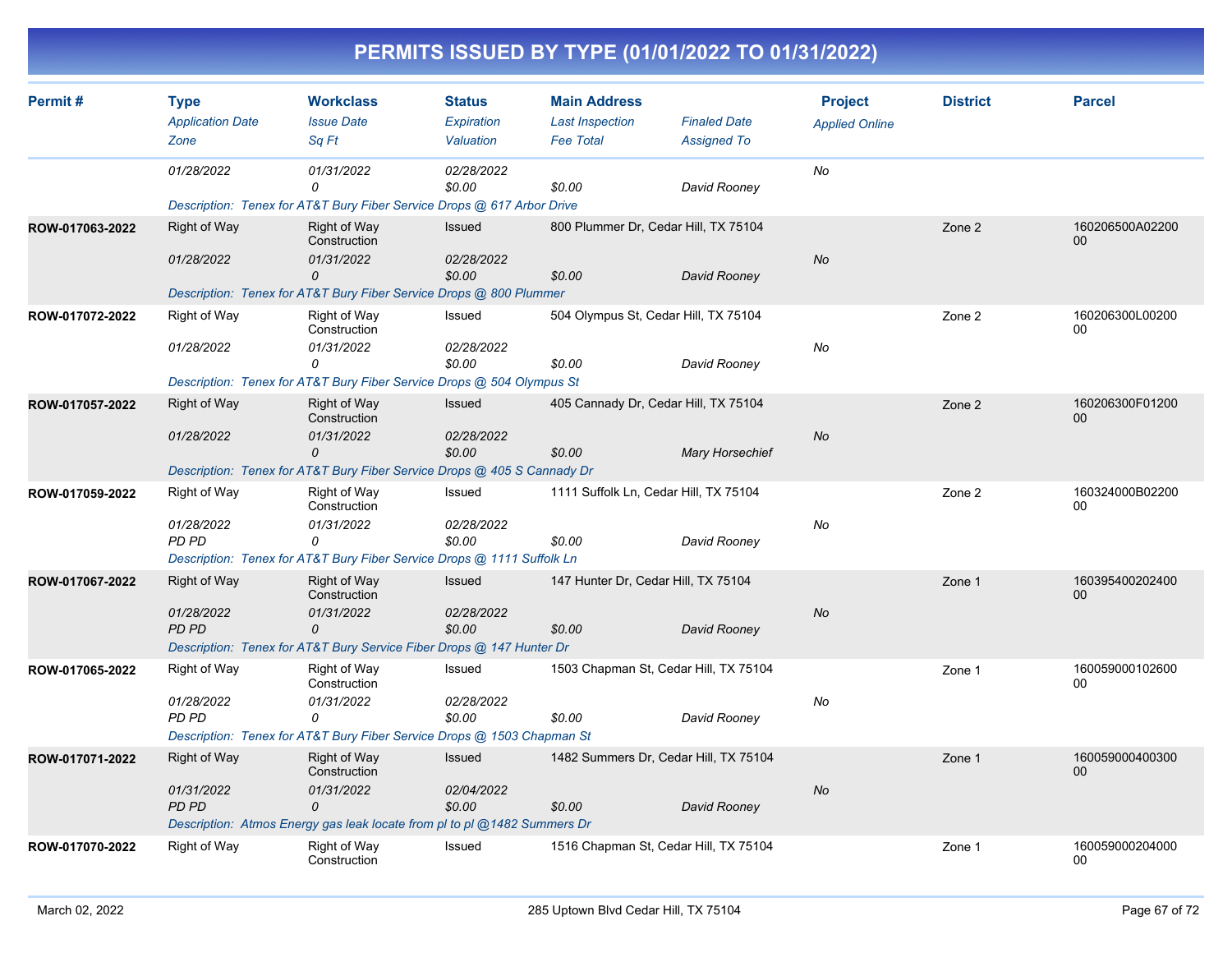| Permit#          | <b>Type</b>                           | <b>Workclass</b>                                                                               | <b>Status</b>            | <b>Main Address</b>                          |                                       | <b>Project</b>        | <b>District</b>                  | <b>Parcel</b>         |
|------------------|---------------------------------------|------------------------------------------------------------------------------------------------|--------------------------|----------------------------------------------|---------------------------------------|-----------------------|----------------------------------|-----------------------|
|                  | <b>Application Date</b>               | <b>Issue Date</b>                                                                              | <b>Expiration</b>        | <b>Last Inspection</b>                       | <b>Finaled Date</b>                   | <b>Applied Online</b> |                                  |                       |
|                  | Zone                                  | Sa Ft                                                                                          | Valuation                | <b>Fee Total</b>                             | <b>Assigned To</b>                    |                       |                                  |                       |
|                  | 01/28/2022<br>PD PD                   | 01/31/2022<br>0                                                                                | 02/28/2022<br>\$0.00     | \$0.00                                       |                                       | No                    |                                  |                       |
|                  |                                       | Description: Tenex for AT&T Bury Service Fiber Drops @ 1516 Chapman                            |                          |                                              | David Rooney                          |                       |                                  |                       |
| ROW-017073-2022  | Right of Way                          | Right of Way<br>Construction                                                                   | Issued                   | 450 Justice Dr, Cedar Hill, TX 75104         |                                       |                       | Zone 2                           | 160206900M03200<br>00 |
|                  | 01/28/2022<br>PD PD                   | 01/31/2022<br>0                                                                                | 02/28/2022<br>\$0.00     | \$0.00                                       | David Rooney                          | No                    |                                  |                       |
|                  |                                       | Description: Tenex for AT&T Bury Service Fiber Drops @ 450 Justice Dr                          |                          |                                              |                                       |                       |                                  |                       |
| ROW-017055-2022  | Right of Way                          | Right of Way<br>Construction                                                                   | Issued                   |                                              | 1399 Horton Dr, Cedar Hill, TX 75104  |                       | Zone 1                           | 16032550010000A<br>00 |
|                  | 01/26/2022<br>PD PD                   | 01/31/2022<br>$\Omega$                                                                         | 02/28/2022<br>\$0.00     | \$0.00                                       |                                       | No                    |                                  |                       |
|                  |                                       | Description: BFK Communications place PFP cabinet place 1 hand hole bore 20 ft @1399 Horton Dr |                          |                                              | David Rooney                          |                       |                                  |                       |
| ROW-017053-2022  | Right of Way                          | Right of Way<br>Construction                                                                   | Issued                   |                                              | 1729 Stewart St, Cedar Hill, TX 75104 |                       | Zone 1                           | 160060100201500<br>00 |
|                  | 01/28/2022                            | 01/31/2022                                                                                     | 01/28/2022               |                                              |                                       | <b>No</b>             |                                  |                       |
|                  | PD PD                                 | $\Omega$                                                                                       | \$0.00                   | \$0.00                                       | David Rooney                          |                       |                                  |                       |
|                  |                                       | Description: Tenex for AT&T Bury Fiber Service Drops @1729 Stewart St                          |                          |                                              |                                       |                       |                                  |                       |
|                  |                                       |                                                                                                |                          |                                              |                                       |                       |                                  |                       |
|                  |                                       |                                                                                                |                          |                                              |                                       |                       | PERMITS ISSUED FOR RIGHT OF WAY: | 131                   |
| <b>SIGN</b>      |                                       |                                                                                                |                          |                                              |                                       |                       |                                  |                       |
| SIGN-016663-2022 | Sign                                  | Detached                                                                                       | Issued                   | 211 N Joe Wilson Rd, Cedar Hill, TX<br>75104 |                                       |                       | Zone 2                           | 167506300A00200<br>00 |
|                  | 01/06/2022                            | 01/06/2022                                                                                     | 07/05/2022               |                                              |                                       | No                    |                                  |                       |
|                  | PD PD                                 | 150                                                                                            | \$200.00                 | \$75.00                                      | <b>Alexis Sartin</b>                  |                       |                                  |                       |
| SIGN-016600-2021 | Description: mesh banner 30x5<br>Sign | Attached                                                                                       | Issued                   |                                              | 125 N Clark Rd, Cedar Hill, TX 75104  |                       | Zone 2                           | 160330000102R00       |
|                  |                                       |                                                                                                |                          |                                              |                                       |                       |                                  | 00                    |
|                  | 12/30/2021<br><b>LR LR</b>            | 01/06/2022<br>34                                                                               | 08/06/2022<br>\$2,000.00 | 02/07/2022<br>\$35.00                        | <b>Stacey Graves</b>                  | Yes                   |                                  |                       |
|                  |                                       | Description: LED Illuminated Channel Letters on Wireway with Backplate                         |                          |                                              |                                       |                       |                                  |                       |
| SIGN-016772-2022 | Sign                                  | Attached                                                                                       | Issued                   |                                              | 202 S Clark Rd, Cedar Hill, TX 75104  |                       | Zone 2                           | 650304365100600<br>00 |
|                  | 01/13/2022                            | 01/16/2022                                                                                     | 07/15/2022               |                                              |                                       | No                    |                                  |                       |
|                  | <b>LR LR</b>                          | 9                                                                                              | \$500.00                 | \$35.00                                      | Gail Lux                              |                       |                                  |                       |
|                  | Description: on building wall 22x60   |                                                                                                |                          |                                              |                                       |                       |                                  |                       |
| SIGN-016770-2022 | Sign                                  | Temporary                                                                                      | Issued                   |                                              | 202 S Clark Rd, Cedar Hill, TX 75104  |                       | Zone 2                           | 650304365100600<br>00 |
|                  | 01/13/2022<br><b>LR LR</b>            | 01/16/2022<br>40                                                                               | 07/15/2022<br>\$1,500.00 | \$35.00                                      | Gail Lux                              | <b>No</b>             |                                  |                       |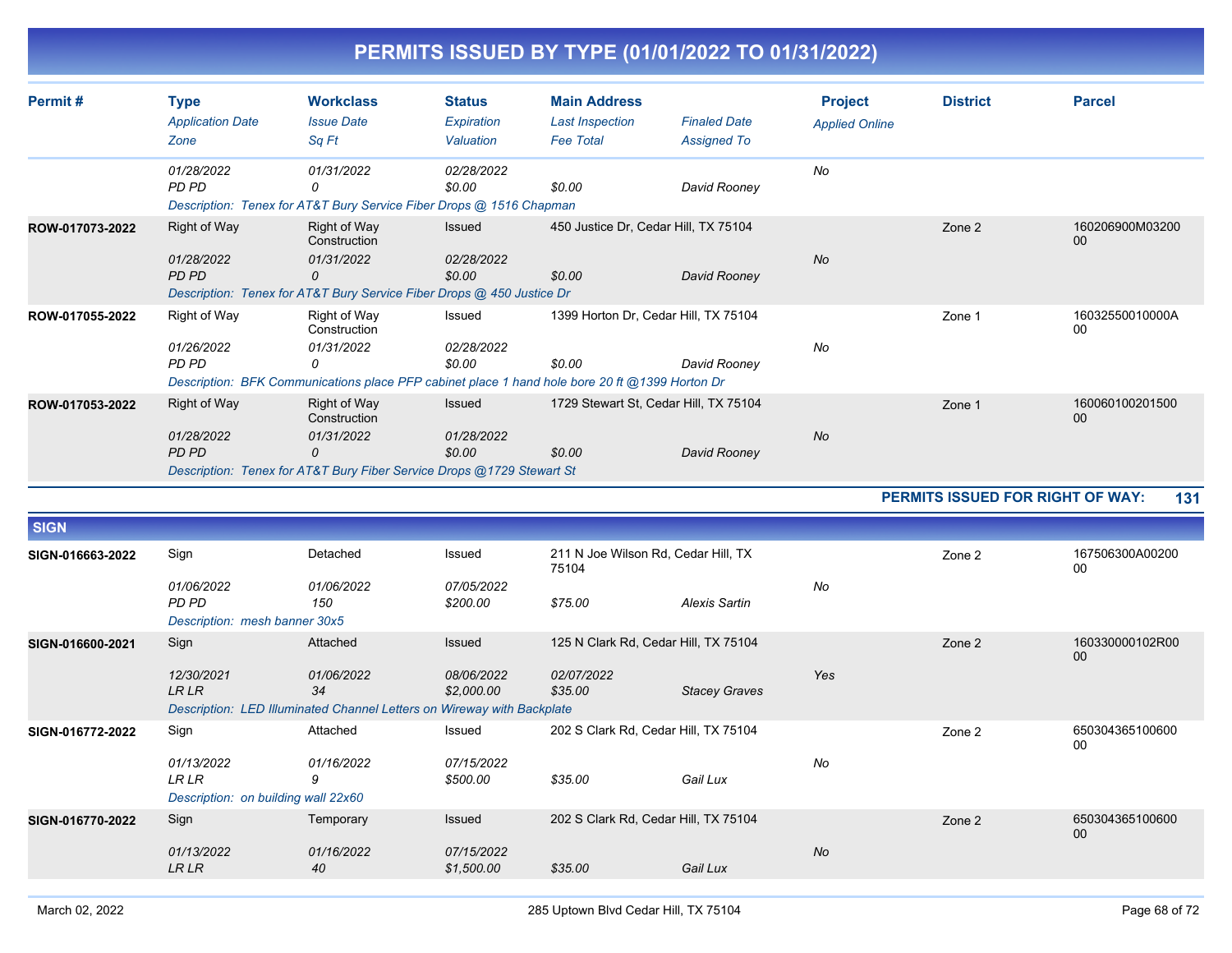| PERMITS ISSUED BY TYPE (01/01/2022 TO 01/31/2022) |
|---------------------------------------------------|
|---------------------------------------------------|

| Permit#          | <b>Type</b><br><b>Application Date</b><br>Zone                                   | <b>Workclass</b><br><b>Issue Date</b><br>Sa Ft                                                                      | <b>Status</b><br>Expiration<br>Valuation | <b>Main Address</b><br><b>Last Inspection</b><br><b>Fee Total</b>      | <b>Finaled Date</b><br><b>Assigned To</b> | <b>Project</b><br><b>Applied Online</b> | <b>District</b> | <b>Parcel</b>             |
|------------------|----------------------------------------------------------------------------------|---------------------------------------------------------------------------------------------------------------------|------------------------------------------|------------------------------------------------------------------------|-------------------------------------------|-----------------------------------------|-----------------|---------------------------|
|                  |                                                                                  | Description: on front of property-temporary sign bag 5x8                                                            |                                          |                                                                        |                                           |                                         |                 |                           |
| SIGN-016771-2022 | Sign<br>01/13/2022<br><b>LR LR</b><br>Description: reface existing monument sign | Monument<br>01/16/2022<br>40                                                                                        | Issued<br>07/15/2022<br>\$1,500.00       | 202 S Clark Rd, Cedar Hill, TX 75104<br>\$35.00                        | Gail Lux                                  | No                                      | Zone 2          | 650304365100600<br>00     |
| SIGN-016789-2022 | Sign<br>01/13/2022<br><b>LR LR</b><br>Description: wall sign non illuminated     | Attached<br>01/18/2022<br>87                                                                                        | Issued<br>07/18/2022<br>\$750.00         | 106 Kenya St, Cedar Hill, TX 75104<br>\$45.00                          | Gail Lux                                  | <b>No</b>                               | Zone 2          | 160459100A00200<br>$00\,$ |
| SIGN-016788-2022 | Sign<br>01/13/2022<br>LR LR<br>Description: reface only                          | Attached<br>01/18/2022<br>32                                                                                        | Issued<br>07/18/2022<br>\$750.00         | 106 Kenya St, Cedar Hill, TX 75104<br>\$35.00                          | Gail Lux                                  | No                                      | Zone 2          | 160459100A00200<br>00     |
| SIGN-016901-2022 | Sign<br>01/20/2022<br>OT-Sq OT-Sq<br>Description: What A Day!                    | Attached<br>01/20/2022<br>10                                                                                        | Issued<br>07/19/2022<br>\$275.00         | 409 Cedar St, Cedar Hill, TX 75104<br>\$35.00                          | Gail Lux                                  | No                                      | Zone 2          | 160005000807R00<br>$00\,$ |
| SIGN-015394-2021 | Sign<br>10/11/2021<br><b>LR LR</b>                                               | Attached<br>01/21/2022<br>42<br>Description: 48" x 144" Aluminum black backer w/ white illuminated channel letters, | Issued<br>08/13/2022<br>\$1,000.00       | 428 E Fm 1382 Hwy, C, Cedar Hill, TX<br>75104<br>02/14/2022<br>\$35.00 | Gail Lux                                  | Yes                                     | Zone 2          | 160364500001R00<br>00     |
| SIGN-016777-2022 | Sign<br>01/13/2022<br>PD PD                                                      | Attached<br>01/23/2022<br>368<br>Description: Sign A- Target illuminated logo and letters                           | Issued<br>07/22/2022<br>\$3,000.00       | 739 N J Elmer Weaver Fwy, Cedar Hill, TX<br>75104<br>\$150.00          | Gail Lux                                  | Yes                                     | Zone 2          | 160365500A9R202<br>$00\,$ |
| SIGN-016780-2022 | Sign<br>01/13/2022<br>LR LR<br>Description: Sign C- Grocery                      | Attached<br>01/23/2022<br>40                                                                                        | Issued<br>07/22/2022<br>\$1,000.00       | 739 N J Elmer Weaver Fwy, Cedar Hill, TX<br>75104<br>\$35.00           | Gail Lux                                  | Yes                                     | Zone 2          | 160365500A01R00<br>00     |
| SIGN-016779-2022 | Sign<br>01/13/2022<br>LR LR<br>Description: Sign B- Target LOGO                  | Attached<br>01/23/2022<br>49                                                                                        | Issued<br>07/22/2022<br>\$1,000.00       | 739 N J Elmer Weaver Fwy, Cedar Hill, TX<br>75104<br>\$35.00           | Gail Lux                                  | Yes                                     | Zone 2          | 160365500A01R00<br>$00\,$ |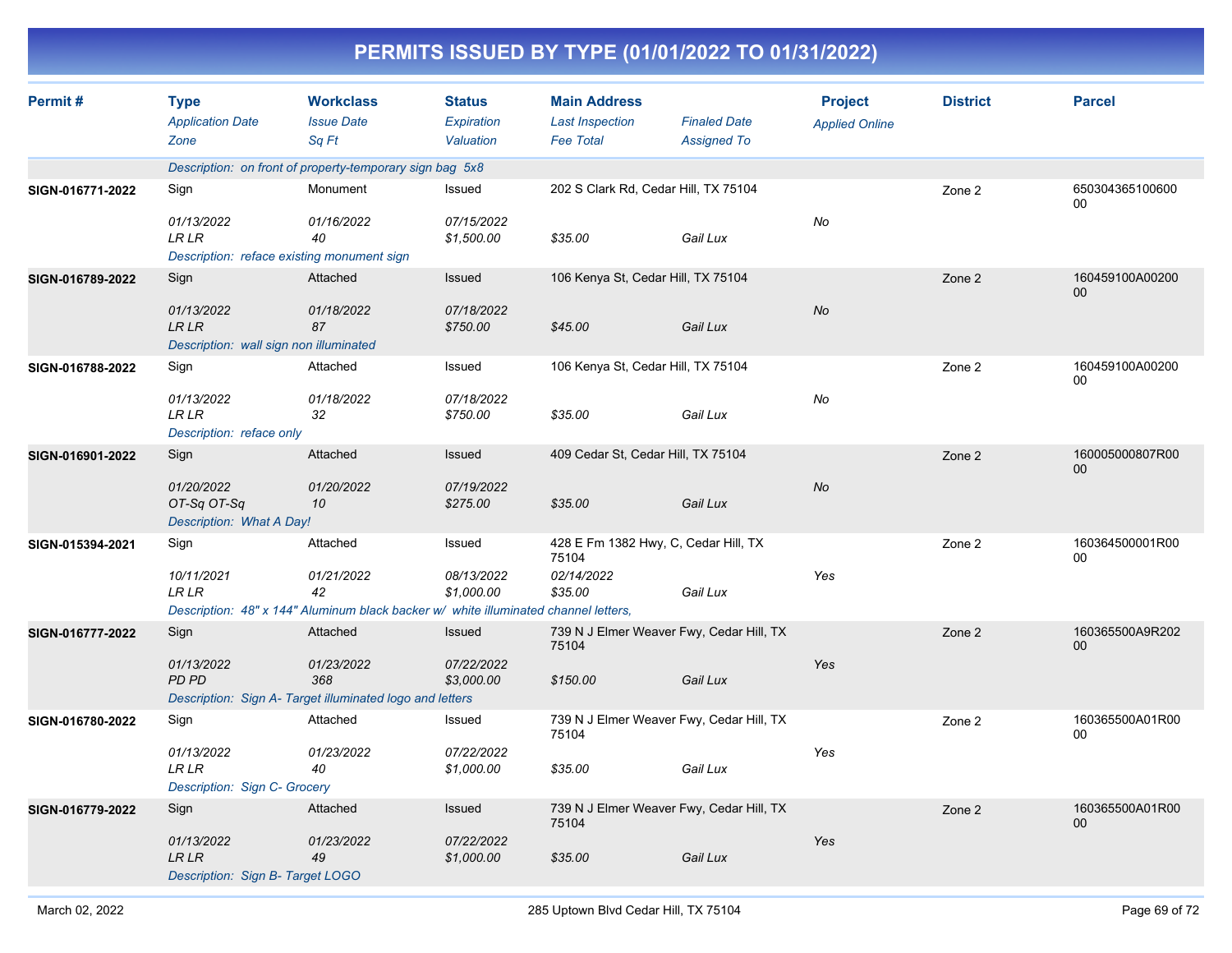| Permit#          | Type<br><b>Application Date</b><br>Zone                          | <b>Workclass</b><br><b>Issue Date</b><br>Sq Ft                                      | <b>Status</b><br>Expiration<br>Valuation | <b>Main Address</b><br><b>Last Inspection</b><br><b>Fee Total</b> | <b>Finaled Date</b><br><b>Assigned To</b> | <b>Project</b><br><b>Applied Online</b> | <b>District</b> | <b>Parcel</b>             |
|------------------|------------------------------------------------------------------|-------------------------------------------------------------------------------------|------------------------------------------|-------------------------------------------------------------------|-------------------------------------------|-----------------------------------------|-----------------|---------------------------|
| SIGN-016782-2022 | Sign<br>01/13/2022<br><b>LR LR</b>                               | Detached<br>01/23/2022<br>121<br>Description: Sign F-Target replacement faces-pylon | Issued<br>07/22/2022<br>\$2,000.00       | 739 N J Elmer Weaver Fwy, Cedar Hill, TX<br>75104<br>\$75.00      | Gail Lux                                  | Yes                                     | Zone 2          | 160365500A01R00<br>00     |
| SIGN-016781-2022 | Sign<br>01/13/2022<br>LR LR<br>Description: Sign D- Order Pickup | Attached<br>01/23/2022<br>12                                                        | Issued<br>07/22/2022<br>\$200.00         | 739 N J Elmer Weaver Fwy, Cedar Hill, TX<br>75104<br>\$35.00      | Gail Lux                                  | Yes                                     | Zone 2          | 160365500A01R00<br>$00\,$ |
| SIGN-016784-2022 | Sign<br>01/13/2022<br><b>LR LR</b>                               | Detached<br>01/23/2022<br>93<br>Description: Sign G- Target replacement faces-pylon | Issued<br>07/22/2022<br>\$2,000.00       | 739 N J Elmer Weaver Fwy, Cedar Hill, TX<br>75104<br>\$45.00      | Gail Lux                                  | Yes                                     | Zone 2          | 160365500A01R00<br>00     |

**PERMITS ISSUED FOR SIGN: 15**

| <b>SOLAR PANELS</b> |                     |                                                                                                                                |                           |                                         |                    |     |        |                       |
|---------------------|---------------------|--------------------------------------------------------------------------------------------------------------------------------|---------------------------|-----------------------------------------|--------------------|-----|--------|-----------------------|
| SOL-016381-2021     | Solar Panels        | Solar Panels                                                                                                                   | Issued                    | 2442 Hardwick Dr, Cedar Hill, TX 76065  |                    |     | Zone 4 | 215824001825001<br>08 |
|                     | 12/17/2021          | 01/03/2022<br>0                                                                                                                | 07/02/2022<br>\$46,200.00 | \$447.60                                | <b>Josh Barnes</b> | Yes |        |                       |
|                     |                     | Description: installation of 42 roof mounted solar panels                                                                      |                           |                                         |                    |     |        |                       |
| SOL-016466-2021     | Solar Panels        | Solar Panels                                                                                                                   | Issued                    | 1000 Stonewood Dr. Cedar Hill, TX 75104 |                    |     | Zone 3 | 160426700300400<br>00 |
|                     | 12/23/2021          | 01/03/2022<br>422                                                                                                              | 07/02/2022<br>\$19,800.00 | \$231.20                                | Josh Barnes        | Yes |        |                       |
|                     |                     | Description: install 18 roof mounted solar panels                                                                              |                           |                                         |                    |     |        |                       |
| SOL-016460-2021     | <b>Solar Panels</b> | Solar Panels                                                                                                                   | Issued                    | 935 Thorton Dr, Cedar Hill, TX 75104    |                    |     | Zone 2 | 160426904000300<br>00 |
|                     | 12/23/2021<br>PD PD | 01/03/2022<br>398                                                                                                              | 07/02/2022<br>\$18,700.00 | \$221.30                                | Josh Barnes        | Yes |        |                       |
|                     |                     | Description: install 17 roof mounted solar panels                                                                              |                           |                                         |                    |     |        |                       |
| SOL-016433-2021     | Solar Panels        | Solar Panels                                                                                                                   | Issued                    | 159 Glacier Ln, Cedar Hill, TX 75104    |                    |     | Zone 1 | 160325500603400<br>00 |
|                     | 12/21/2021          | 01/03/2022                                                                                                                     | 07/02/2022                |                                         |                    | Yes |        |                       |
|                     | PD PD               | 401                                                                                                                            | \$31,931.64               | \$333.45                                | Josh Barnes        |     |        |                       |
|                     |                     | Description: INSTALLATION OF PROPOSED 7.505 kW-DC-STC 6.000 kW-AC ROOFTOP SOLAR SYSTEM AT 159 Glacier Lane Cedar Hill TX 75104 |                           |                                         |                    |     |        |                       |
| SOL-016432-2021     | Solar Panels        | Solar Panels                                                                                                                   | Issued                    | 1116 Shadywood Dr, Cedar Hill, TX 75104 |                    |     | Zone 2 | 160483200Q00500<br>00 |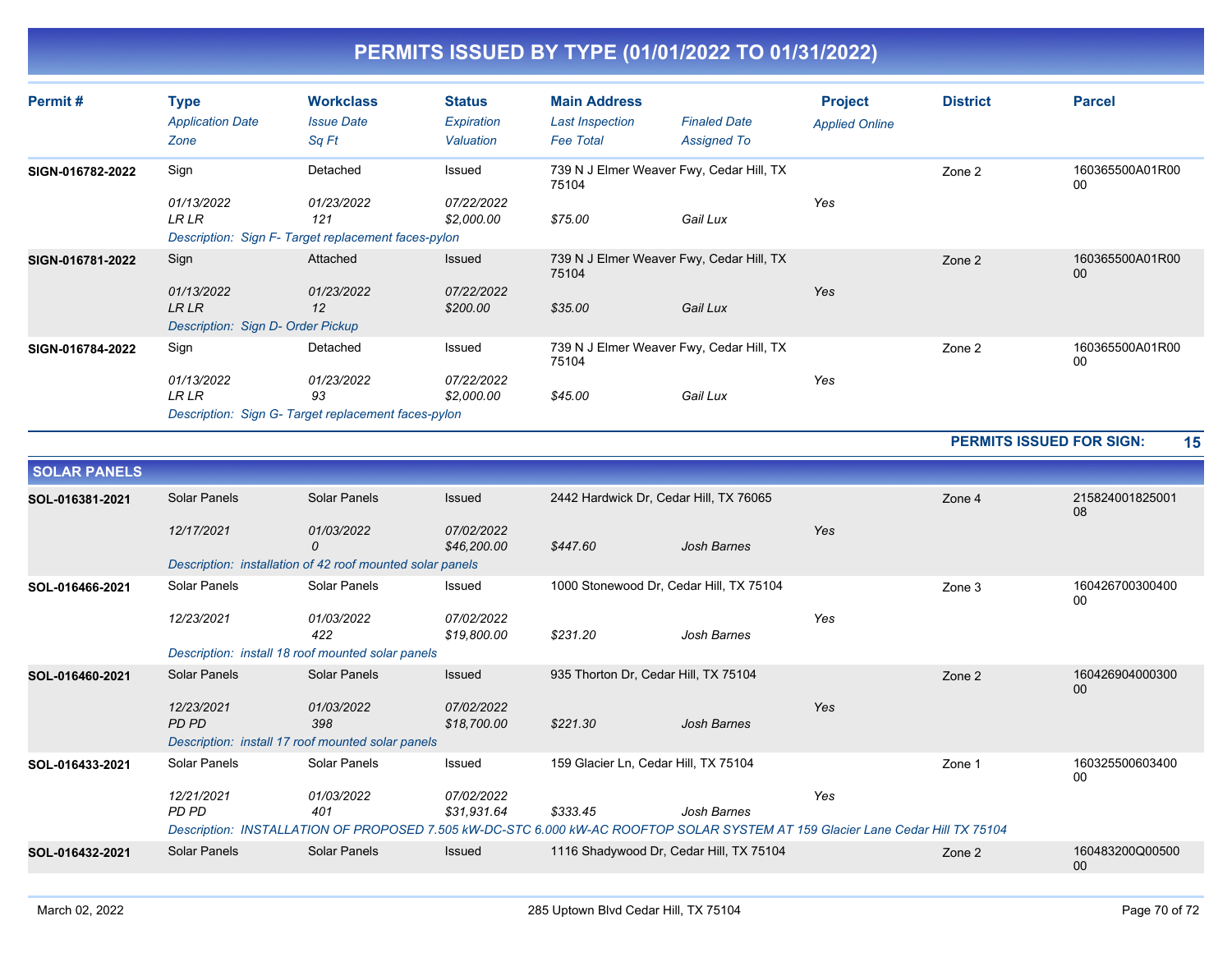|                 |                                                                                                               |                                                                                                                                                                |                                          |                                                                   | PERMITS ISSUED BY TYPE (01/01/2022 TO 01/31/2022)                                                                                                           |                                         |                 |                           |
|-----------------|---------------------------------------------------------------------------------------------------------------|----------------------------------------------------------------------------------------------------------------------------------------------------------------|------------------------------------------|-------------------------------------------------------------------|-------------------------------------------------------------------------------------------------------------------------------------------------------------|-----------------------------------------|-----------------|---------------------------|
| Permit#         | <b>Type</b><br><b>Application Date</b><br>Zone                                                                | <b>Workclass</b><br><b>Issue Date</b><br>Sq Ft                                                                                                                 | <b>Status</b><br>Expiration<br>Valuation | <b>Main Address</b><br><b>Last Inspection</b><br><b>Fee Total</b> | <b>Finaled Date</b><br><b>Assigned To</b>                                                                                                                   | <b>Project</b><br><b>Applied Online</b> | <b>District</b> | <b>Parcel</b>             |
|                 | 12/21/2021<br><b>PD PD</b><br><b>WARNING</b><br><b>PHOTOVOLTAIC POWER SOURCE</b><br><b>BREAKER IS BACKFED</b> | 01/03/2022<br>543<br>2-11-2022-Revised panel layout is approved, please ensure installer has sticker #10 per the plans                                         | 07/02/2022<br>\$36,413.00                | \$369.30                                                          | Josh Barnes<br>Description: INSTALLATION OF PROPOSED 9.875 KW DC SYSTEM (STC) AT 1116 SHADYWOOD DR, CEDAR HILL, TX 75104                                    | Yes                                     |                 |                           |
| SOL-016477-2021 | Solar Panels<br>12/23/2021<br><b>PD PD</b>                                                                    | Solar Panels<br>01/03/2022<br>351<br>Description: install 15 roof mounted solar panels                                                                         | Issued<br>07/02/2022<br>\$16,500.00      | \$201.50                                                          | 1230 Redding Dr, Cedar Hill, TX 75104<br>Josh Barnes                                                                                                        | Yes                                     | Zone 2          | 160457402302000<br>00     |
| SOL-016008-2021 | <b>Solar Panels</b><br>11/22/2021                                                                             | Solar Panels<br>01/06/2022<br>464<br>Description: 9.085 kW DC Roof mounted PV System                                                                           | Issued<br>07/05/2022<br>\$33,000.00      | 75104<br>02/07/2022<br>\$342.00                                   | 1006 Wooded Creek Dr, Cedar Hill, TX<br>Josh Barnes                                                                                                         | Yes                                     | Zone 2          | 160498000H00200<br>00     |
| SOL-016605-2022 | Solar Panels<br>01/01/2022                                                                                    | Solar Panels<br>01/06/2022<br>$\Omega$<br>Description: Installation of 10.44kW Solar System                                                                    | Issued<br>07/05/2022<br>\$31,900.00      | 818 Angel St, Cedar Hill, TX 75104<br>\$333.20                    | Josh Barnes                                                                                                                                                 | Yes                                     | Zone 2          | 160207700J01000<br>00     |
| SOL-016419-2021 | <b>Solar Panels</b><br>12/21/2021<br><b>PD PD</b>                                                             | <b>Solar Panels</b><br>01/06/2022<br>685<br>Description: Roof mounted solar panels - Black modules, black railing, black racking.                              | Issued<br>07/05/2022<br>\$34,000.00      | \$350.00                                                          | 325 Beechwood Ln, Cedar Hill, TX 75104<br>Josh Barnes                                                                                                       | Yes                                     | Zone 2          | 160483200L01900<br>00     |
| SOL-016654-2022 | Solar Panels<br>01/06/2022<br><b>Description: SOLAR ROOFTOP</b>                                               | Solar Panels<br>01/14/2022<br>832                                                                                                                              | Issued<br>07/13/2022<br>\$46,750.00      | 02/07/2022<br>\$452.00                                            | 1011 Neptune Ct, Cedar Hill, TX 75104<br>Josh Barnes                                                                                                        | Yes                                     | Zone 3          | 160320000602100<br>00     |
| SOL-016704-2022 | Solar Panels<br>01/10/2022<br>OT-Res OT-Res<br><b>SAFETY EQUIPMENT.</b>                                       | Solar Panels<br>01/18/2022<br>486<br>400 PV MODULES, 1 SOLAREDGE INVERTER: SE10000H-US STRING<br><b>INVERTER AND RELATED ELECTRICAL METERING (IF USED) AND</b> | Issued<br>07/18/2022<br>\$27,000.00      | 01/26/2022<br>\$294.00                                            | 206 Ramsey St, Cedar Hill, TX 75104<br>Josh Barnes<br>Description: Roof mounted solar install - INSTALLATION CONSISTS OF 27 HANWHA Q.PEAK DUO BLK ML-G10+.A | Yes                                     | Zone 4          | 160145000001000<br>$00\,$ |
| SOL-016664-2022 | Solar Panels                                                                                                  | Solar Panels                                                                                                                                                   | Issued                                   | 308 Kirk Ln, Cedar Hill, TX 75104                                 |                                                                                                                                                             |                                         | Zone 2          | 160342500B03R00<br>00     |